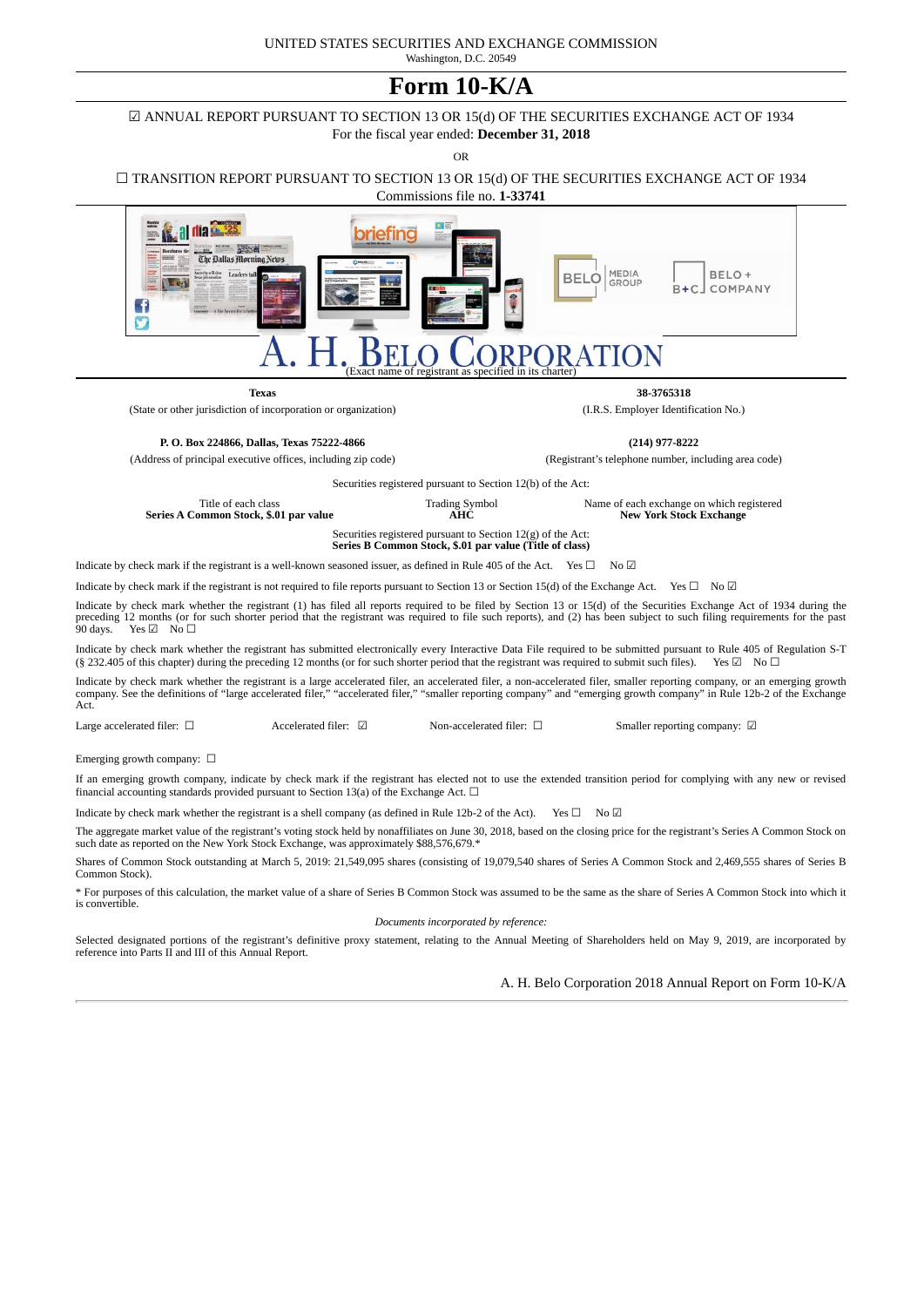## **Explanatory Note**

This Amendment No. 1 on Form 10-K/A (the "Form 10-K/A") is being filed to amend A. H. Belo Corporation's (the "Company") Annual Report on Form 10-K filed with the Securities and Exchange Commission on March 14, 2019, for the fiscal year ended December 31, 2018 (the "original Form 10-K"). As previously disclosed on Form 8-K filed on November 20, 2019, the Company will also be filing amended quarterly reports on Form 10-Q/A for the quarterly periods ended March 31, 2019 and June 30, 2019.

This Form 10-K/A amends the original Form 10-K to reflect the restatement of the Company's audited financial statements for the year ended December 31, 2018, in order to reflect the appropriate timing of the noncash impairment charge for goodwill and long-lived assets associated with the Company's Marketing Services reporting unit and the appropriate methodology for calculation of the valuation allowance within the tax provision for 2018. See the Notes to the [Consolidated](#page-49-0) Financial Statements, Note  $2 -$ Restatement of Financial Statements, for additional information.

In connection with the identification of these issues that led to the restatements described in this Form 10-K/A, management of the Company re-evaluated the effectiveness of the Company's disclosure controls and procedures, and internal control over financial reporting as of December 31, 2018. As a result, management concluded that, as of such date, the Company's disclosure controls and procedures were not effective due to material weaknesses in its internal control over financial reporting described in Part II, [Item](#page-26-0) 9A.

Except for the items noted herein, no other changes have been made to the original Form 10-K. This Form 10-K/A has not been updated for events occurring after the filing of the original Form 10-K and no attempt has been made in this Form 10-K/A to modify or update other disclosures as presented in the original filing of the Form 10-K, except as applicable in Note  $17 -$  [Subsequent](#page-64-0) Events. The following sections have been amended as a result of the restatement:

- Part II, Item 7. Management's Discussion and Analysis of Financial Condition and Results of Operations
- Part II, Item 8. Financial Statements and Supplementary Data
- Part II, Item 9A. Controls and Procedures
- Part IV, Item 15. Exhibits, Financial Statement Schedules

No other significant changes have been made to the original Form 10-K except:

- · Conforming the cover page to the Securities and Exchange Commission Form 10-K, updated May 2019
- The updating throughout this report of references to Form 10-K to Form 10-K/A
- The re-numbering throughout this report of references to the Notes to the Consolidated Financial Statements to reflect the addition of Note 2

In accordance with applicable SEC rules, this Form 10-K/A includes certifications from our Chief Executive Officer and Principal Financial Officer dated as of the date of this filing.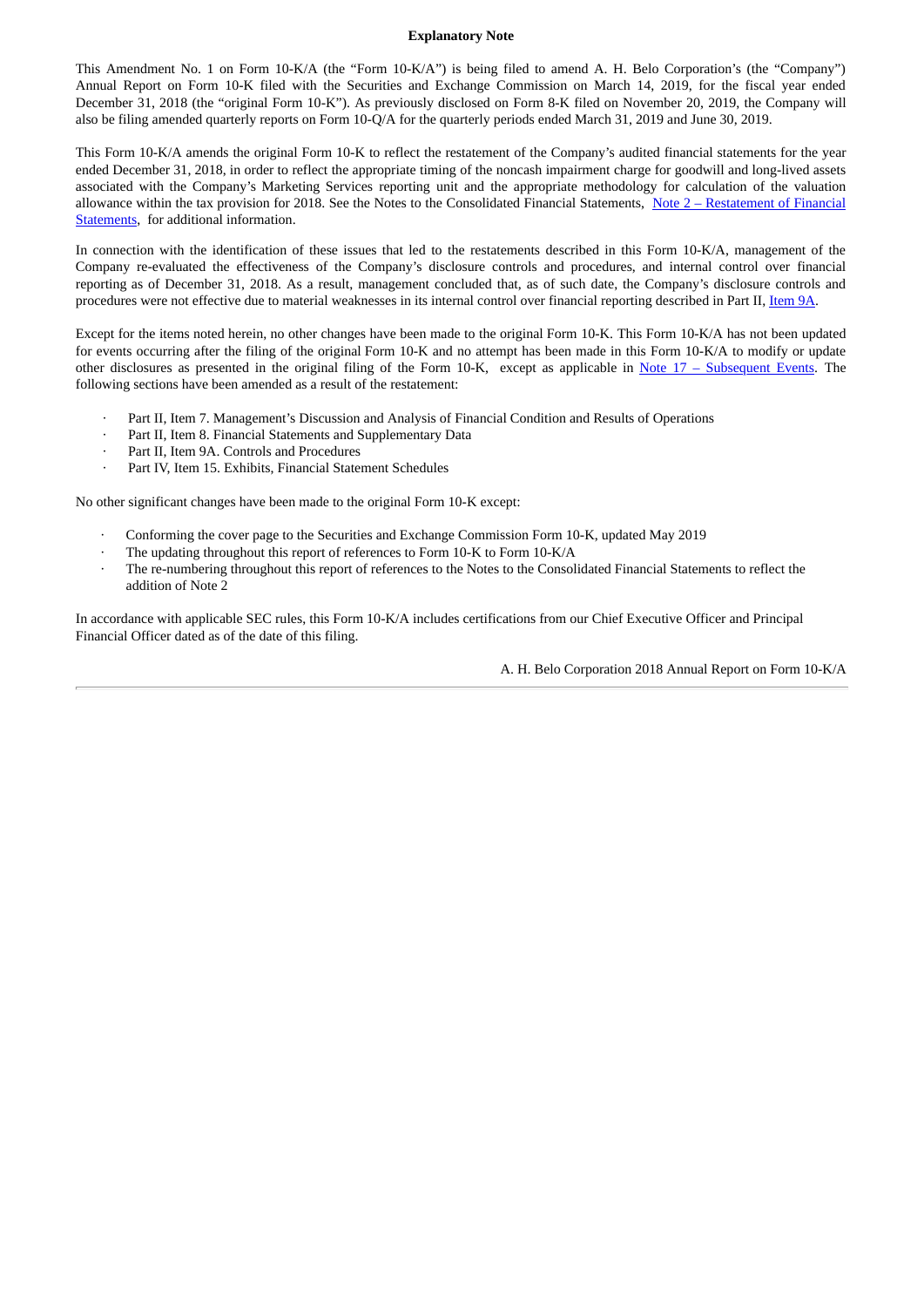# <span id="page-2-1"></span>**A. H. BELO CORPORATION FORM 10-K/A TABLE OF CONTENTS**

<span id="page-2-0"></span>

|          |                                                                                                                  | Page           |
|----------|------------------------------------------------------------------------------------------------------------------|----------------|
|          | <b>PART I</b>                                                                                                    |                |
| Item 1.  | <b>Business</b>                                                                                                  | PAGE 4         |
| Item 1A. | <b>Risk Factors</b>                                                                                              | PAGE 10        |
| Item 1B. | <b>Unresolved Staff Comments</b>                                                                                 | <b>PAGE 15</b> |
| Item 2.  | <b>Properties</b>                                                                                                | <b>PAGE 15</b> |
| Item 3.  | <b>Legal Proceedings</b>                                                                                         | <b>PAGE 15</b> |
| Item 4   | <b>Mine Safety Disclosures</b>                                                                                   | <b>PAGE 15</b> |
|          |                                                                                                                  |                |
|          | <b>PART II</b>                                                                                                   |                |
| Item 5.  | Market for Registrant's Common Equity, Related Stockholder Matters and Issuer Purchases of Equity Securities     | <b>PAGE 16</b> |
| Item 6.  | <b>Selected Financial Data</b>                                                                                   | PAGE 17        |
| Item 7.  | Management's Discussion and Analysis of Financial Condition and Results of Operations (Restated)                 | PAGE 18        |
| Item 7A. | Quantitative and Qualitative Disclosures about Market Risk                                                       | <b>PAGE 27</b> |
| Item 8.  | <b>Financial Statements and Supplementary Data (Restated)</b>                                                    | <b>PAGE 27</b> |
| Item 9.  | Changes in and Disagreements with Accountants on Accounting and Financial Disclosure                             | <b>PAGE 27</b> |
| Item 9A. | <b>Controls and Procedures (Restated)</b>                                                                        | PAGE 27        |
|          |                                                                                                                  |                |
|          | <b>PART III</b>                                                                                                  |                |
| Item 10. | <b>Directors, Executive Officers and Corporate Governance</b>                                                    | <b>PAGE 30</b> |
| Item 11. | <b>Executive Compensation</b>                                                                                    | PAGE 30        |
| Item 12. | <b>Security Ownership of Certain Beneficial Owners and Management and Related Stockholder Matters</b>            | <b>PAGE 30</b> |
| Item 13. | Certain Relationships and Related Transactions, and Director Independence                                        | PAGE 30        |
| Item 14. | <b>Principal Accountant Fees and Services</b>                                                                    | PAGE 30        |
|          |                                                                                                                  |                |
|          | <b>PART IV</b>                                                                                                   |                |
| Item 15. | <b>Exhibits, Financial Statement Schedules (Restated)</b>                                                        | PAGE 31        |
|          | <b>Signatures</b>                                                                                                | <b>PAGE 34</b> |
|          |                                                                                                                  |                |
|          | <b>INDEX TO CONSOLIDATED FINANCIAL STATEMENTS</b>                                                                |                |
|          | Report of Independent Registered Public Accounting Firm                                                          | <b>PAGE 36</b> |
|          | <u>Consolidated Statements of Operations for the Years Ended December 31, 2018 (Restated) and 2017</u>           | PAGE 40        |
|          | Consolidated Statements of Comprehensive Income (Loss) for the Years Ended December 31, 2018 (Restated) and 2017 | <b>PAGE 41</b> |
|          | Consolidated Balance Sheets as of December 31, 2018 (Restated) and 2017                                          | <b>PAGE 42</b> |
|          | Consolidated Statements of Shareholders' Equity for the Years Ended December 31, 2018 (Restated) and 2017        | <b>PAGE 43</b> |
|          | Consolidated Statements of Cash Flows for the Years Ended December 31, 2018 (Restated) and 2017                  | PAGE 44        |
|          | Notes to the Consolidated Financial Statements (Restated)                                                        | <b>PAGE 45</b> |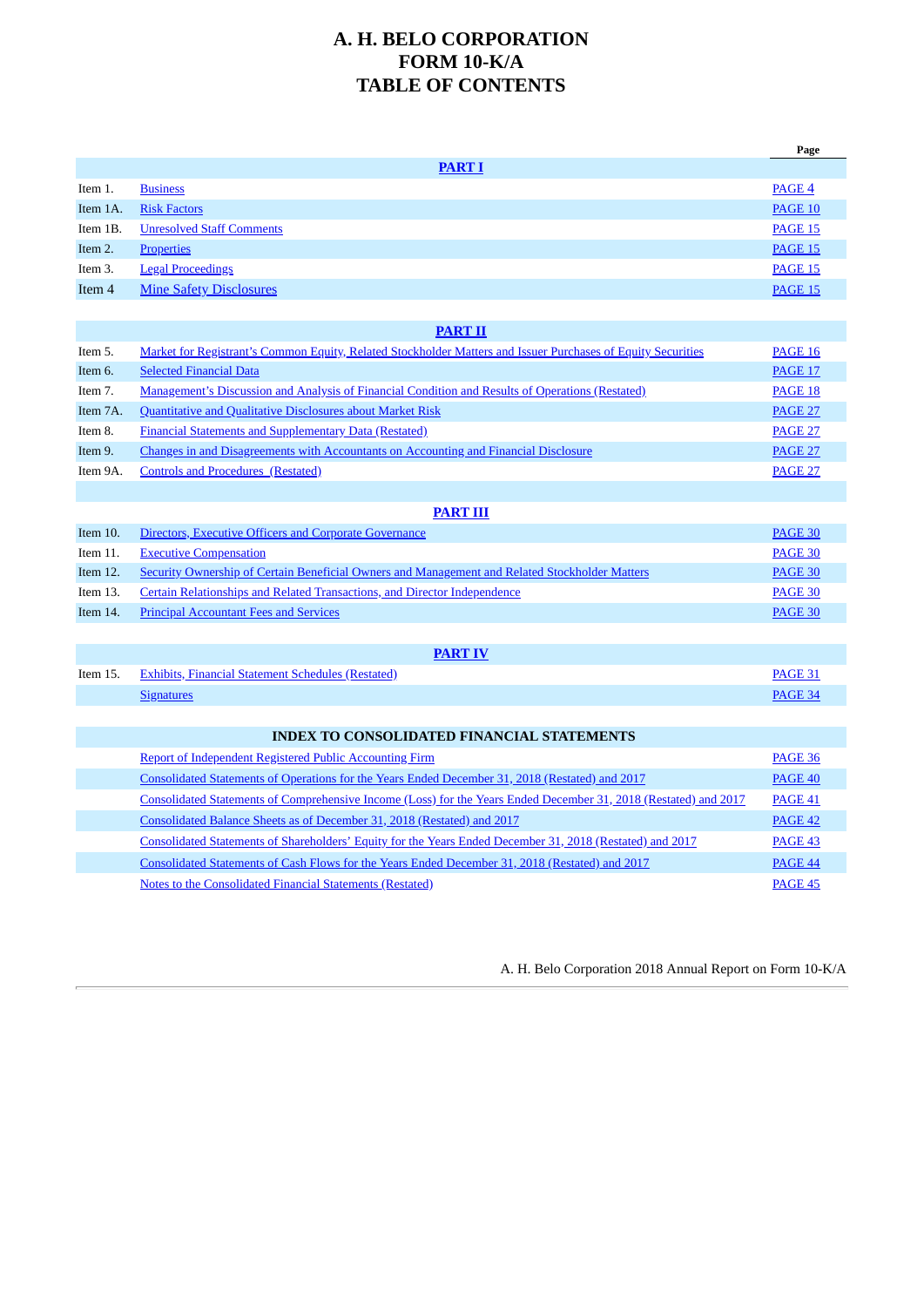# **PART I**

#### **CAUTIONARY STATEMENT CONCERNING FORWARD-LOOKING STATEMENTS**

Statements in this Annual Report on Form 10-K/A concerning A. H. Belo Corporation's business outlook or future economic performance, anticipated profitability, revenues, expenses, dividends, capital expenditures, investments, dispositions, impairments, business initiatives, acquisitions, pension plan contributions and obligations, real estate sales, working capital, future financings and other financial and non-financial items that are not historical facts, are "forward-looking statements" as the term is defined under applicable federal securities laws. Forward-looking statements are subject to risks, uncertainties and other factors that could cause actual results to differ materially from those statements. Such risks, trends and uncertainties are, in most instances, beyond the Company's control, and include changes in advertising demand and other economic conditions; consumers' tastes; newsprint prices; program costs; labor relations; and technological obsolescence. Forward-looking statements, which are as of the date of this filing, are not updated to reflect events or circumstances after the date of the statement.

All dollar amounts presented herein the Annual Report on Form 10-K/A, except share and per share amounts, are presented in thousands, unless the context indicates otherwise.

# <span id="page-3-0"></span>**Item 1. Business**

A. H. Belo Corporation and subsidiaries are referred to collectively herein as "A. H. Belo" or the "Company." The Company, headquartered in Dallas, Texas, is the leading local news and information publishing company in Texas with commercial printing, distribution and direct mail capabilities, as well as a presence in emerging media and digital marketing. While focusing on extending the Company's media platforms, A. H. Belo delivers news and information in innovative ways to a broad range of audiences with diverse interests and lifestyles.

A. H. Belo Corporation was formed in February 2008 through a spin-off from its former parent company and is registered on the New York Stock Exchange (NYSE trading symbol: AHC). The Company publishes *The Dallas Morning News* (*www.dallasnews.com*), Texas' leading newspaper and winner of nine Pulitzer Prizes, and various niche publications targeting specific audiences. Its newspaper operations also provide commercial printing and distribution services to large national and regional newspapers and other businesses in the North Texas region. In December 2017, the Company completed the sale of the *Denton Record-Chronicle* and the Company no longer owns newspaper operations in Denton, Texas.

The Company also provides digital marketing solutions to businesses. The predominance of these services were developed or acquired within the last five years and are provided through the Company's marketing services division and through its subsidiary DMV Digital Holdings Company ("DMV Holdings").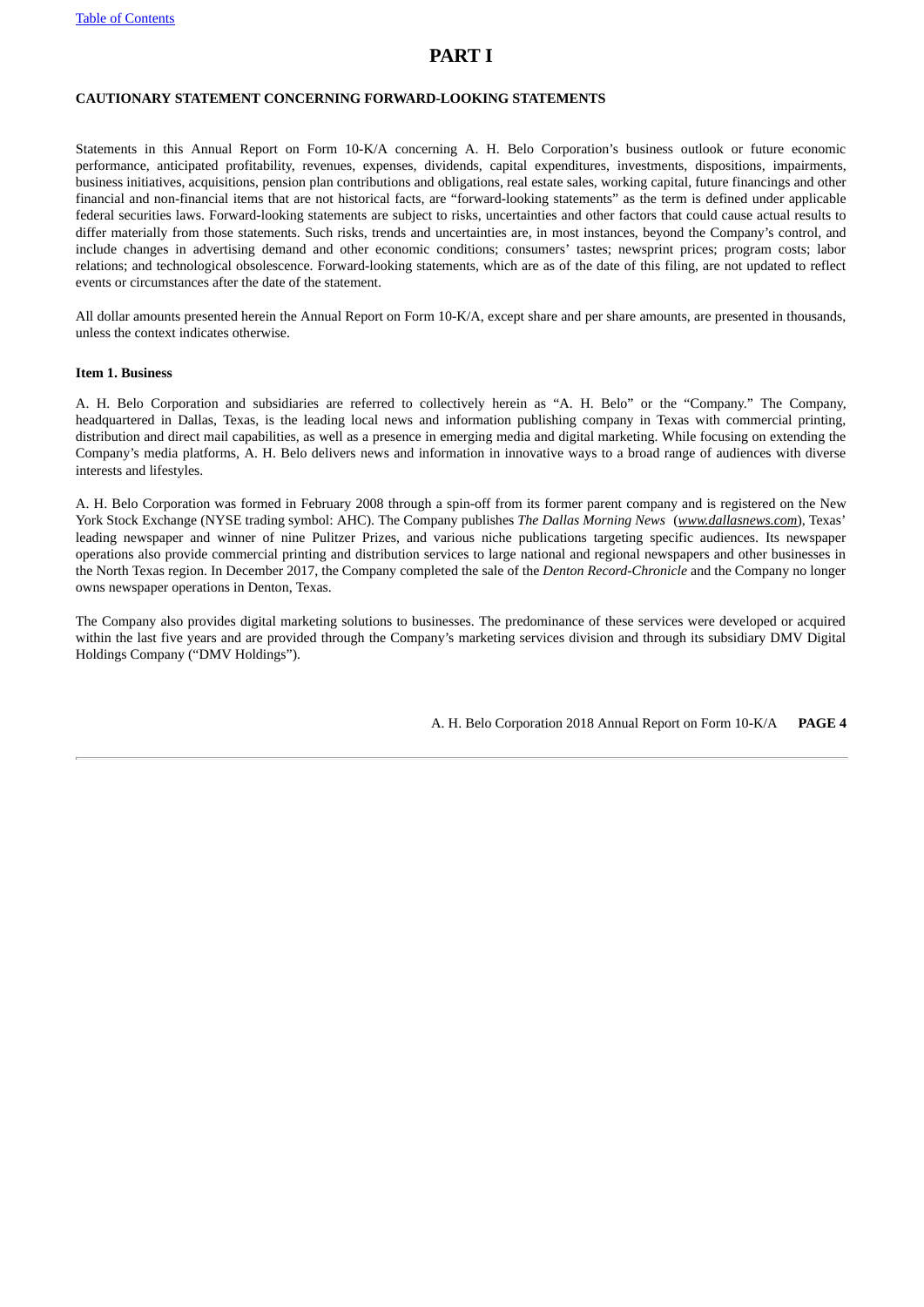## **Business Overview**

The Company's goal is to create value for investors through the following:

- Be the premier provider of relevant and original local journalism in North Texas so citizens can make informed choices about their lives and the life of the communities in which they live. This commitment to excellence in journalism attracts and retains subscribers to both the print edition and digital site and applications.
- Provide customers with a comprehensive suite of innovative marketing solutions.

Since the Company's spin-off in 2008, the print media industry has encountered continuous declines in revenue primarily due to the secular shift of readers and advertisers to digital platforms. The Company has sought to limit its exposure to these industry risks through greater development and enhancement of digital platforms for delivery of news and advertising, and through diversification of sources of revenue from both organic growth and acquisitions of marketing services.

In 2017, the Company acquired the remaining 20 percent voting interest in DMV Holdings. The initial purchase of 80 percent voting interest in DMV Holdings occurred in January 2015. DMV Holdings holds all outstanding ownership interests of three Dallas-based companies, Distribion, Inc. ("Distribion"), Vertical Nerve, Inc. ("Vertical Nerve") and CDFX, LLC ("MarketingFX"). These businesses specialize in local marketing automation, search engine marketing, and direct mail and promotional products, respectively. The Company believes this acquisition complements the product and service offerings currently available to A. H. Belo customers, thereby strengthening the Company's diversified product portfolio and allowing for greater penetration in a competitive advertising market. Additionally, the Company has realized efficiencies through internal fulfillment of work that businesses previously out-sourced to thirdparty vendors and therefore can provide businesses a more comprehensive suite of marketing solutions. This complements the organic growth realized from the product and service offerings currently available to A. H. Belo customers, including content development, social media management, and multi-channel marketing solutions through targeted and programmatic exchanges. These marketing services have been combined into a single division titled Belo + Company.

The Company has redesigned and expanded its website platforms and mobile apps to provide a better customer experience with its digital news and information reporting. In 2017, the Company invested in and moved to a new corporate office in downtown Dallas that provides for a more flexible office space and a contemporary digital newsroom.

In the first quarter of 2017, the Company reorganized its two reportable segments based on changes in reporting structure and the go-tomarket for the Company's service and product offerings. The two reportable segments are Publishing and Marketing Services. The results of operations related to the Company's segments are presented in Item 7. [Management's](#page-17-1) Discussion and Analysis of Financial Condition and Results of Operations.

The Company's Publishing segment includes the operations of *The Dallas Morning News* (*www.dallasnews.com*), Texas' leading newspaper and winner of nine Pulitzer Prizes, and various niche publications targeting specific audiences. These operations generate revenue from sales of advertising within its newspaper and digital platforms, subscription and retail sales of its newspapers, commercial printing and distribution services, primarily related to national and regional newspapers, and preprint advertising. Businesses within the Publishing segment leverage its production facilities, subscriber and advertiser base, and digital news platforms to provide additional contribution margin.

The Marketing Services segment includes marketing services generated by DMV Holdings and its subsidiaries Distribion, Vertical Nerve and MarketingFX. The Marketing Services segment also includes digital advertising through Connect (programmatic advertising). The Company operates this integrated portfolio of assets within its Marketing Services segment as separate businesses that sell digital marketing and advertising through different channels, including programmatic advertising and content marketing within the social media environment.

Through the Company's technological, capital and organizational investments, management will continue to focus its attention and initiatives on maximizing the return on its print assets and enhancing its digital publishing capabilities, thereby offering marketers performance-based media and marketing solutions through which they can grow their businesses.

# **Publishing Segment**

*The Dallas Morning News'* first edition was published on October 1, 1885. *The Dallas Morning News* is one of the leading metropolitan newspapers in the United States. The newspaper is distributed primarily in Dallas County and 10 surrounding counties. This coverage area represents one of the most populous and fastest growing metropolitan areas in the country. *The Dallas Morning News* has been awarded nine Pulitzer Prizes for news reporting, editorial writing and photography. *The Dallas Morning Ne*ws also publishes *Briefing*, a newspaper distributed two days per week at no charge to nonsubscribers in select coverage areas, and *Al Dia*, an award-winning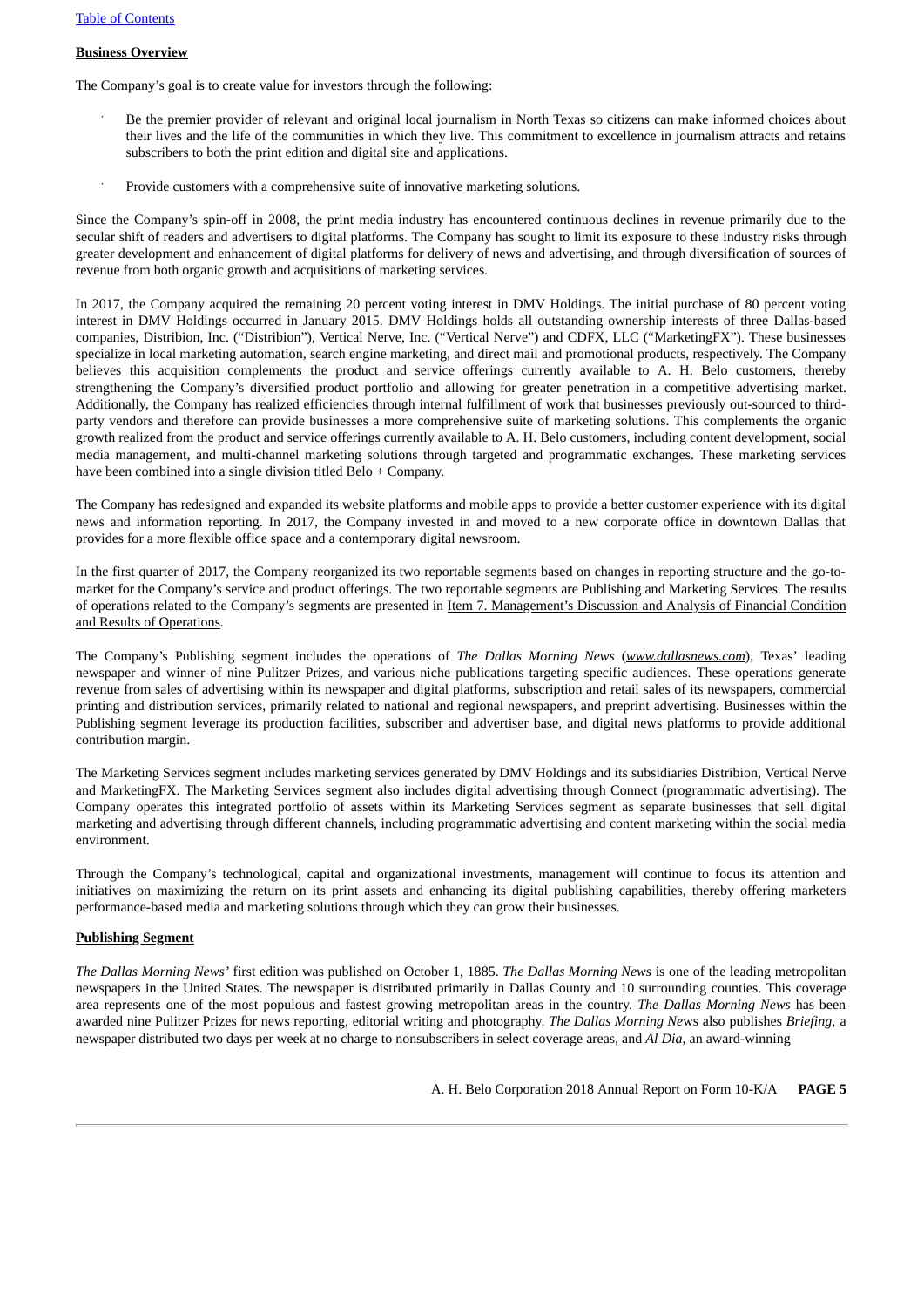Spanish-language newspaper published on Wednesdays and distributed at no charge to households in select coverage areas. Unless otherwise noted, the financial and operating results of all publications are reported as *The Dallas Morning News*.

Businesses producing and providing services within the print and paper industry have encountered significant declines in revenue as a result of increasing use of the internet for delivery of information. These businesses have been challenged to find alternative solutions to offset the loss of revenue. The majority of revenues within the newspaper industry were historically generated from display and classified advertisements followed by revenues from subscription and retail sales of newspapers. Revenues from subscription and retail sales of newspapers have experienced greater resilience as readers have been willing to pay higher prices for the product, which has substantially offset lower circulation volumes. Since the spin-off from its former parent company in 2008, the Company has faced ongoing revenue declines primarily in advertising.

The following describes the various revenue streams within the Publishing segment.

**Advertising Revenue** - Advertising revenue accounted for approximately 46 percent of total revenue within the Publishing segment for 2018. The Company has a comprehensive portfolio of print and digital advertising products, which include display, classified, preprint and digital advertising. Display revenue results from sales of advertising space within the Company's core newspapers and niche publications to local, regional or national businesses with local operations, affiliates or resellers. Classified revenue, which includes automotive, real estate, employment, obituaries and other, results from sales of advertising space in the classified and other sections of the Company's newspapers. Preprint revenue results from sales of preprinted advertisements or circulars inserted into the Company's core newspapers and niche publications, or distributed by mail or third-party distributors to households in targeted areas in order to provide total market coverage for advertisers. The Company's capabilities allow its advertisers to selectively target preprint distribution at the sub-zip code level in order to optimize coverage for the advertisers' locations. Digital publishing revenue includes the sales of banner, classified and native advertisements on the Company's news and entertainment-related websites and mobile apps. The Company's auto sales division offers targeted advertising to auto dealerships primarily in the North Texas region desiring to advertise their inventory on the *cars.com* platform. The Company is under contract to sell this advertising through September 2019.

In addition to daily newspapers, the Company publishes niche publications that provide a vehicle for delivery of display, classified, and preprint advertising, typically to nonsubscribers of the Company's core newspapers and at no charge. These publications target specific demographic groups, geographies and nonsubscriber households. Most niche publications have related websites and mobile applications, allowing digital access by consumers. The niche publications provide unique content and incorporate the news content from the core newspaper while leveraging the Company's printing, distribution and technology infrastructure to print and distribute their publications at lower costs. From time to time, the Company produces magazines or special newspaper editions to promote business, sporting or other events in the North Texas region, such as the *Top 100 Places to Work* edition. These publications allow the Company to generate revenue through advertising sales in the publications and through increased circulation or fees for the publications.

**Circulation Revenue** - Circulation revenue includes subscription and single copy sales related to the Company's core newspapers in print and digital formats. A. H. Belo's steadfast commitment to producing superior, unduplicated local journalism enables the Company's newspapers to charge premium subscription rates*. The Dallas Morning News'* goal is to maximize the amount of recurring revenue from consumers of the Company's print and digital products. The Company continuously assesses the journalism provided to subscribers and their willingness and ability to pay higher rates by geographic area. Each year since 2008, the Company has implemented effective rate increases to select subscribers or retailers. A digital replica version of *The Dallas Morning News* is offered on *dallasnews.com* for subscribers to purchase if they prefer to consume news through a digital device in a more traditional format.

The Company's news websites, including *dallasnews.com* and *aldiadallas.com*, are leading English and Spanish news and entertainment digital platforms in the North Texas region. The news websites offer users late-breaking and other up-to-date news coverage, usergenerated content, advertising, e-commerce and other services. Readers can access news content across multiple digital platforms and obtain relevant local customized content and advertising. The Company's journalists have expanded their reach and deepened their engagement with audiences by delivering news and content through social media platforms, such as blogs, Facebook and Twitter, which direct traffic to its core websites.

**Printing, Distribution and Other Revenue -** Printing, distribution and other revenue accounted for approximately 14 percent of total revenue within the Publishing segment for 2018 and includes commercial printing, distribution, direct mail and event-based services. The Company provides commercial printing and distribution services, leveraging the capacity of its production and distribution assets. The Company believes the incremental revenue from these services allows a greater return on the Company's operating assets.

Commercial printing services are provided for certain national newspapers that require regional printing and for various local and regional newspapers. Newsprint used in the production of large national newspapers is generally provided by the customer. Home delivery and retail outlet distribution services are also provided for other national and regional newspapers delivered into the Company's coverage areas. A direct mail business is operated in Phoenix, Arizona, providing mailed advertisements for its business customers.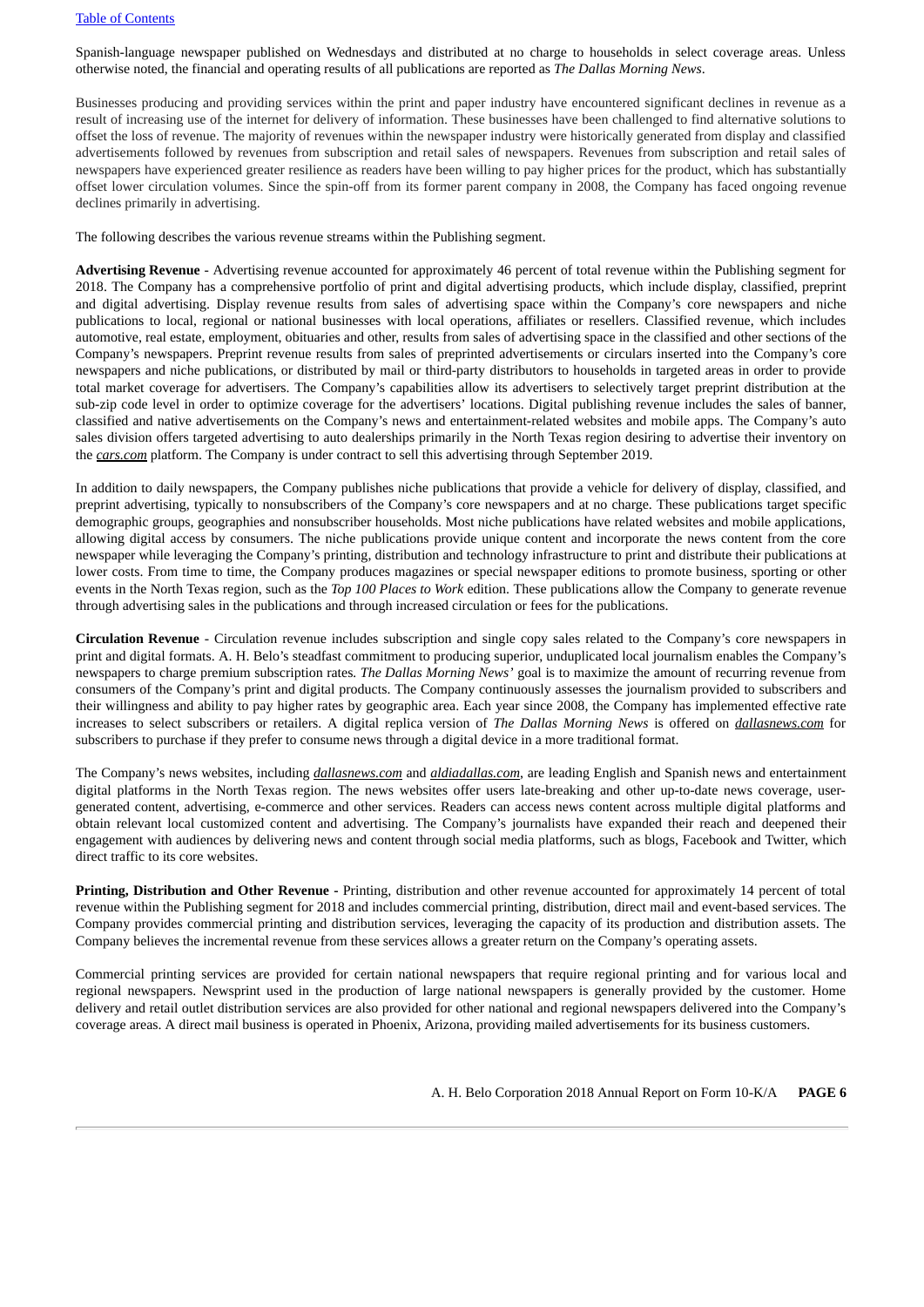#### **Marketing Services Segment**

The following describes the various revenue streams within the Marketing Services segment.

Digital marketing services are offered by the Company's sales and marketing divisions. The Company's strategy, with regard to the Marketing Services segment, is to be able to offer businesses a comprehensive marketing solutions package while providing a greater percentage of the marketing fulfillment costs internally that was previously outsourced to third-party providers. The Company has aligned management and the Company's sales teams to provide a cross-functional integrated approach to maximize the development of these businesses. Digital marketing services are provided through the following service offerings:

- · Multi-channel marketing solutions through subscription sales of the Company's cloud-based software, allowing customers to manage and individualize their marketing campaigns. In addition, multi-channel marketing services are provided to customers without access to the proprietary software.
- · Provide marketing analytics, search engine marketing and other marketing related services to businesses across the United States.
- Social media account management and content marketing services principally for businesses in the North Texas region.
- · Multi-channel advertising campaigns for its customers, allowing customers to target demographic audiences using data analytics and allowing customers to determine the delivery media such as email campaign, banner impressions or video views on third-party websites. Connect is able to design and fulfill customer campaign requirements through acquisition of advertising inventory on programmatic exchanges.
- · Produce marketing and promotional products for businesses to supply to employees and customers.

#### **Raw Materials and Distribution**

The basic material used in publishing newspapers is newsprint. Currently, most of the Company's newsprint is obtained through a purchasing consortium. Management believes the Company's sources of newsprint, along with available alternate sources, are adequate for the Company's current needs, though the Company experienced a tightening of supply in the North American newsprint market beginning in the fourth quarter of 2017.

During 2018, Company operations consumed 19,255 metric tons of newsprint at an average cost of \$660 per metric ton. Consumption of newsprint in 2017 was 23,296 metric tons at an average cost of \$564 per metric ton.

The Company's newspapers and other commercial print products are produced at its facility in Plano, Texas. Distribution of printed products to subscribers, retailers and newsstands is made under terms of agreements with third-party distributors. The Company believes a sufficient number of third-party distributors exist to allow uninterrupted distribution of the Company's products.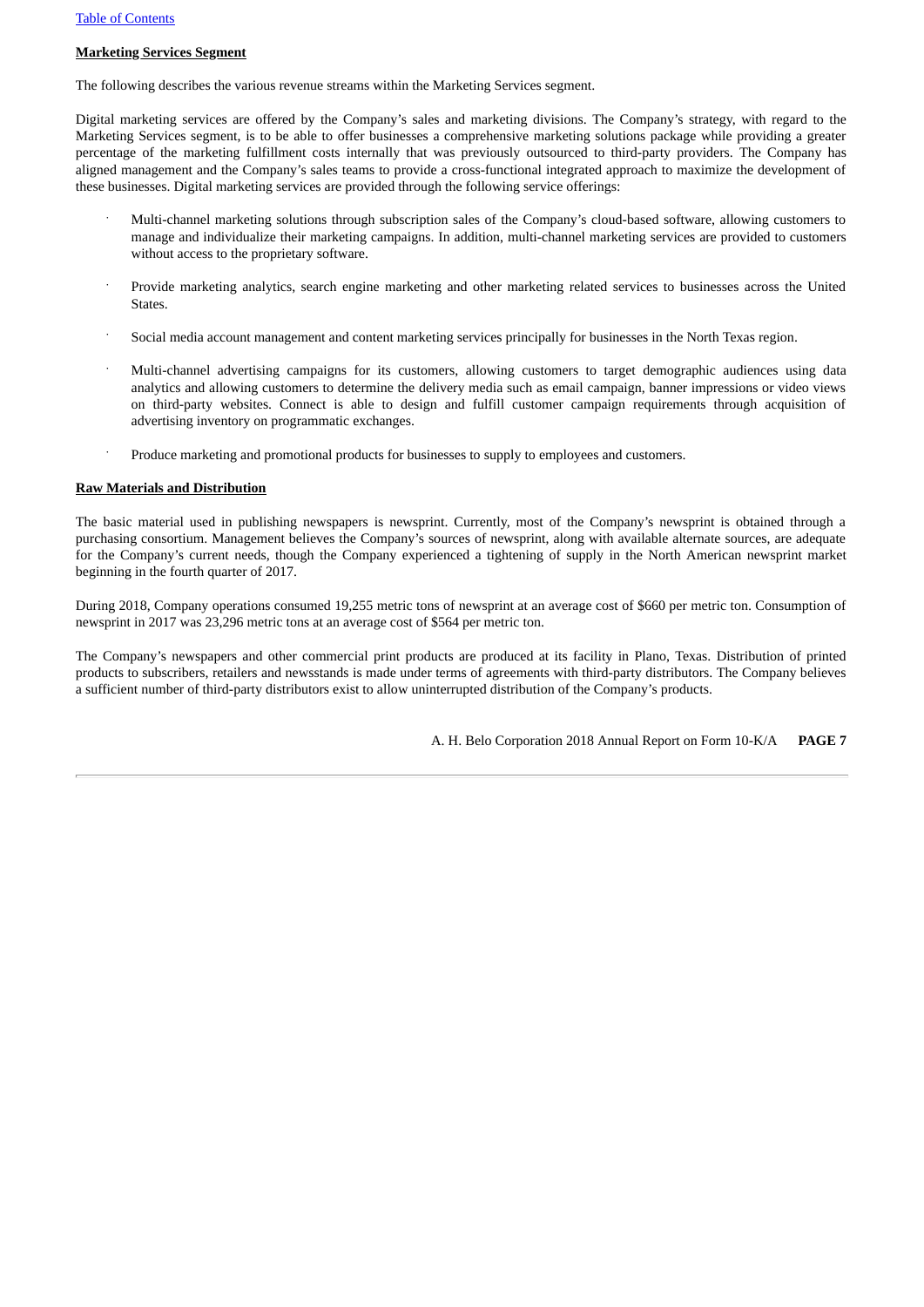# **Competitive Strengths and Challenges**

The Company's strengths are:

- the largest news gathering operation in North Texas
- the opportunity to build valuable first-party data sets about consumers in North Texas due to the millions of unique visitors who come to the Company's websites and mobile applications monthly
- · the ability to develop innovative new product and service offerings which leverage the Company's brand equity, existing content, distribution platforms, technologies and relationships
- · product or service offerings that allow the Company to offer advertisers a customized and integrated advertising and marketing solution through desired media channels
- sufficient liquidity to allow the Company to opportunistically invest in, or acquire, businesses that complement the Company's advertising or marketing services businesses
- an affluent and educated demographic base in its market
- the ability to market print or digital products and services to large and targeted audiences at low marginal costs
- a large sales force with knowledge of the marketplaces in which the Company conducts its business and relationships with current and potential advertising clients
- the ability to effectively manage operating costs according to market pressures

The Company's challenges are:

- timely growth of revenue and profit margins related to the Company's marketing services businesses and digital subscriptions that would provide for an offset to declines in revenue and profit margins of the Company's print operations
- · maintaining and growing advertising and circulation revenues in a competitive environment with increased competition from other media, particularly internet-based media
- · effective monetization of locally created online content on the Company's websites while balancing the impact of potential lower traffic volumes with an established metered-based model

In response to the decline in print revenue, the Company has developed or acquired capabilities to offer customers advertising and marketing solutions through multiple media channels. The Company leverages its news content to improve engagement on the Company's digital platforms that results in increased digital subscriptions and associated revenue. The Company also continues to diversify its revenue base by leveraging the available capacity of its existing assets to provide print and distribution services for newspapers and other customers requiring these services by introducing new advertising and marketing services products, by increasing circulation prices and through growth of the Company's event-based business.

As a result of declining print circulation, the Company has developed broad digital strategies designed to provide readers with multiple platforms for obtaining online access to local news. The Company continues to obtain additional key demographic data from readers, which allows the Company to provide content desired by readers and to modify marketing and distribution strategies to target and reach audiences valued by advertisers. The Company has implemented a programmatic digital advertising platform which provides digital ad placement and targeting efficiencies and increases utilization of digital inventory within the Company's and external websites.

# **Strategy**

A. H. Belo is committed to producing quality journalism and providing innovative marketing solutions for its customers, as well as creating value for shareholders over the long-term through stock price appreciation and dividends. The Company continuously evaluates its operations and investments against various economic factors to determine the appropriate holding strategies.

In 2017, the Company completed the disposition of nonessential real estate assets, all at opportunistic prices. Sales proceeds were used to return money to shareholders and provide additional contributions to the Company's pension plans. The Company continuously seeks to implement measures to control operating expenses as it develops and grows new businesses. These measures include divesting of unprofitable products and services, adjusting the Company's workforce and benefits to align with revenues and market conditions, and restructuring operations. Returns on operating and investing assets are evaluated to ensure the appropriate return on investment is achieved and capital is deployed to the benefit of shareholders.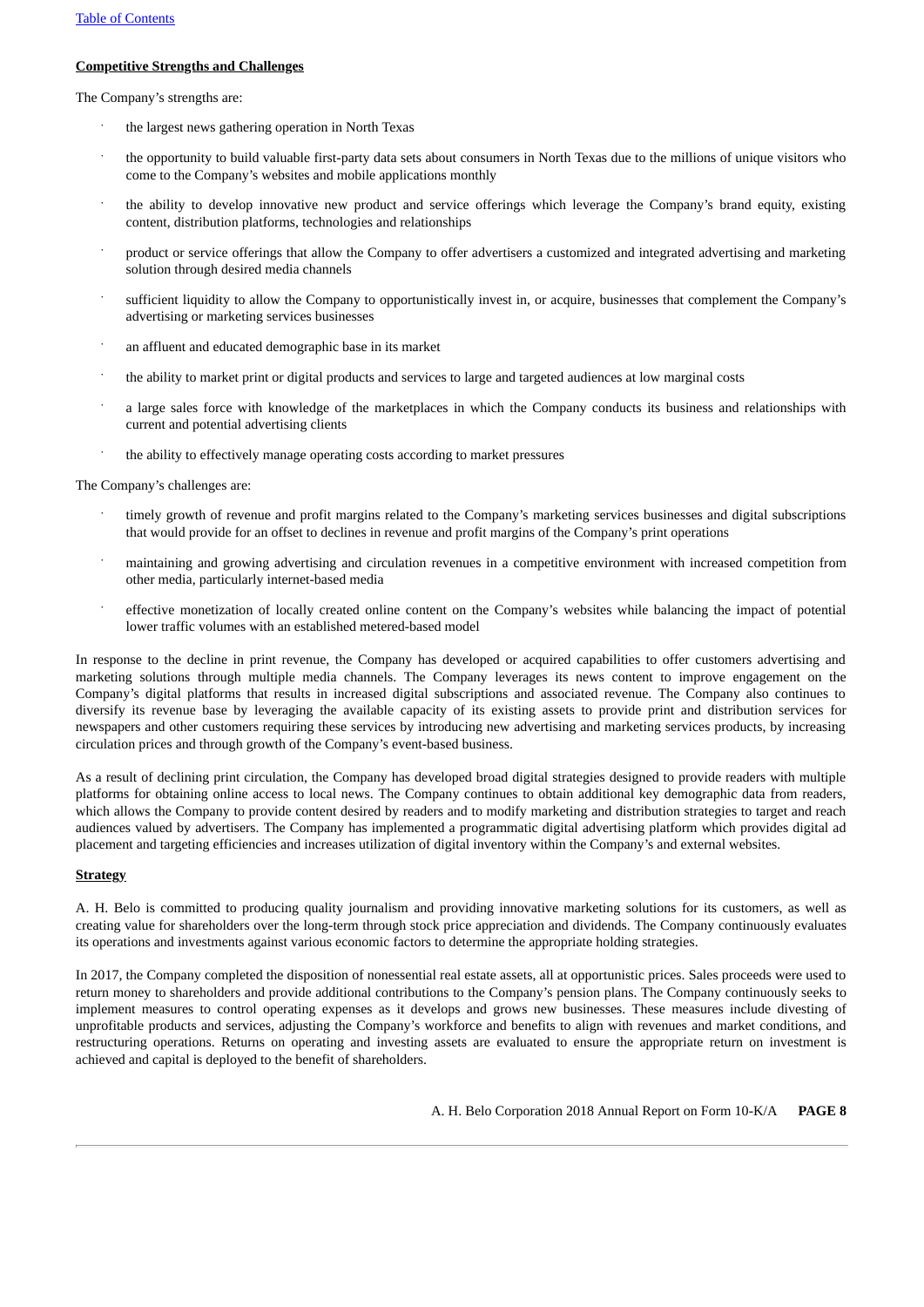The Company is committed to providing the leading digital and print platforms for delivering news of the highest quality and integrity in the North Texas area, as well as creating and developing innovative print and digital products that address the needs of consumers and advertisers.

The Company seeks to achieve these objectives through the following strategies:

- · produce quality local journalism at scale distributed through digital platforms that improves user engagement that results in increased digital subscriptions and customer retention
- develop new ways to optimize advertising dollars on the Company's digital platforms
- grow recurring Marketing Services revenue through a client-first approach and enhanced product offerings
- acquire businesses and products that will enhance the Company's local marketing solution portfolio and assist in achieving a competitive market place advantage
- · improve print revenues and increase utilization of operating assets by maintaining profitable print and distribution services to third-parties
- · continue to align costs with revenue, maintain strong liquidity to support future business and product initiatives and provide flexibility to meet strategic investment opportunities and other cash flow requirements

#### **Competition**

The Company's newspapers, niche publications and related websites primarily serve audiences in the North Texas area. The Company competes for advertising revenue for its newspapers and websites with other print and digital media companies. Advertising revenues for the Company's newspapers and websites are responsive to circulation and traffic volumes, demographics of its subscriber base, advertising results, rates and customer service. Advertising on digital platforms is highly competitive and largely dominated by large internet companies. As advertisers reallocate marketing expenditures from print to digital channels, the Company believes its strong local brand, its suite of print and digital advertising and marketing services products and its programmatic digital advertising platform will allow it to offer unique advertising and marketing solutions to local businesses on a competitive scale.

*The Dallas Morning News* has the highest paid print circulation volumes in the North Texas area while competing with one other metropolitan newspaper in parts of its geographic market. Print circulation revenues are primarily challenged due to free and readilyaccessible news, entertainment, advertising and other content available through the internet. This secular shift from print to digital media continues as consumer lifestyles embrace technological advancements, particularly with mobile devices, which provide access to a wide variety of digital news and advertising alternatives, including news and social media websites, online advertising networks and exchanges, online classified services, and direct email advertising. Competition for readers is primarily based on the mode of delivery, quality of the Company's journalism, price, timeliness of its interaction with audiences and customer service. News and other digital content produced by the Company's newspapers and niche publications are available via its websites, mobile applications and through email. The Company offers competitive technology for accessing digital content on mobile devices and via personal computers. Journalists engage online readers through blogs, Twitter and other social media posts. The Company has modified its websites to provide greater video content and advertising, links to other sites sought by readers, improved layouts, and a better interface with mobile applications.

#### **Seasonality**

A. H. Belo's advertising revenues are subject to moderate seasonality, with advertising revenue typically higher in the fourth calendar quarter of each year because of the holiday shopping season. The level of advertising sales in any period may also be affected by advertisers' decisions to increase or decrease their advertising expenditures in response to anticipated consumer demand and general economic conditions.

#### **Employees**

As of December 31, 2018, the Company had 982 employees.

#### **Available Information**

A. H. Belo maintains its corporate website at *www.ahbelo.com*, which makes available, free of charge, this Annual Report on Form 10- K/A, its Quarterly Reports on Form 10-Q, its Current Reports on Form 8-K and amendments to those reports, as filed or furnished pursuant to Section 13(a) or 15(d) of the Securities Exchange Act of 1934 (the "Exchange Act"), as amended, as soon as reasonably practicable after the reports are electronically filed with or furnished to the Securities and Exchange Commission (the "SEC").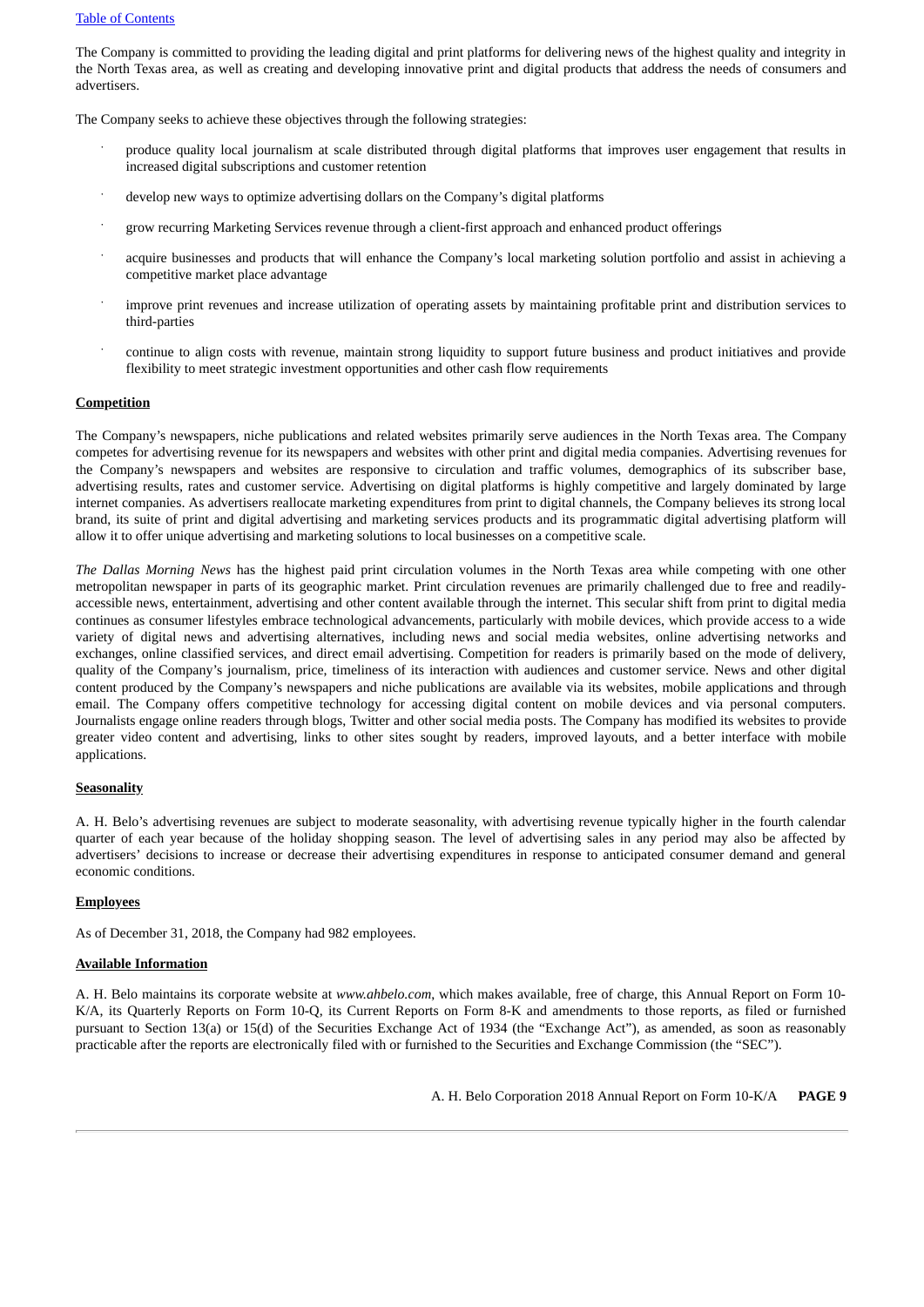# <span id="page-9-0"></span>**Item 1A. Risk Factors**

The following risk factors are based on management's current knowledge and estimates of factors affecting the Company's operations, both known and unknown. Readers are cautioned not to place undue reliance on such forward-looking information as actual results may differ materially from the possible risks and outcomes discussed herein. In addition, a number of other factors (those identified elsewhere in this document and others, both known and unknown) may cause actual results to differ materially from expectations.

#### *Risks Relating to A. H. Belo's Strategic Transformation*

## The Company's primary strategy is to transition from a print-focused media company to a digital-first media company focused on *growth in its digital subscriber base and growth in its marketing solutions and digital advertising businesses.*

The Company's ability to achieve its strategic transformation from a print-focused media company to a digital-first media company is subject to several risks, including:

- The transformation may require significant investment of financial resources, and these investments may result in lower margins and increased operating expenses and capital expenditures
- The transformation may require a significant amount of time to achieve, and the Company may not be able to increase digital revenues quickly enough to offset print revenue declines
- The Company operates in a highly competitive market for talent, and it may not be successful in recruiting and retaining the type of talent required to operate and grow its digital businesses

Even if the Company implements its strategic transformation successfully, it may not result in an increase in digital revenues that sufficiently offset the declines the Company is experiencing in its traditional print media business. If the Company fails to implement its strategy effectively, or if its strategy ultimately does not result in a sufficient increase in digital revenues, its business, financial condition, and results of operation may be adversely affected.

#### *Risks Relating to the Publishing Segment*

#### A. H. Belo's Publishing segment operates in a highly competitive media market, and the Company's ability to generate revenue *depends on the effectiveness of the Company's strategy to promote new and existing products.*

Historically, newspaper publishing was viewed as a cost-effective method of delivery for various forms of advertising to a large audience. The continued development and deployment of new technologies and greater competition from digital media increase the challenge to provide competitive offerings to retain the Company's print and digital advertisers. In addition, many national advertisers, which place advertising in the Company's newspaper, have significantly reduced marketing budgets. These advertisers are centralizing purchasing functions and streamlining the buying and negotiating process. This could result in further commoditization of certain advertising products, which limits the Company's ability to promote its position in the market, the customer service value of its relationship with advertisers, and the benefits of its suite of products, including the Company's ability to upsell other products. This may also put the Company in competition with other advertising companies that are able to offer lower prices for a larger geographical area than the Company covers. Accordingly, the Company could experience a decline in pricing which could result in lower revenues and profitability.

A. H. Belo's newspaper and the newspaper industry as a whole are challenged to maintain and grow print circulation volume. To the extent circulation volume declines cannot be offset by rate increases, the Company will realize lower circulation revenue. Circulation volume declines could also result in lower rates and volumes for advertising revenue.

The Company's ability to stabilize circulation revenue through price increases and by growing its paid digital subscriber base may be affected by competition from other forms of media and other publications available in the Company's markets, declining consumer spending on discretionary items such as newspapers, decreasing amounts of free time, and declining frequency of regular newspaper buying among certain demographic groups. The Company may also incur higher costs competing for paid circulation. If the Company is not able to compete effectively, revenue may decline and the Company's financial condition and results of operations may be adversely affected.

The Company competes for advertising and circulation revenue with other newspapers, websites, digital applications, magazines, television, radio, direct mail and other media. The continued expansion of digital media and communications, particularly social media, mobile applications and the proliferation of tablet and mobile devices, has increased some consumers' preference to receive all or part of their news and information digitally. Websites such as *craigslist.org, monster.com* and *cars.com* provide a cost efficient platform for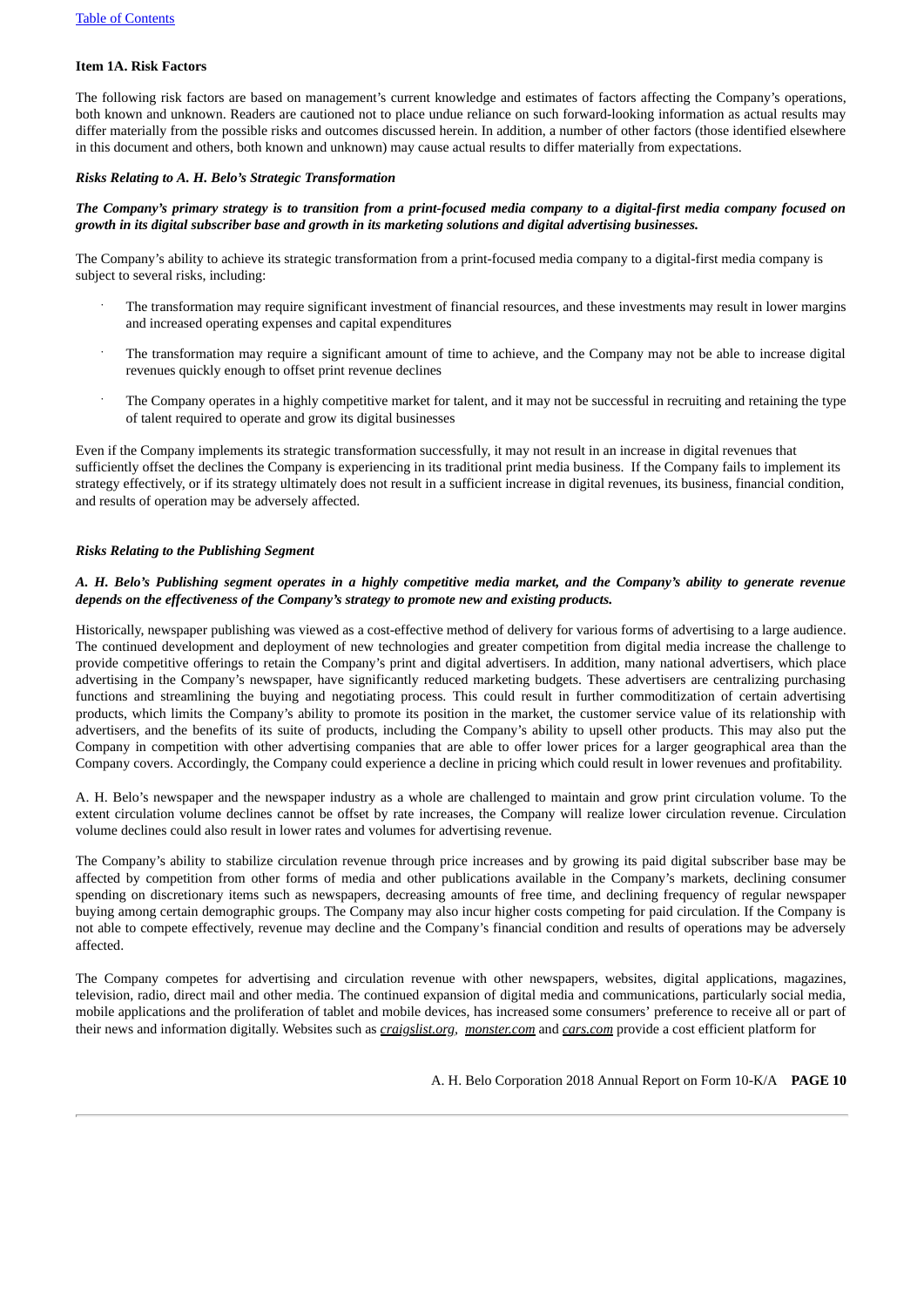reaching wide but targeted audiences for classified advertising. Websites such as Facebook, Twitter, Google and Yahoo! are successful in gathering and making available national and local news and information from multiple sources and attracting a broad readership base.

The Company's success depends on its ability to develop and manage the Publishing segment's digital business in response to the changes in consumers' preferences and behaviors, as well as changes to advertising expenditures, as described above. To be successful, the Company must:

- Attract advertisers to the Company's digital products
- Continue to increase digital audiences by providing consumers important and relevant news content regarding the North Texas market
- Tailor products for mobile devices
- Invest funds and resources in digital opportunities
- Leverage existing print products, brands and technologies to distinguish digital products and services from those of competitors
- Structure its sales force accordingly
- · Attract and retain employees with the skills and knowledge needed to support a successful digital business

## The Company's potential inability to execute cost control measures successfully within its Publishing segment could result in total *operating costs that are greater than expected.*

The primary costs of the Company's publishing operations include employee compensation and benefits, followed by distribution costs, newsprint and other production materials and technology costs. The Company has taken steps to lower costs through selling or discontinuing unprofitable operations and products, reducing personnel, restructuring employee benefits, and implementing general cost control measures. Although the Company continues its cost control efforts, it may be unable to continue to match revenue declines with offsetting cost reductions.

Certain operating costs may not fluctuate directly with changes in revenue, which could result in lower margins if advertising and circulation volumes decline. The Company could experience inflationary pressures from newsprint and other suppliers and be unable to generate additional revenue or additional cost reductions to offset these pressures. The Company utilizes outside service providers to distribute its newspaper and certain preprint advertising through the mail. Higher fuel costs and/or postage rates or an increase in rates from outside service providers could result in higher direct costs incurred by the Company.

Increasing costs of healthcare benefits offered to employees requires the Company to evaluate the scope of benefits offered and the method by which health care benefits are delivered. Competition for qualified personnel may require the Company to spend more on compensation costs, including employee benefits, to attract and retain its workforce. There may be other factors outside of the Company's control that could increase employee compensation costs, including, but not limited to, an increase in the minimum wage.

The Company may not be able to pass on to customers these potential cost increases given the significant competition for advertising dollars and the ability of customers to obtain news from other media at a low cost. If the Company does not achieve expected savings or if operating costs increase due to the creation and development of new products, total operating costs may be greater than anticipated.

The Company believes appropriate steps are being taken to control costs. However, if the Company is not successful in matching revenue declines with corresponding cost reductions, the Company's ability to generate future profits could be affected.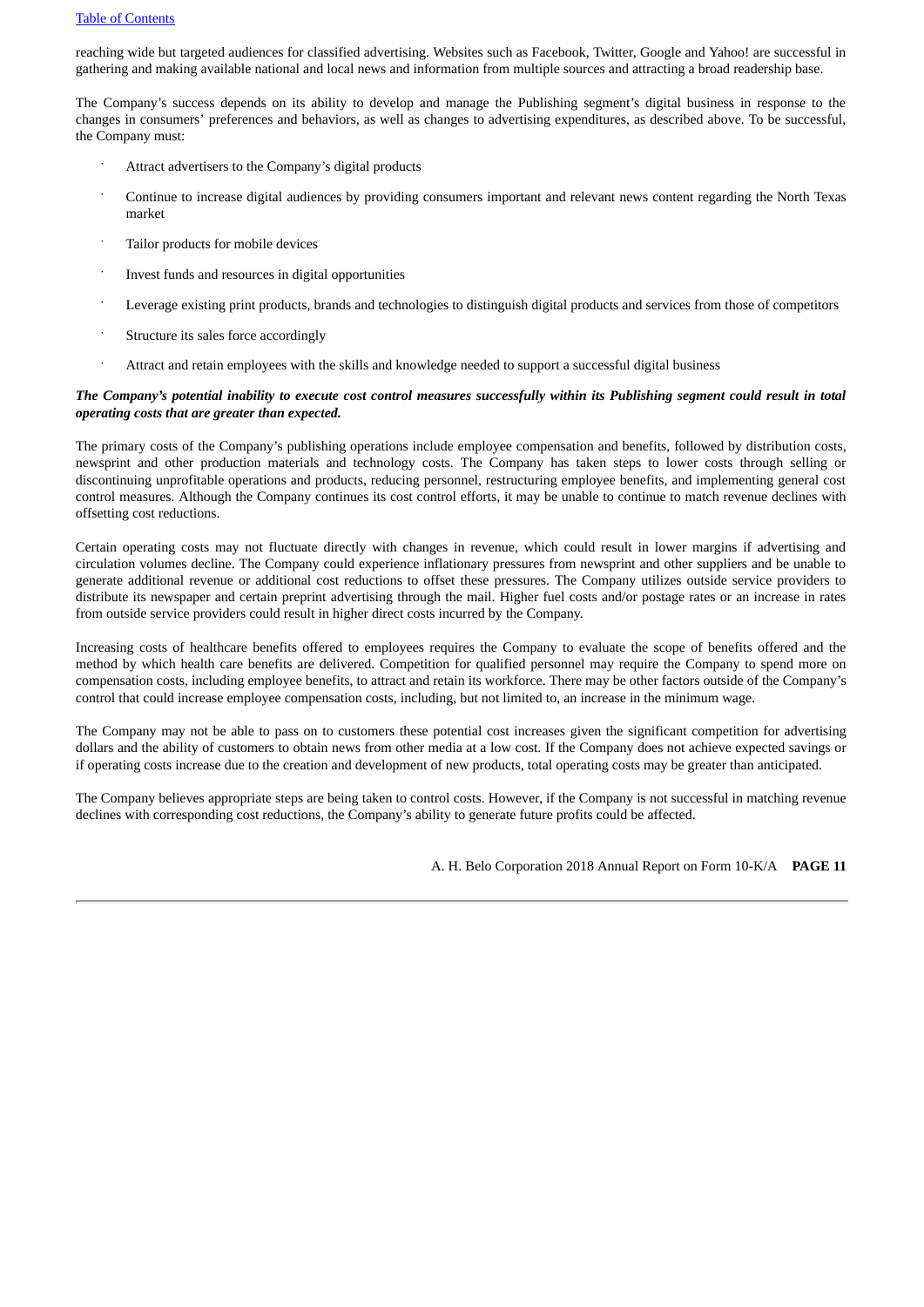## Newsprint prices are volatile and may increase in the future, and newsprint supply may become increasingly scarce as paper mills exit *the market.*

The basic raw material for newspapers is newsprint, the cost of which for the last two years has represented between 5.0 percent and 6.0 percent of A. H. Belo's revenues. The Company's publishing operations depend significantly upon the continuing availability of newsprint and the Publishing segment's results of operations may be impacted significantly by changes in newsprint prices. The price of newsprint historically has been volatile. Consolidation in the North American newsprint industry has reduced the number of suppliers and has led to paper mill closures and conversions to other grades of paper, which in turn has decreased overall newsprint capacity and increased the likelihood of higher prices. Other factors that may increase prices for newsprint include:

- The imposition of tariffs or other restrictions on non-U.S. suppliers of paper
- Increases in supplier operating expenses due to rising raw material or energy costs or other factors
- Decreases in the Company's current consumption levels
- The Company's inability to maintain existing relationships with its newsprint suppliers

In addition, the Company's ability to supply its publishing operation with newsprint has been and may continue to be disrupted by such factors as:

- The Company's suppliers may be unable to deliver newsprint due to labor unrest
- Trucks or other means of transporting newsprint may become unavailable
- Paper mills may close at a faster rate than declines in the demand for paper

A. H. Belo currently purchases most of its newsprint through a purchasing consortium. Significant increases in newsprint costs or the Company's inability to obtain an adequate supply of newsprint in the future could adversely affect its financial condition and results of operations.

# The Company's reputation and brands are key assets and negative perceptions or publicity could adversely affect the business, *financial condition and results of operations.*

The Company has a reputation for producing reliable, high-quality journalism and content. The Company's reputation and brands are key assets and must be preserved and leveraged for the Company to continue to be successful. If the Company's reputation is damaged or if consumers perceive the Company's products to be less reliable, the business, financial condition or results of operations may be adversely affected.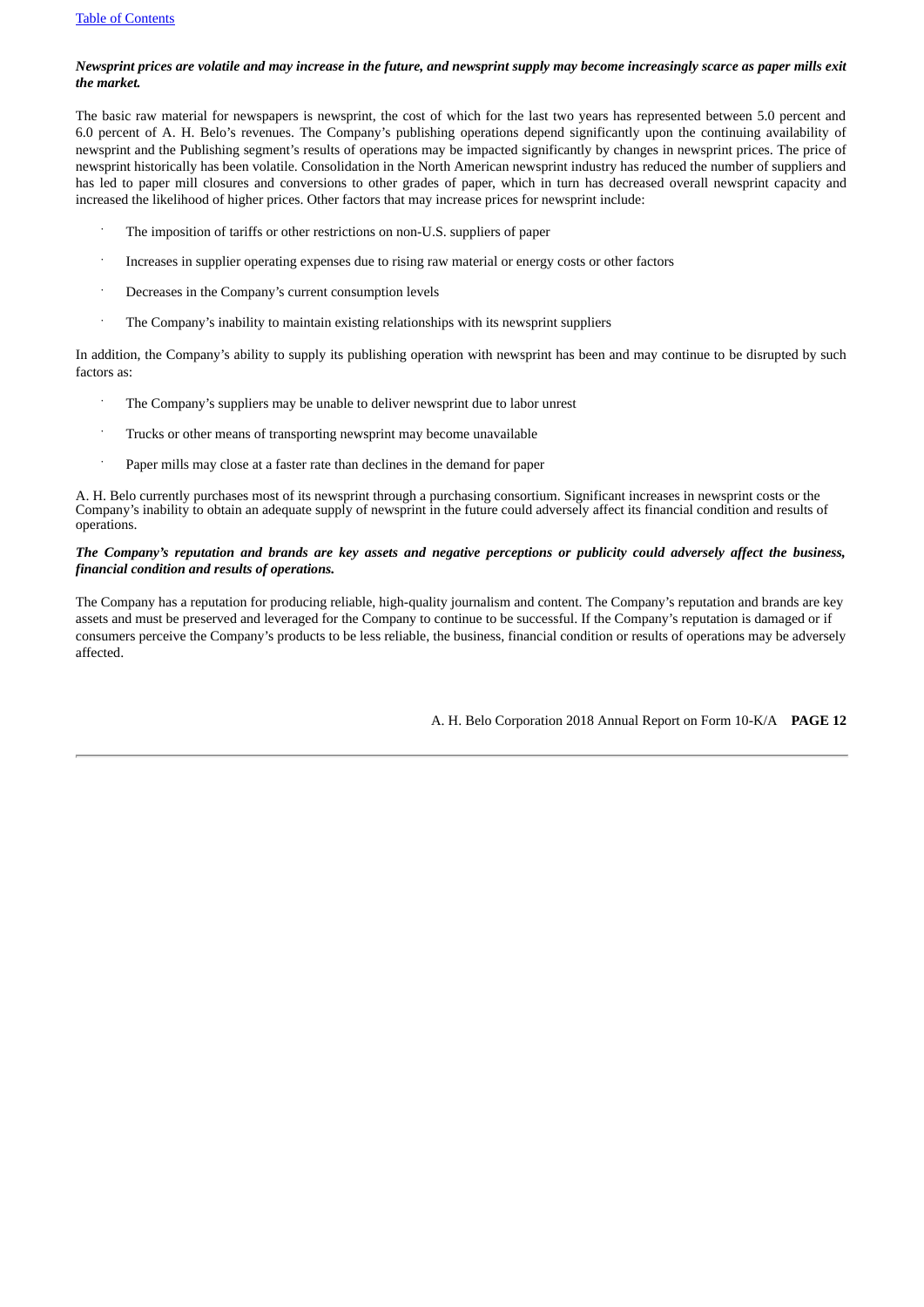# *Risks Relating to the Marketing Services Segment*

#### A. H. Belo's Marketing Services segment operates in a highly competitive market. If the Company does not compete effectively, the *Marketing Service segment's results could be adversely affected.*

The Company has introduced new product and service initiatives designed to grow Marketing Services revenue and digital advertising, and to respond to the challenges of maintaining revenue in existing markets. Marketing Services offerings are rapidly evolving as business customers seek quantifiable results to measure the effectiveness of advertising spending. The Company's Marketing Services customers primarily represent mid-sized businesses with varying degrees of knowledge and familiarity with online marketing and advertising campaigns. The success of the Company's Marketing Services offerings is dependent on various factors, including the ability to:

- Increase the Company's client base and achieve broader market acceptance of its suite of cross-channel, interactive marketing solutions
- · Overcome challenges related to the accuracy or perceived accuracy of metrics provided and the ability of the customer to properly interpret the effectiveness of advertising campaigns against benchmarks that may not be reliable
- Educate customers on the benefits of marketing services to their businesses
- Obtain new clients as well as sell additional products and services to existing clients
- Maintain or increase the rates on products
- Leverage existing print products, brands and technologies to distinguish products and services from those of competitors

## Growth of the Marketing Services segment is dependent on the Company's ability to market its existing products and services *successfully and to develop and invest in new and complimentary products and services.*

Technology in the marketing services industry continues to evolve rapidly. The Company's ability to grow its Marketing Services revenue is dependent on continued investment in expanding the functionality of existing products and in the development and acquisition of new, complimentary products and services. The Company may not be able to sustain the level of investment required and even after developing or acquiring additional product and service offerings, may not be able to integrate them successfully into existing product and service offerings.

# The success of the Marketing Services segment is dependent on the Company's ability to attract, hire, motivate and retain employees *with the skills and technical knowledge required to successfully sell and implement its products.*

There is intense competition for scarce talent with skills in new technologies, and the Company may be unable to cost-effectively hire new employees with these skills, which may incur increased costs. The ability to achieve significant future revenue growth will depend on the Company's success in recruiting, training and retaining sufficient numbers of direct sales and implementation professionals. New and planned hires require significant training and time before sales and implementation teams become fully productive. The Company's growth could be hindered if these sales and implementation professionals are not successful in generating a corresponding significant increase in revenue.

# *Risks Relating to A. H. Belo's Overall Business*

# Data security breaches, other security threats and information technology system disruptions could negatively impact A. H. Belo's *businesses, reputation and results of operations.*

The Company's information technology systems are critically important to operating its businesses efficiently and effectively. Information systems may be affected by cybersecurity incidents that can result from deliberate attacks or system failures. Maintaining network security is critical. Threats include, but are not limited to, computer viruses, computer hackings, disruptive software, error or malfeasance by an employee, or other malicious activities. Information systems may also be compromised by natural disasters, fire, power outages, terrorism or other similar events.

The Company depends on the security of its third-party service providers. Unauthorized use of or inappropriate access to the third-party service providers' networks, computer systems and services could potentially jeopardize the security of the Company's systems and confidential information.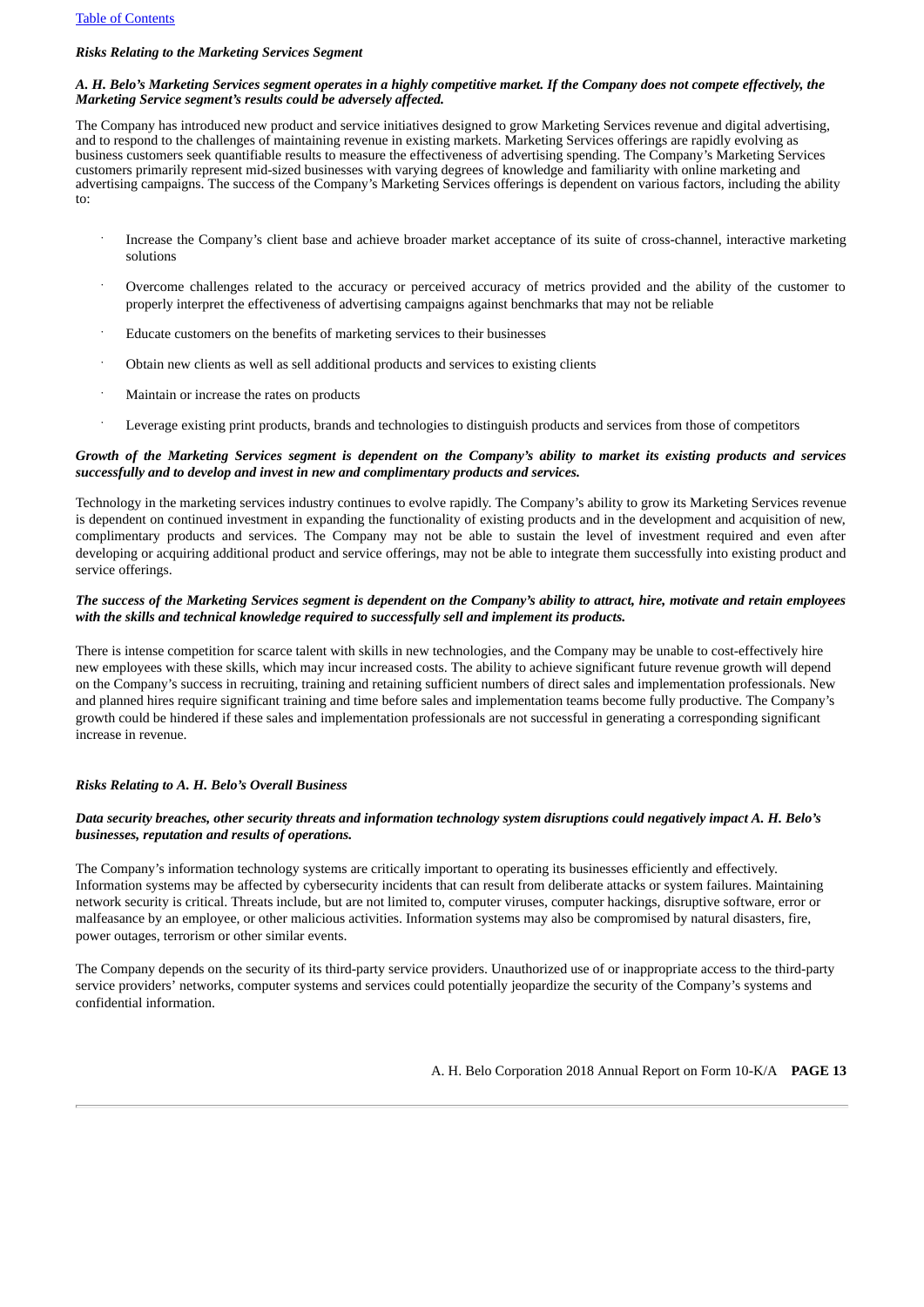There can be no assurance that the actions and controls implemented by the Company, or its third-party service providers will be sufficient to prevent unauthorized access to the Company's data, release of confidential information, disruptions to critical systems or corruption of data. Cyber-attacks evolve quickly and often are not recognized until after they are launched, and the Company may be unable to anticipate them or implement adequate measures to prevent a breach.

Cyber-attacks, disruptions or failures could result in processing inefficiencies, late or missed publications, loss of sales and customers, and transaction errors, any of which could negatively affect the business or results of operations. The coverage and limits of the Company's insurance policies may not be adequate to reimburse the Company for all losses caused by security breaches and business interruptions.

## *A. H. Belo relies on third-party service providers for various services.*

The Company relies on third-party providers for various technology and services including, but not limited to, network and infrastructure services, email, news content management, customer relationship management, circulation distribution, benefits and payroll processing, and financial management systems. The Company does not control the operations of these service providers, which are subject to similar security threats that the Company could experience, such as malicious activities or natural disasters. The continued and uninterrupted performance of third-party systems and services is critical to the Company's operations and any significant interruption due to system failures could be disruptive to the business. In addition, if third-party service providers face financial difficulties or terminate their relationship with the Company, this could adversely affect the Company's ability to satisfy its customers or operate the business, and could affect results of operations.

#### *The sufficiency of the Company's liquidity is dependent upon meeting future financial goals.*

Although the Company's cash holdings are sufficient to meet foreseeable operating needs, the Company must achieve expected financial goals. Unplanned events such as tax obligations, significant loss of revenue, unprofitable operations, deterioration of collections of receivables or mandatory pension plan contributions, could accelerate the use of the Company's cash balances. These factors may impact the Company's ability to pay dividends at the historical rate or to raise financial capital for investments or acquisitions necessary for the Company's long-term growth.

#### *Significant turnover of key employees could expose the Company to loss.*

A. H. Belo relies on the efforts of its senior executive officers and other members of management. The Company is located in a vibrant economic region of the United States with low unemployment and strong competition for senior management personnel. The success of the Company's businesses depends heavily on its ability to execute the required responsibilities of these roles as well as the Company's ability to retain current management and to attract and retain qualified personnel in the future. The loss of key personnel would result in additional recruiting and training costs to the Company, and the potential delay of operations until the hires have sufficient knowledge commensurate with their assigned duties.

#### *Market conditions could increase the funding requirements associated with the Company's pension plans.*

The Company is the sole sponsor of A. H. Belo Pension Plans I and II (collectively, the "A. H. Belo Pension Plans") and is required to meet certain pension funding requirements as established under the Employment Retirement Income Security Act ("ERISA"). Instability in global and domestic capital markets may result in low returns on the assets contributed to the A. H. Belo Pension Plans. Additionally, low yields on corporate bonds may decrease the discount rate, resulting in a higher funding obligation. Although legislation was enacted into law in 2012 which provided limited funding relief, market conditions could materially increase the funding requirements associated with the A. H. Belo Pension Plans, with an adverse effect on the Company's liquidity and financial condition.

# Adverse results from new litigation or governmental proceedings or investigations could adversely affect A. H. Belo's business, *financial condition and results of operations.*

A. H. Belo and its subsidiaries may be subject to litigation, including matters relating to alleged libel or defamation, governmental proceedings and investigations. Adverse determinations in any such matters could require A. H. Belo to make monetary payments or result in other sanctions or findings that could adversely affect the Company's business, financial condition and results of operations. Insurance coverage, if any, may not be adequate to cover all costs and/or losses. In some instances, the Company may have a contractual obligation from a third-party to indemnify liabilities related to litigation or governmental investigation, but if the third-party fails to indemnify us, the Company would be responsible for monetary damages.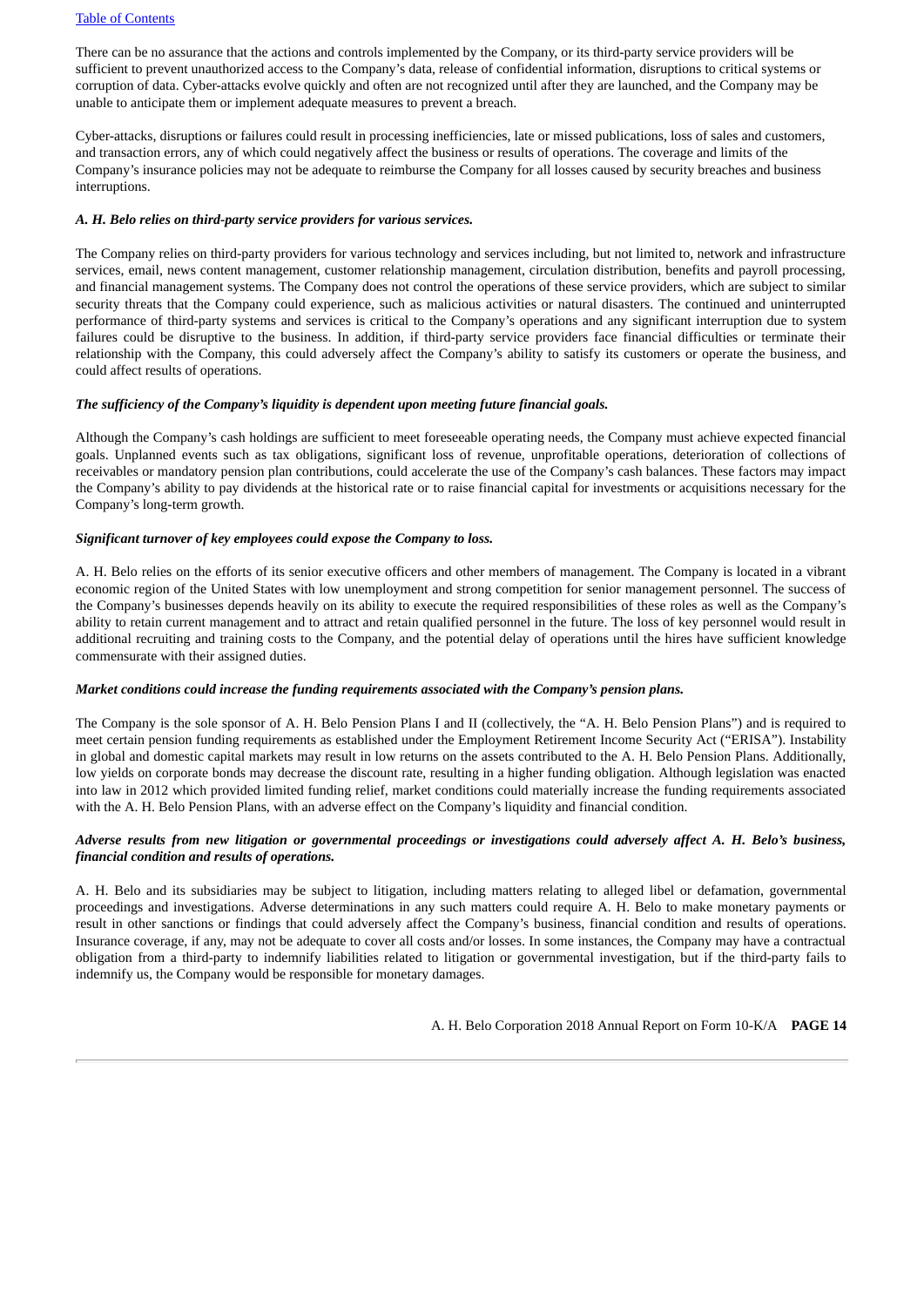# *Risks Relating to A. H. Belo's Stock*

#### *The market price of A. H. Belo's common stock may be volatile.*

Many factors could cause the trading price of the Company's common stock to rise and fall, including, but not limited to, declining newspaper print circulation, gain or loss of significant advertisers or other customers, acquisitions or investments, low stock trading volume, changes in recommendations by securities analysts that elect to follow the Company's stock, and changes in market conditions of the media industry or the economy as a whole.

## The Company cannot quarantee the timing, declaration, amount, or payment of dividends on the Company's common stock.

The timing, declaration, amount and payment of future dividends to stockholders falls within the discretion of the board of directors. The board's decision regarding the payment of dividends will depend on many factors such as the Company's financial condition, earnings, capital requirements, potential future mandatory pension contributions and other factors the board deems relevant.

# A. H. Belo's directors and executive officers have significant combined voting power and significant influence over its management *and affairs.*

A. H. Belo directors and executive officers hold approximately 50 percent of the voting power of the Company's outstanding voting stock as of December 31, 2018. A. H. Belo's Series A common stock has one vote per share and Series B common stock has 10 votes per share. Accordingly, A. H. Belo's directors and executive officers will have significant influence over the Company's management and affairs and over all matters requiring shareholder approval, including the election of directors, amendment of the Company's Certificate of Formation and Bylaws, and significant corporate transactions and transactions with or benefitting certain "Interested Shareholders," as defined in the Company's Certificate of Formation. This ownership may limit other shareholders' ability to influence corporate matters and, as a result, A. H. Belo may take actions that some shareholders do not view as beneficial.

# <span id="page-14-0"></span>**Item 1B. Unresolved Staff Comments**

None.

# <span id="page-14-1"></span>**Item 2. Properties**

| <b>Operations</b>                     | Ownership | Location         |
|---------------------------------------|-----------|------------------|
| Corporate and The Dallas Morning News | Leased    | Dallas, Texas    |
| Printing facilities                   | Owned     | Plano, Texas     |
| AHC Dallas Properties, LLC            | Leased    | Denton, Texas    |
| DMV Digital Holdings Company          | Leased    | Dallas, Texas    |
| Direct mail office and warehouse      | Leased    | Phoenix, Arizona |

In addition to the properties above, the Company has various leased locations it uses for news reporting and the distribution of the Company's publications and it owns real estate assets in Dallas, Texas that were previously used as the corporate headquarters. As of December 31, 2018, in aggregate, the Company leased facilities for current use consisting of approximately 328,000 square feet and owned properties that include land and buildings consisting of approximately 1,609,000 square feet.

# <span id="page-14-2"></span>**Item 3. Legal Proceedings**

A number of legal proceedings are pending against A. H. Belo. In the opinion of management, liabilities, if any, arising from these legal proceedings would not have a material adverse effect on A. H. Belo's results of operations, liquidity or financial condition.

# <span id="page-14-3"></span>**Item 4. Mine Safety Disclosures**

None.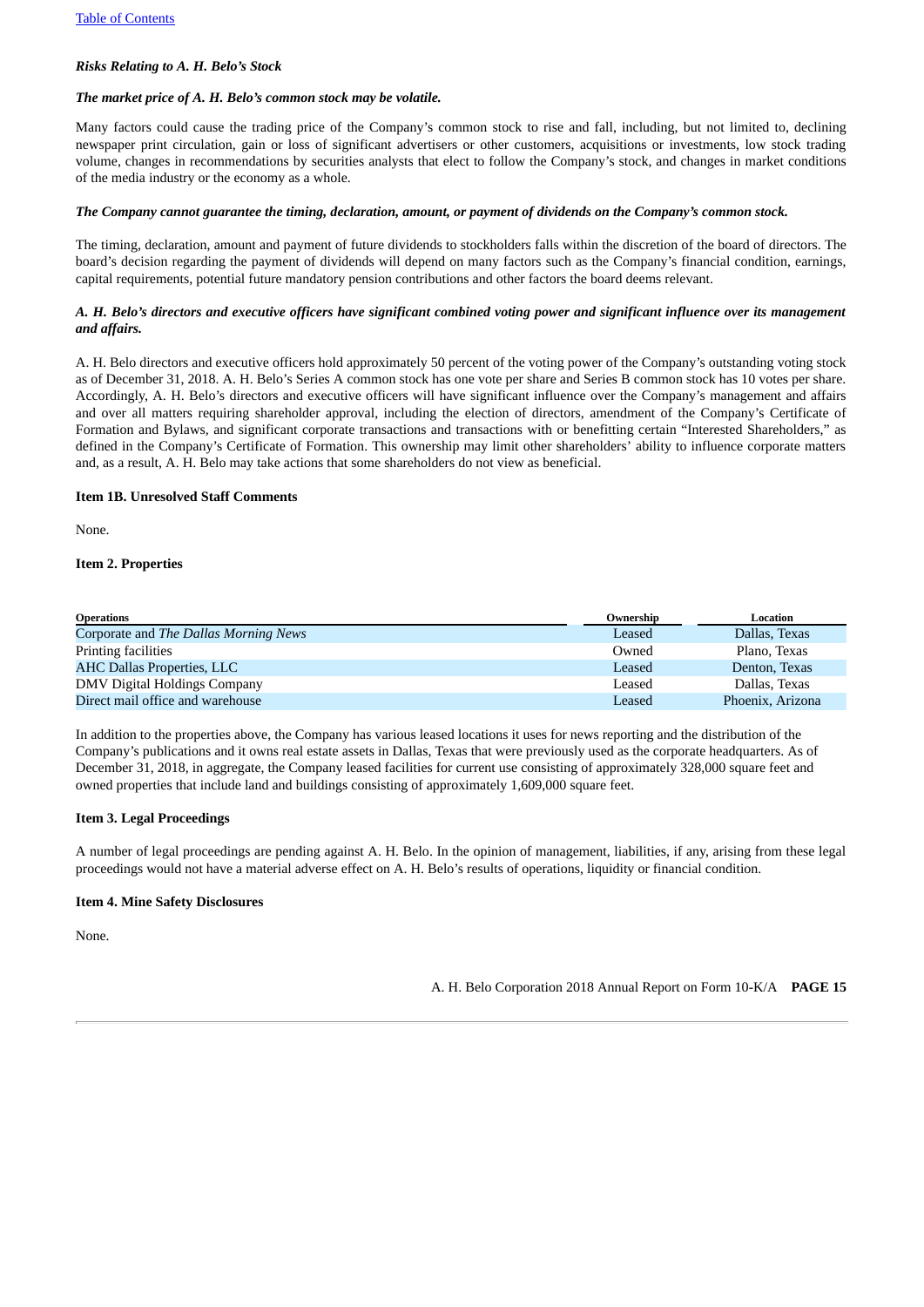# **PART II**

# <span id="page-15-1"></span><span id="page-15-0"></span>Item 5. Market for Registrant's Common Equity, Related Stockholder Matters and Issuer Purchases of Equity Securities

The Company's authorized common equity consists of 125,000,000 shares of common stock, par value \$.01 per share. The Company has two series of common stock outstanding, Series A and Series B. Shares of the two series are identical in all respects except as noted herein. Shares of Series B common stock are entitled to 10 votes per share on all matters submitted to a vote of shareholders, and shares of Series A common stock are entitled to one vote per share. Transferability of the Series B common stock is limited to family members and affiliated entities of the holder. Shares of Series B common stock are convertible at any time on a one-for-one basis into shares of Series A common stock and upon a transfer, other than as described above, shares of Series B common stock automatically convert into Series A common stock. Shares of the Company's Series A common stock are traded on the New York Stock Exchange (NYSE trading symbol: AHC) and began trading on February 11, 2008. There is no established public trading market for shares of Series B common stock.

The declaration of dividends is subject to the discretion of A. H. Belo's board of directors. The determination as to the amount declared and its timing depends on, among other things, A. H. Belo's results of operations and financial condition, capital requirements, other contractual restrictions, prospects, applicable law, general economic and business conditions and other future factors that are deemed relevant. The board of directors generally declares dividends during the quarter preceding its stated measurement and payment dates. A. H. Belo cannot provide any assurance that future dividends will be declared and paid due to the factors discussed in "Item 1A. Risk Factors" and elsewhere in this Annual Report on Form 10-K/A. The table below sets forth the high and low sales prices reported on the New York Stock Exchange for a share of the Company's common stock and the recorded cash dividends per share declared for the past two years.

|                      | <b>Stock Price</b> |      |    |      |    | <b>Dividends</b> |    |                 |
|----------------------|--------------------|------|----|------|----|------------------|----|-----------------|
|                      | High               |      |    | Low  |    | <b>Close</b>     |    | <b>Declared</b> |
| 2018                 |                    |      |    |      |    |                  |    |                 |
| Fourth quarter       | \$                 | 4.80 | \$ | 3.35 | \$ | 3.37             | \$ | 0.08            |
| Third quarter        |                    | 4.70 |    | 4.25 |    | 4.60             |    | 0.08            |
| Second quarter       |                    | 5.80 |    | 4.50 |    | 4.70             |    | 0.08            |
| First quarter        |                    | 5.25 |    | 4.70 |    | 5.15             |    | 0.08            |
|                      |                    |      |    |      |    |                  |    |                 |
| 2017                 |                    |      |    |      |    |                  |    |                 |
| Fourth quarter $(a)$ | \$                 | 5.25 | S. | 4.35 | \$ | 4.80             | \$ | 0.22            |
| Third quarter        |                    | 5.60 |    | 4.40 |    | 4.60             |    | 0.08            |
| Second quarter       |                    | 6.40 |    | 5.20 |    | 5.50             |    | 0.08            |
| First quarter        |                    | 6.65 |    | 5.90 |    | 6.15             |    | 0.08            |

*(a)* A special dividend of \$0.14 per share was declared and paid in the fourth quarter of 2017, returning \$3,106 to shareholders.

The closing price of the Company's Series A common stock as reported on the New York Stock Exchange on March 5, 2019, was \$3.95. The approximate number of shareholders of record of the Company's Series A and Series B common stock at the close of business on March 5, 2019, was 388 and 165, respectively.

# **Equity Compensation Plan Information**

The information set forth under the heading "Equity Compensation Plan Information" contained in the definitive Proxy Statement for the Company's Annual Meeting of Shareholders, held on May 9, 2019, is incorporated herein by reference.

# **Issuer Purchases of Equity Securities**

The Company repurchased shares of its common stock pursuant to a publicly announced share repurchase program authorized by the Company's board of directors. In the fourth quarter of 2017, the Company resumed open market share repurchases under a repurchase plan agreement limited to a total of \$2,500. During 2018, the Company repurchased 266,409 shares of its Series A common stock at a total cost of \$1,299. All purchases were made through open market transactions and were recorded as treasury stock.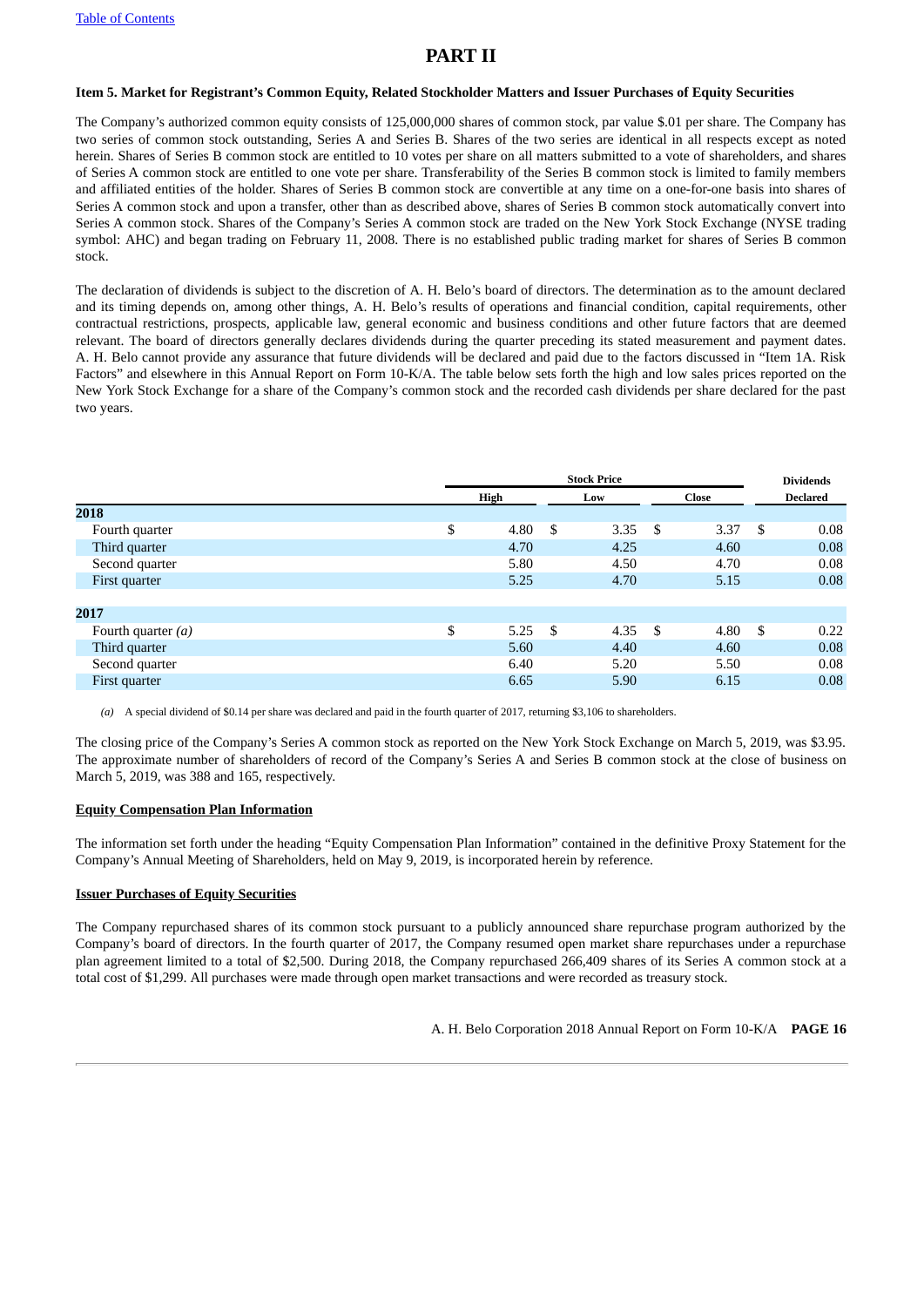The following table contains information for shares repurchased during the fourth quarter of 2018. None of the shares in this table were repurchased directly from any of the Company's officers or directors.

| Period        | <b>Total Number</b><br>of Shares<br>Purchased | <b>Average Price</b><br>Paid per Share |      | <b>Total Number of</b><br><b>Shares Purchased as</b><br><b>Part of Publicly</b><br><b>Announced Plans</b><br>or Programs | <b>Maximum Number of</b><br><b>Shares that May Yet</b><br><b>Be Purchased Under</b><br>the Plans or Programs |
|---------------|-----------------------------------------------|----------------------------------------|------|--------------------------------------------------------------------------------------------------------------------------|--------------------------------------------------------------------------------------------------------------|
| October 2018  | 40,471                                        |                                        | 4.61 | 1,682,396                                                                                                                | 817,604                                                                                                      |
| November 2018 |                                               |                                        |      | 1,682,396                                                                                                                | 817.604                                                                                                      |
| December 2018 | 14.974                                        |                                        | 3.78 | 1,697,370                                                                                                                | 802,630                                                                                                      |

# **Sales of Unregistered Securities**

During 2018 and 2017, shares of the Company's Series B common stock in the amounts of 200 and 2,925, respectively, were converted, on a one-for-one basis, into shares of Series A common stock. The Company did not register the issuance of these securities under the Securities Act of 1933 (the "Securities Act") in reliance upon the exemption under Section 3(a)(9) of the Securities Act.

# <span id="page-16-0"></span>**Item 6. Selected Financial Data**

Not required for smaller reporting companies.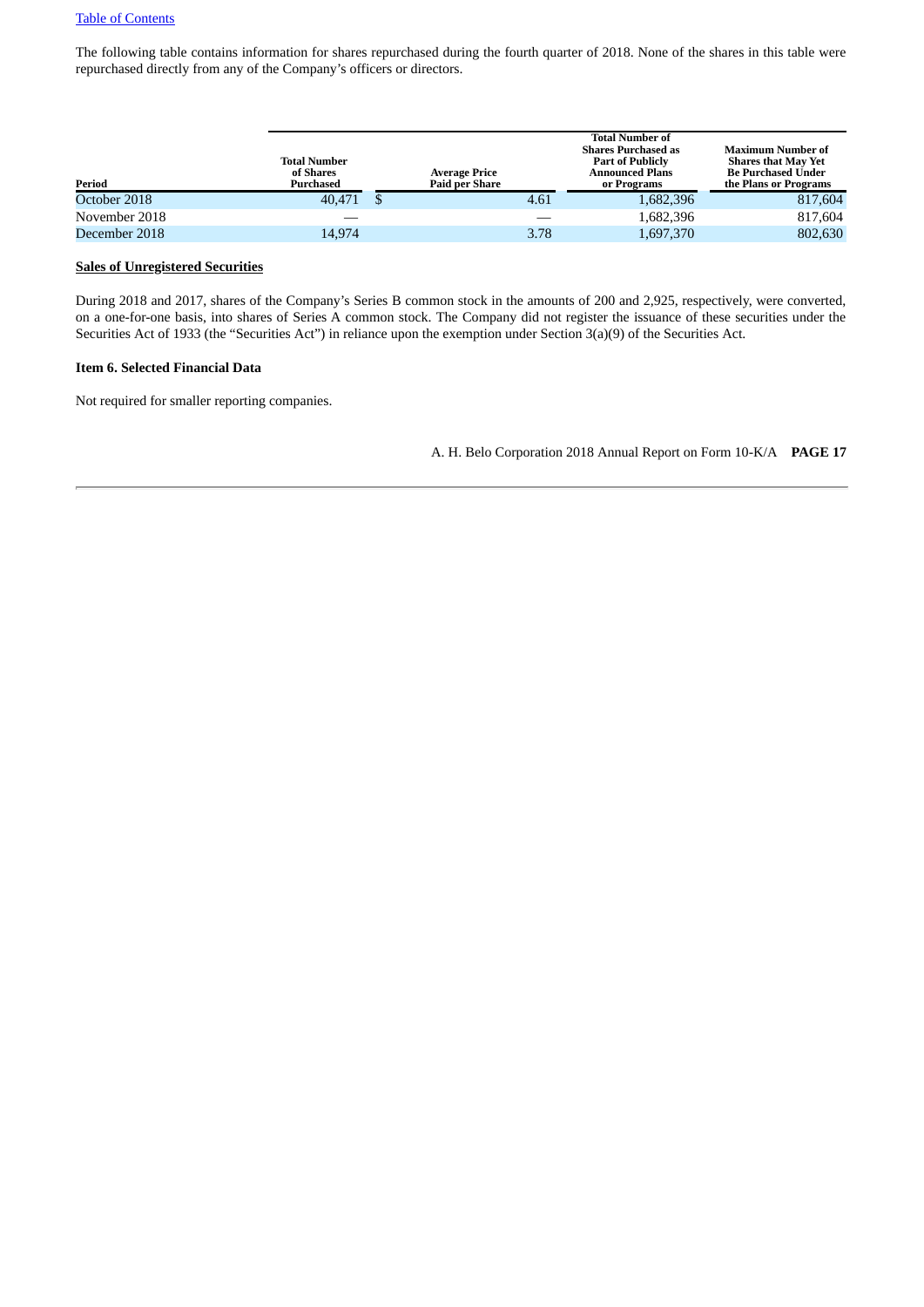## <span id="page-17-1"></span><span id="page-17-0"></span>**Item 7. Management's Discussion and Analysis of Financial Condition and Results of Operations (Restated)**

#### **OVERVIEW**

With a continued focus on extending the Company's media platforms, A. H. Belo delivers news and information in innovative ways to a broad range of audiences with diverse interests and lifestyles.

The Company's Publishing segment includes the operations of *The Dallas Morning News* (*www.dallasnews.com*), Texas' leading newspaper and winner of nine Pulitzer Prizes, and various niche publications targeting specific audiences. Its newspaper operations also provide commercial printing and distribution services to large national and regional newspapers and other businesses in Texas. The segment includes sales of online automotive classifieds on the *cars.com* platform. In addition, the Publishing segment includes all corporate expenses.

All other operations are reported within the Company's Marketing Services segment. These operations primarily include DMV Holdings and its subsidiaries Distribion, Vertical Nerve and MarketingFX. The segment also includes targeted display advertising generated by Connect (programmatic advertising).

#### *Overview of Significant Transactions*

Operating results for 2018 and 2017 reflect continued challenges in print advertising revenue trends, primarily due to volume and rate declines, partially offset by increases in the Company's paid digital subscriptions, digital advertising and Marketing Services revenues. The Company continues its efforts to diversify revenues through leveraging its brand, its personnel and its infrastructure in both organic new product development and in pursuit of acquisitions of related advertising and marketing services companies.

In March 2017, the Company acquired the remaining 20 percent voting interest in DMV Holdings for a cash purchase price of \$7,120. The initial purchase of 80 percent voting interest in DMV Holdings occurred in January 2015. DMV Holdings holds all outstanding ownership interests of three Dallas-based businesses, Distribion, Inc., Vertical Nerve, Inc. and CDFX, LLC. These businesses specialize in local marketing automation, search engine marketing, and direct mail and promotional products, respectively. The Company believes this acquisition complements the product and service offerings currently available to A. H. Belo customers, thereby strengthening the Company's diversified product portfolio and allowing for greater penetration in a competitive marketing environment. Operating results of the businesses acquired have been included in the Consolidated Statements of Operations from the initial acquisition date forward.

The Company conducted its annual goodwill impairment test as of December 31, 2018, for the Marketing Services reporting unit. The test indicated the Marketing Services reporting unit's carrying value exceeded its estimated fair value. Accordingly, the Company recorded a noncash goodwill impairment charge of \$13,973 in the fourth quarter of 2018, fully impairing the Marketing Services reporting unit's goodwill. In connection with the goodwill impairment, the Company conducted a long-lived assets impairment test for Marketing Services, resulting in an impairment charge of \$2,970 in the fourth quarter of 2018, fully impairing all intangible assets related to customer relationships. In the first quarter of 2017, due to the segment reorganization, certain goodwill and intangible assets previously reported in the Marketing Services segment were moved to the Publishing segment, which was fully impaired as of December 31, 2016. Therefore, the Company recorded a noncash goodwill impairment charge of \$228 in the first quarter of 2017.

An income tax refund of \$4,095 was received in the third quarter of 2018, for a tax benefit recognized in 2017 related to a capital loss on the sale of the *Denton Record-Chronicle* in the fourth quarter of 2017, of which a portion was carried back against taxes paid in 2014. Tax benefits recognized in 2016 were carried back against taxes paid in 2014 for a refund of \$3,210 received in the second quarter of 2018, which is the result of a tax benefit from the abandonment of the Company's ownership interest in Wanderful Media, LLC and the sale of the Company's equity investment in Homesnap, Inc. in the fourth quarter of 2016.

Quarterly dividends of \$0.08 per share returned \$7,116 and \$7,008 to shareholders in 2018 and 2017, respectively. Proceeds generated from the sales of real estate resulted in the declaration of a special dividend of \$0.14 per share in 2017, returning \$3,106 to shareholders of record and holders of restricted stock units ("RSUs"). On December 6, 2018, the Company's board of directors declared an \$0.08 per share dividend to shareholders of record as of the close of business on February 8, 2019, paid on March 1, 2019.

Additional capital was returned to shareholders through the share repurchase program. In the fourth quarter of 2017, the Company resumed open market stock repurchases under its prior board-authorized repurchase authority and purchased 14,080 shares of its Series A common stock at a total cost of \$69. In 2018, the Company purchased 266,409 of its Series A common shares through open market transactions for \$1,299. These purchases are recorded as treasury stock.

In the third quarter of 2017, in an effort to de-risk the Pension Plans, the Company made a voluntary contribution of \$20,000 to the Pension Plans and using the contribution, in addition to liquidating \$23,391 of plan assets, transferred \$43,391 of pension liabilities to an insurance company. As a result of this de-risking action, the Company reduced the number of participants in the Company's Pension Plans by 796, or 36 percent. This transaction resulted in a favorable settlement of the pension obligation of \$3,648 and a noncash charge to pension expense of \$5,911 for amortization of losses in accumulated other comprehensive loss.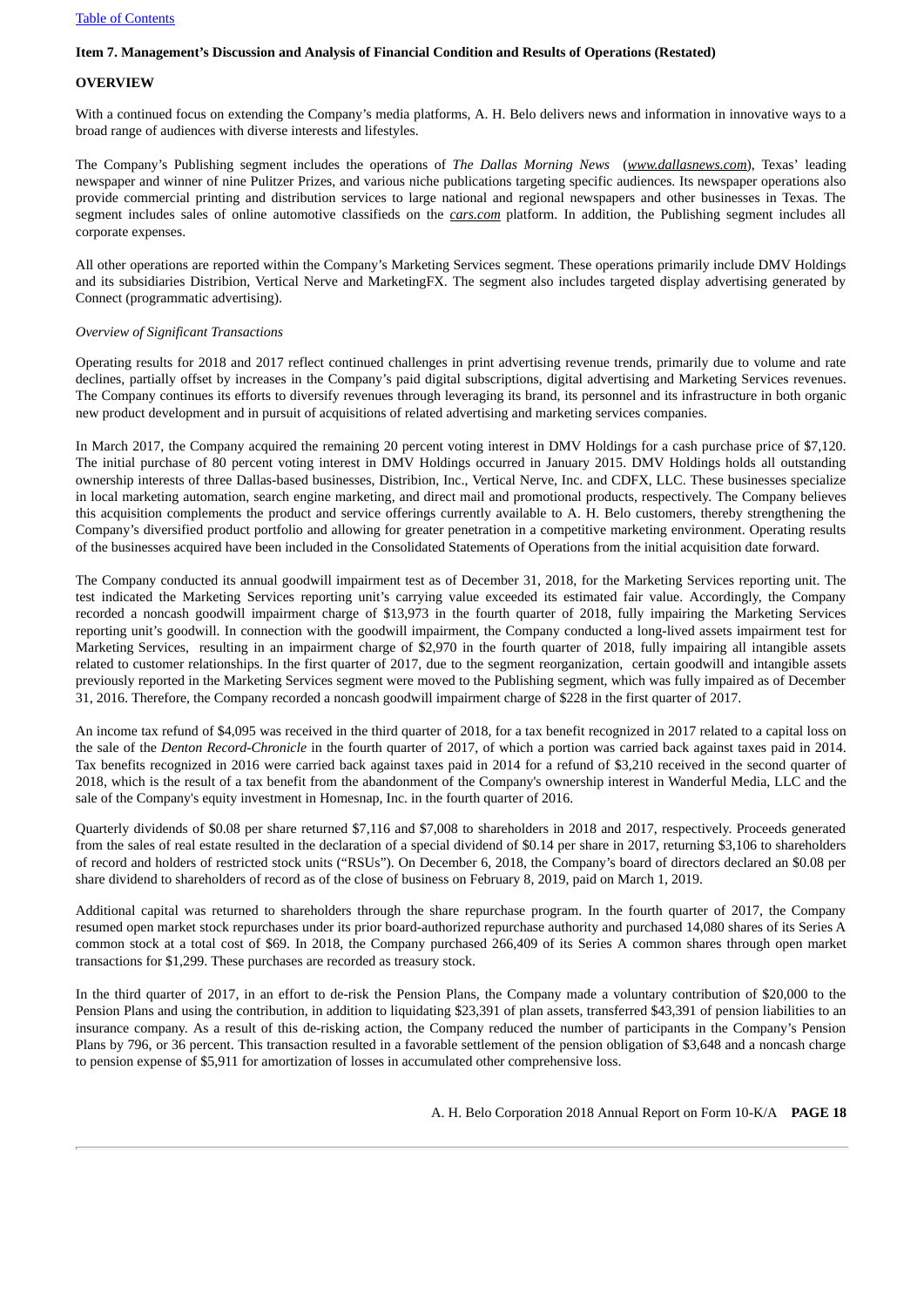In 2017, the Company sold three parcels of land in downtown Dallas, TX resulting in total cash proceeds of \$21,300, generating a gain of approximately \$12,500. On December 31, 2017, the Company completed the sale of the *Denton Record-Chronicle* and the Company no longer owns newspaper operations in Denton, Texas; see Note  $14$  – Sales of Assets and Other [Dispositions.](#page-63-0)

# **RESULTS OF OPERATIONS**

#### **Consolidated Results of Operations**

This section contains discussion and analysis of net operating revenue, operating costs and expense and other information relevant to an understanding of results of operations for 2018 and 2017. Net periodic pension and other post-employment expense (benefit) is now included in other income, net in the Consolidated Statements of Operations; see Note 1 - Significant Accounting Policies and Recently Issued Accounting Standards. As a result of adopting this guidance [retrospectively,](#page-44-1) Publishing total operating costs and expense and operating loss decreased \$2,471 for 2017.

This Form 10-K/A amends the Annual Report on Form 10-K filed with the Securities and Exchange Commission on March 14, 2019, (the "original Form 10-K") to reflect the restatement of the Company's audited financial statements for the year ended December 31, 2018, in order to reflect the appropriate timing of the noncash impairment charge for goodwill and long-lived assets associated with the Company's Marketing Services reporting unit and the appropriate methodology for calculation of the valuation allowance within the tax provision for 2018. See the Notes to the [Consolidated](#page-49-0) Financial Statements, Note  $2 -$ Restatement of Financial Statements, for additional information.

The table below sets forth the components of A. H. Belo's operating income (loss) by segment.

|                                          |              | <b>Years Ended December 31,</b> |               |
|------------------------------------------|--------------|---------------------------------|---------------|
|                                          | 2018         | Percentage<br>Change            | 2017          |
|                                          | (Restated)   |                                 |               |
| <b>Publishing</b>                        |              |                                 |               |
| Advertising and marketing services       | \$<br>83,468 | $(25.5)$ %                      | \$<br>111,968 |
| Circulation                              | 71,919       | $(6.5)$ %                       | 76,884        |
| Printing, distribution and other         | 24,940       | $(12.5)\%$                      | 28,495        |
| <b>Total Net Operating Revenue</b>       | 180,327      | $(17.0)\%$                      | 217,347       |
| <b>Total Operating Costs and Expense</b> | 191,473      | $(16.0)\%$                      | 228,022       |
| <b>Operating Loss</b>                    | (11, 146)    | (4.4)%                          | (10, 675)     |
| <b>Marketing Services</b>                |              |                                 |               |
| Advertising and marketing services       | \$<br>21,960 | $(29.8)\%$                      | \$<br>31,279  |
| <b>Total Net Operating Revenue</b>       | 21,960       | $(29.8)\%$                      | 31,279        |
| <b>Total Operating Costs and Expense</b> | 37,646       | 33.6 %                          | 28,186        |
| <b>Operating Income (Loss)</b>           | (15, 686)    | $(607.1)\%$                     | 3,093         |

Traditionally, the Company's primary revenues have been generated from advertising within its core newspapers, niche publications and related websites and from subscription and single copy sales of its printed newspapers. As a result of competitive and economic conditions, the newspaper industry has faced significant revenue declines for more than a decade. Therefore, the Company has sought to diversify its revenues through development and investment in new product offerings, increased circulation rates and leveraging of its existing assets to offer cost efficient commercial printing and distribution services to its local markets. The Company continually evaluates the overall performance of its core products to ensure existing assets are deployed adequately to maximize return.

In 2018, the Company's advertising revenue from its core newspapers continues to be adversely affected by the shift of advertiser spending to other forms of media and the increased accessibility of free online news content, as well as news content from other sources, which resulted in declines in print advertising and paid print circulation volumes and revenue. The most significant decline in advertising revenue has been attributable to print display and classified categories. These categories, which represented 18.9 percent of consolidated revenue in 2017, have declined to 17.9 percent of consolidated revenue in 2018, and further declines are likely in future periods. Decreases in print display and classified categories are indicative of continuing trends by advertisers towards digital platforms, which are widely available from many sources. In the current environment, companies are allocating more of their advertising spending towards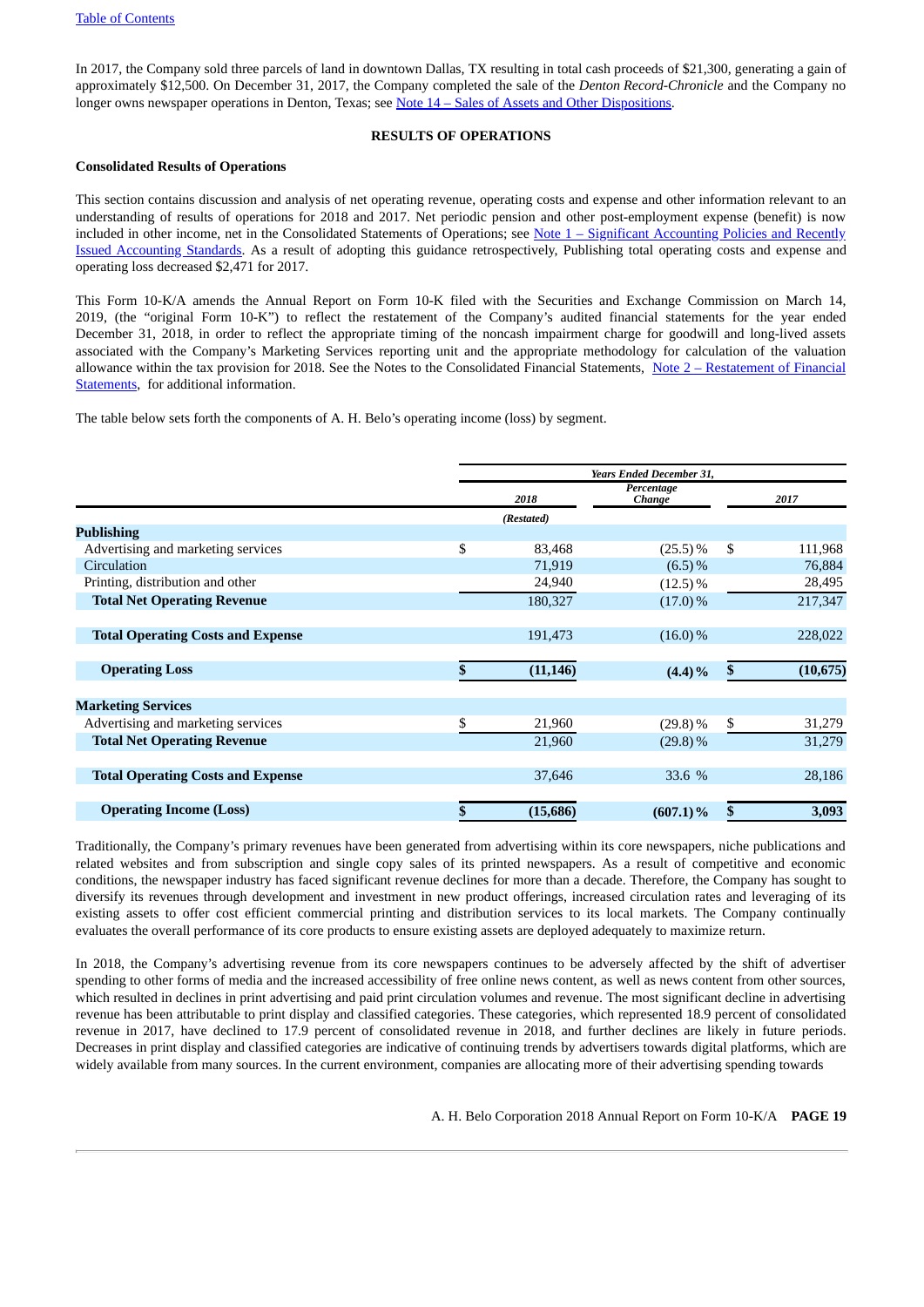programmatic channels that provide digital advertising on multiple platforms with enhanced technology for targeted delivery and measurement.

The Company has responded to these challenges by expanding programmatic channels through which it works to meet customer demand for digital advertisement opportunities in display, mobile, video and social media categories. By utilizing advertising exchanges to apply marketing insight, the Company believes it offers greater value to customers through focused targeting of advertising to potential customers. The Company has a meter on its website and continues to build a base of paid digital subscribers.

The Company's expanded digital and marketing services product offerings leverage the Company's existing resources and relationships to offer additional value to existing and new advertising customers. Solutions provided by DMV Holdings include development of mobile websites, search engine marketing and optimization, video, mobile advertising, email marketing, advertising analytics and online reputation management services.

#### *Advertising and marketing services revenue*

Advertising and marketing services revenue was 52.1 percent and 57.6 percent of total revenue for 2018 and 2017, respectively.

|                                           |         | <b>Years Ended December 31,</b> |    |         |
|-------------------------------------------|---------|---------------------------------|----|---------|
|                                           | 2018    | Percentage<br>Change            |    | 2017    |
| <b>Publishing</b>                         |         |                                 |    |         |
| Advertising revenue                       | 83,468  | $(25.5) \%$                     | -S | 111,968 |
| <b>Marketing Services</b>                 |         |                                 |    |         |
| Digital services                          | 16,982  | (35.9) %                        |    | 26,489  |
| Other services                            | 4,978   | 3.9%                            |    | 4,790   |
| <b>Advertising and Marketing Services</b> | 105,428 | (26.4) %                        |    | 143,247 |

#### **Publishing**

**Advertising revenue** – The Company has a comprehensive portfolio of print and digital advertising products, which include display, classified, preprint and digital advertising. Display and classified revenue primarily represents sales of advertising space within the Company's core and niche newspapers. As advertisers continue to diversify marketing budgets to incorporate more and varied avenues of reaching consumers, traditional display advertising continues to decline. Display revenue decreased \$6,969 in 2018 primarily due to lower retail advertising. In retail, the department store, financial, furniture, medical, real estate, sporting goods and other retail categories experienced the greatest declines with a combined revenue decrease of approximately \$3,276. The revenue decrease was driven by a retail volume decline of 26.6 percent. In 2017, display revenue decreased primarily due to lower retail advertising. In retail, the department store, food and beverage, furniture, electronics, automotive and other retail categories experienced the greatest declines with a combined revenue decrease of approximately \$4,020 driven by a volume decline of 18.5 percent and a decrease in rates for most of these categories.

In 2018, classified print revenue decreased \$3,784 as a result of volume declines in all categories and varying rate decreases in most categories. The decline in 2017 was primarily due to volume declines in all classified categories, except a slight increase in employment, partially offset by varying rate increases across most categories.

Preprint revenue primarily reflects preprinted advertisements inserted into the Company's core newspapers and niche publications, or distributed to non-subscribers through the mail. Revenue decreased \$8,924 in 2018 due to a volume decline in home delivery mail advertising and preprint newspaper inserts, consistent with the decline in circulation volumes discussed below. In 2017, revenue decreased due to a decline in the rate and volume of preprint newspaper inserts.

Digital Publishing revenue is primarily comprised of banner and real estate classified advertising on *The Dallas Morning News'* website *dallasnews.com*, online employment and obituary classified advertising on third-party websites sold under a print/digital bundle package and sales of online automotive classifieds on the *cars.com* platform. In 2018, revenue decreased \$8,823 primarily due to the adoption of the new revenue guidance, see Note 1 – Significant [Accounting](#page-44-1) Policies and Recently Issued Accounting Standards. Under the new revenue guidance, digital advertising on third-party websites, where the Company acts as an agent, is recorded net. Prior to adoption on January 1, 2018, such revenue was generally recorded gross. In 2017, revenue increased primarily due to a higher volume of online banner advertisements on *dallasnews.com*.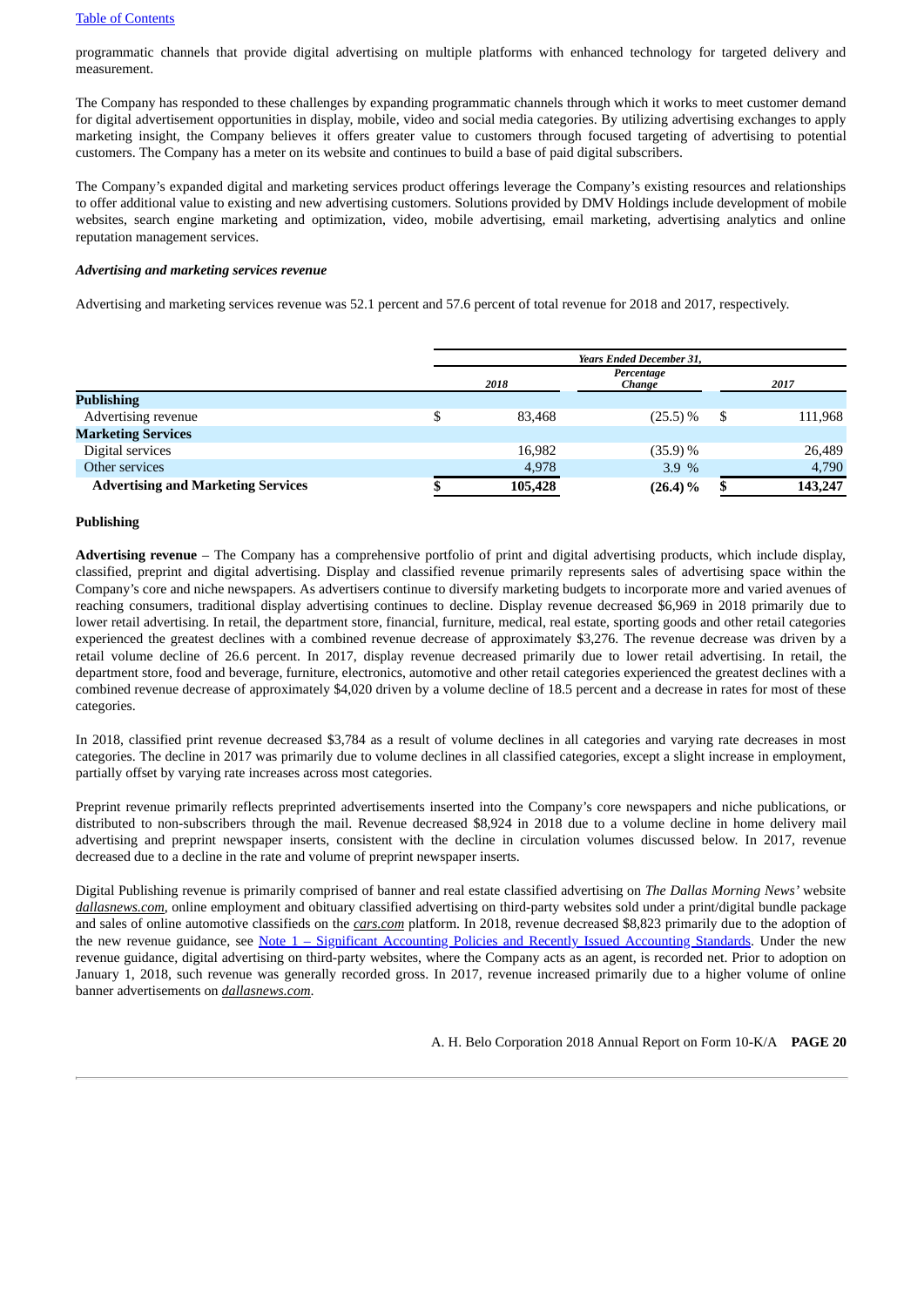#### **Marketing Services**

**Digital services –** Digital services revenue includes targeted and multi-channel advertising placed on third-party websites, content development, social media management, search optimization and other consulting. Adoption of the new revenue guidance resulted in a revenue decrease of \$3,891 in 2018. In addition, in the first quarter of 2018, the segment had attrition of six accounts with significant pass-through revenue in 2017.

For 2017, digital services revenue increased, primarily due to DMV Holdings revenue, which increased 31.3 percent, or \$5,250. The DMV Holdings revenue increase offset approximately 53 percent of the core print advertising revenue decline during 2017.

**Other services** – Other services revenue increased \$188, or 3.9 percent, due to the sale of promotional merchandise.

#### *Circulation revenue*

Circulation revenue was 35.6 percent and 30.9 percent of total revenue for 2018 and 2017, respectively.

|                    |                              | <b>Years Ended December 31,</b> |      |        |  |
|--------------------|------------------------------|---------------------------------|------|--------|--|
|                    | Percentage<br>2018<br>Chanae |                                 | 2017 |        |  |
| <b>Publishing</b>  |                              |                                 |      |        |  |
| <b>Circulation</b> | 71,919                       | (6.5) %                         | - 12 | 76,884 |  |

Revenue decreased in 2018 primarily due to home delivery revenue, driven by a volume decline of 14.0 percent. Single copy revenue also decreased compared to prior year, due to a decline in single copy paid print circulation volume of 25.2 percent. The single copy volume decline was partially offset by an increase in single copy rates. Volume declines in circulation revenue have been more pronounced with single copy sales. Price increases and supplemental editions are critical to maintaining the revenue base to support this product.

Also contributing to the decline was the adoption of the new revenue guidance. In 2018, revenue declined by \$1,006 related to the grace period for home delivery subscriptions where the Company recorded revenue for newspapers delivered after a subscription expired. Prior to adoption, non-payment for the grace period was recorded as bad debt expense. However, under the new guidance revenue is directly reduced.

In 2017, revenue decreased due to a decline in home delivery and single copy paid print circulation volumes of 8.3 percent and 19.3 percent, respectively, partially offset by rate increases.

#### *Printing, distribution and other revenue*

Printing, distribution and other revenue was 12.3 percent and 11.5 percent of total revenue for 2018 and 2017, respectively.

|        | Percentage  |        |
|--------|-------------|--------|
| 2018   | Chanae      |        |
|        |             |        |
| 24,940 | $(12.5) \%$ | 28,495 |
|        |             | 2017   |

The Company aggressively markets the capacity of its printing and distribution assets to other newspapers that would benefit from cost sharing arrangements. In 2018 and 2017, revenue decreased due to declines in event-related revenue and in commercial printing volumes associated with certain national newspapers.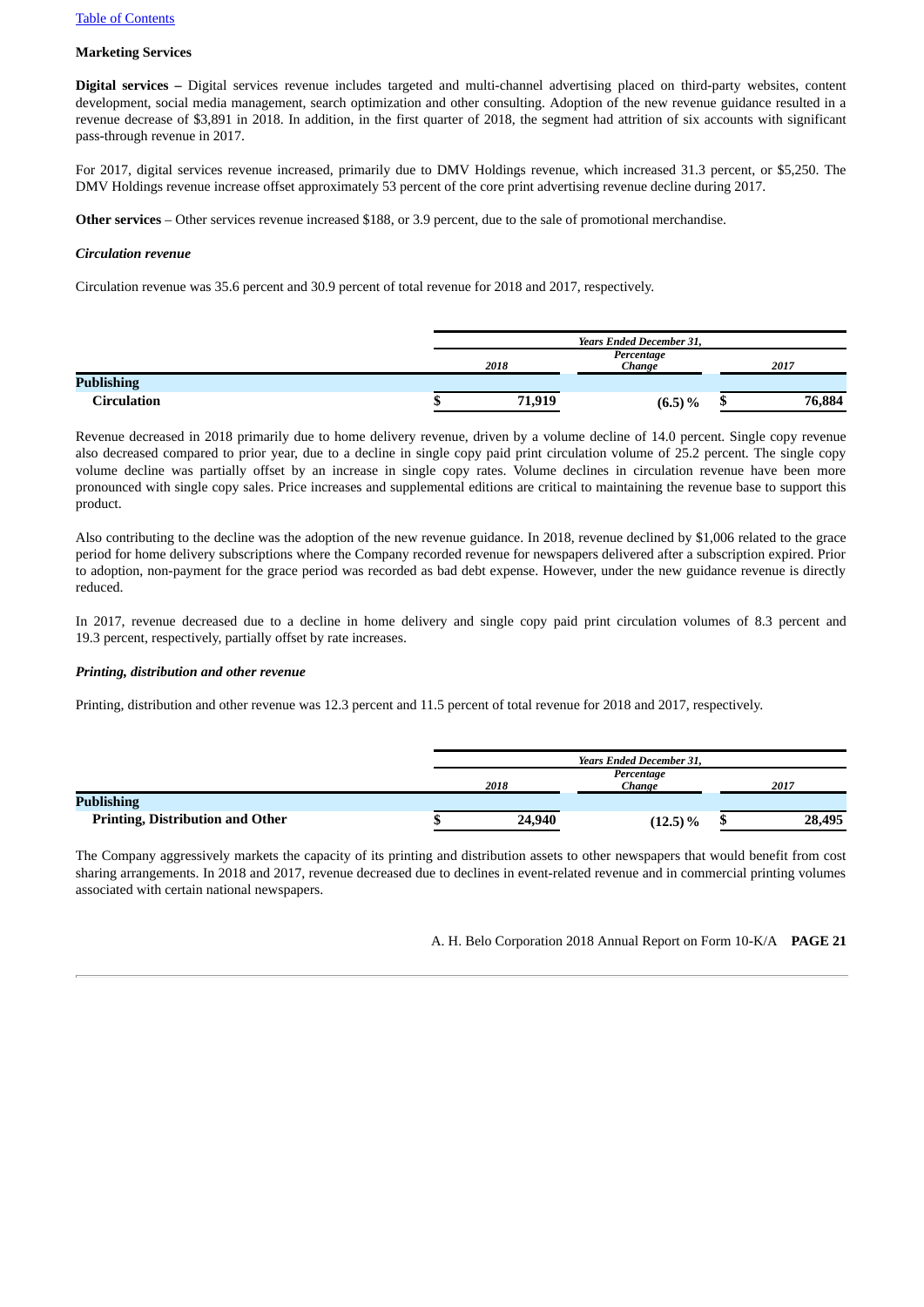# *Operating Costs and Expense*

The table below sets forth the components of the Company's operating costs and expense by segment.

|                                                    | <b>Years Ended December 31,</b> |            |             |      |         |
|----------------------------------------------------|---------------------------------|------------|-------------|------|---------|
|                                                    | Percentage<br>2018<br>Change    |            |             | 2017 |         |
|                                                    |                                 | (Restated) |             |      |         |
| <b>Publishing</b>                                  |                                 |            |             |      |         |
| Employee compensation and benefits                 | \$                              | 77,228     | $(14.4)\%$  | \$   | 90,191  |
| Other production, distribution and operating costs |                                 | 83,460     | $(18.0)\%$  |      | 101,751 |
| Newsprint, ink and other supplies                  |                                 | 21,108     | (5.9)%      |      | 22,436  |
| Depreciation                                       |                                 | 9,699      | $(5.8)\%$   |      | 10,300  |
| Asset impairments                                  |                                 | (22)       | $(100.7)\%$ |      | 3,344   |
| <b>Marketing Services</b>                          |                                 |            |             |      |         |
| Employee compensation and benefits                 |                                 | 12,076     | $(9.2)\%$   |      | 13,304  |
| Other production, distribution and operating costs |                                 | 6.707      | $(47.8)\%$  |      | 12,843  |
| Newsprint, ink and other supplies                  |                                 | 918        | $(18.4)\%$  |      | 1,125   |
| Depreciation                                       |                                 | 203        | 76.5 %      |      | 115     |
| Amortization                                       |                                 | 799        | $-$ %       |      | 799     |
| Asset impairments                                  |                                 | 16,943     | N/A         |      |         |
| <b>Total Operating Costs and Expense</b>           |                                 | 229,119    | $(10.6)\%$  |      | 256,208 |

#### **Publishing**

**Employee compensation and benefits** – The Company continues to implement measures to optimize its workforce and reduce risk associated with future obligations towards employee benefit plans. In 2018, employee compensation and benefits expense decreased \$12,963, primarily due to headcount reductions within the Company. Net periodic pension and other post-employment expense (benefit) is now included in other income, net in the Consolidated Statements of Operations; see Note  $1 -$  Significant Accounting Policies and Recently Issued Accounting Standards. As a result of adopting this guidance [retrospectively,](#page-44-1) Publishing employee compensation and benefits expense decreased \$2,471 for 2017. Employee compensation and benefits expense decreased in 2017, compared to 2016, due to a decrease of \$4,916 related to headcount reductions within the Company that were effected in the latter half of 2016.

**Other production, distribution and operating costs** – Expense decreased in 2018, reflecting savings as the Company continues to manage discretionary spending. Adoption of the new revenue guidance resulted in decreased expense of \$8,835 in 2018. Additional savings were generated by expense reductions in revenue-related expenses, advertising and promotion, temporary services and distribution expense related to delivery of the Company's various publications and products. In 2017, expense decreased due to reductions in temporary services, consulting, promotional spending, travel and other outside service expenses.

**Newsprint, ink and other supplies** – Expense decreased in 2018 due to reduced newsprint costs associated with lower circulation volumes. Newsprint consumption approximated 19,255 and 23,296 metric tons in 2018 and 2017, respectively, at an average cost per metric ton of \$660 and \$564, respectively. The average purchase price for newsprint was \$673 and \$566 per metric ton in 2018 and 2017, respectively.

**Depreciation** – Expense decreased in 2018 and 2017 due to a lower depreciable asset base as a higher level of in-service assets were fully depreciated. Capital spending is primarily directed towards digital platforms and maintenance on production systems. The Company is committed to investing the appropriate levels of capital to sustain existing operations and develop new operations having an appropriate return on the investment.

**Asset impairments –** In 2017, the Company impaired \$3,116 of assets related to the property previously used as the corporate headquarters, as these assets are no longer in use. Additionally, as a result of the first quarter 2017 segment reorganization, certain goodwill and intangible assets previously reported in the Marketing Services segment were moved to the Publishing segment, which was fully impaired as of December 31, 2016. Therefore, the Company recorded a noncash goodwill impairment charge of \$228 in the first quarter of 2017.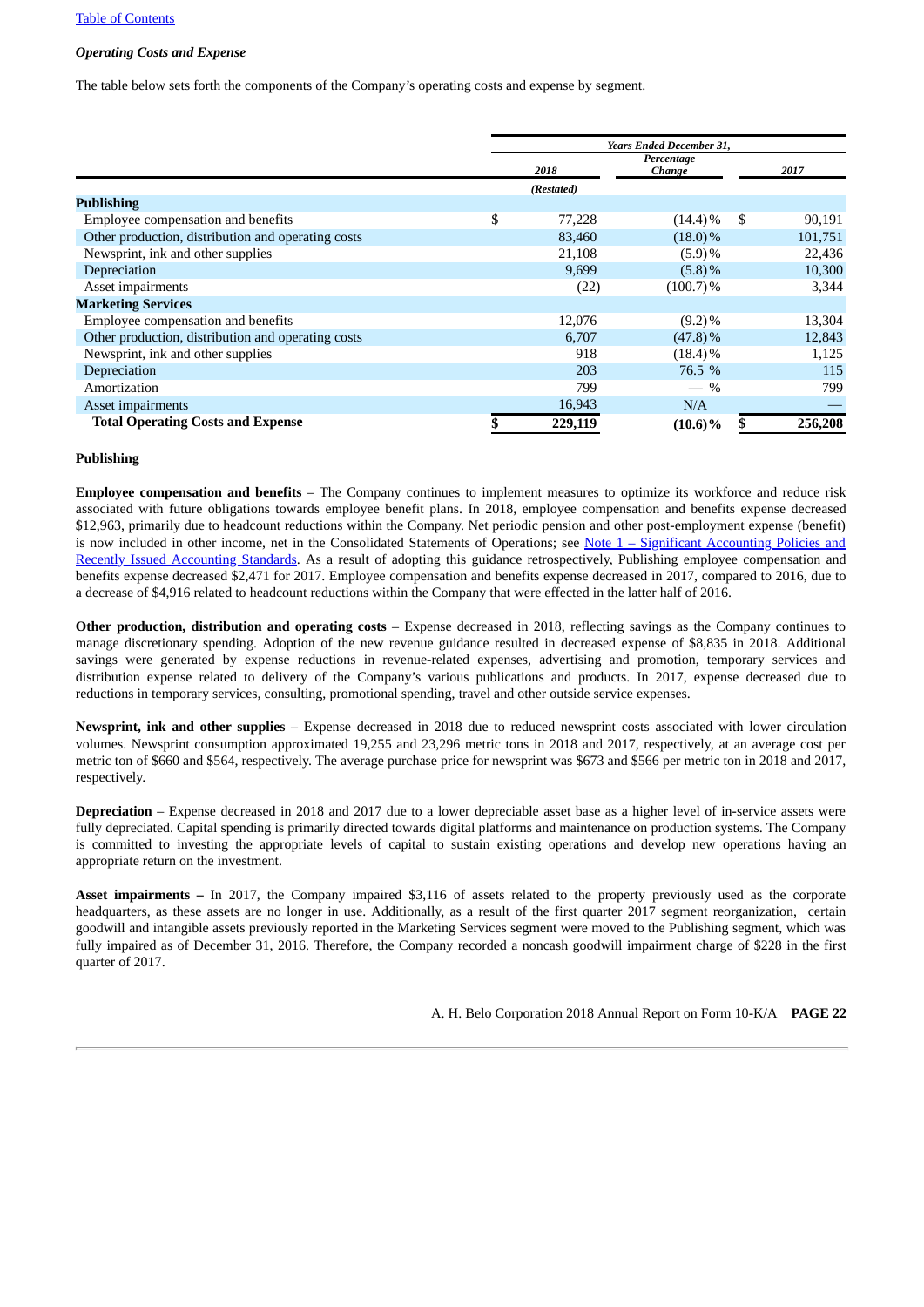# **Marketing Services**

**Employee compensation and benefits** – Expense decreased in 2018 by \$1,228, primarily due to a reduction in variable compensation, partially offset by an increase in benefits expense due to the segment moving to the Company's fully-insured healthcare plan.

**Other production, distribution and operating costs** – Expenses decreased in 2018 by \$6,136, primarily due to the adoption of the new revenue guidance and a decrease in digital service fees.

**Newsprint, ink and other supplies** – Expense decreased in 2018 primarily due to a decrease in promotional material printing costs.

**Depreciation** – Marketing and event services' cost structure is primarily labor driven. Capital purchases are required to support technology investments. Capital assets are primarily depreciated over a life of three years.

**Amortization** – Expense is primarily related to customer lists associated with DMV Holdings.

**Asset impairments –** The Company conducted its annual goodwill impairment test as of December 31, 2018, for the Marketing Services reporting unit. The test indicated the Marketing Services reporting unit's carrying value exceeded its estimated fair value. Accordingly, the Company recorded a noncash goodwill impairment charge of \$13,973 in the fourth quarter of 2018, fully impairing the Marketing Services reporting unit's goodwill. In connection with the goodwill impairment, the Company conducted a long-lived assets impairment test for Marketing Services, resulting in an impairment charge of \$2,970 in the fourth quarter of 2018, fully impairing all intangible assets related to customer relationships.

#### *Other*

The table below sets forth the other components of the Company's results of operations.

|                                |            | <b>Years Ended December 31,</b> |         |
|--------------------------------|------------|---------------------------------|---------|
|                                | 2018       | Percentage<br>Change            | 2017    |
|                                | (Restated) |                                 |         |
| Other income, net              | 3,891      | $(66.1)\%$                      | 11,483  |
|                                |            |                                 |         |
| Income tax provision (benefit) | 2,280      | 136.4 %                         | (6,260) |

**Other income, net** – Other income, net includes gain (loss) on disposal of fixed assets and gain (loss) from investments.

Net periodic pension and other post-employment expense (benefit) is now included in other income, net in the Consolidated Statements of Operations; see <u>Note 1 – Significant [Accounting](#page-44-1) Policies and Recently Issued Accounting Standards</u>. As a result of adopting this guidance, other income, net increased \$3,818 and decreased \$2,471 for the years ended December 31, 2018 and 2017, respectively. In 2017, the Company completed a de-risking transaction to reduce the Company's pension liability, which resulted in a charge to pension expense of \$5,911; see Note 9 – Pension and Other [Retirement](#page-58-0) Plans.

In 2017, the Company completed the sale of three parcels of land and received net cash proceeds of \$21,300, generating a gain of approximately \$12,500.

On December 31, 2017, the Company completed the sale of the outstanding capital stock of the Denton Publishing Company, owner of the *Denton Record-Chronicle*, to Denton Media Company, Inc., generating a loss of \$260 recorded in the fourth quarter of 2017. The business did not meet the requirements of a discontinued operation; therefore, all financial results are included in continuing operations. Prior to the disposition, the *Denton Record-Chronicle* was included in the Publishing segment results. In connection with the sale, the Company entered into a sublease with Denton Publishing Company for a term ending on July 30, 2023. Since the Company is no longer the tenant, in the fourth quarter of 2017, the Company recorded a loss of \$589, included in other income, net, for the Company's remaining obligation after the term of the sublease ends.

**Income tax provision (benefit)** – A tax provision of \$2,280 was recorded in 2018. The provision was primarily due to the Texas margin tax and an increase in the valuation allowance due to a change in judgment as to the realization of the Company's deferred tax assets. The current state tax provision was partially reduced by a refund of the 2017 Texas margin tax and a partial release of the reserve for uncertain tax positions.

A tax benefit of \$6,260 was recorded in 2017. The benefit was primarily due to deductions associated with the voluntary pension contribution of \$20,000, partial release of the valuation allowance and a capital loss on the sale of the *Denton Record-Chronicle*, of which a portion was carried back to 2014 for federal income tax purposes. These deductions offset taxable income that resulted from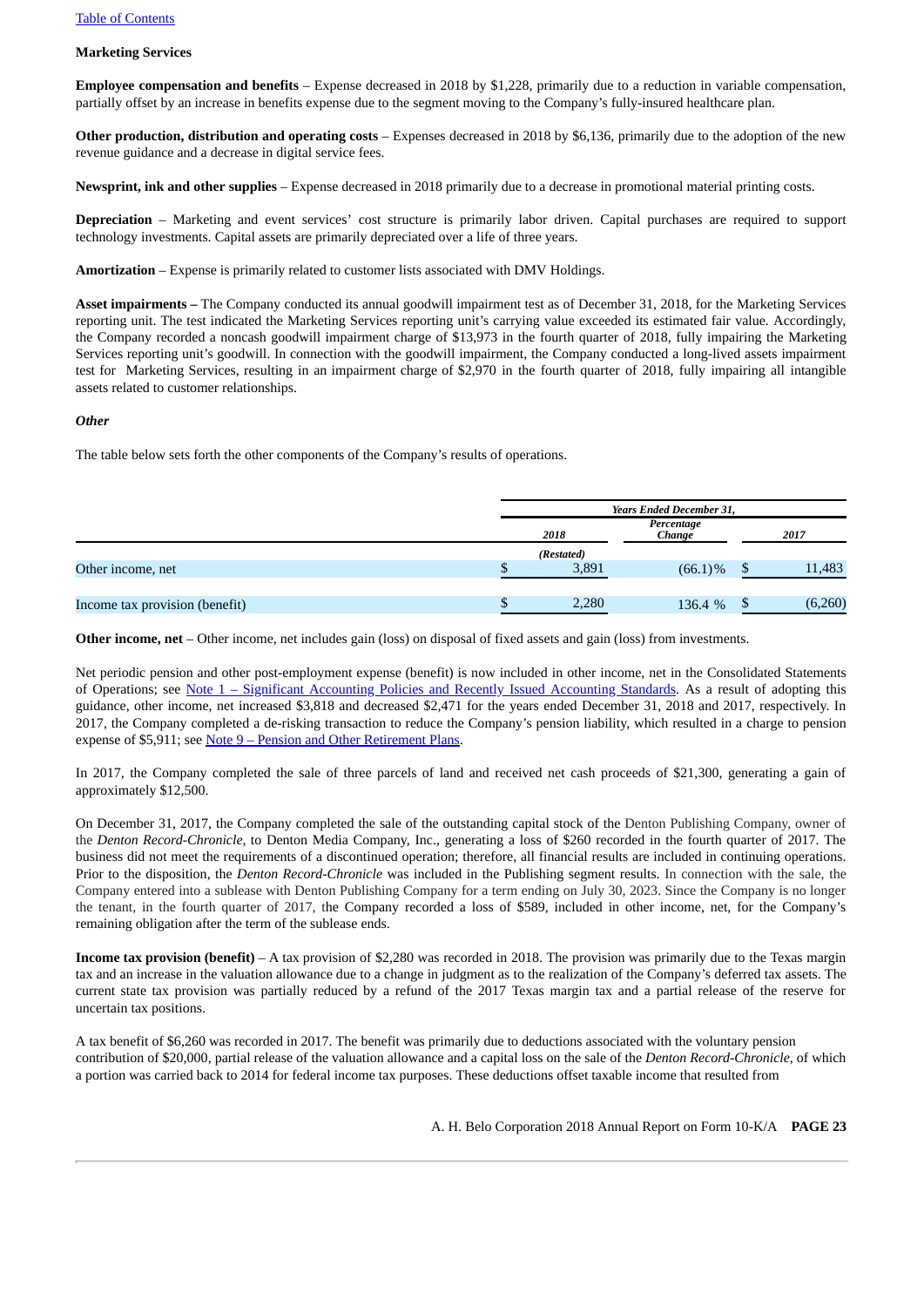the sale of the Company's three properties in downtown Dallas, Texas. Additionally, the Company's deferred tax assets and liabilities were remeasured to reflect the reduction in the U.S. corporate income tax rate from 35 percent to 21 percent, resulting in a \$3,570 decrease in income tax benefit for the year ended December 31, 2017.

**Legal proceedings** – From time to time, the Company is involved in a variety of claims, lawsuits and other disputes arising in the ordinary course of business. Management routinely assesses the likelihood of adverse judgments or outcomes in these matters, as well as the ranges of probable losses to the extent losses are reasonably estimable. Accruals for contingencies are recorded when, in the judgment of management, adverse judgments or outcomes are probable and the financial impact, should an adverse outcome occur, is reasonably estimable. The determination of likely outcomes of litigation matters relates to factors that include, but are not limited to, past experience and other evidence, interpretation of relevant laws or regulations and the specifics and status of each matter. Predicting the outcome of claims and litigation and estimating related costs and financial exposure involves substantial uncertainties that could cause actual results to vary materially from estimates and accruals. In the opinion of management, liabilities, if any, arising from other currently existing claims against the Company would not have a material adverse effect on A. H. Belo's results of operations, liquidity or financial condition.

#### **Critical Accounting Policies and Estimates**

A. H. Belo's consolidated financial statements reflect the application of accounting policies that require management to make significant estimates and assumptions. The Company believes that the following are the critical accounting policies, estimates and assumptions currently affecting A. H. Belo's financial position and results of operations. See the Notes to the [Consolidated](#page-44-1) Financial Statements, Note 1 – Significant Accounting Policies and Recently Issued Accounting Standards, for additional information concerning significant accounting policies.

**Revenue Recognition.** The Company's principal sources of revenue are the advertising space in published issues of its newspapers and on the Company's third-party websites, the sale of newspapers to distributors and individual subscribers, as well as amounts charged to customers for commercial printing, distribution and direct mail.

On January 1, 2018, the Company adopted ASU 2014-09 using the modified retrospective approach applied to those contracts which were not completed as of January 1, 2018, which impacted revenue recognition related to digital advertising placed on third-party websites where the Company acted as an agent and circulation revenue related to home delivery subscriptions where the Company recorded revenue for the grace period of newspapers delivered after a [subscription](#page-44-1) expires. See Note  $1 -$  Significant Accounting Policies and Recently Issued Accounting Standards and Note 4 – [Revenue](#page-51-0).

Advertising and marketing services revenue is primarily recognized at a point in time when the ad or service is complete and delivered, based on the customers' contract price. Barter advertising transactions are recognized at estimated fair value based on the negotiated contract price and the range of prices for similar advertising from customers unrelated to the barter transaction. The Company expenses barter costs as incurred, which is independent from the timing of revenue recognition. In addition, certain digital advertising revenue related to website access is recognized over time, based on the customers' monthly rate.

For ads placed on certain third-party websites, the Company must evaluate whether it is acting as the principal, where revenue is reported on a gross basis, or acting as the agent, where revenue is reported on a net basis. Generally, the Company reports advertising revenue for ads placed on third-party websites on a net basis, meaning the amount recorded to revenue is the amount billed to the customer net of amounts paid to the publisher of the third-party website. The Company is acting as the agent because the publisher controls the advertising inventory.

Circulation revenue is generated primarily by selling home delivery and digital subscriptions, as well as single copy sales to nonsubscribers. Home delivery and single copy revenue is recognized at a point in time when the paper is delivered or purchased. Revenue is directly reduced for any non-payment for the grace period of home delivery subscriptions where the Company recorded revenue for newspapers delivered after a subscription expired. Digital subscriptions are recognized over time, based on the customers' monthly rate.

Printing, distribution and other revenue is primarily generated from printing and distribution of other newspapers, as well as production of preprinted advertisements for other newspapers. Printing, distribution and other revenue is recognized at a point in time when the product or service is delivered.

**Goodwill.** Goodwill is recorded at the reporting unit level based on the excess fair value of prior business acquisitions over the fair value of the assets and liabilities acquired. Reporting units of the Company are based on its internal reporting structure and represent a reporting level below an operating segment. Unless qualitative factors allow the Company to conclude it is more-likely-than-not that the fair value of the reporting unit exceeds its carrying value, goodwill is tested for impairment by estimating the fair value of the reporting unit. If the fair value of the reporting unit is less than its carrying value, the fair value for the reporting unit's underlying assets and liabilities is determined and goodwill is adjusted accordingly. In determining the fair value for a reporting unit, the Company considers recent stock and sales transaction prices of peer group companies as well as the present value of expected future cash flows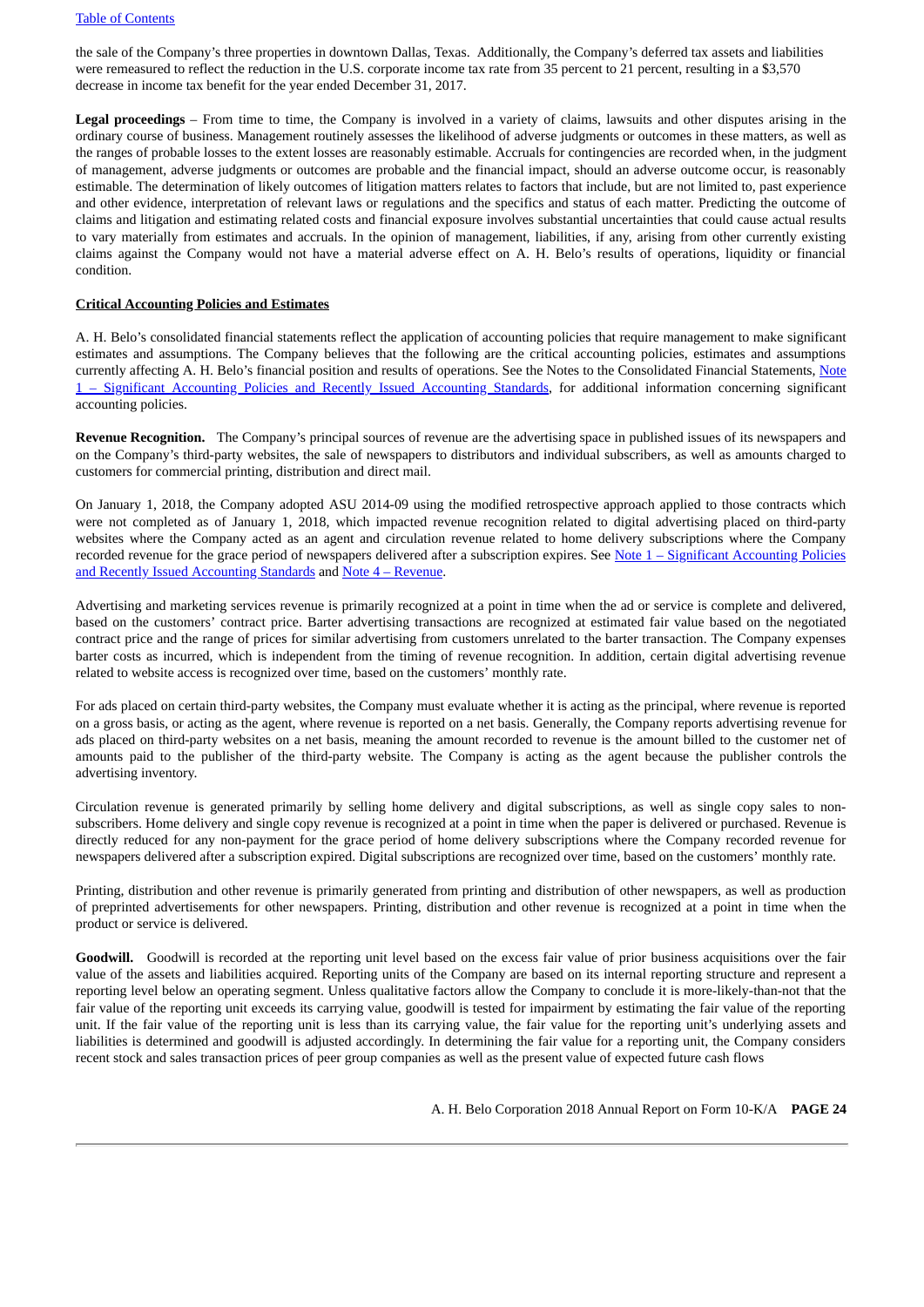of the reporting unit. Significant assumptions include sales and expense growth rates, discount rates, capital expenditures and the impact of current market conditions. These estimates could be materially impacted by changes in market conditions. The Company performs the goodwill impairment test as of December 31 each fiscal year or when changes in circumstances indicate an impairment event may have occurred. Impairment charges represent noncash charges and do not affect the Company's liquidity, cash flows from operating activities or have any effect on future operations.

The Company conducted its annual goodwill impairment test as of December 31, 2018, using a discounted cash flow methodology with a peer-based, risk-adjusted weighted average cost of capital. The Company believes the use of a discounted cash flow approach is the most reliable indicator of the estimated fair value of the business. Upon completion of the annual test, it was determined the Marketing Services reporting unit's carrying value exceeded its estimated fair value. Accordingly, the Company recorded a noncash goodwill impairment charge of \$13,973 in the fourth quarter of 2018, fully impairing the Marketing Services reporting unit's goodwill.

Pension. The Company follows accounting guidance for single-employer defined benefit plans. Plan assets and the projected benefits obligation are measured each December 31, and the Company records as an asset or liability for the net funded position of the plans. Certain changes in actuarial valuations related to returns on plan assets and projected benefit obligations are recorded to accumulated other comprehensive income (loss) and are amortized to net periodic pension expense over the weighted average remaining life of plan participants, to the extent the cumulative balance in accumulated other comprehensive income (loss) exceeds 10 percent of the greater of the respective plan's (a) projected benefit obligation or (b) the market-related value of the plan's assets. Net periodic pension expense is recognized each period by accruing interest expense on the projected benefit obligation and accruing a return on assets associated with the plan assets. Participation in and accrual of new benefits to participants has been frozen since 2007 and, accordingly, on-going service costs are not a component of net periodic pension expense. From time to time, the Company-sponsored plans may settle pension obligations with certain plan participants through the plans' master trust as part of its de-risking strategies. The gains or losses associated with settlements of plan obligations to participants are recognized to earnings if such settlements exceed the interest component of net periodic pension cost for the year. Otherwise, such amounts are included in actuarial gains (losses) in accumulated other comprehensive income (loss). Re-measurement of plan assets and liabilities upon a significant settlement or curtailment event is performed based on the values of the month-end closest to the event.

The projected benefit obligations of the A. H. Belo Pension Plans are estimated using the Citigroup Pension Yield Curve, which is based upon a portfolio of high quality corporate debt securities with maturities that correlate to the timing of benefit payments to the plans' participants. Future benefit payments are discounted to their present value at the appropriate yield curve discount rate to determine the projected benefit obligation outstanding at each year end. The yield curve discount rates as of December 31, 2018 and 2017, were 4.0 percent and 3.4 percent, respectively.

Interest expense included in net periodic pension expense (benefit) is based on the Citigroup Pension Yield Curve established at the beginning of the fiscal year. The beginning of year yield curve discount rate for 2018 and 2017 was 3.4 percent and 3.8 percent, respectively. Due to the 2017 de-risking action, a settlement charge was triggered as of September 30, 2017. Net periodic benefit cost for the fourth quarter of 2017 and the settlement charge were determined using a yield curve discount rate of 3.5 percent.

The Company assumed a 6.5 percent long-term rate of return on the plans' assets in 2018 and 2017. This return is based upon historical returns of similar investment pools having asset allocations consistent with the expected allocations of the A. H. Belo Pension Plans. Investment strategies for the plans' assets are based upon factors such as the remaining life expectancy of participants and market risks. The Company currently targets the plans' assets invested in equity securities and fixed income securities to approximate 50 percent and 50 percent, respectively.

**Income Taxes.** The Company uses the asset and liability method of accounting for income taxes and recognizes deferred tax assets and liabilities based on the difference between the financial statement and tax basis of assets and liabilities using enacted tax rates. The Company establishes a valuation allowance if it is more-likely-than-not that the deferred tax assets will not be realized. The factors used to assess the likelihood of realization of the deferred tax assets include reversal of future deferred tax liabilities, available tax planning strategies, future taxable income and taxable income in prior carryback years.

The Company evaluates any uncertain tax positions each reporting period by tax jurisdiction to determine if it is more-likely-than-not that the tax position will not be sustained on examination by the taxing authorities based on the technical merits of the position. The tax benefits recognized in the financial statements for such positions are measured based on the largest benefit that has a greater than 50 percent likelihood of being realized upon ultimate settlement. If a net operating loss or other tax credit carry forward exists, the Company records the unrecognized tax benefits for such tax positions as a reduction to a deferred tax asset. Otherwise, the unrecognized tax benefits are recorded as a liability. The Company records a liability for uncertain tax positions taken or expected to be taken in a tax return. Any change in judgment related to the expected ultimate resolution of uncertain tax positions is recognized in earnings in the period in which such change occurs. Interest and penalties, if any, related to unrecognized tax benefits are recorded in interest expense.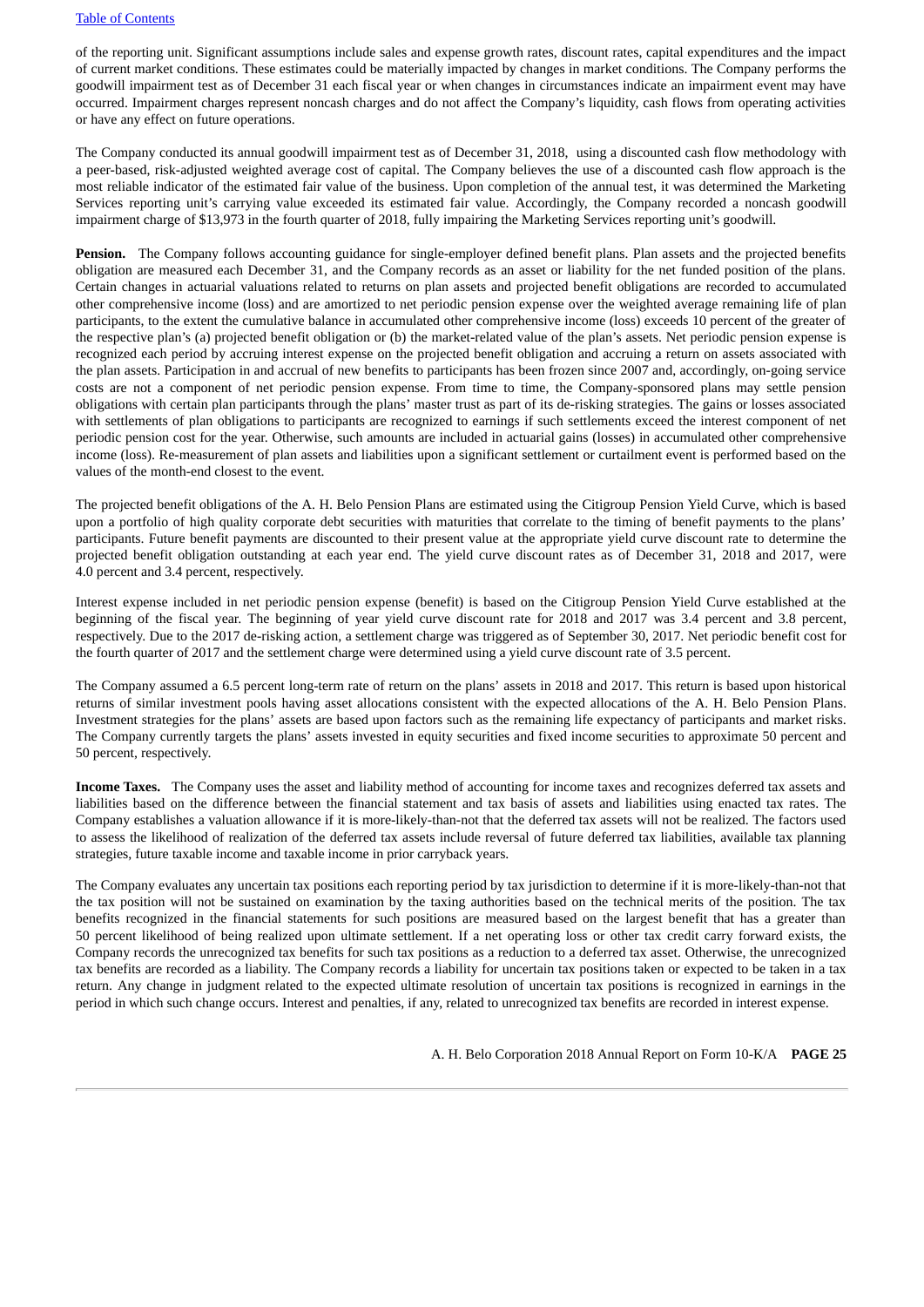# **Recent Accounting Standards**

See the Notes to the Consolidated Financial Statements, Note 1 - Significant Accounting Policies and Recently Issued Accounting Standards, regarding the impact of certain recent accounting [pronouncements.](#page-44-1)

# **Liquidity and Capital Resources**

The Company's cash balances as of December 31, 2018 and 2017, were \$55,313 and \$57,660, respectively. The decrease in the cash balance during 2018 was primarily due to capital expenditures, a return of capital to shareholders through dividends and lower display, preprint and classified advertising revenues. These cash outflows were partially offset by income tax refunds received in 2018.

The Company intends to hold existing cash for purposes of future investment opportunities, potential return of capital to shareholders and for contingency purposes. Although revenue from Publishing operations is expected to continue to decline in future periods, operating contributions expected from the Company's Marketing Services businesses and other cost cutting measures, are expected to be sufficient to fund operating activities and capital spending of approximately \$2,000 over the next 12-month period.

The future payment of dividends is dependent upon available cash after considering future operating and investing requirements and cannot be guaranteed. The Company resumed open market stock repurchases in the fourth quarter of 2017 under its prior boardauthorized repurchase authority. Current holdings of treasury stock could be used to satisfy potential obligations related to share-based awards issued to employees and directors, or can be sold on the open market.

The following discusses the changes in cash flows by operating, investing and financing activities in 2018 and 2017.

#### **Operating Cash Flows**

Net cash provided by (used for) operating activities was \$11,718 and \$(12,095) in 2018 and 2017, respectively.

Cash flows from operating activities increased in 2018 compared to 2017, primarily due to the 2017 voluntary contribution of \$20,000 to the A. H. Belo Pension Plans, federal income tax refunds of \$3,210 and \$4,095 received in 2018 (see Note 8 – [Income](#page-55-0) Taxes) and changes in working capital and other operating assets and liabilities.

Cash flows from operating activities in 2017 primarily included the voluntary contribution to the A. H. Belo Pension Plans, which offset taxable income that resulted from the sale of the Company's three properties in downtown Dallas, Texas.

#### **Investing Cash Flows**

Net cash provided by (used for) investing activities was \$(5,656) and \$9,277 in 2018 and 2017, respectively.

Cash flows used for investing activities in 2018 was all attributable to capital spending.

Cash flows from investing activities in 2017 primarily included net cash proceeds of \$21,300 related to the sale of three properties in downtown Dallas, Texas. Capital expenditures of \$12,005, which included approximately \$7,000 for the Company's new headquarters, partially offset the proceeds received from the real estate sales.

# **Financing Cash Flows**

Net cash used for financing activities was \$8,409 and \$19,593 in 2018 and 2017, respectively.

Cash used for financing activities included total dividends paid of \$7,116 and \$10,114 in 2018 and 2017, respectively. Dividends paid in 2017 included a special dividend of \$0.14 per share, returning \$3,106 to shareholders and holders of RSUs. Cash flows used for financing activities in 2017 included the acquisition of the remaining interest in DMV Holdings for a purchase price of \$7,120.

In the fourth quarter of 2017, the Company resumed open market stock repurchases under its prior board-authorized repurchase authority and purchased 14,080 shares of its Series A common stock at a total cost of \$69. In 2018, the Company purchased 266,409 shares of its Series A common stock at a total cost of \$1,299.

# **Financing Arrangements**

None.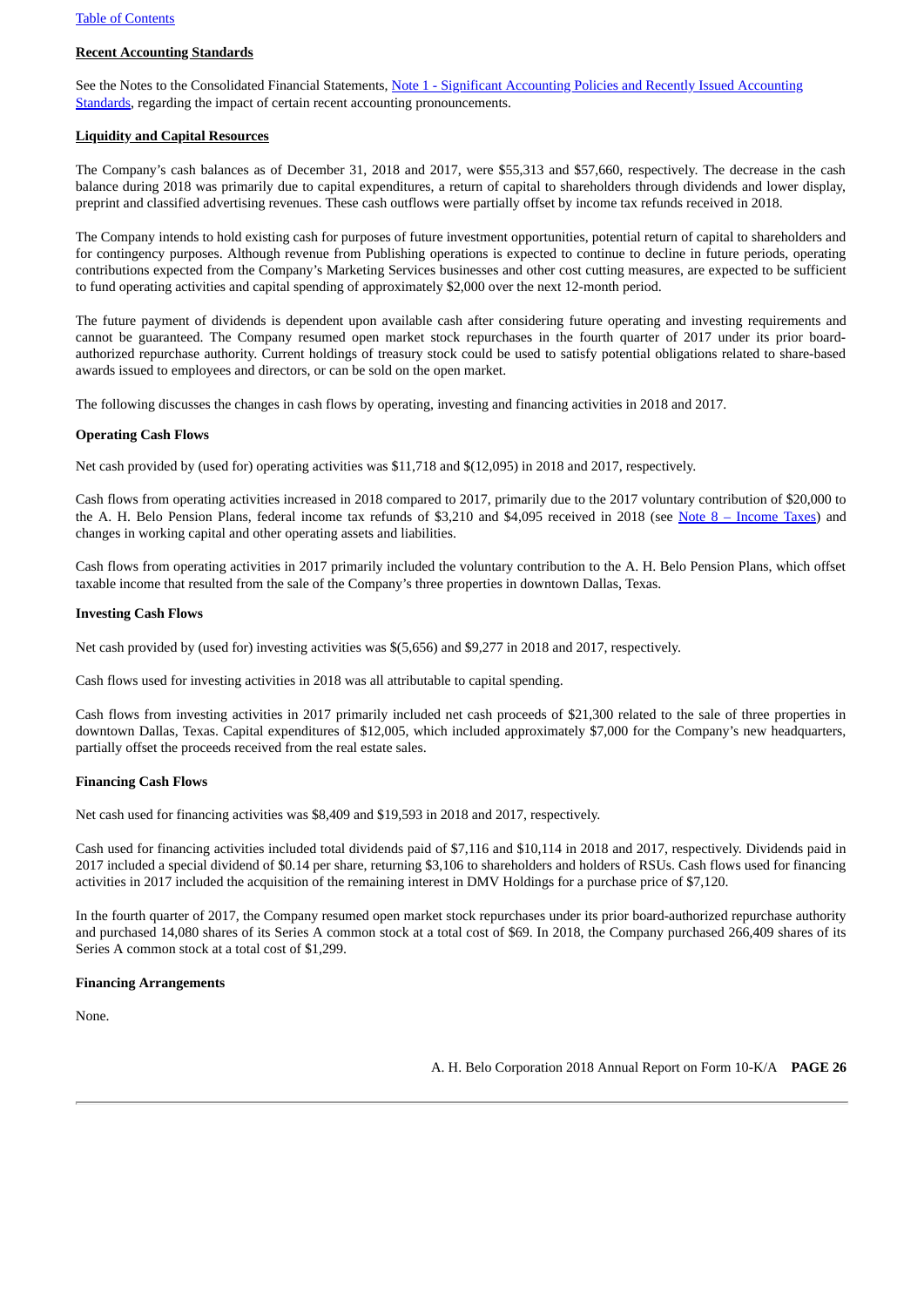# **Contractual Obligations**

In December 2017, AHC Dallas Properties, LLC, a wholly-owned subsidiary of the Company, assumed a 12-year lease agreement for office space that serves as the headquarters of the *Denton Record-Chronicle.* In connection with the sale of Denton Publishing Company, owner of the *Denton Record-Chronicle*, to Denton Media Company, Inc., the Company entered into a sublease with Denton Publishing Company for a term ending on July 30, 2023; see Note 14 – Sales of Assets and Other [Dispositions.](#page-63-0)

In December 2016, the Dallas Morning News, Inc., a wholly-owned subsidiary of the Company, entered into a 16-year lease agreement for office space for the Company's new corporate headquarters. The Company recognizes rent expense on a straight-line basis. Per the amended lease agreement, rent payments began in November 2018.

Based on the applicable tax and labor laws governing pension plan funding, the Company expects to make no required contributions to the A. H. Belo Pension Plans in 2019.

On December 6, 2018, the Company's board of directors declared an \$0.08 per share dividend to shareholders of record as of the close of business on February 8, 2019, paid on March 1, 2019.

#### <span id="page-26-1"></span>**Item 7A. Quantitative and Qualitative Disclosures about Market Risk**

A. H. Belo has exposure to changes in the price of newsprint. The Company does not engage in the purchase of derivative contracts to hedge against price fluctuations that may occur. See <u>Item 7. [Management's](#page-17-1) Discussion and Analysis of Financial Condition and Results</u> of Operations for further discussion of this risk.

The investment assets and actuarial liabilities associated with the A. H. Belo Pension Plans are impacted by market factors such as interest rates, inflation and the overall economic environment. Changes in these risk factors could have a direct and material impact on the funded status of the A. H. Belo Pension Plans and the level of funding the Company is required to meet each year.

#### <span id="page-26-3"></span><span id="page-26-2"></span>**Item 8. Financial Statements and Supplementary Data (Restated)**

The restated consolidated financial statements, together with the Report of Independent Registered Public Accounting Firms, are included herein starting on [page](#page-35-0) 36 of this Annual Report on Form 10-K/A.

#### <span id="page-26-4"></span>**Item 9. Changes in and Disagreements with Accountants on Accounting and Financial Disclosure**

None.

#### <span id="page-26-5"></span><span id="page-26-0"></span>**Item 9A. Controls and Procedures (Restated)**

# **Evaluation of Disclosure Controls and Procedures**

Disclosure controls and procedures, as defined in Rules 13a-15(e) and 15d-15(e) under the Exchange Act, are controls that are designed to ensure that information required to be disclosed by the Company in reports filed or submitted under the Exchange Act is recorded, processed, summarized and reported within the time periods specified in the SEC's rules and forms, and that such information is accumulated and communicated to management, including the Company's Chief Executive Officer and Principal Financial Officer, as appropriate, to allow timely decisions regarding required disclosure. In designing disclosure controls and procedures, management is required to apply its judgment in evaluating the cost-benefit relationship of possible disclosure controls and procedures. The design of any disclosure controls and procedures is also based, in part, upon certain assumptions about the likelihood of future events and there can be no assurance that any design will succeed in achieving its stated goals under all potential future conditions.

The Company's management, with the participation of its Chief Executive Officer and Principal Financial Officer, initially evaluated the effectiveness of the design and operation of its disclosure controls and procedures as of December 31, 2018, in connection with the preparation of the Company's original Form 10-K. The Company disclosed in its original Form 10-K that, based on that evaluation, management concluded the Company's disclosure controls and procedures were effective. In connection with the restatements described in this Form 10-K/A, the Company's management with the participation of its Chief Executive Officer and Principal Financial Officer reevaluated the effectiveness of the Company's disclosure controls and procedures as of December 31, 2018. As a result, management concluded that, as of such date, the Company's disclosure controls and procedures were not effective due to material weaknesses in its internal control over financial reporting described below.

Notwithstanding the material weaknesses, management believes the consolidated financial statements included in this Annual Report on Form 10-K/A present fairly, in all material respects, the Company's financial condition, results of operations and cash flows at and for the periods presented in accordance with U.S. generally accepted accounting principles.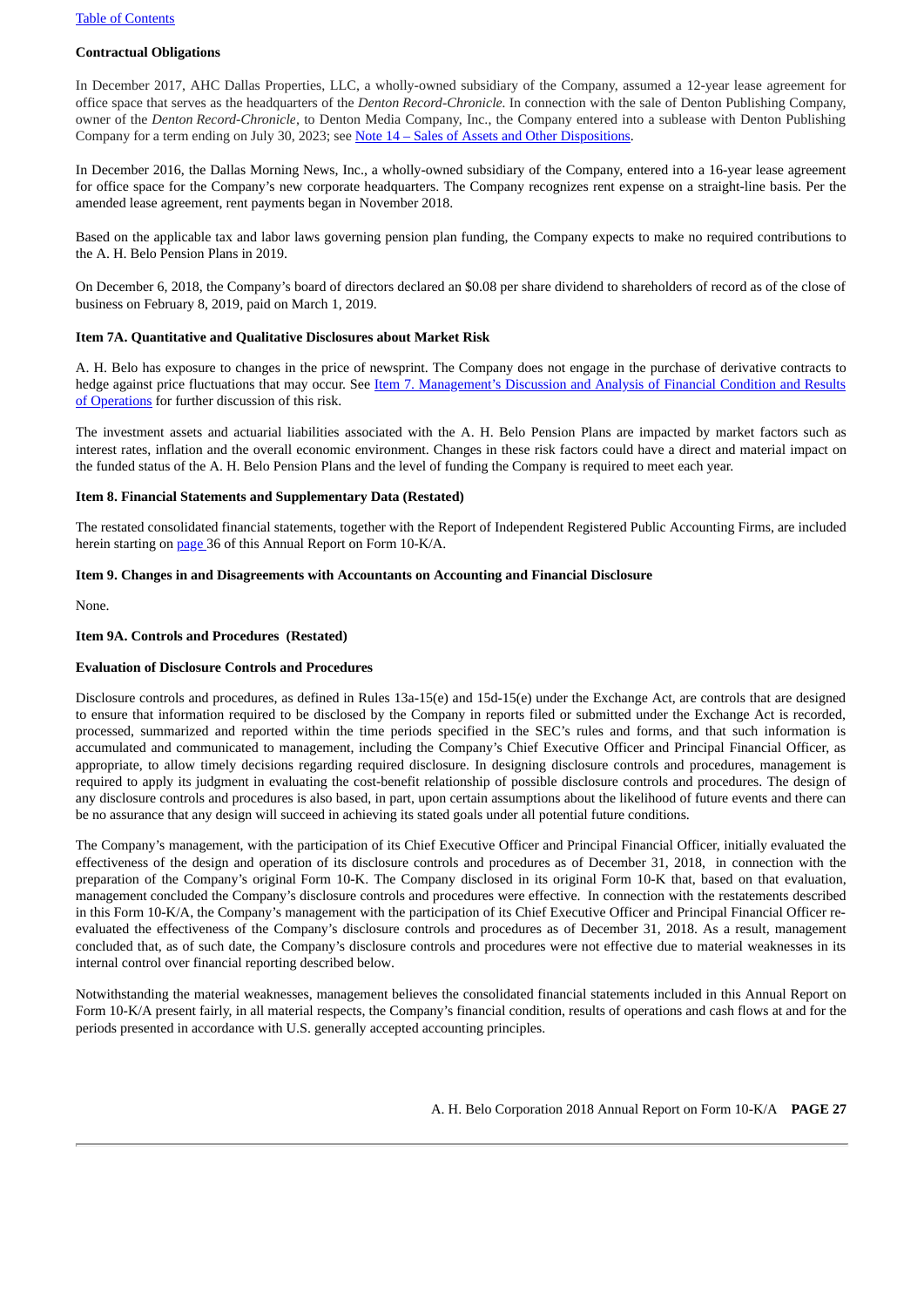# **Management's Report on Internal Control Over Financial Reporting**

The management of A. H. Belo is responsible for establishing and maintaining adequate internal control over financial reporting as defined in Rule 13a-15(f) under the Exchange Act. The Company's internal control system was designed to provide reasonable assurance to management and the board of directors regarding the preparation and fair presentation of published financial statements. Under the supervision and with the participation of management, including the Chief Executive Officer and Principal Financial Officer, an assessment of the effectiveness of internal control over financial reporting was conducted as of December 31, 2018. In making this assessment, management used the criteria set forth by the Committee of Sponsoring Organizations of the Treadway Commission ("COSO") in Internal Control – Integrated Framework (2013).

Because of its inherent limitations, internal control over financial reporting may not prevent or detect misstatements. Also, projections of any evaluation of effectiveness to future periods are subject to the risk that controls may become inadequate because of changes in conditions, or that the degree of compliance with the policies or procedures may deteriorate.

A material weakness is a deficiency, or a combination of deficiencies, in internal control over financial reporting, such that there is a reasonable possibility that a material misstatement of the Company's annual or interim financial statements will not be prevented or detected on a timely basis.

Based on this assessment, using the criteria set forth by COSO in Internal Control – Integrated Framework (2013), management initially concluded that as of December 31, 2018, the Company's internal control over financial reporting was effective. However, as a result of the identification of the issues that caused the restatements described in this Form 10-K/A and management's determination that there are material weaknesses in the design and operation of controls, management subsequently concluded that the Company's internal control over financial reporting was not effective as of December 31, 2018. The following material weaknesses existed as of December 31, 2018:

- The Company did not have effective controls to ensure there was comprehensive analysis, documentation, and review over the preparation of the Company's income tax provision.
- The Company did not design effective internal controls over assumptions used to conclude on and disclose the operating segments and reporting units of the Company, which includes controls over identifying triggering events and the assumptions used in the valuation and impairment review of goodwill and long-lived assets.
- The Company did not design and maintain effective monitoring controls over user access to, and the monitoring of elevated user access within, information technology ("IT") systems and program change-management over certain IT systems that support the Company's financial reporting processes. The Company's process-level controls that are dependent on information from the affected IT systems were also deemed ineffective because reports used in the execution of the controls could have been adversely impacted.
- The Company did not design effective process-level controls over the assessment and application of revenue recognition and related accounts for new contracts with customers along with certain process-level controls over the occurrence of revenue.

#### **Audit Opinion on Internal Control Over Financial Reporting**

As a result of management's report on internal control over financial reporting being amended, Grant Thornton LLP, an independent registered public accounting firm, issued an updated audit report on the operating effectiveness of the Company's internal control over financial reporting as of December 31, 2018, which is included on [page](#page-36-0) 37 of this Annual Report on Form 10-K/A.

# **Remediation Plans**

The Company's management, with oversight from the Audit Committee of the Board of Directors of the Company, is actively engaged in remediation efforts to address the material weaknesses identified above. Management has taken a number of actions to remediate the 2018 material weaknesses including the following:

- · Improve monitoring and risk assessment activities to address these control deficiencies.
- · Increase the level of review and analysis of work performed by management and third-party tax professionals in the preparation of the Company's provision for income taxes.
- Enhance the controls over impairment testing for both goodwill and the long-lived assets to ensure the controls are designed and operating effectively to include properly identifying triggering events along with enhancing controls around the reviews of assumptions used in impairment tests.
- Improve the risk assessment and design of monitoring activities over change-management and the review of user access to the Company's IT systems and strengthen the review of activities conducted by users with elevated access.
- Institute change-management controls over reports generated by the Company's IT systems, which are used in the execution of key controls.
- Implement additional process-level controls over revenue recognition of new contracts.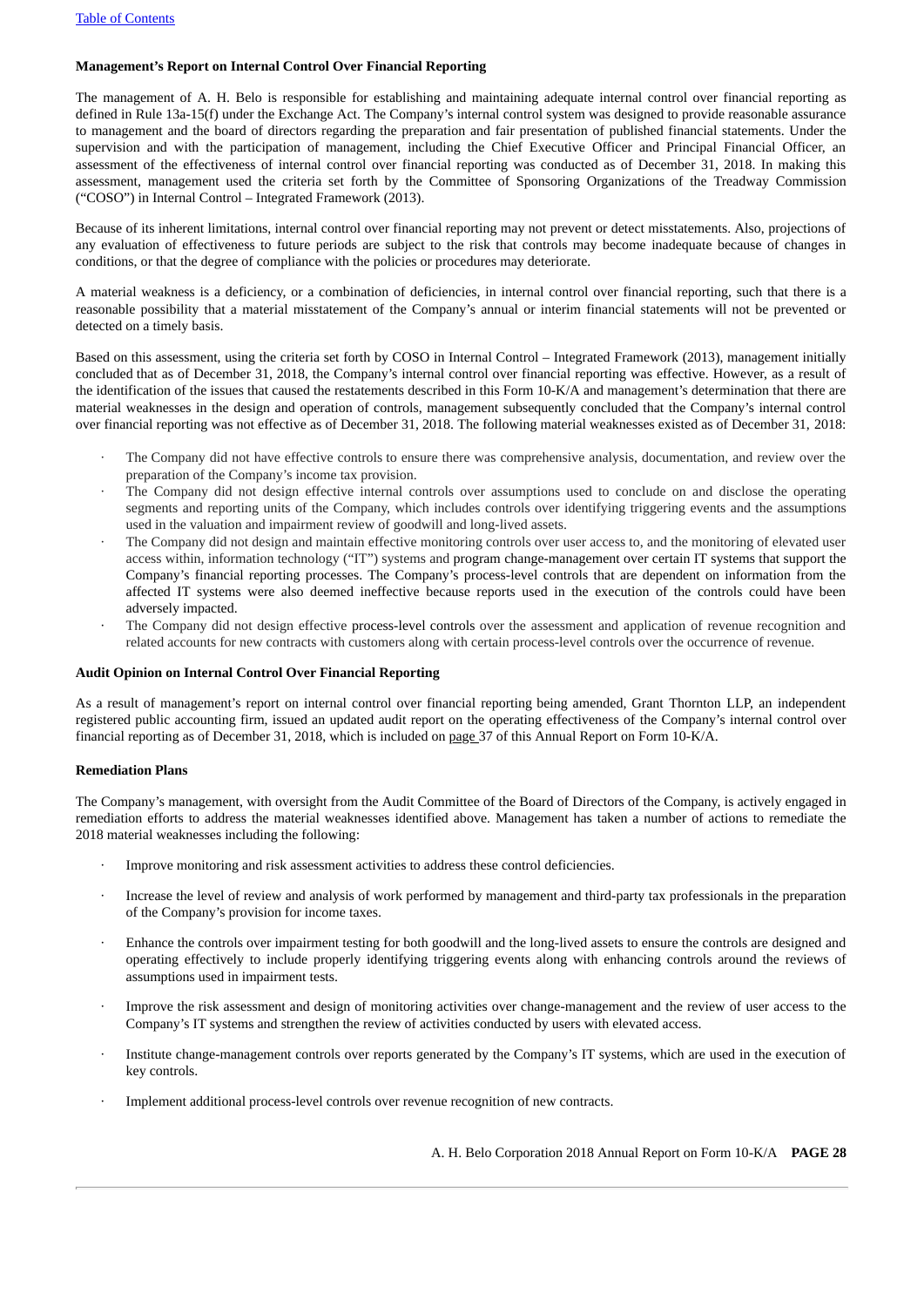Develop and deliver further Internal Controls training to individuals associated with these control deficiencies and enhance training provided to all personnel who have financial reporting or internal control responsibilities in these areas. The training will include a review of individual roles and responsibilities related to internal controls, proper oversight and reemphasize the importance of completing the control procedures.

These improvements are targeted at strengthening the Company's internal control over financial reporting and remediating the 2018 material weaknesses. The Company remains committed to an effective internal control environment and management believes that these actions and the improvements management expects to achieve as a result, will effectively remediate the 2018 material weaknesses. However, the material weaknesses in the Company's internal control over financial reporting will not be considered remediated until the controls operate for a sufficient period of time and management has concluded, through testing that these controls operate effectively. As of the date of filing this Form 10-K/A, management is in the process of testing and evaluating these additional controls to determine whether they are operating effectively.

## **Changes in Internal Control Over Financial Reporting**

Except as related to the material weaknesses described below, there have been no changes in the Company's internal control over financial reporting identified in connection with the evaluation required by Rules 13a-15(d) and 15d-15(d) of the Exchange Act that occurred during the fourth fiscal quarter ended December 31, 2018, that have materially affected, or are reasonably likely to materially affect, the Company's internal control over financial reporting. The material weaknesses discussed above were subsequently identified and will result in future mitigation activities.

#### **Remediation of Prior Year Material Weaknesses**

As disclosed in our Annual Report on Form 10-K for the year ended December 31, 2017, the Company identified material weaknesses in its internal control over financial reporting, which contributed to control deficiencies related to ineffective monitoring activities over the operation of a process-level reconciliation control to assess the existence and accuracy of the single copy sales returns and the Company did not adequately train personnel to operate the process-level control over the accuracy of digital advertising revenue transactions. Additionally, the Company did not have an effective risk assessment process to design certain process-level control activities, specifically an appropriate control over the integrity of tax-basis fixed asset balances transferred from one information system to another and appropriate controls over the completeness, existence, and accuracy of Your Speakeasy, LLC ("Speakeasy") revenue.

As disclosed in our Annual Report on Form 10-K for the year ended December 31, 2017, and in the quarterly reports on Form 10-Q for the first three quarters of 2018, the Company's management, with oversight from the Audit Committee of the Board of Directors of the Company, actively engaged in remediation efforts to address the material weaknesses identified above. Management has taken a number of actions to remediate the 2017 material weaknesses including the following:

- Enhanced quarterly monitoring controls, which include management verifying controls, that have been designed and are operating, through control owner's positive confirmation the control was completed and through additional sample testing;
- Continued to use an audited manual process to calculate tax-basis fixed asset balances and depreciation expense, as well as enhanced process-level controls to ensure the accuracy of the Company's tax provision;
- · Transitioned the Speakeasy accounting, including billing, to the centralized accounting system, which has established controls that have been deemed effective;
- Developed and delivered internal controls training to individuals associated with these control deficiencies and enhanced training provided to all personnel who have financial reporting or internal control responsibilities to learn from these deficiencies. The training included a review of individual roles and responsibilities related to internal controls and reemphasized the importance of completing the control procedures on a timely basis.

As a result of the remediation actions discussed above, management has determined that the impacted internal controls over financial reporting were effectively designed and demonstrated effective operation to support the conclusion that the material weaknesses in internal controls over financial reporting identified for the year ended December 31, 2017, have been remediated as of December 31, 2018.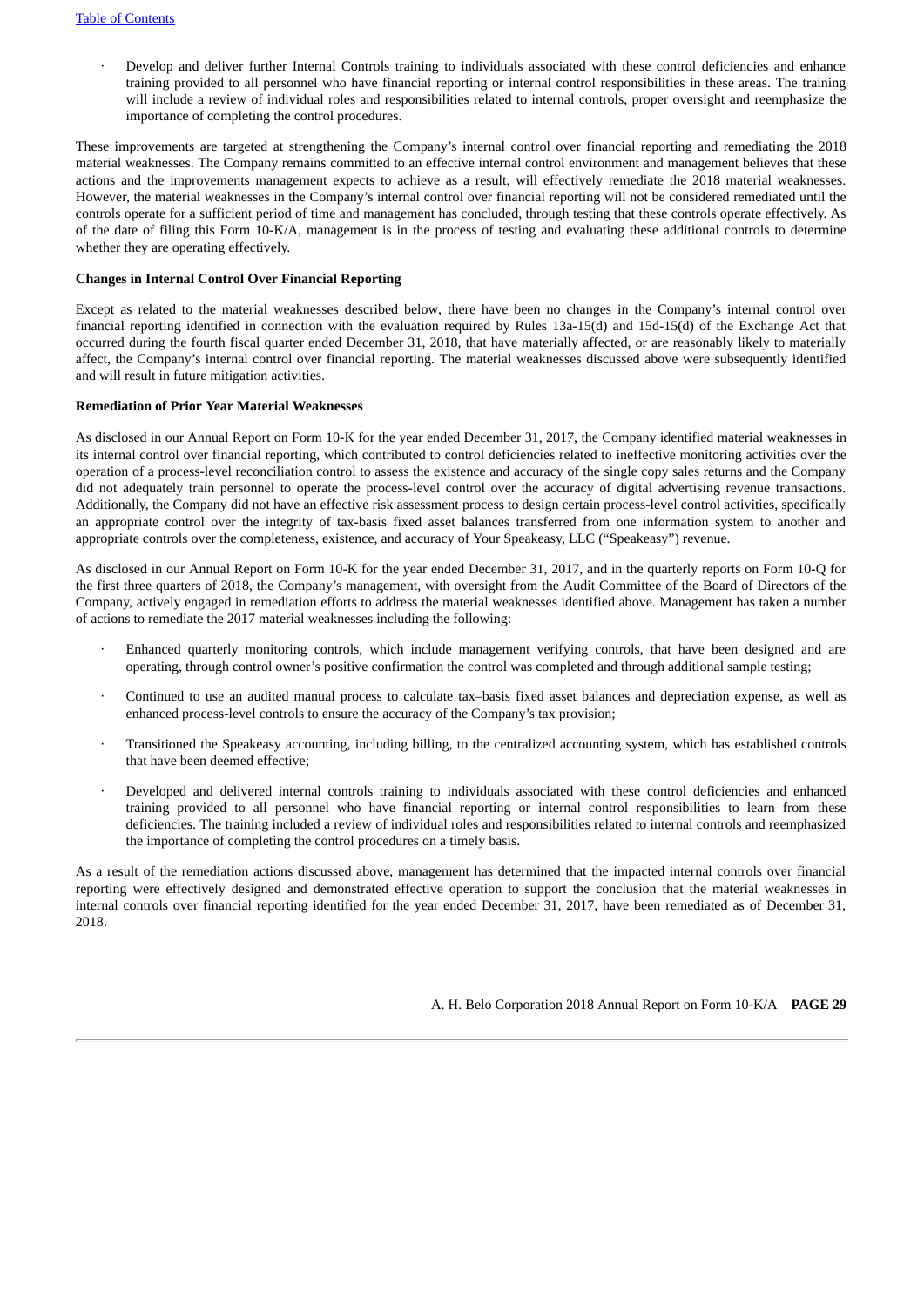# **PART III**

# <span id="page-29-1"></span><span id="page-29-0"></span>**Item 10. Directors, Executive Officers and Corporate Governance**

The information set forth under the headings "A. H. Belo Corporation Stock Ownership – Section 16(a) Beneficial Ownership Reporting Compliance," "Proposal One: Election of Directors," "Corporate Governance – Committees of the Board – *Audit Committee,"* "Corporate Governance – Committees of the Board – *Nominating and Corporate Governance Committee,"* and "Executive Officers" contained in the definitive Proxy Statement for the Company's Annual Meeting of Shareholders held on May 9, 2019, is incorporated herein by reference.

A. H. Belo has adopted a Code of Business Conduct and Ethics that applies to all directors, officers and employees, which can be found at the Company's website, *www.ahbelo.com*. The Company will post any amendments to the Code of Business Conduct and Ethics, as well as any waivers that are required to be disclosed by the rules of either the SEC or the New York Stock Exchange, on the Company's website. Information on A. H. Belo's website is not incorporated by reference into this Annual Report on Form 10-K/A.

The Company's board of directors adopted Corporate Governance Guidelines and charters for the Audit, Compensation and Nominating and Governance Committees of the Board of Directors. These documents can be found at the Company's website, *www.ahbelo.com*.

Shareholders can also obtain, without charge, printed copies of any of the materials referred to above by contacting the Company at the following address:

A. H. Belo Corporation P. O. Box 224866 Dallas, Texas 75222-4866 Attn: Investor Relations Telephone: (214) 977-8222

#### <span id="page-29-2"></span>**Item 11. Executive Compensation**

The information set forth under the headings "Corporate Governance – Committees of the Board – *Compensation Committee,*" "Executive Compensation – Summary Compensation Table, – Change in Control Arrangements and Other Agreements Upon Termination of Employment, – Potential Payments on Change in Control or Upon Termination of Employment at December 31, 2018," "Corporate Governance – "Director Compensation" contained in the definitive Proxy Statement for the Company's Annual Meeting of Shareholders held on May 9, 2019, is incorporated herein by reference.

#### <span id="page-29-3"></span>**Item 12. Security Ownership of Certain Beneficial Owners and Management and Related Stockholder Matters**

The information set forth under the headings "A. H. Belo Corporation Stock Ownership of Directors and Executive Officers" contained in the definitive Proxy Statement for the Company's Annual Meeting of Shareholders held on May 9, 2019, is incorporated herein by reference.

Information regarding the number of shares of common stock authorized for issuance under the Company's equity compensation plans is included in the Notes to the Consolidated Financial Statements, Note 7 - [Long-term](#page-54-0) Incentive Plan.

# <span id="page-29-4"></span>**Item 13. Certain Relationships and Related Transactions, and Director Independence**

The information set forth under the heading "Certain Relationships" and "Corporate Governance – Director Independence" contained in the definitive Proxy Statement for the Company's Annual Meeting of Shareholders held on May 9, 2019, is incorporated herein by reference.

# <span id="page-29-5"></span>**Item 14. Principal Accountant Fees and Services**

The information set forth under the heading "Proposal Two: Ratification of the Appointment of Independent Registered Public Accounting Firm" contained in the definitive Proxy Statement for the Company's Annual Meeting of Shareholders held on May 9, 2019, is incorporated herein by reference.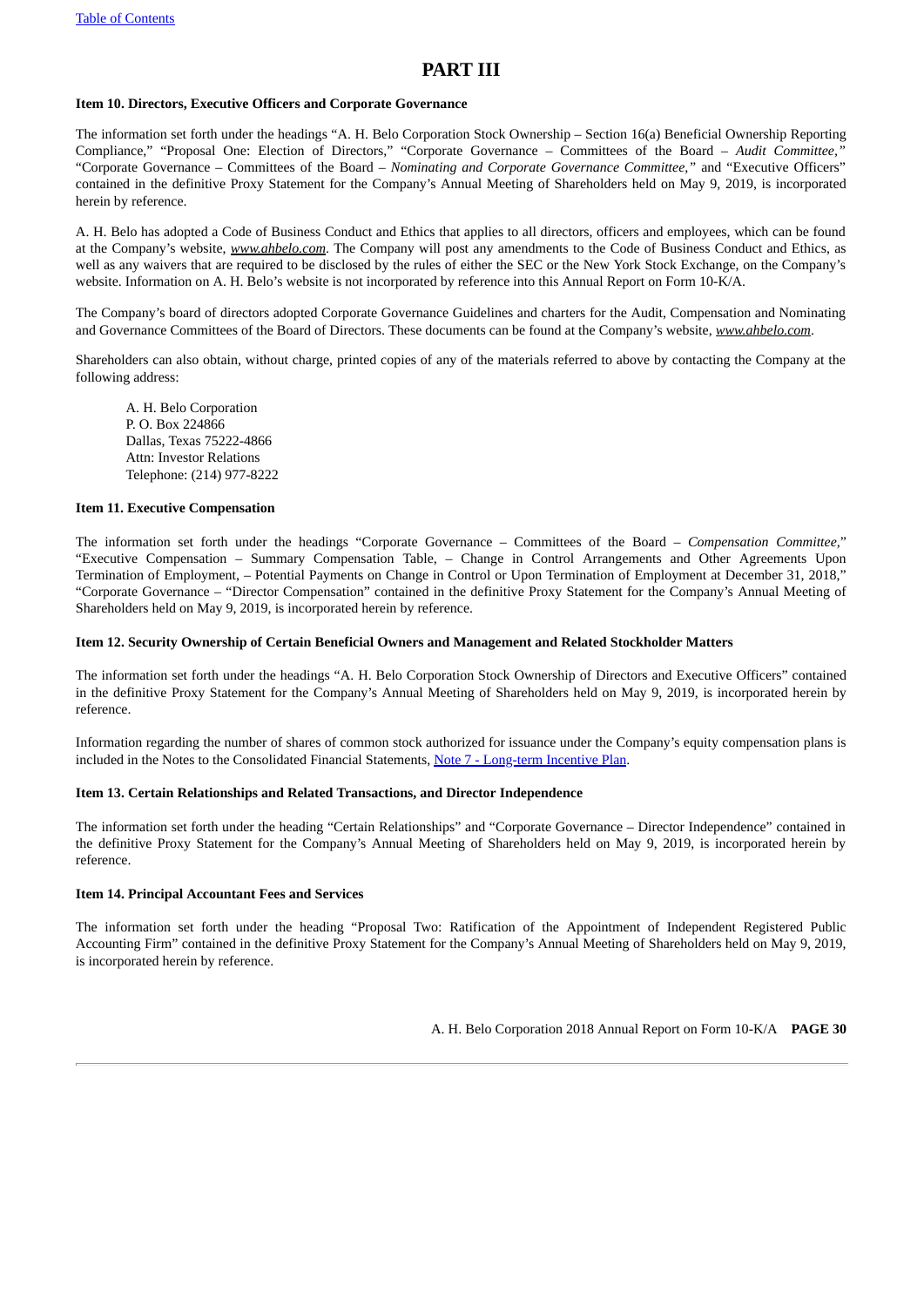# <span id="page-30-2"></span><span id="page-30-1"></span><span id="page-30-0"></span>**Item 15. Exhibits, Financial Statement Schedules (Restated)**

(1) The consolidated financial statements listed in the Index to Consolidated Financial Statements included in the table of contents are filed as part of this report.

(2) All financial statement schedules were omitted because they are not applicable, are not required, or the required information is shown in the consolidated financial statements or notes thereto.

(3) Exhibits:

Exhibits marked with an asterisk (\*) are incorporated by reference to documents previously filed by the Company with the SEC, as indicated. In accordance with Regulation S-T, the XBRL-related information marked with a double asterisk (\*\*) in Exhibit No. 101 to this Annual Report on Form 10-K/A is deemed filed. All other documents are filed with this report. Exhibits marked with a tilde  $(\sim)$  are management contracts, compensatory plan contracts or arrangements filed pursuant to Item 601(b)(10)(iii)(A) of Regulation S-K.

| Exhibit<br><b>Number</b> |        | <b>Description</b>                                                                                                                          |
|--------------------------|--------|---------------------------------------------------------------------------------------------------------------------------------------------|
| 2.1                      | $\ast$ | Agreement and Plan of Merger dated April 23, 2018 by and between A. H. Belo Corporation and A. H. Belo Texas, Inc.                          |
|                          |        | (Exhibit 2.1 to the Company's Current Report on Form 8-K filed with the Securities and Exchange Commission on April 23,                     |
|                          |        | 2018 (Securities and Exchange Commission File No. 001-33741) (the "April 23, 2018 Form 8-K")).                                              |
| 3.1                      | $\ast$ | Certificate of Formation of A. H. Belo Corporation (successor to A. H. Belo Texas, Inc.) (Exhibit 3.1 to the April 23, 2018<br>Form $8-K$ ) |
| 3.2                      | $\ast$ | Certificate of Merger (Delaware) of A. H. Belo Corporation with and into A. H. Belo Texas, Inc. (Exhibit 3.3 to the                         |
|                          |        | Company's Current Report on Form 8-K filed with the Securities and Exchange Commission on July 2, 2018 (Securities and                      |
|                          |        | Exchange Commission File No. 001-33741) (the "July 2, 2018 Form 8-K"))                                                                      |
| 3.3                      | $\ast$ | Certificate of Merger (Texas) of A. H. Belo Corporation with and into A. H. Belo Texas, Inc. (Exhibit 3.4 to the July 2, 2018               |
|                          |        | Form $8-K$ )                                                                                                                                |
| 3.4                      | $\ast$ | Bylaws of A. H. Belo Corporation (successor to A. H. Belo Texas, Inc.) (Exhibit 3.2 to the April 23, 2018 Form 8-K)                         |
| 4.1(a) $*$               |        | Certain rights of the holders of the Company's Common Stock set forth in Exhibits 3.1-3.4 above                                             |
| 4.1(b) $*$               |        | Description of Capital Stock (Exhibit 4.1 to the July 2, 2018 Form 8-K)                                                                     |
| 4.2                      | $\ast$ | Specimen Form of Certificate representing shares of the Company's Series A Common Stock (Exhibit 4.2 to the July 2, 2018                    |
|                          |        | Form $8-K$ )                                                                                                                                |
| 4.3                      | $\ast$ | Specimen Form of Certificate representing shares of the Company's Series B Common Stock (Exhibit 4.3 to the July 2, 2018                    |
|                          |        | Form $8-K$ )                                                                                                                                |
| 10.1                     | $\ast$ | <b>Material Contracts</b>                                                                                                                   |
|                          |        | Sublease Agreement for Old Dallas Library Building dated December 30, 2016 (Exhibit 10.1 to A. H. Belo<br>$(1)$ <sup>*</sup>                |
|                          |        | Corporation's Current Report on Form 8-K filed with the Securities and Exchange Commission on January 3, 2017                               |
|                          |        | (Securities and Exchange Commission File No. 001-33741) (the "January 3, 2017 Form 8-K"))                                                   |
|                          |        | Guaranty of Lease dated December 30, 2016 (Exhibit 10.2 to the January 3, 2017 Form 8-K)<br>$(2)$ <sup>*</sup>                              |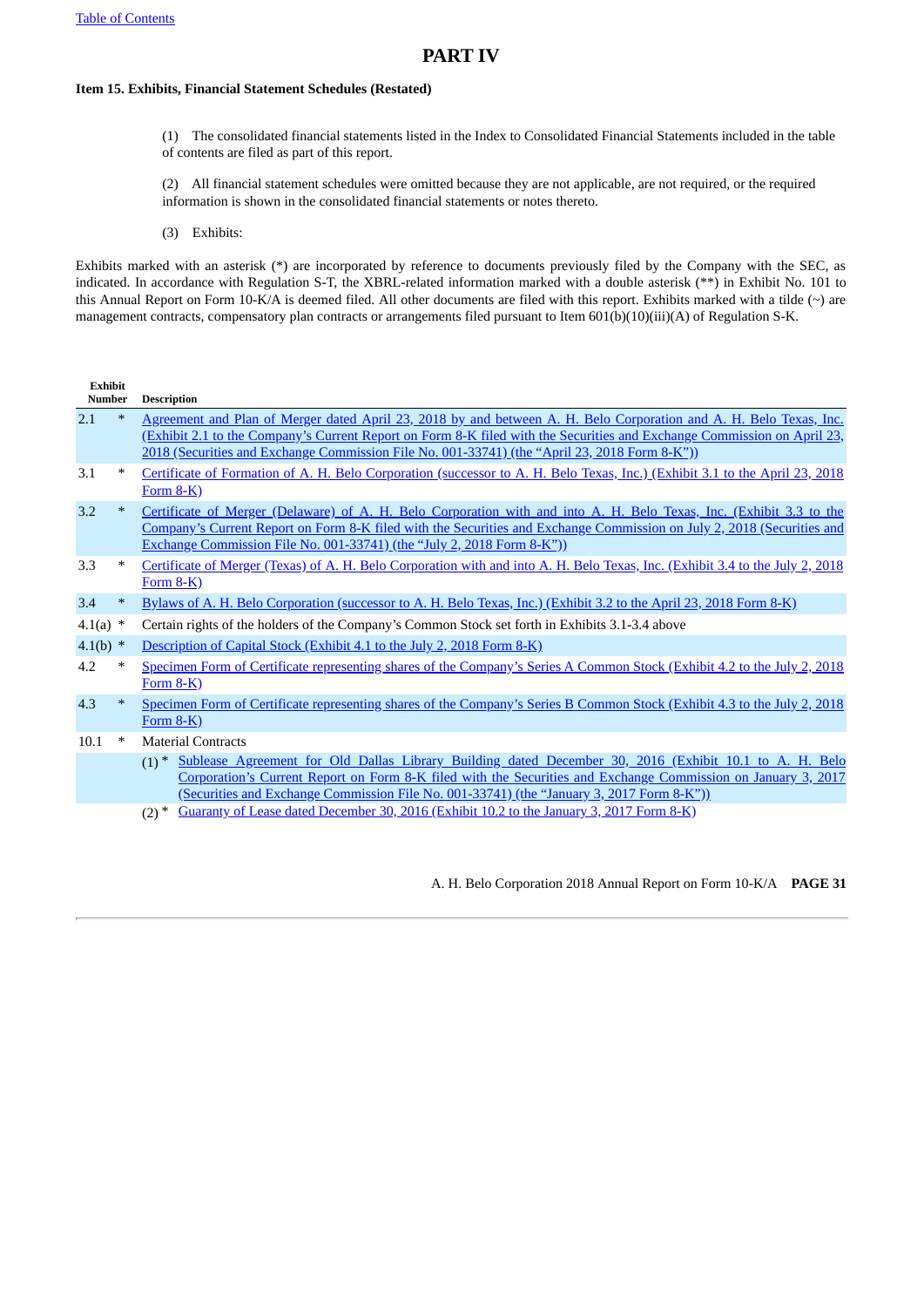| <b>Exhibit</b><br>Number | <b>Description</b> |        |                                                                                                                                                                                                                                                                                                                                                                         |
|--------------------------|--------------------|--------|-------------------------------------------------------------------------------------------------------------------------------------------------------------------------------------------------------------------------------------------------------------------------------------------------------------------------------------------------------------------------|
| $10.2$ *                 |                    |        | Compensatory plans and arrangements:                                                                                                                                                                                                                                                                                                                                    |
|                          | $\sim$ (1)         |        | A. H. Belo Savings Plan as Amended and Restated Effective January 1, 2015 (Exhibit 10.2(1) to the Company's<br>Annual Report on Form 10-K filed with the Securities and Exchange Commission on March 6, 2015 (Securities<br>and Exchange Commission File No. 001-33741)).                                                                                               |
|                          |                    | $\ast$ | (a) First Amendment to the A. H. Belo Savings Plan effective January 1, 2016 (Exhibit 10.2(1)(a) to the<br>Company's Quarterly Report on Form 10-Q filed with the Securities and Exchange Commission on                                                                                                                                                                 |
|                          |                    | $\ast$ | November 1, 2016 (Securities and Exchange Commission File No. 001-33741))<br>Second Amendment to the A. H. Belo Savings Plan effective September 8, 2016 (Exhibit 10.2(1)(b) to the<br>(b)<br>Company's Quarterly Report on Form 10-Q filed with the Securities and Exchange Commission on<br>November 1, 2016 (Securities and Exchange Commission File No. 001-33741)) |
|                          |                    | $\ast$ | (c) Third Amendment to the A. H. Belo Savings Plan dated September 7, 2017 (Exhibit 10.3 to the Company's<br>Current Report on Form 8-K filed with the Securities and Exchange Commission on September 8, 2017<br>(Securities and Exchange Commission File No. 001-33741)(the "September 8, 2017 Form 8-K")).                                                           |
|                          |                    | *      | (d) Fourth Amendment to the A. H. Belo Savings Plan (Exhibit 10.2 to the July 2, 2018 Form 8-K)                                                                                                                                                                                                                                                                         |
|                          | $\sim$ (2)         | $\ast$ | A. H. Belo Corporation 2008 Incentive Compensation Plan (Exhibit 10.5 to the Company's Current Report on<br>Form 8-K filed with the Securities and Exchange Commission on February 12, 2008) (the "February 12, 2008<br>Form $8-K$ ")                                                                                                                                   |
|                          |                    | *      | (a) First Amendment to A. H. Belo 2008 Incentive Compensation Plan effective July 23, 2008 (Exhibit 10.2(2)(a)<br>to the Company's Quarterly Report on Form 10-Q filed with the Securities and Exchange Commission on<br>August 14, 2008 (Securities and Exchange Commission File No. 001-33741))                                                                       |
|                          |                    | $\ast$ | Form of A. H. Belo 2008 Incentive Compensation Plan Evidence of Grant (for Non-Employee Director<br>(b)<br>Awards) (Exhibit 10.2(2)(b) to the Company's Quarterly Report on Form 10-Q filed with the Securities and<br>Exchange Commission on May 13, 2010 (Securities and Exchange Commission File No. 001-33741) (the<br>"1st Quarter 2010 Form 10-Q"))               |
|                          |                    | *      | Form of A. H. Belo 2008 Incentive Compensation Plan Evidence of Grant (for Employee Awards).<br>(C)<br>(Exhibit 10.1 to A. H. Belo Corporation's Current Report on Form 8-K filed with the Securities and Exchange<br>Commission on March 12, 2012 (Securities and Exchange Commission File No. 001-33741) (the "March 12,<br>2012 Form 8-K"))                          |
|                          | $\sim$ (3)         | $\ast$ | A. H. Belo 2017 Incentive Compensation Plan (Exhibit I to A. H. Belo Corporation's Schedule 14A Proxy<br>Statement filed with the Securities and Exchange Commission on March 28, 2017)                                                                                                                                                                                 |
|                          |                    | $\ast$ | First Amendment to the A. H. Belo 2017 Incentive Compensation Plan (Exhibit 10.1 to the July 2, 2018 Form<br>(a)<br>$8-K$                                                                                                                                                                                                                                               |
|                          |                    | ∗      | Form of A. H. Belo 2017 Incentive Compensation Plan Evidence of Grant (for Non-Employee Directors)<br>(b)<br>(Exhibit 10.1 to A. H. Belo Corporation's Current Report on Form 8-K filed with the Securities and Exchange<br>Commission on May 12, 2017 (Securities and Exchange Commission File No. 001-33741) (the "May 12,<br>2017 Form 8-K"))                        |
|                          |                    | *      | Form of A. H. Belo 2017 Incentive Compensation Plan Evidence of Grant (for Employee Awards) (Exhibit<br>(c)<br><u>10.2 to the May 12, 2017 Form 8-K)</u>                                                                                                                                                                                                                |
|                          | $\sim$ (4)         | $\ast$ | Form of A. H. Belo Cash Long-Term Incentive Compensation Evidence of Grant (for Employee Awards) (Exhibit<br><u>10.1 to the Company's Annual Report on Form 10-K filed with the Securities and Exchange Commission on</u><br>March 14, 2019 (Securities and Exchange Commission File No. 001-33741))                                                                    |
|                          | $\sim$ (5)         | $\ast$ | A. H. Belo Corporation Change In Control Severance Plan (Exhibit 10.7 to the February 12, 2008 Form 8-K)                                                                                                                                                                                                                                                                |
|                          |                    | $\ast$ | (a) Amendment to the A. H. Belo Change in Control Severance Plan dated March 31, 2009 (Exhibit 10.3 to the<br>April 2, 2009 Form 8-K)                                                                                                                                                                                                                                   |
|                          | $\sim(6)$          | $\ast$ | Robert W. Decherd Compensation Arrangements dated June 19, 2013 (Exhibit 10.1 to the Company's Current<br>Report on Form 8-K filed with the Securities and Exchange Commission on June 19, 2013)                                                                                                                                                                        |
|                          | $\sim$ (7)         | $\ast$ | Timothy M. Storer Amended and Restated Employment Agreement dated December 10, 2018 (Exhibit 10.2 to the<br><u>Company's Current Report on Form 8-K filed with the Securities and Exchange Commission on December 11,</u><br><u>2018 (Securities and Exchange Commission File No. 001-33741) (the "December 11, 2018 Form 8-K"))</u>                                    |
|                          | $\sim$ (8)         | $\ast$ | <u>James M. Moroney III Employment Agreement dated April 18, 2018 (Exhibit 10.1 to the Company's April 18,</u><br>2018 Form 8-K)                                                                                                                                                                                                                                        |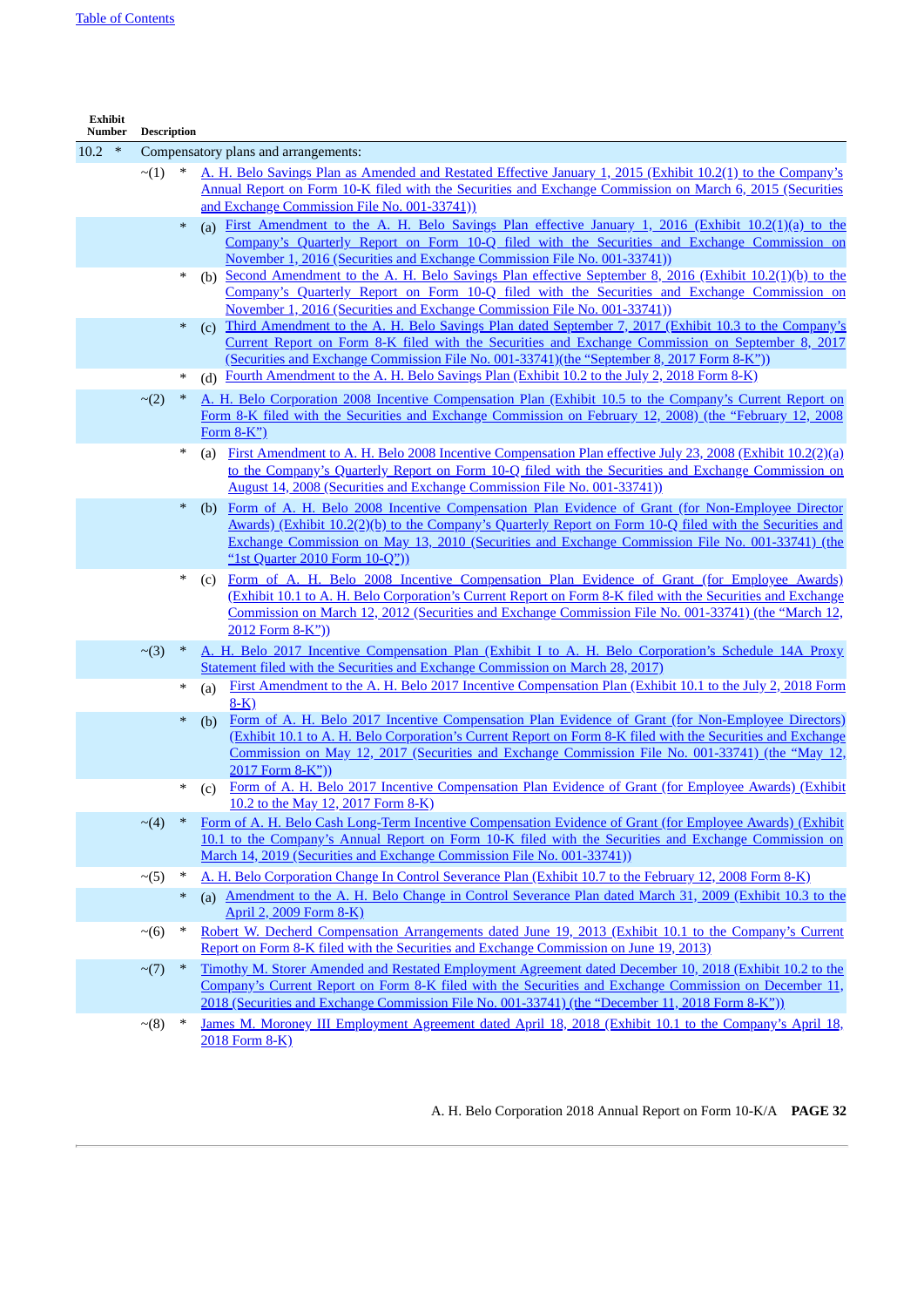| <b>Exhibit</b><br><b>Number</b> | <b>Description</b> |                                                                                                                                                                                                                                                                                                                  |  |  |
|---------------------------------|--------------------|------------------------------------------------------------------------------------------------------------------------------------------------------------------------------------------------------------------------------------------------------------------------------------------------------------------|--|--|
| $10.3 *$                        |                    | Agreements relating to the separation of A. H. Belo from its former parent company:                                                                                                                                                                                                                              |  |  |
|                                 | (1)                | * Pension Plan Transfer Agreement by and between Belo Corp. and A. H. Belo Corporation dated as of October 6, 2010<br>(Exhibit 10.1 to the Company's current Report on Form 8-K filed with the Securities and Exchange Commission on<br>October 8, 2010 (Securities and Exchange Commission File No. 001-33741)) |  |  |
|                                 | (2)                | * Agreement among the Company, Belo Corp., and The Pension Benefit Guaranty Corporation, effective March 9, 2011<br>(Exhibit 10.3(6) to the Company's Annual Report on Form 10-K filed with the Securities and Exchange Commission<br>on March 11, 2011 (Securities and Exchange Commission File No. 001-33741)) |  |  |
| 21                              |                    | <b>Subsidiaries of the Company</b>                                                                                                                                                                                                                                                                               |  |  |
| 23.1                            |                    | <b>Consent of Grant Thornton LLP</b>                                                                                                                                                                                                                                                                             |  |  |
| 23.2                            |                    | <b>Consent of KPMG LLP</b>                                                                                                                                                                                                                                                                                       |  |  |
| 24                              |                    | <b>Power of Attorney (set forth on the signature page(s) hereof)</b>                                                                                                                                                                                                                                             |  |  |
| 31.1                            |                    | <u>Certification of Chief Executive Officer pursuant to Section 302 of the Sarbanes-Oxley Act of 2002</u>                                                                                                                                                                                                        |  |  |
| 31.2                            |                    | Certification of principal financial officer pursuant to Section 302 of the Sarbanes-Oxley Act of 2002                                                                                                                                                                                                           |  |  |
| 32                              |                    | Certifications of Chief Executive Officer and principal financial officer pursuant to 18 U.S.C. Section 1350, as adopted<br>pursuant to Section 906 of the Sarbanes-Oxley Act of 2002                                                                                                                            |  |  |
| 101.INS                         |                    | <b>XBRL Instance Document</b><br>$**$                                                                                                                                                                                                                                                                            |  |  |
| 101.SCH                         |                    | <b>XBRL Taxonomy Extension Scheme</b><br>$**$                                                                                                                                                                                                                                                                    |  |  |
| 101.CAL                         |                    | <b>XBRL Taxonomy Extension Calculation Linkbase Document</b><br>$**$                                                                                                                                                                                                                                             |  |  |
| 101.DEF                         |                    | XBRL Taxonomy Extension Definition Linkbase Document<br>$**$                                                                                                                                                                                                                                                     |  |  |
| 101.LAB                         |                    | XBRL Taxonomy Extension Label Linkbase Document<br>$**$                                                                                                                                                                                                                                                          |  |  |
| 101.PRE                         |                    | XBRL Taxonomy Extension Presentation Linkbase Document<br>$\ast\ast$                                                                                                                                                                                                                                             |  |  |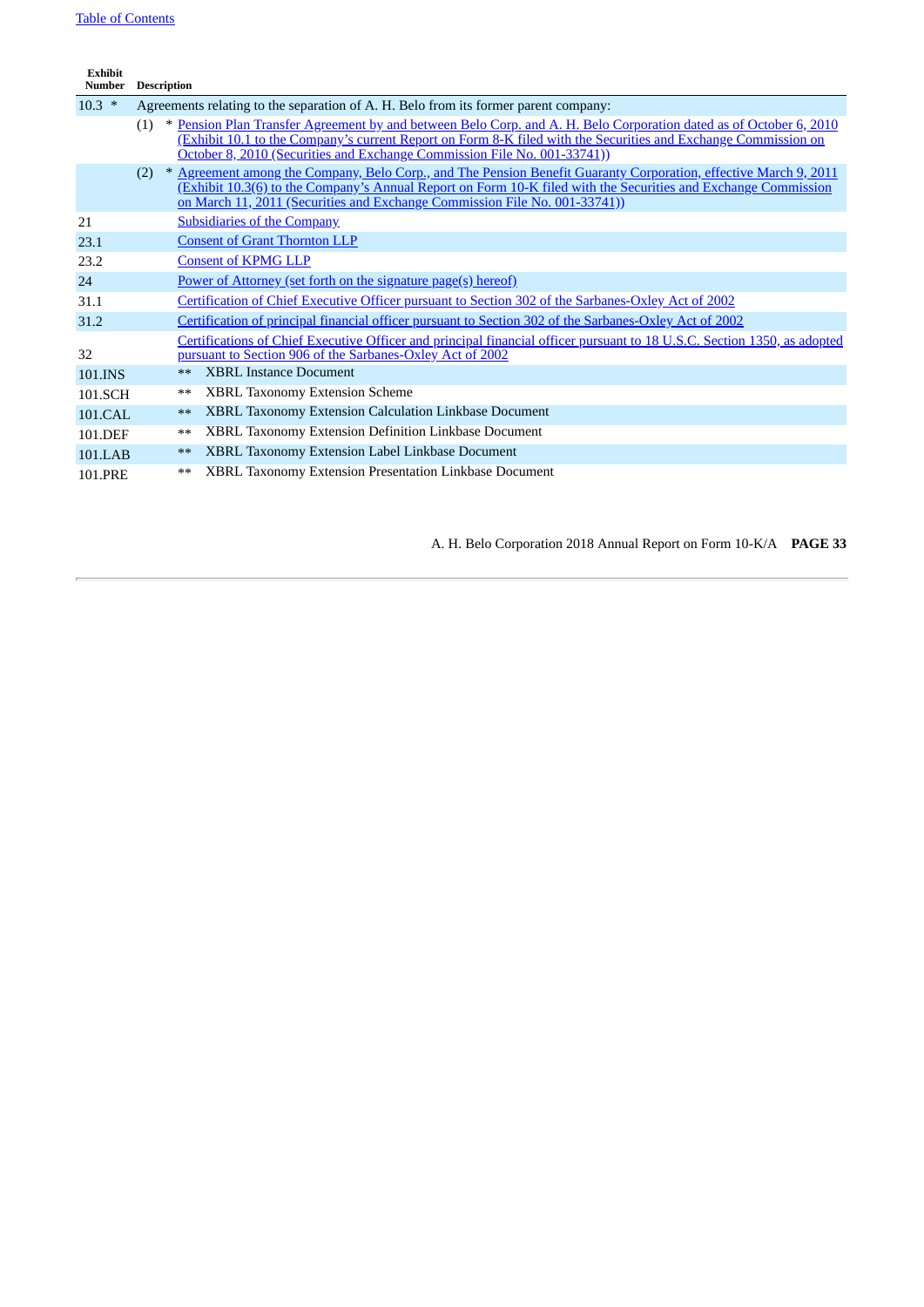# <span id="page-33-0"></span>**SIGNATURES**

Pursuant to the requirements of Section 13 or 15(d) of the Securities Exchange Act of 1934, the Company has duly caused this report to be signed on its behalf by the undersigned, thereunto duly authorized.

A. H. BELO CORPORATION

By: /s/ Robert W. Decherd

Robert W. Decherd Chairman of the Board, President and Chief Executive Officer

Dated: March 18, 2020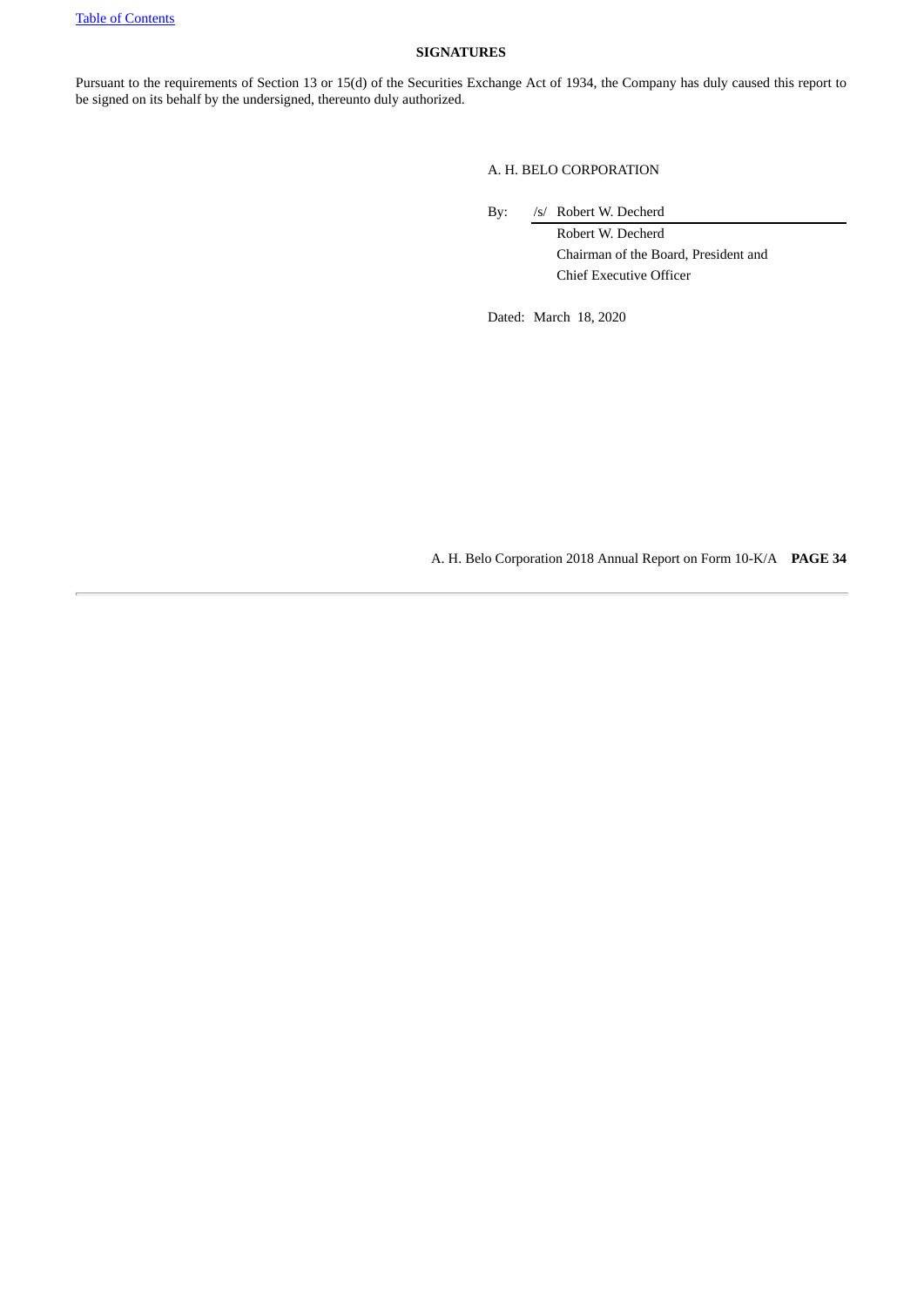#### <span id="page-34-0"></span>**POWER OF ATTORNEY**

The undersigned hereby constitute and appoint Robert W. Decherd and Katy Murray, and each of them and their substitutes, our true and lawful attorneys-in-fact with full power to execute in our name and behalf in the capacities indicated below any and all amendments to this report and to file the same, with all exhibits thereto and other documents in connection therewith, with the Securities and Exchange Commission, and hereby ratify and confirm all that such attorneys-in-fact, or any of them, or their substitutes shall lawfully do or cause to be done by virtue thereof.

Pursuant to the requirements of the Securities Exchange Act of 1934, this report has been signed below by the following persons on behalf of the Company and in the capacities and on the dates indicated:

| <b>Signature</b>      | <b>Title</b>                                             | <b>Date</b>    |
|-----------------------|----------------------------------------------------------|----------------|
| /s/ Robert W. Decherd | Chairman of the Board, President and                     | March 18, 2020 |
| Robert W. Decherd     | <b>Chief Executive Officer</b>                           |                |
| /s/ John A. Beckert   | <b>Director</b>                                          | March 18, 2020 |
| John A. Beckert       |                                                          |                |
| /s/ Louis E. Caldera  | <b>Director</b>                                          | March 18, 2020 |
| Louis E. Caldera      |                                                          |                |
| /s/ Ronald D. McCray  | Director                                                 | March 18, 2020 |
| Ronald D. McCray      |                                                          |                |
| /s/ Tyree B. Miller   | <b>Director</b>                                          | March 18, 2020 |
| Tyree B. Miller       |                                                          |                |
| /s/ Nicole G. Small   | Director                                                 | March 18, 2020 |
| Nicole G. Small       |                                                          |                |
| /s/ Katy Murray       | Senior Vice President/                                   | March 18, 2020 |
| Katy Murray           | Chief Financial Officer<br>(Principal Financial Officer) |                |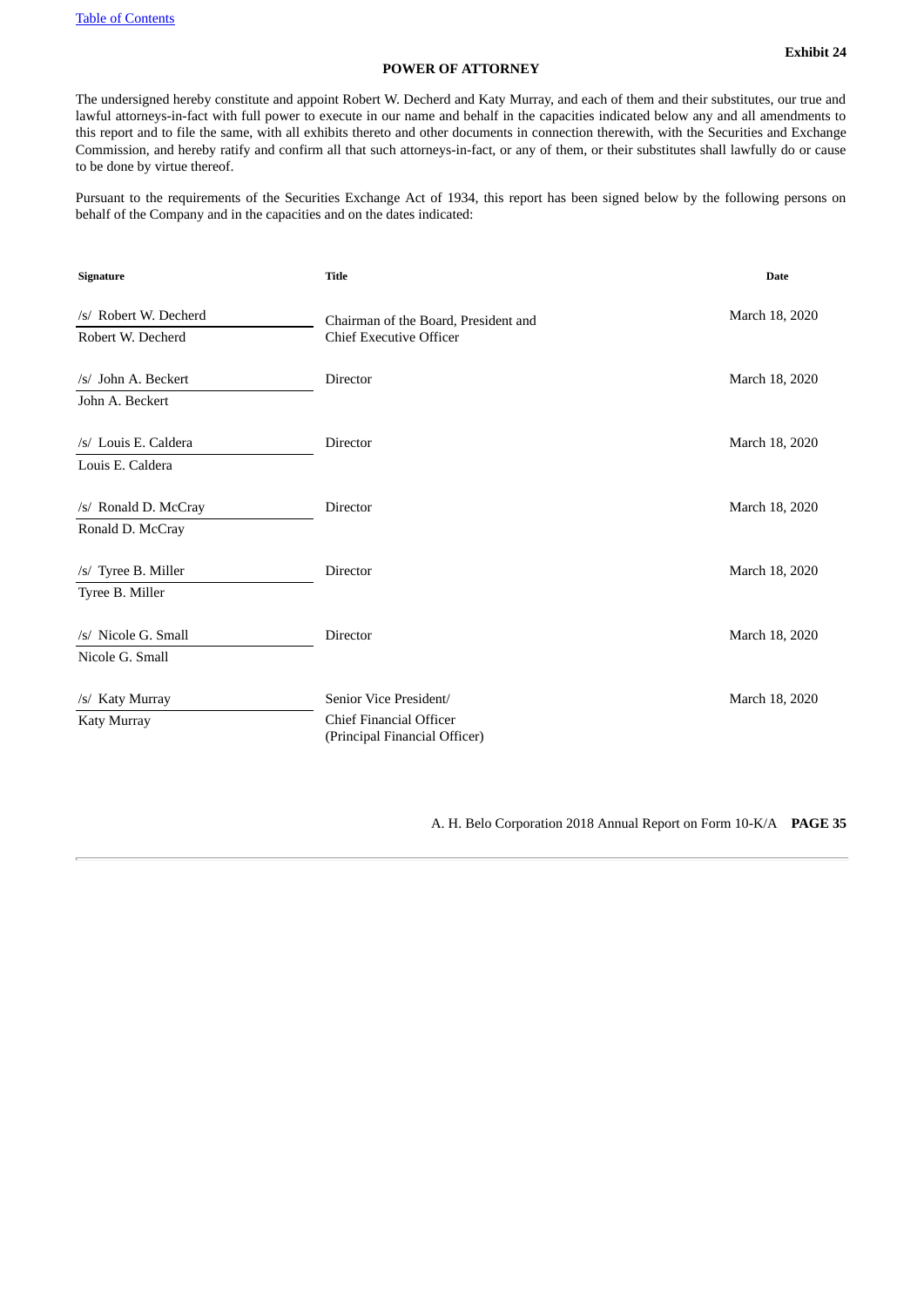# **Report of Independent Registered Public Accounting Firm**

<span id="page-35-0"></span>The Board of Directors and Shareholders A. H. Belo Corporation

# **Opinion on the financial statements**

We have audited the accompanying consolidated balance sheets of A. H. Belo Corporation (a Texas corporation) and subsidiaries (the "Company") as of December 31, 2018 and the related consolidated statements of operations, comprehensive loss, shareholders' equity, and cash flows for the year ended December 31, 2018, and the related notes (collectively referred to as the "financial statements"). In our opinion, the financial statements present fairly, in all material respects, the financial position of the Company as of December 31, 2018, and the results of its operations and its cash flows for the year ended December 31, 2018, in conformity with accounting principles generally accepted in the United States of America.

We also have audited, in accordance with the standards of the Public Company Accounting Oversight Board (United States) ("PCAOB"), the Company's internal control over financial reporting as of December 31, 2018, based on criteria established in the 2013 *Internal Control—Integrated Framework* issued by the Committee of Sponsoring Organizations of the Treadway Commission ("COSO"), and our report dated March 18, 2020 expressed an adverse opinion.

#### **Restatement of financial statements**

As discussed in Note 2, the consolidated financial statements have been restated to correct misstatements.

#### **Change in Accounting Principle**

As discussed in Note 4 to the consolidated financial statements, the Company has changed its method of accounting for revenue in 2018 due to the adoption of Accounting Codification Topic 606, Revenue from Contracts with Customers.

As discussed in Note 1 to the consolidated financial statements, the Company has changed its method of accounting for pensions in 2018 due to the adoption of Accounting Standards Update 2017-07, Compensation – Retirement Benefits (Topic 715): Improving the Presentation of Net Periodic Pension Cost and Net Periodic Postretirement Benefit Cost.

#### **Basis for opinion**

These financial statements are the responsibility of the Company's management. Our responsibility is to express an opinion on the Company's financial statements based on our audit. We are a public accounting firm registered with the PCAOB and are required to be independent with respect to the Company in accordance with the U.S. federal securities laws and the applicable rules and regulations of the Securities and Exchange Commission and the PCAOB.

We conducted our audit in accordance with the standards of the PCAOB. Those standards require that we plan and perform the audit to obtain reasonable assurance about whether the financial statements are free of material misstatement, whether due to error or fraud. Our audit included performing procedures to assess the risks of material misstatement of the financial statements, whether due to error or fraud, and performing procedures that respond to those risks. Such procedures included examining, on a test basis, evidence supporting the amounts and disclosures in the financial statements. Our audit also included evaluating the accounting principles used and significant estimates made by management, as well as evaluating the overall presentation of the financial statements. We believe that our audit provides a reasonable basis for our opinion.

/s/ Grant Thornton LLP

We have served as the Company's auditor since 2018.

Dallas, Texas March 18, 2020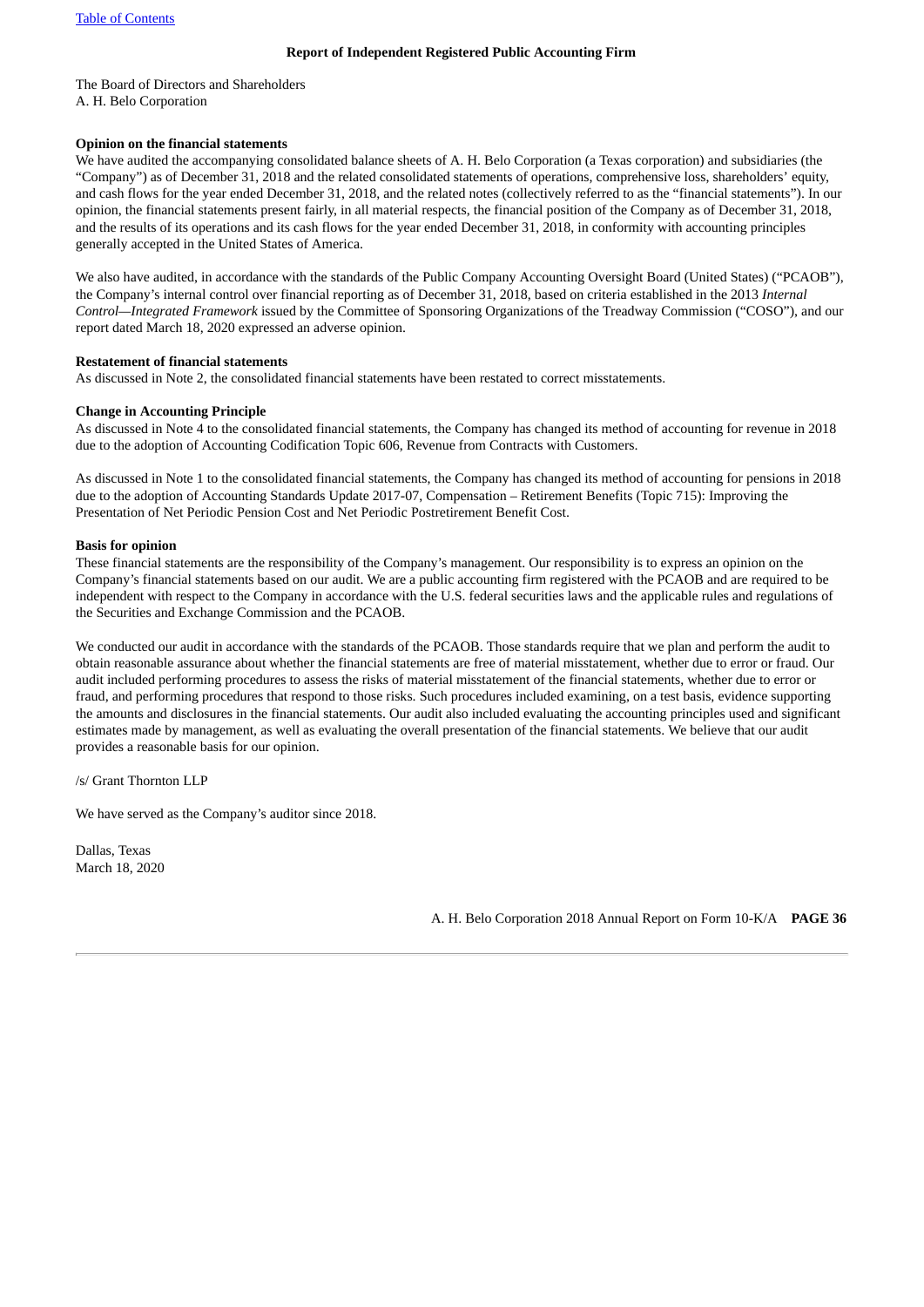The Board of Directors and Shareholders A. H. Belo Corporation

### **Opinion on internal control over financial reporting**

We have audited the internal control over financial reporting of A. H. Belo Corporation (a Texas corporation) and subsidiaries (the "Company") as of December 31, 2018, based on criteria established in the 2013 *Internal Control—Integrated Framework* issued by the Committee of Sponsoring Organizations of the Treadway Commission ("COSO"). In our opinion, because of the effect of the material weaknesses described in the following paragraphs on the achievement of the objectives of the control criteria, the Company has not maintained effective internal control over financial reporting as of December 31, 2018, based on criteria established in the 2013 *Internal Control—Integrated Framework* issued by COSO.

A material weakness is a deficiency, or combination of control deficiencies, in internal control over financial reporting, such that there is a reasonable possibility that a material misstatement of the company's annual or interim financial statements will not be prevented or detected on a timely basis. The following material weaknesses have been identified and included in management's assessment.

- The Company did not have effective controls to ensure there was comprehensive analysis, documentation, and review over the preparation of the Company's income tax provision.
- The Company did not design effective internal controls over assumptions used to conclude on and disclose the operating segments and reporting units of the Company, which includes controls over identifying triggering events and the assumptions used in the valuation and impairment review of goodwill and long-lived assets.
- The Company did not design and maintain effective monitoring controls over user access to, and the monitoring of elevated user access within, information technology ("IT") systems and program change-management over certain IT systems that support the Company's financial reporting processes. The Company's process-level controls that are dependent on information from the affected IT systems were also deemed ineffective because reports used in the execution of the controls could have been adversely impacted.
- The Company did not design effective process-level controls over the assessment and application of revenue recognition and related accounts for new contracts with customers along with certain process-level controls over the occurrence of revenue.

We also have audited, in accordance with the standards of the Public Company Accounting Oversight Board (United States) ("PCAOB"), the consolidated financial statements of the Company as of and for the year ended December 31, 2018. The material weaknesses identified above were considered in determining the nature, timing, and extent of audit tests applied in our audit of the 2018 consolidated financial statements, and this report does not affect our report dated March 18, 2020 which expressed an unqualified opinion on those financial statements.

### **Basis for opinion**

The Company's management is responsible for maintaining effective internal control over financial reporting and for its assessment of the effectiveness of internal control over financial reporting, included in the accompanying Management's Report on Internal Control Over Financial Reporting. Our responsibility is to express an opinion on the Company's internal control over financial reporting based on our audit. We are a public accounting firm registered with the PCAOB and are required to be independent with respect to the Company in accordance with the U.S. federal securities laws and the applicable rules and regulations of the Securities and Exchange Commission and the PCAOB.

We conducted our audit in accordance with the standards of the PCAOB. Those standards require that we plan and perform the audit to obtain reasonable assurance about whether effective internal control over financial reporting was maintained in all material respects. Our audit included obtaining an understanding of internal control over financial reporting, assessing the risk that a material weakness exists, testing and evaluating the design and operating effectiveness of internal control based on the assessed risk, and performing such other procedures as we considered necessary in the circumstances. We believe that our audit provides a reasonable basis for our opinion.

### **Definition and limitations of internal control over financial reporting**

A company's internal control over financial reporting is a process designed to provide reasonable assurance regarding the reliability of financial reporting and the preparation of financial statements for external purposes in accordance with generally accepted accounting principles. A company's internal control over financial reporting includes those policies and procedures that (1) pertain to the maintenance of records that, in reasonable detail, accurately and fairly reflect the transactions and dispositions of the assets of the company; (2) provide reasonable assurance that transactions are recorded as necessary to permit preparation of financial statements in accordance with generally accepted accounting principles, and that receipts and expenditures of the company are being made only in accordance with authorizations of management and directors of the company; and (3) provide reasonable assurance regarding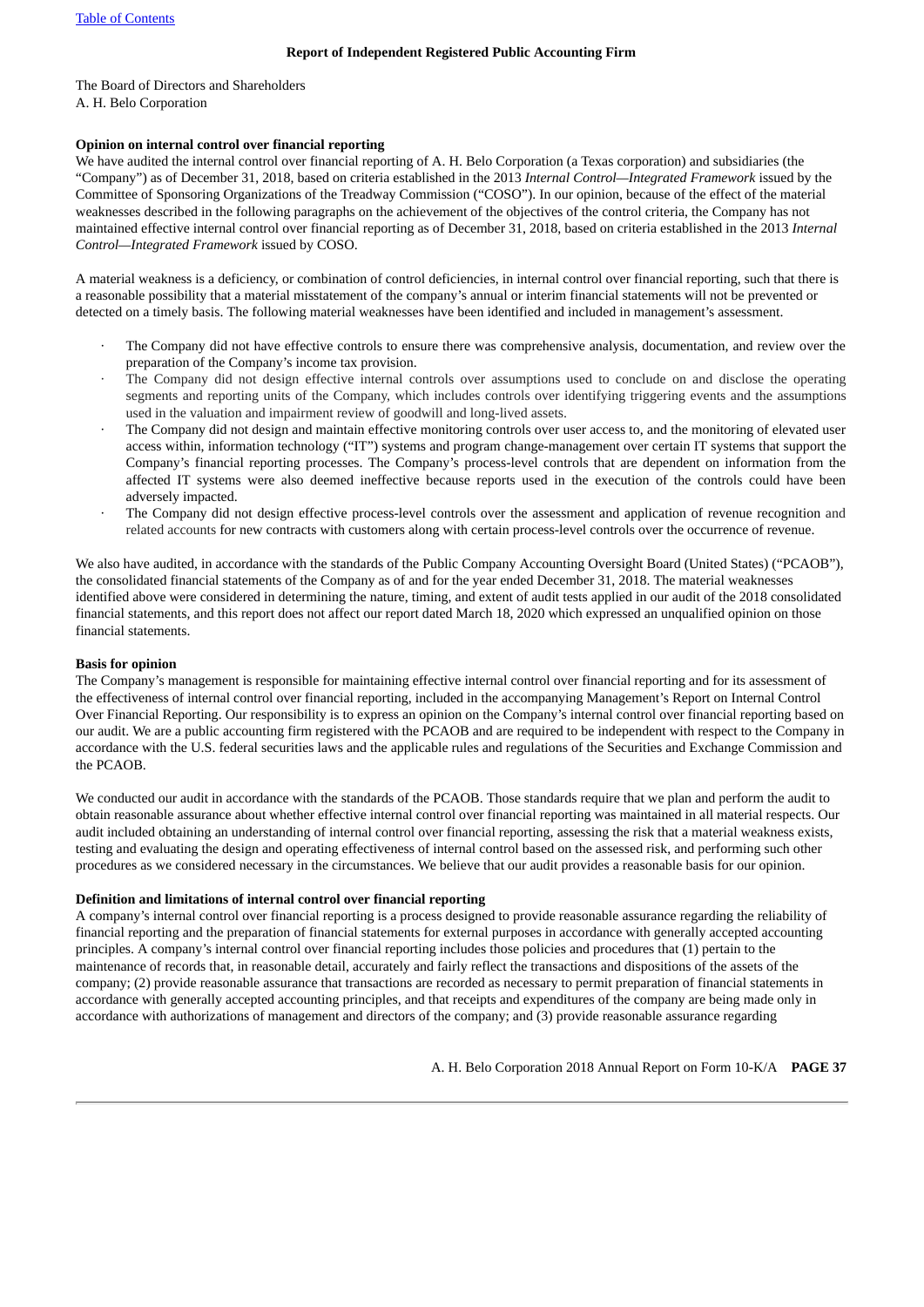prevention or timely detection of unauthorized acquisition, use, or disposition of the company's assets that could have a material effect on the financial statements.

Because of its inherent limitations, internal control over financial reporting may not prevent or detect misstatements. Also, projections of any evaluation of effectiveness to future periods are subject to the risk that controls may become inadequate because of changes in conditions, or that the degree of compliance with the policies or procedures may deteriorate.

/s/ Grant Thornton LLP

Dallas, Texas March 18, 2020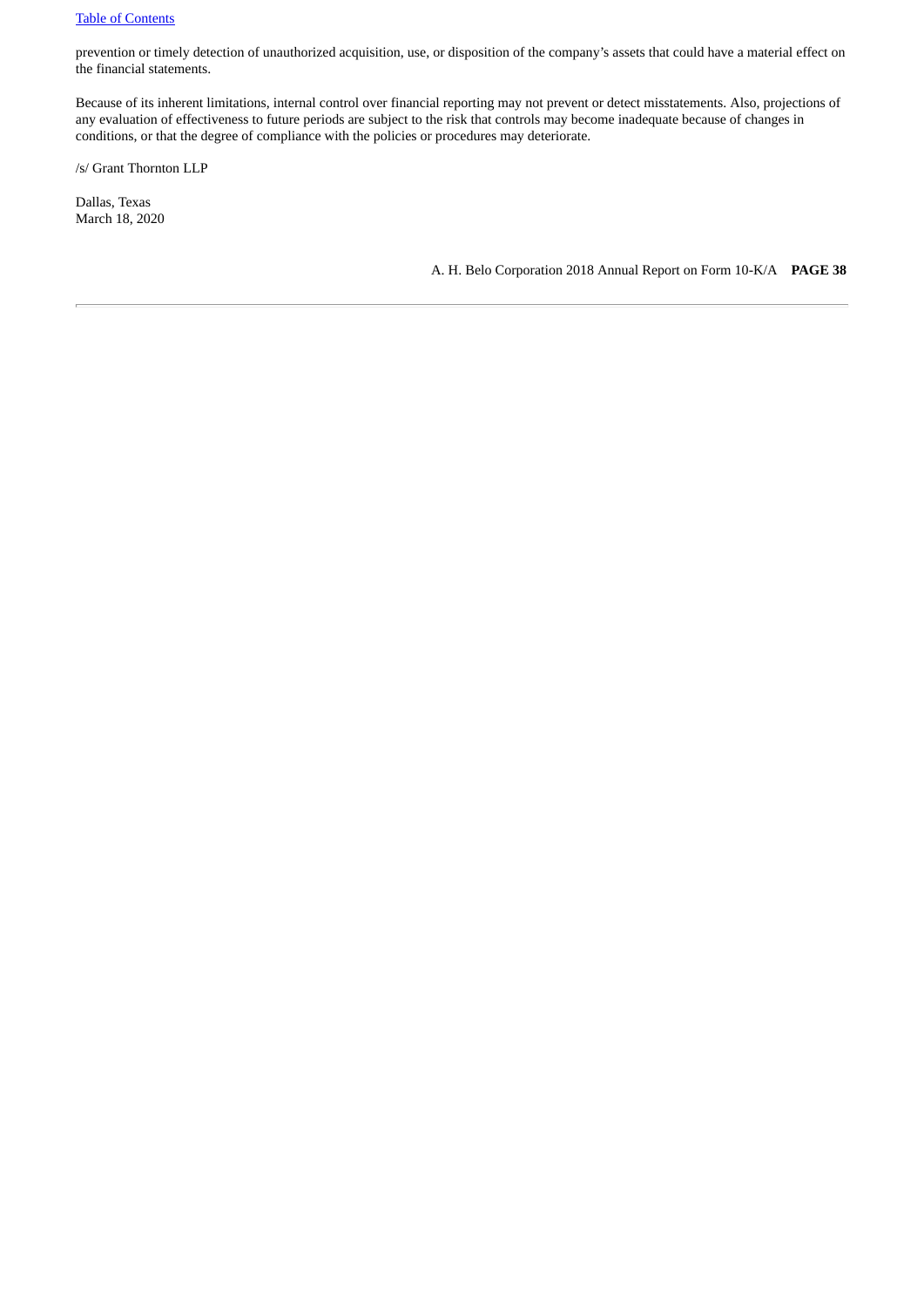### **Report of Independent Registered Public Accounting Firm**

The Board of Directors and Shareholders A. H. Belo Corporation

*Opinion on the Consolidated Financial Statements*

We have audited the accompanying consolidated balance sheet of A. H. Belo Corporation and subsidiaries (the Company) as of December 31, 2017, the related consolidated statements of operations, comprehensive income (loss), shareholders' equity, and cash flows for the year then ended, and the related notes (collectively, the consolidated financial statements). In our opinion, the consolidated financial statements present fairly, in all material respects, the financial position of the Company as of December 31, 2017, and the results of its operations and its cash flows for the year then ended, in conformity with U.S. generally accepted accounting principles.

### *Basis for Opinion*

These consolidated financial statements are the responsibility of the Company's management. Our responsibility is to express an opinion on these consolidated financial statements based on our audit. We are a public accounting firm registered with the Public Company Accounting Oversight Board (United States) (PCAOB) and are required to be independent with respect to the Company in accordance with the U.S. federal securities laws and the applicable rules and regulations of the Securities and Exchange Commission and the PCAOB.

We conducted our audit in accordance with the standards of the PCAOB. Those standards require that we plan and perform the audit to obtain reasonable assurance about whether the consolidated financial statements are free of material misstatement, whether due to error or fraud. Our audit included performing procedures to assess the risks of material misstatement of the consolidated financial statements, whether due to error or fraud, and performing procedures that respond to those risks. Such procedures included examining, on a test basis, evidence regarding the amounts and disclosures in the consolidated financial statements. Our audit also included evaluating the accounting principles used and significant estimates made by management, as well as evaluating the overall presentation of the consolidated financial statements. We believe that our audit provides a reasonable basis for our opinion.

KPMG LLP

We served as the Company's auditor from 2009 to 2017.

Dallas, Texas March 16, 2018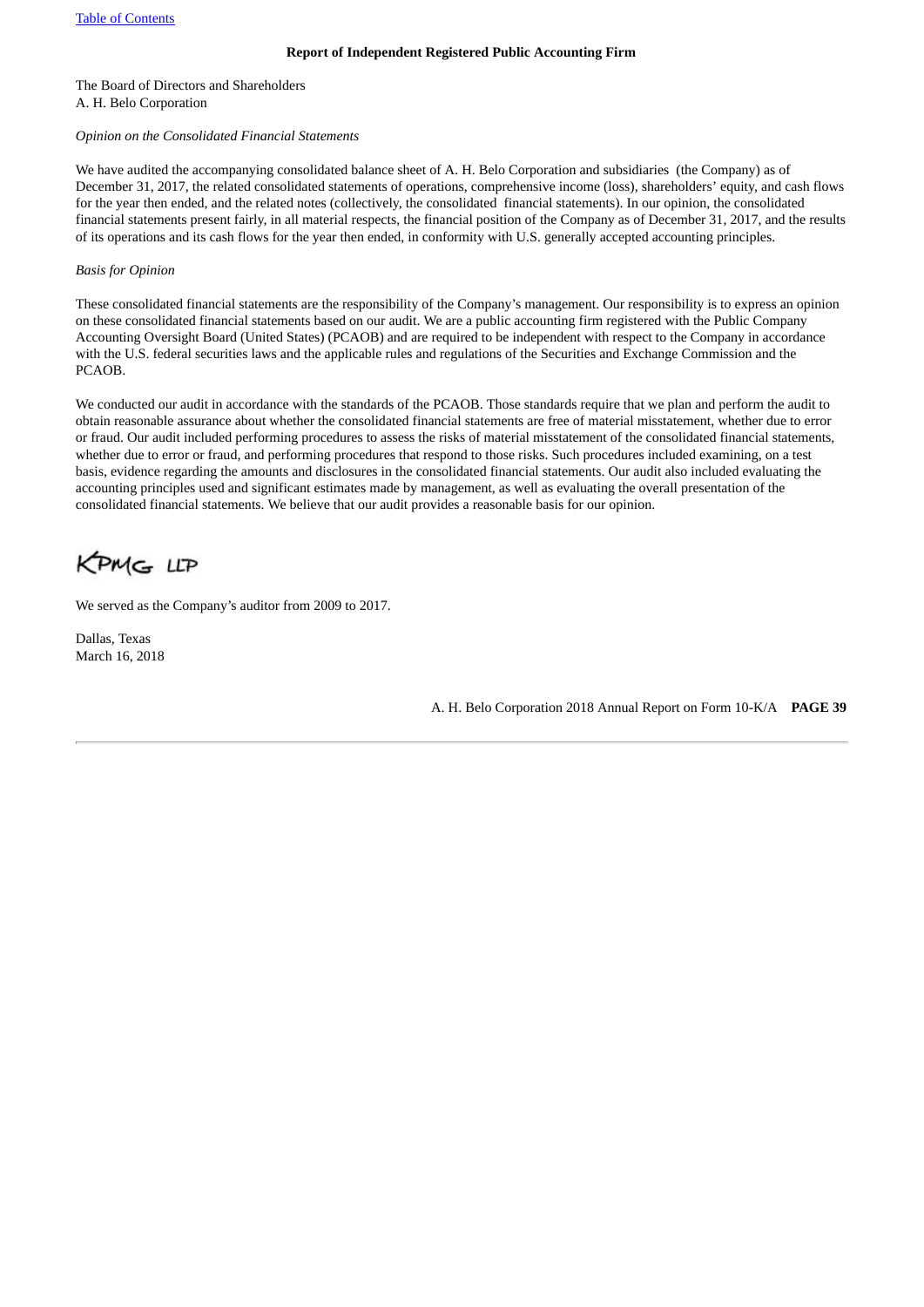### **A. H. Belo Corporation and Subsidiaries**

**Consolidated Statements of Operations**

|                                                            | <b>Years Ended December 31,</b> |               |
|------------------------------------------------------------|---------------------------------|---------------|
| In thousands, except share and per share amounts           | 2018                            | 2017          |
|                                                            | (Restated)                      |               |
| <b>Net Operating Revenue:</b>                              |                                 |               |
| Advertising and marketing services                         | \$<br>105,428                   | \$<br>143,247 |
| Circulation                                                | 71,919                          | 76,884        |
| Printing, distribution and other                           | 24,940                          | 28,495        |
| Total net operating revenue                                | 202,287                         | 248,626       |
| <b>Operating Costs and Expense:</b>                        |                                 |               |
| Employee compensation and benefits                         | 89,304                          | 103,495       |
| Other production, distribution and operating costs         | 90,167                          | 114,594       |
| Newsprint, ink and other supplies                          | 22,026                          | 23,561        |
| Depreciation                                               | 9,902                           | 10,415        |
| Amortization                                               | 799                             | 799           |
| Asset impairments                                          | 16,921                          | 3,344         |
| Total operating costs and expense                          | 229,119                         | 256,208       |
| <b>Operating loss</b>                                      | (26, 832)                       | (7,582)       |
| Other income, net                                          | 3,891                           | 11,483        |
| <b>Income (Loss) Before Income Taxes</b>                   | (22, 941)                       | 3,901         |
| Income tax provision (benefit)                             | 2,280                           | (6,260)       |
| <b>Net Income (Loss)</b>                                   | \$<br>(25, 221)                 | \$<br>10,161  |
|                                                            |                                 |               |
| <b>Per Share Basis</b>                                     |                                 |               |
| Net income (loss)                                          |                                 |               |
| Basic and diluted                                          | \$<br>$(1.17)$ \$               | 0.46          |
| Number of common shares used in the per share calculation: |                                 |               |
| <b>Basic</b>                                               | 21,747,633                      | 21,721,497    |
| <b>Diluted</b>                                             | 21,747,633                      | 21,723,002    |

*See the accompanying Notes to the Consolidated Financial Statements.*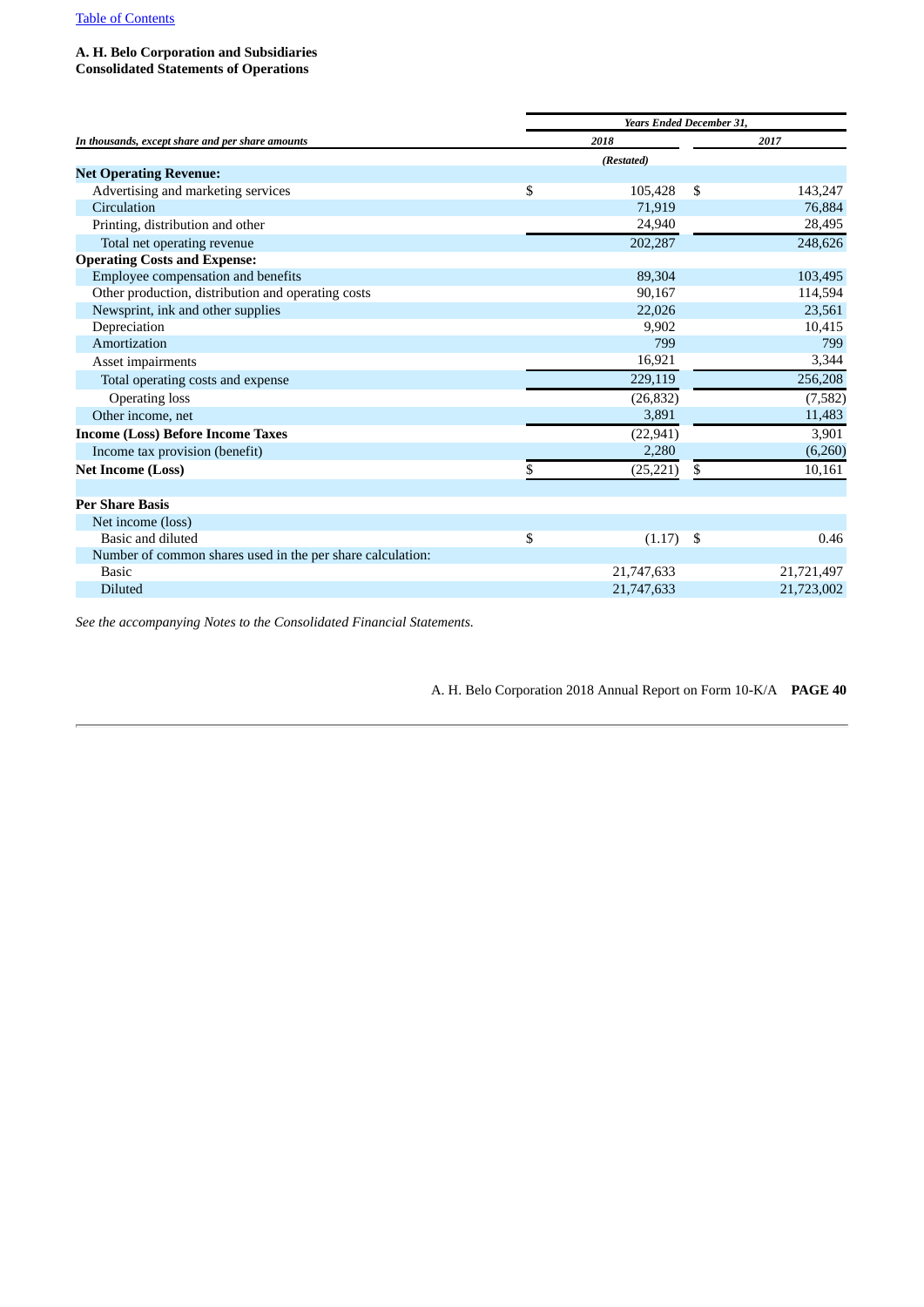### **A. H. Belo Corporation and Subsidiaries**

**Consolidated Statements of Comprehensive Income (Loss)**

|                                                     | <b>Years Ended December 31,</b> |  |        |  |  |  |
|-----------------------------------------------------|---------------------------------|--|--------|--|--|--|
| In thousands                                        | 2018                            |  | 2017   |  |  |  |
|                                                     | (Restated)                      |  |        |  |  |  |
| <b>Net Income (Loss)</b>                            | $(25,221)$ \$                   |  | 10,161 |  |  |  |
| Other Comprehensive Income (Loss), Net of Tax:      |                                 |  |        |  |  |  |
| Amortization of actuarial losses                    | 630                             |  | 6,225  |  |  |  |
| Actuarial gains (losses)                            | (13, 339)                       |  | 8,151  |  |  |  |
| Total other comprehensive income (loss), net of tax | (12,709)                        |  | 14,376 |  |  |  |
| <b>Total Comprehensive Income (Loss)</b>            | (37,930)                        |  | 24,537 |  |  |  |
|                                                     |                                 |  |        |  |  |  |

*See the accompanying Notes to the Consolidated Financial Statements.*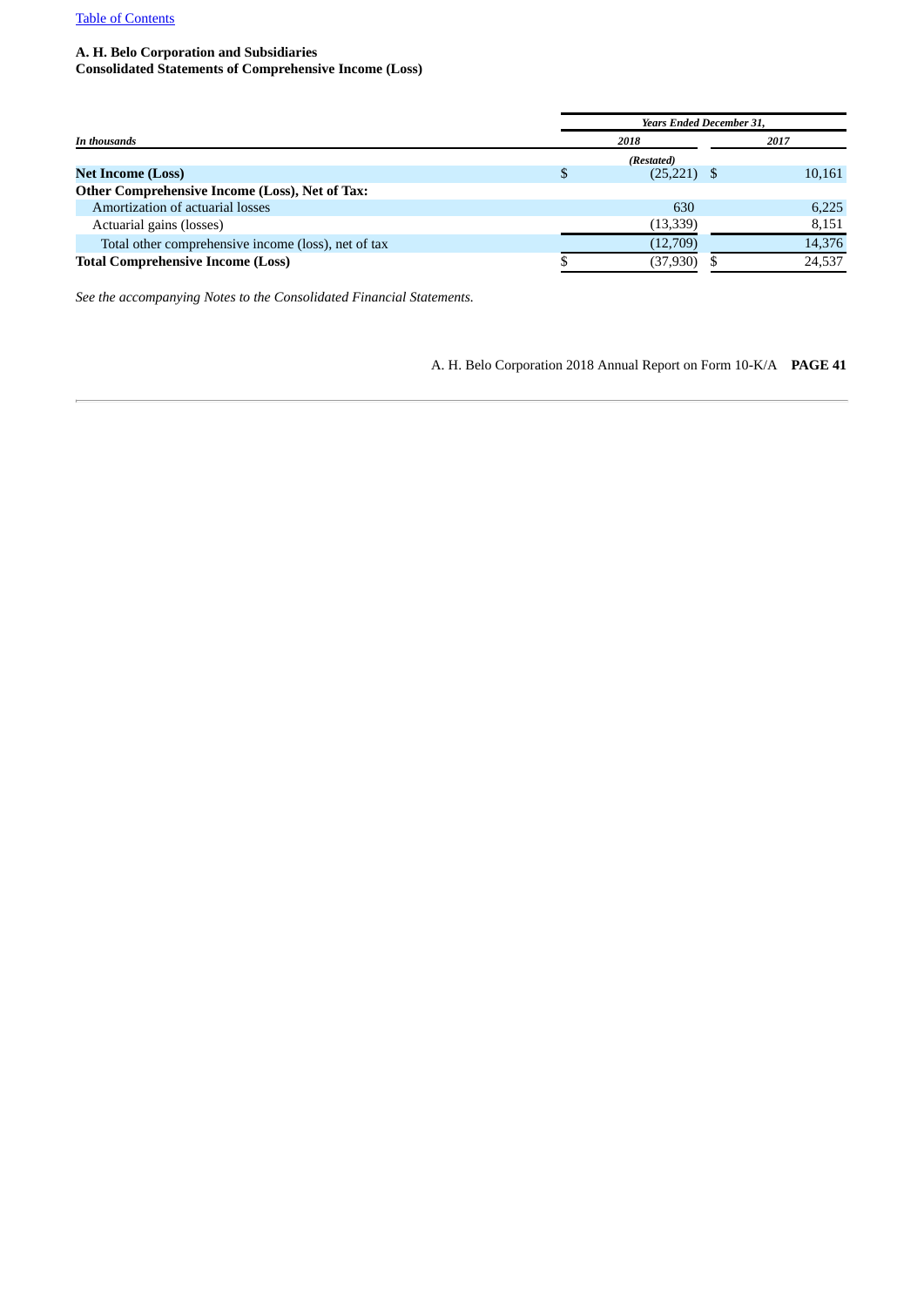### **A. H. Belo Corporation and Subsidiaries Consolidated Balance Sheets**

| In thousands, except share amounts                                              | December 31,<br>2018 |     | December 31,<br>2017 |
|---------------------------------------------------------------------------------|----------------------|-----|----------------------|
|                                                                                 | (Restated)           |     |                      |
| <b>Assets</b>                                                                   |                      |     |                      |
| Current assets:                                                                 |                      |     |                      |
| Cash and cash equivalents                                                       | \$<br>55,313         | -\$ | 57,660               |
| Accounts receivable (net of allowance of \$581 and \$1,055 at December 31, 2018 |                      |     |                      |
| and December 31, 2017, respectively)                                            | 22,057               |     | 26,740               |
| Inventories                                                                     | 3,912                |     | 3,171                |
| Prepaids and other current assets                                               | 5,023                |     | 13,734               |
| Assets held for sale                                                            | 1,089                |     | 1,089                |
| Total current assets                                                            | 87,394               |     | 102,394              |
| Property, plant and equipment, at cost                                          | 422,966              |     | 418,730              |
| Less accumulated depreciation                                                   | (396, 705)           |     | (387, 024)           |
| Property, plant and equipment, net                                              | 26,261               |     | 31,706               |
| Intangible assets, net                                                          | 304                  |     | 4,073                |
| Goodwill                                                                        |                      |     | 13,973               |
| Deferred income taxes, net                                                      | 3,572                |     | 5,355                |
| Other assets                                                                    | 5,029                |     | 5,347                |
| <b>Total assets</b>                                                             | \$<br>122,560        | \$  | 162,848              |
| <b>Liabilities and Shareholders' Equity</b>                                     |                      |     |                      |
| Current liabilities:                                                            |                      |     |                      |
| Accounts payable                                                                | \$<br>6,334          | \$  | 10,303               |
| Accrued compensation and benefits                                               | 8,294                |     | 8,243                |
| Other accrued expense                                                           | 5,586                |     | 4,275                |
| Advance subscription payments                                                   | 11,449               |     | 11,670               |
| Total current liabilities                                                       | 31,663               |     | 34,491               |
| Long-term pension liabilities                                                   | 31,889               |     | 23,038               |
| Other post-employment benefits                                                  | 1,165                |     | 2,052                |
| Other liabilities                                                               | 7,045                |     | 5,568                |
| <b>Total liabilities</b>                                                        | 71,762               |     | 65,149               |
| Shareholders' equity:                                                           |                      |     |                      |
| Preferred stock, \$.01 par value; Authorized 2,000,000 shares; none issued      |                      |     |                      |
| Common stock, \$.01 par value; Authorized 125,000,000 shares                    |                      |     |                      |
| Series A: issued 20,854,728 and 20,700,292 shares at December 31, 2018          |                      |     |                      |
| and December 31, 2017, respectively                                             | 209                  |     | 208                  |
| Series B: issued 2,469,555 and 2,469,755 shares at December 31, 2018            |                      |     |                      |
| and December 31, 2017, respectively                                             | 24                   |     | 24                   |
| Treasury stock, Series A, at cost; 1,697,370 and 1,430,961 shares held at       |                      |     |                      |
| December 31, 2018 and December 31, 2017, respectively                           | (12,601)             |     | (11, 302)            |
| Additional paid-in capital                                                      | 494,389              |     | 494,989              |
| Accumulated other comprehensive loss                                            | (37, 641)            |     | (24, 932)            |
| Accumulated deficit                                                             | (393, 582)           |     | (361, 288)           |
| Total shareholders' equity                                                      | 50,798               |     | 97,699               |
| Total liabilities and shareholders' equity                                      | \$<br>122,560        | \$  | 162,848              |
|                                                                                 |                      |     |                      |

*See the accompanying Notes to the Consolidated Financial Statements.*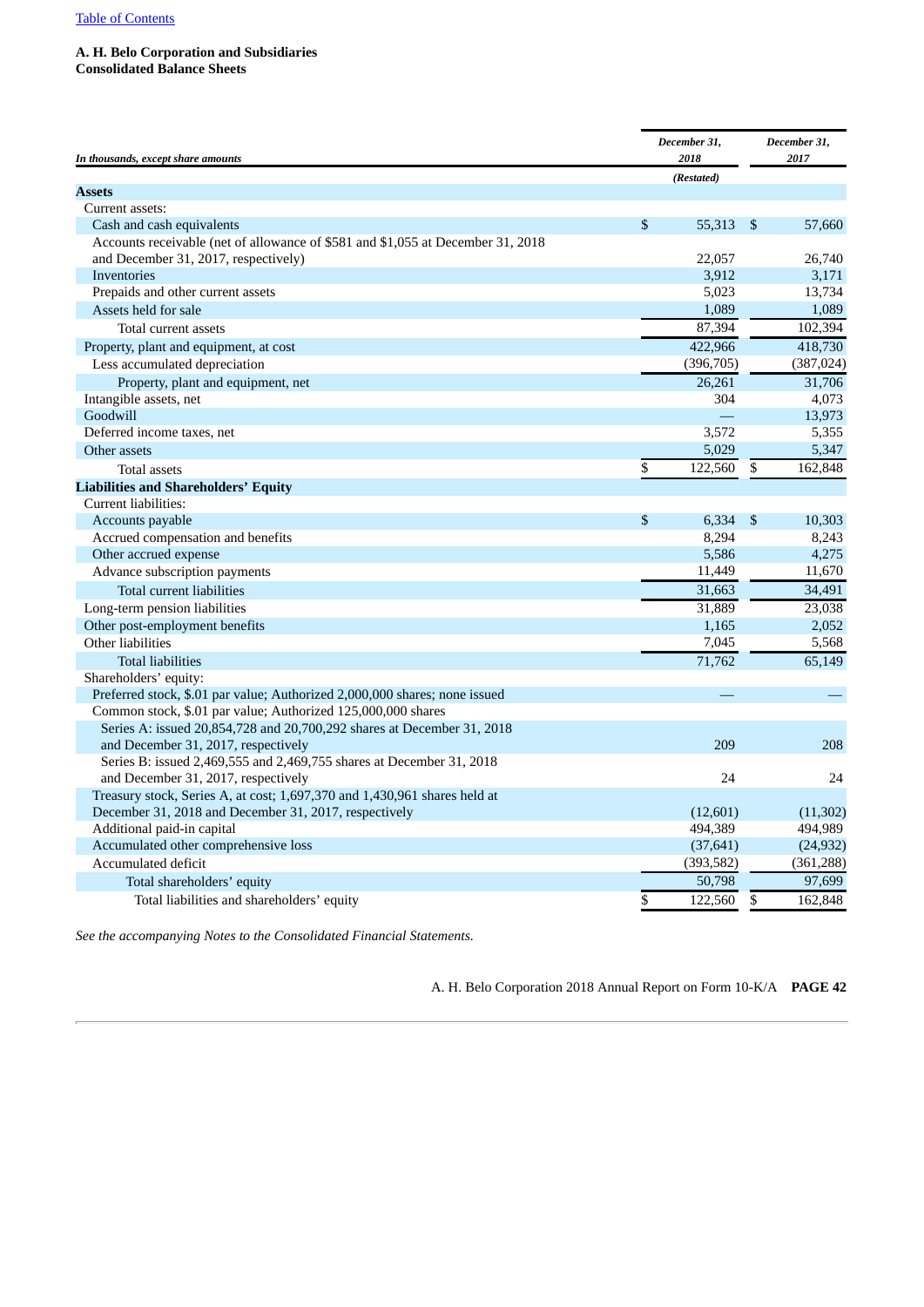## **A. H. Belo Corporation and Subsidiaries**

**Consolidated Statements of Shareholders' Equity**

|                                                  |                                  | <b>Common Stock</b>              |              |                | <b>Treasury Stock</b>                   |                                  |         |                                                                  |                             |              |                                    |              |
|--------------------------------------------------|----------------------------------|----------------------------------|--------------|----------------|-----------------------------------------|----------------------------------|---------|------------------------------------------------------------------|-----------------------------|--------------|------------------------------------|--------------|
| In thousands, except share<br>amounts            | <b>Shares</b><br><b>Series A</b> | <b>Shares</b><br><b>Series B</b> | Amount       |                | <b>Additional</b><br>Paid-in<br>Capital | <b>Shares</b><br><b>Series A</b> | Amount  | <b>Accumulated</b><br>Other<br>Comprehensive Accumulated<br>Loss | <b>Deficit</b>              |              | Noncontrolling<br><b>Interests</b> | <b>Total</b> |
| Balance at December 31, 2016                     | 20,620,461 2,472,680             |                                  | 231<br>\$    | $\mathfrak{F}$ | 499,552                                 | $(1,416,881)$ \$ $(11,233)$ \$   |         | (39, 308)                                                        | <sup>\$</sup><br>(361, 324) | \$           | 1,234                              | \$<br>89,152 |
| Net income                                       |                                  |                                  |              |                |                                         |                                  |         |                                                                  | 10,161                      |              |                                    | 10,161       |
| Other comprehensive income                       |                                  |                                  |              |                |                                         |                                  |         | 14,376                                                           |                             |              |                                    | 14,376       |
| Distributions to<br>noncontrolling interests     |                                  |                                  |              |                |                                         |                                  |         |                                                                  |                             |              | (118)                              | (118)        |
| Treasury stock purchases                         |                                  |                                  |              |                |                                         | (14.080)                         | (69)    |                                                                  |                             |              |                                    | (69)         |
| Issuance of shares for<br>restricted stock units | 76.906                           |                                  | 1            |                | (1)                                     |                                  |         |                                                                  |                             |              |                                    |              |
| Share-based compensation                         |                                  |                                  |              |                | 944                                     |                                  |         |                                                                  |                             |              |                                    | 944          |
| Purchases of noncontrolling<br>interests         |                                  |                                  |              |                | (5,506)                                 |                                  |         |                                                                  |                             |              | (1, 116)                           | (6,622)      |
| <b>Conversion of Series B to</b><br>Series A     | 2,925                            | (2,925)                          |              |                |                                         |                                  |         |                                                                  |                             |              |                                    |              |
| <b>Dividends</b>                                 |                                  |                                  |              |                |                                         |                                  |         |                                                                  | (10, 125)                   |              |                                    | (10, 125)    |
| Balance at December 31, 2017                     | 20,700,292 2,469,755             |                                  | 232<br>\$    | \$             | 494,989                                 | $(1,430,961)$ \$ $(11,302)$ \$   |         | (24, 932)                                                        | $\mathcal{S}$<br>(361, 288) | $\mathbf{s}$ | $\equiv$                           | \$<br>97,699 |
| Net loss (Restated)                              |                                  |                                  |              |                |                                         |                                  |         |                                                                  | (25, 221)                   |              |                                    | (25, 221)    |
| Other comprehensive loss                         |                                  |                                  |              |                |                                         |                                  |         | (12,709)                                                         |                             |              |                                    | (12,709)     |
| Treasury stock purchases                         |                                  |                                  |              |                |                                         | (266.409)                        | (1,299) |                                                                  |                             |              |                                    | (1,299)      |
| Issuance of shares for<br>restricted stock units | 151,236                          |                                  | $\mathbf{1}$ |                | (1)                                     |                                  |         |                                                                  |                             |              |                                    |              |
| Issuance of shares for stock<br>option exercises | 3,000                            |                                  |              |                | 6                                       |                                  |         |                                                                  |                             |              |                                    | 6            |
| Share-based compensation                         | $\qquad \qquad -$                |                                  |              |                | (605)                                   |                                  |         |                                                                  |                             |              |                                    | (605)        |
| Conversion of Series B to<br>Series A            | 200                              | (200)                            |              |                |                                         |                                  |         |                                                                  |                             |              |                                    |              |
| <b>Dividends</b>                                 |                                  |                                  |              |                |                                         |                                  |         |                                                                  | (7,073)                     |              |                                    | (7,073)      |
| Balance at December 31, 2018<br>(Restated)       | 20,854,728                       | 2,469,555                        | 233          | \$.            | 494,389                                 | $(1,697,370)$ \$ $(12,601)$ \$   |         | (37, 641)                                                        | (393,582)<br>S              | \$.          |                                    | \$<br>50,798 |

*See the accompanying Notes to the Consolidated Financial Statements.*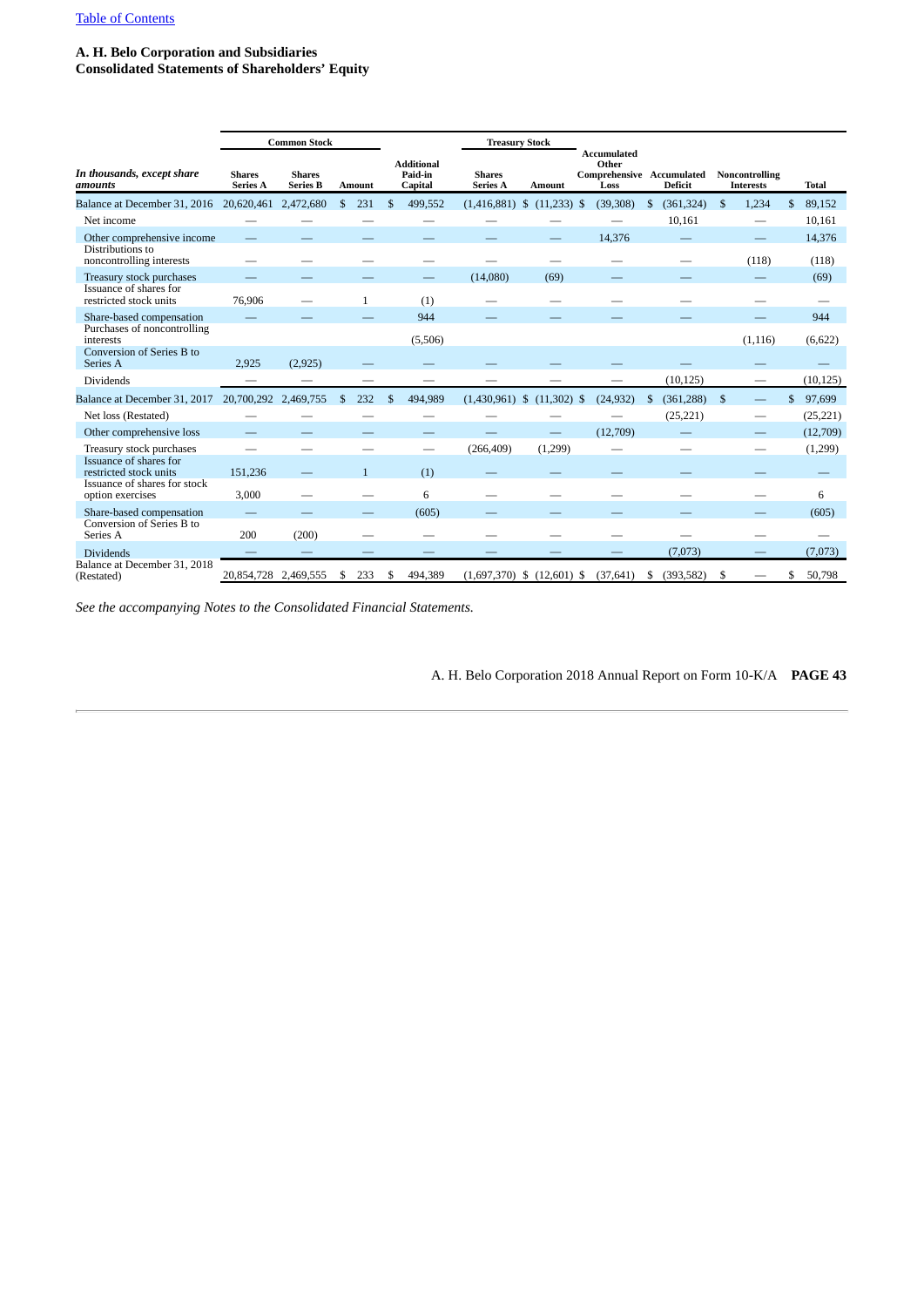### **A. H. Belo Corporation and Subsidiaries**

**Consolidated Statements of Cash Flows**

|                                                                                             | Years Ended December 31, |               |    |           |
|---------------------------------------------------------------------------------------------|--------------------------|---------------|----|-----------|
| In thousands                                                                                |                          | 2018          |    | 2017      |
|                                                                                             |                          | (Restated)    |    |           |
| <b>Operating Activities</b>                                                                 |                          |               |    |           |
| Net income (loss)                                                                           | \$                       | $(25,221)$ \$ |    | 10,161    |
| Adjustments to reconcile net income (loss) to net cash provided by (used for) operating     |                          |               |    |           |
| activities:                                                                                 |                          |               |    |           |
| Depreciation and amortization                                                               |                          | 10,701        |    | 11,214    |
| Net periodic (benefit) expense and contributions related to employee benefit plans          |                          | (3,818)       |    | (17, 519) |
| Share-based compensation                                                                    |                          | (605)         |    | 944       |
| Bad debt expense                                                                            |                          | 888           |    | 2,109     |
| Deferred income taxes                                                                       |                          | 1,783         |    | (5,355)   |
| Loss on investment related activity                                                         |                          |               |    | 250       |
| (Gain) loss on disposal of fixed assets                                                     |                          | 212           |    | (14, 477) |
| Asset impairments                                                                           |                          | 16,921        |    | 3,344     |
| Changes in working capital and other operating assets and liabilities, net of acquisitions: |                          |               |    |           |
| Accounts receivable                                                                         |                          | 3,795         |    | 265       |
| Inventories, prepaids and other current assets                                              |                          | 7,970         |    | (3,966)   |
| Other assets                                                                                |                          | 318           |    | 2,196     |
| Accounts payable                                                                            |                          | (3,969)       |    | 1,267     |
| Compensation and benefit obligations                                                        |                          | 818           |    | (155)     |
| Other accrued expenses                                                                      |                          | 3,074         |    | (614)     |
| Advance subscription payments                                                               |                          | (221)         |    | (1,573)   |
| Other post-employment benefits                                                              |                          | (928)         |    | (186)     |
| Net cash provided by (used for) operating activities                                        |                          | 11,718        |    | (12,095)  |
| <b>Investing Activities</b>                                                                 |                          |               |    |           |
| Purchases of assets                                                                         |                          | (5,656)       |    | (12,005)  |
| Sales of assets                                                                             |                          |               |    | 21,300    |
| Purchases of investments                                                                    |                          |               |    | (18)      |
| Net cash provided by (used for) investing activities                                        |                          | (5,656)       |    | 9,277     |
| <b>Financing Activities</b>                                                                 |                          |               |    |           |
| Purchases of noncontrolling interests                                                       |                          |               |    | (9,231)   |
| Dividends paid                                                                              |                          | (7, 116)      |    | (10, 114) |
| Distributions to noncontrolling interests                                                   |                          |               |    | (179)     |
| Purchases of treasury stock                                                                 |                          | (1,299)       |    | (69)      |
| Proceeds from exercise of stock options                                                     |                          | 6             |    |           |
| Net cash used for financing activities                                                      |                          | (8, 409)      |    | (19, 593) |
| Net decrease in cash and cash equivalents                                                   |                          | (2, 347)      |    | (22, 411) |
| Cash and cash equivalents, beginning of period                                              |                          | 57,660        |    | 80,071    |
| Cash and cash equivalents, end of period                                                    | \$                       | 55,313        | \$ | 57,660    |
|                                                                                             |                          |               |    |           |

*See the accompanying Notes to the Consolidated Financial Statements.*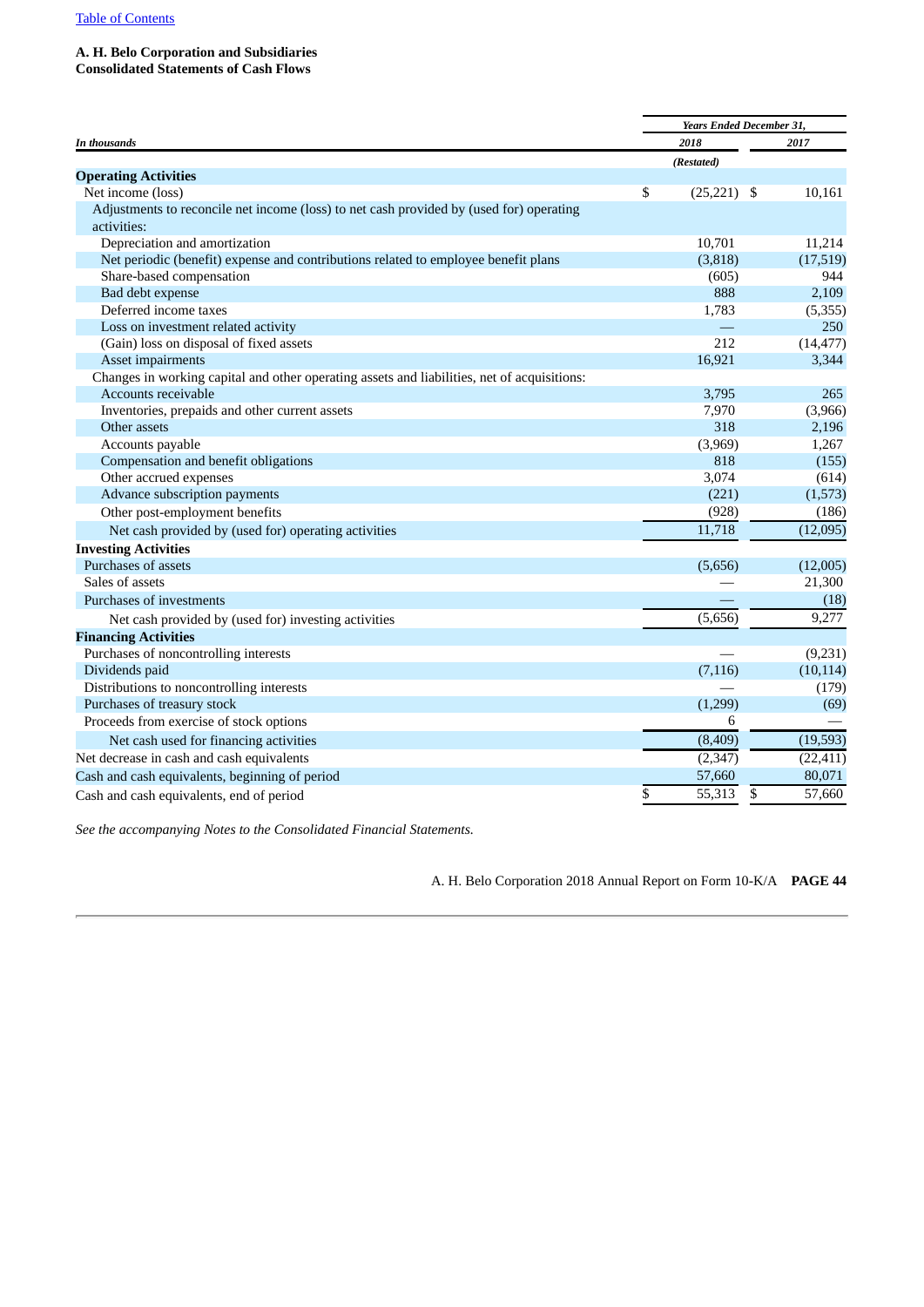### <span id="page-44-0"></span>**A. H. Belo Corporation and Subsidiaries Notes to the Consolidated Financial Statements (Restated)**

### **Note 1: Significant Accounting Policies and Recently Issued Accounting Standards**

**Description of Business.** A. H. Belo Corporation and subsidiaries are referred to collectively herein as "A. H. Belo" or the "Company." The Company, headquartered in Dallas, Texas, is the leading local news and information publishing company in Texas with commercial printing, distribution and direct mail capabilities, as well as a presence in emerging media and digital marketing. While focusing on extending the Company's media platforms, A. H. Belo delivers news and information in innovative ways to a broad range of audiences with diverse interests and lifestyles. The Company publishes *The Dallas Morning News* (*www.dallasnews.com*), Texas' leading newspaper and winner of nine Pulitzer Prizes, and various niche publications targeting specific audiences. A. H. Belo also offers digital marketing solutions through DMV Digital Holdings Company ("DMV Holdings"). In December 2017, the Company completed the sale of the *Denton Record-Chronicle* and the Company no longer owns newspaper operations in Denton, Texas.

**Basis of Presentation.** The consolidated financial statements included herein include adjustments of a normal recurring nature, which in the Company's opinion, are necessary to present fairly the consolidated financial information as of and for the periods indicated. All intercompany balances and transactions have been eliminated in consolidation. All dollar amounts presented herein, except share and per share amounts, are in thousands, unless the context indicates otherwise.

The preparation of financial statements in conformity with accounting principles generally accepted in the United States of America ("GAAP") requires management to make estimates and assumptions that affect (i) the reported amounts of assets and liabilities, (ii) the disclosure of contingent assets and liabilities known to exist as of the date the financial statements are published, and (iii) the reported amount of net operating revenues and expenses recognized during the periods presented. Adjustments made with respect to the use of estimates often relate to improved information not previously available. Uncertainties with respect to such estimates and assumptions are inherent in the preparation of financial statements; accordingly, actual results could differ from these estimates.

**Cash and Cash Equivalents.** The Company considers all highly liquid instruments purchased with original maturities of three months or less to be cash equivalents. The Company places its cash and cash equivalents with high credit quality institutions. The Company has not experienced any losses in such accounts and believes it is not exposed to any significant credit risk on cash and cash equivalents.

**Accounts Receivable.** Accounts receivable are reported net of a valuation reserve that represents an estimate of amounts considered uncollectible. The Company estimates the allowance for doubtful accounts based on historical write-off experience and the Company's knowledge of the customers' ability to pay amounts due. Accounts are written-off after all collection efforts fail; generally, after one year has expired. Expense for such uncollectible amounts is included in other production, distribution and operating costs. Bad debt expense for 2018 and 2017 was \$888 and \$2,109, respectively. Write-offs, net of recoveries and other adjustments for 2018 and 2017 were \$1,362 and \$2,169, respectively.

**Risk Concentration.** A significant portion of the Company's customer base is concentrated within the North Texas geographical area. The Company generally extends credit to customers, and the ultimate collection of accounts receivable could be affected by the national and local economy. Management continually performs credit evaluations of its customers and may require cash in advance or other special arrangements from certain customers. The Company maintains an allowance for losses based upon the collectability of accounts receivable. Management does not believe significant credit risk exists that could have a material adverse effect on the Company's consolidated financial condition, liquidity or results of operations.

**Inventories.** Inventories, consisting primarily of newsprint, ink and other supplies used in printing newspapers, are recorded at the lower of cost or net realizable value. Cost is determined by the weighted average purchase price of the inventory acquired.

**Property, Plant and Equipment.** The Company records property, plant and equipment at cost or its fair value if acquired through a business acquisition or non-monetary exchange. Depreciation is recorded on a straight-line basis over the estimated useful lives of the assets and depreciable assets are reviewed to ensure the remaining useful life of the assets continues to be appropriate. An adjustment resulting from a change in the estimated useful life of an asset is recorded to depreciation expense on a prospective basis.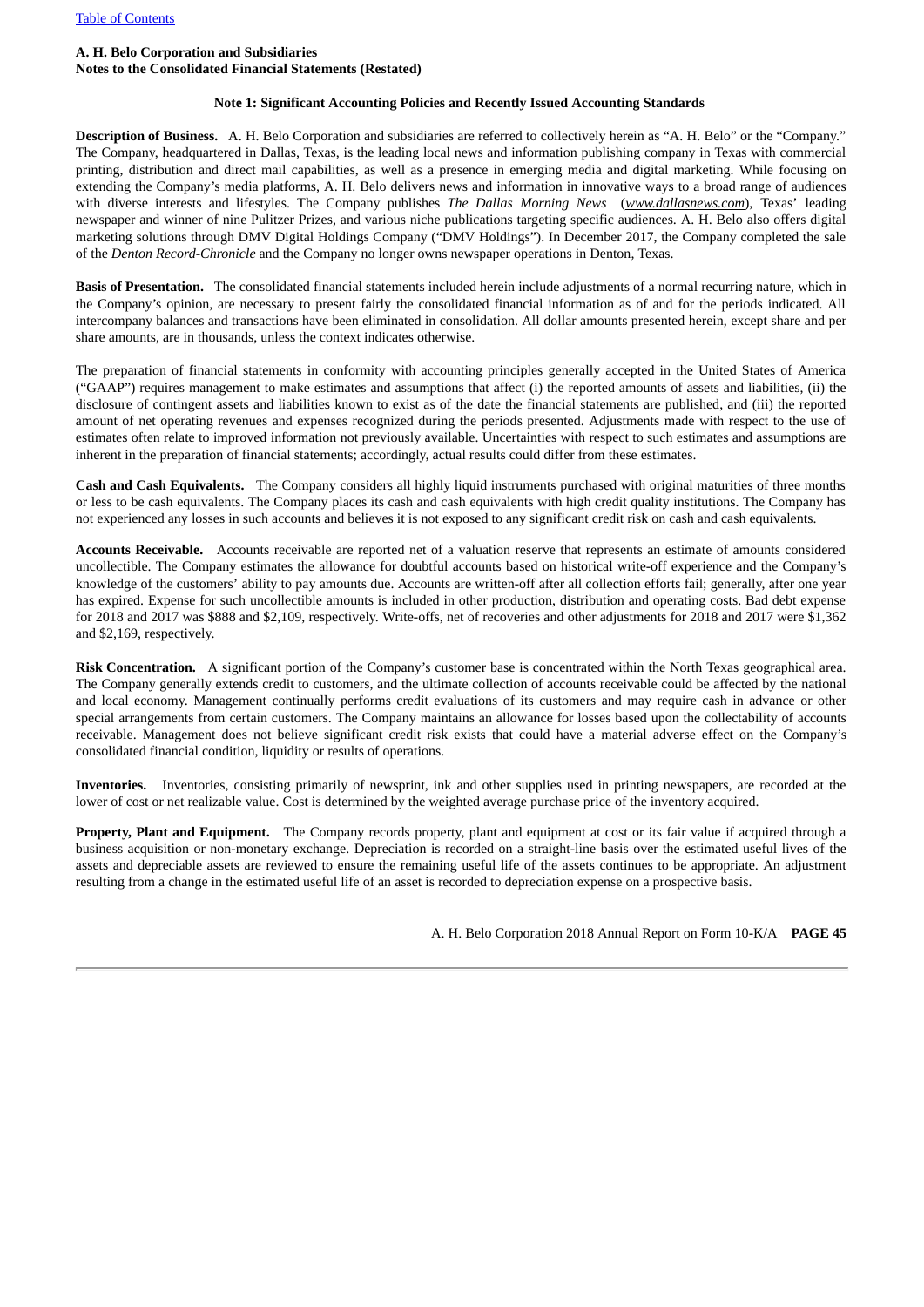The table below sets forth property, plant and equipment by type.

|                                    | December 31, |            |    |            | <b>Estimated</b>    |
|------------------------------------|--------------|------------|----|------------|---------------------|
|                                    | 2018         |            |    | 2017       | <b>Useful Lives</b> |
| Land                               |              | 2,220      | -S | 2,220      |                     |
| Buildings and improvements         |              | 111,411    |    | 110,409    | 5 - 30 years        |
| Publishing equipment               |              | 216,891    |    | 216,199    | 3 - 20 years        |
| Other                              |              | 92,293     |    | 88,177     | $3 - 10$ years      |
| Construction in process            |              | 151        |    | 1,725      |                     |
| Total                              |              | 422,966    |    | 418,730    |                     |
| Less accumulated depreciation      |              | (396, 705) |    | (387, 024) |                     |
| Property, plant and equipment, net |              | 26,261     |    | 31,706     |                     |

**Goodwill.** Goodwill is recorded at the reporting unit level based on the excess fair value of prior business acquisitions over the fair value of the assets and liabilities acquired. Reporting units of the Company are based on its internal reporting structure and represent a reporting level below an operating segment. Unless qualitative factors allow the Company to conclude it is more-likely-than-not that the fair value of the reporting unit exceeds its carrying value, goodwill is tested for impairment by estimating the fair value of the reporting unit. If the fair value of the reporting unit is less than its carrying value, the fair value for the reporting unit's underlying assets and liabilities is determined and goodwill is adjusted accordingly. In determining the fair value for a reporting unit, the Company considers recent stock and sales transaction prices of peer group companies as well as the present value of expected future cash flows of the reporting unit. Significant assumptions include sales and expense growth rates, discount rates, capital expenditures and the impact of current market conditions. These estimates could be materially impacted by changes in market conditions. The Company performs the goodwill impairment test as of December 31 each fiscal year or when changes in circumstances indicate an impairment event may have occurred. Impairment charges represent noncash charges and do not affect the Company's liquidity, cash flows from operating activities or have any effect on future operations.

The Company conducted its annual goodwill impairment test as of December 31, 2018, using a discounted cash flow methodology with a peer-based, risk-adjusted weighted average cost of capital. The Company believes the use of a discounted cash flow approach is the most reliable indicator of the estimated fair value of the business. Upon completion of the annual test, it was determined the Marketing Services reporting unit's carrying value exceeded its estimated fair value. Accordingly, the Company recorded a noncash goodwill impairment charge of \$13,973 in the fourth quarter of 2018, fully impairing the Marketing Services reporting unit's goodwill.

**Long-Lived Assets.** The Company evaluates its ability to recover the carrying value of property, plant and equipment and finite-lived intangible assets, using the lowest level of cash flows associated with the assets, which are grouped based on the Company's intended use of these assets. This evaluation is performed whenever a change in circumstances indicates that the carrying value of an asset group may not be recoverable. If the analysis of undiscounted future cash flows indicates the carrying value of the long-lived assets cannot be recovered, the assets are adjusted to the lower of its carrying value or fair value.

In connection with the goodwill impairment, the Company conducted a long-lived assets impairment test as of December 31, 2018, for Marketing Services. Upon completion of the test, it was determined the Marketing Services reporting unit's customer relationships were no longer recoverable. Accordingly, the Company recorded a noncash impairment charge of \$2,970 in the fourth quarter of 2018, fully impairing the Marketing Services reporting unit's intangible assets related to customer relationships. The remaining intangible assets consist of \$1,520 of developed technology with an estimated useful life of five years and the net carrying value of \$304 will be fully expensed in 2019.

**Investments.** The Company owns certain equity securities in companies in which it does not exercise control. These investments are recorded under the cost method with a balance of \$1,432 at December 31, 2018 and 2017, and the Company recognizes income or loss upon the receipt of dividends or distributions, or upon liquidation of the investment. The Company evaluates its ability to recover the carrying value of cost method investments based upon the financial strength of the investee. If the Company determines the carrying value is not recoverable, an impairment charge is recorded for the difference between the fair value of the investment and the carrying value. For those investments where the Company is able to exercise significant influence over the investee as defined under ASC 323 – *Equity Method and Joint Ventures*, the Company accounts for the investment under the equity method of accounting, recognizing its share of the investee's income or loss as a component of earnings.

**Pension.** The Company follows accounting guidance for single-employer defined benefit plans. Plan assets and the projected benefits obligation are measured each December 31, and the Company records as an asset or liability the net funded position of the plans. Certain changes in actuarial valuations related to returns on plan assets and projected benefit obligations are recorded to accumulated other comprehensive income (loss) and are amortized to net periodic pension expense over the weighted average remaining life of plan participants, to the extent the cumulative balance in accumulated other comprehensive income (loss) exceeds 10 percent of the greater of the respective plan's (a) projected benefit obligation or (b) the market-related value of the plan's assets. Net periodic pension expense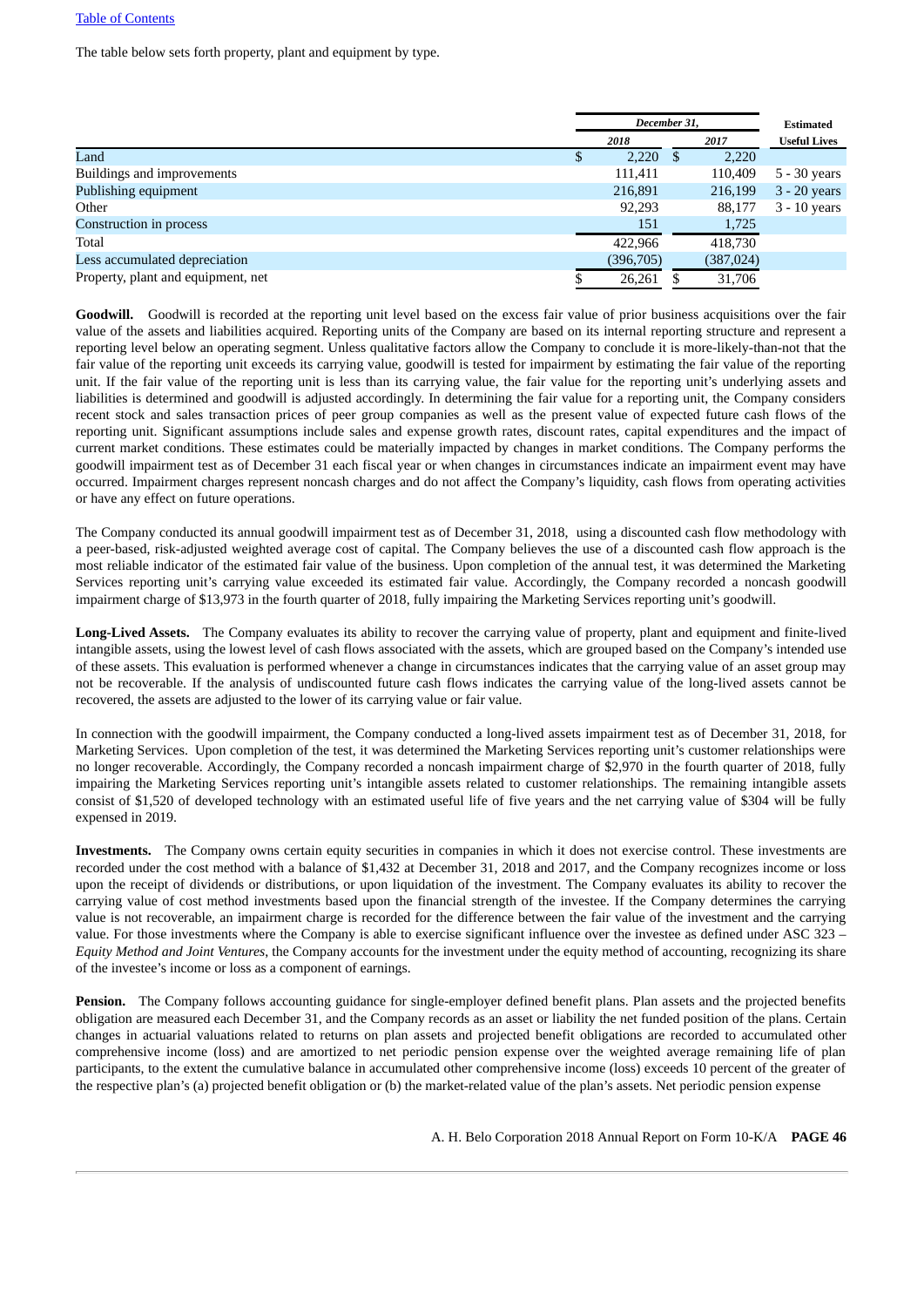is recognized each period by accruing interest expense on the projected benefit obligation and accruing a return on assets associated with the plan assets. Participation in and accrual of new benefits to participants has been frozen since 2007 and, accordingly, on-going service costs are not a component of net periodic pension expense. From time to time, the Company-sponsored plans may settle pension obligations with certain plan participants through the plans' master trust as part of its de-risking strategies. The gains or losses associated with settlements of plan obligations to participants are recognized to earnings if such settlements exceed the interest component of net periodic pension cost for the year. Otherwise, such amounts are included in actuarial gains (losses) in accumulated other comprehensive income (loss). Re-measurement of plan assets and liabilities upon a significant settlement or curtailment event is performed based on the values of the month-end closest to the event.

**Long-Term Incentive Plan.** The Company sponsors a long-term incentive plan (the "Plan") under which it may issue restricted stock units ("RSUs") and cash awards to directors and certain employees of the Company. Due to the expiration of the Plan on February 8, 2018, A. H. Belo implemented, and shareholders approved, a new long-term incentive plan (the "2017 Plan") under which an additional 8,000,000 shares of the Company's Series A and Series B common stock are authorized for equity-based awards. Like its predecessor plan, awards under the 2017 Plan may be granted to A. H. Belo employees and outside directors in the form of non-qualified stock options, incentive stock options, restricted share awards, RSUs, performance shares, performance units or stock appreciation rights.

On December 6, 2018, the board of directors approved the accelerated vesting and payout, and conversion to cash of all outstanding RSUs previously granted to the Company's officers and directors under the Plan and the 2017 Plan. Prior to the accelerated vesting and payout approved in the fourth quarter of 2018, the fair value of awards issued under the long-term incentive plans was recognized to expense over the vesting period of the award. The fair value of RSUs was established at the closing price of the Company's common stock on the date of grant. Vested RSUs were previously redeemed 60 percent in A. H. Belo Series A common stock and 40 percent in cash over a period of up to three years.

As of December 31, 2018, there were no options or RSUs outstanding and all [compensation](#page-54-0) expense has been fully recognized. See Note 7 – Long-term Incentive Plan.

**Shareholders' Equity.** The Company authorized the issuance of shares of Series A and Series B common stock. Series A common stock has one vote per share and Series B common stock has 10 votes per share. Shares of Series B common stock are convertible at any time on a share-for-share basis into shares of Series A common stock, but not vice versa.

The Company is authorized to grant stock option and RSU awards to employees and directors of the Company. Upon vesting of RSUs, shares of Series A common stock are issued. Upon the exercise of stock options, Series A common stock is issued if the holder of the stock options executes a simultaneous exercise and sale. If the holder of the stock option chooses not to sell the shares, Series B common stock is issued.

In 2012, the Company's board of directors authorized the purchase of the A. H. Belo Series A or Series B common stock, for use other than retirement, through open market purchases, privately negotiated transactions or otherwise. In December 2015, the Company discontinued share repurchases. In the fourth quarter of 2017, the Company resumed open market stock repurchases under its prior boardauthorized repurchase authority. Treasury stock acquired under the repurchase program is recorded at cost, reducing shareholders' equity. The acquired shares are available for sale on the open market or for settlement of obligations related to its share-based awards.

Accumulated other comprehensive loss consists of actuarial gains and losses associated with the A. H. Belo Pension Plans (the "Pension Plans") and other post-employment benefit (the "OPEB") plans. The cumulative balances are amortized to earnings over the weighted average remaining life expectancy of the participants to the extent such balances exceed 10 percent of the greater of the respective plan's (a) projected benefit obligation or (b) the market-related value of the plan's assets. The Company discloses amounts reclassified from accumulated other comprehensive loss to net income (loss) in Note 10 - [Shareholders'](#page-61-0) Equity.

**Revenue Recognition.** The Company's principal sources of revenue are the advertising space in published issues of its newspapers and on the Company's third-party websites, the sale of newspapers to distributors and individual subscribers, as well as amounts charged to customers for commercial printing, distribution and direct mail.

Advertising and marketing services revenue is primarily recognized at a point in time when the ad or service is complete and delivered, based on the customers' contract price. Barter advertising transactions are recognized at estimated fair value based on the negotiated contract price and the range of prices for similar advertising from customers unrelated to the barter transaction. The Company expenses barter costs as incurred, which is independent from the timing of revenue recognition. In addition, certain digital advertising revenue related to website access is recognized over time, based on the customers' monthly rate.

For ads placed on certain third-party websites, the Company must evaluate whether it is acting as the principal, where revenue is reported on a gross basis, or acting as the agent, where revenue is reported on a net basis. Generally, the Company reports advertising revenue for ads placed on third-party websites on a net basis, meaning the amount recorded to revenue is the amount billed to the customer net of amounts paid to the publisher of the third-party website. The Company is acting as the agent because the publisher controls the advertising inventory.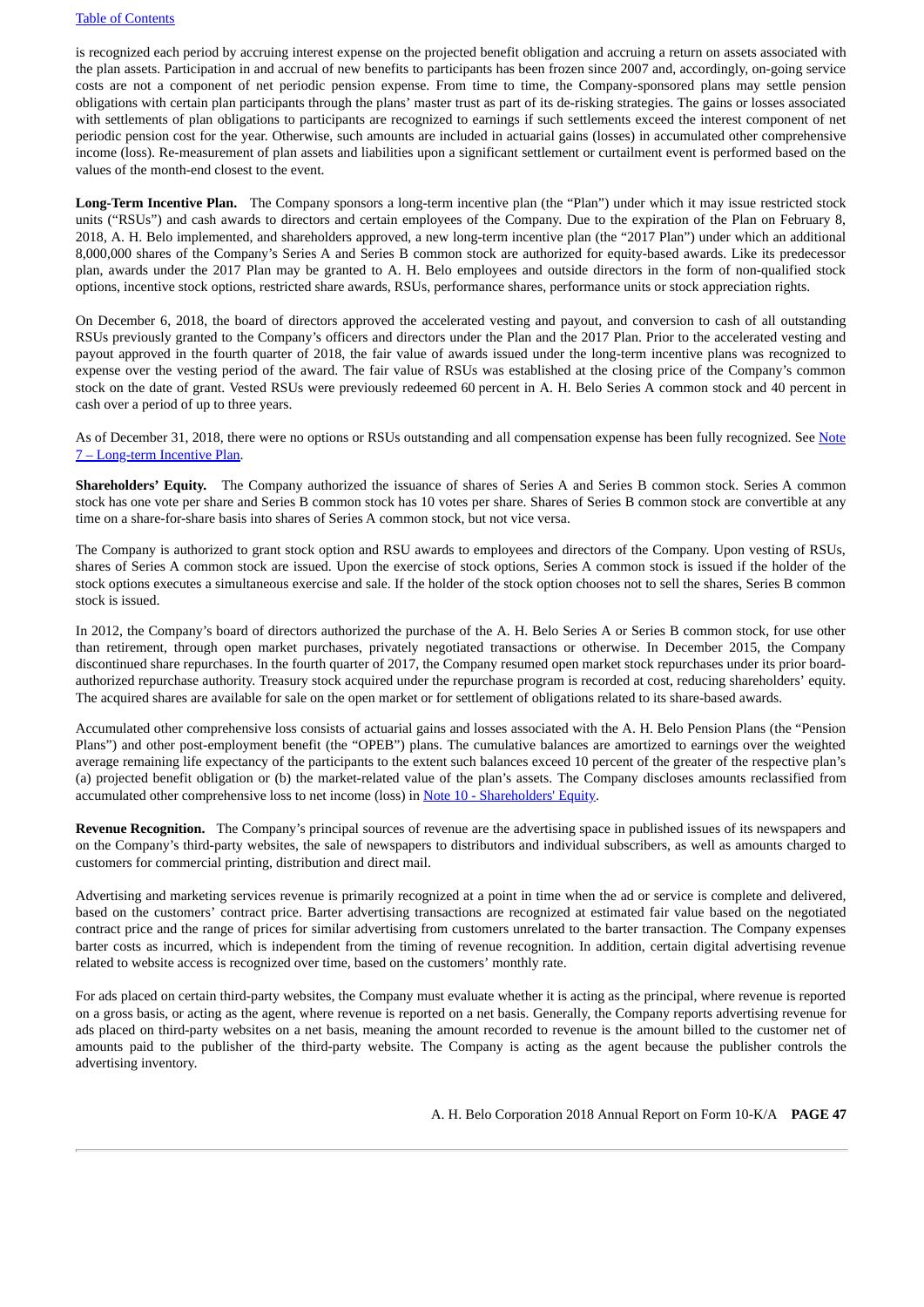Circulation revenue is generated primarily by selling home delivery and digital subscriptions, as well as single copy sales to nonsubscribers. Home delivery and single copy revenue is recognized at a point in time when the paper is delivered or purchased. Revenue is directly reduced for any non-payment for the grace period of home delivery subscriptions where the Company recorded revenue for newspapers delivered after a subscription expired. Digital subscriptions are recognized over time, based on the customers' monthly rate.

Printing, distribution and other revenue is primarily generated from printing and distribution of other newspapers, as well as production of preprinted advertisements for other newspapers. Printing, distribution and other revenue is recognized at a point in time when the product or service is delivered.

**Income Taxes.** The Company uses the asset and liability method of accounting for income taxes and recognizes deferred tax assets and liabilities based on the difference between the financial statement and tax basis of assets and liabilities using enacted tax rates. The Company establishes a valuation allowance if it is more-likely-than-not that the deferred tax assets will not be realized. The factors used to assess the likelihood of realization of the deferred tax assets include reversal of future deferred tax liabilities, available tax planning strategies, future taxable income and taxable income in prior carryback years.

The Company evaluates any uncertain tax positions each reporting period by tax jurisdiction to determine if it is more-likely-than-not that the tax position will not be sustained on examination by the taxing authorities, based on the technical merits of the position. The tax benefits recognized in the financial statements for such positions are measured based on the largest benefit that has a greater than 50 percent likelihood of being realized upon ultimate settlement. If a net operating loss or other tax credit carry forward exists, the Company records the unrecognized tax benefits for such tax positions as a reduction to a deferred tax asset. Otherwise, the unrecognized tax benefits are recorded as a liability. The Company records a liability for uncertain tax positions taken or expected to be taken in a tax return. Any change in judgment related to the expected ultimate resolution of uncertain tax positions is recognized in earnings in the period in which such change occurs. Interest and penalties, if any, related to unrecognized tax benefits are recorded in interest expense.

**Use of Estimates.** Company management makes estimates and assumptions that affect the amounts and disclosures reported in its financial statements and include valuation allowances for doubtful accounts, uncertain tax positions and deferred tax assets, fair value measurements related to assets held for sale, pension plan assets and equity based compensation, actuarial liabilities related to selfinsured risks, pension plan obligations and assumptions related to impairment and recovery of goodwill and long-lived assets. Estimates are based on past experience and other considerations reasonable under the circumstances. Actual results may differ from these estimates.

**Segments.** The Company operates under two reportable segments. The Publishing segment includes the operating activities associated with the Company's core print and digital operations associated with its newspapers, niche publications, related websites and apps, and all corporate expenses. The Marketing Services segment includes the operations of DMV Holdings and digital advertising through Connect (programmatic advertising). This segment primarily includes sales of advertising delivered outside the Company's news platforms, social media management services, and other marketing services designed to provide integrated solutions for optimizing businesses marketing challenges and opportunities.

**Fair Value Measurements.** The Company's financial instruments, including cash, cash equivalents, accounts receivable, interest receivable, accounts payable and amounts due to customers are carried at cost, which approximates its fair value because of the shortterm nature of these instruments.

### **Recently Adopted Accounting Pronouncements.**

In May 2014, the Financial Accounting Standards Board ("FASB") issued Accounting Standards Update ("ASU") 2014-09 – *Revenue from Contracts with Customers (Topic 606).* This guidance prescribes a single comprehensive model for entities to use in the accounting of revenue arising from contracts with customers. The core principle contemplated by this new guidance is that an entity should recognize revenue to depict the transfer of promised goods or services to customers in an amount reflecting the consideration the entity expects to be entitled in exchange for those goods or services. New disclosures about the nature, amount, timing and uncertainty of revenue and cash flows arising from contracts with customers are also required. Since May 2014, the FASB issued clarifying updates to the new standard specifically to address certain core principles including the identification of performance obligations, licensing guidance, the assessment of the collectability criterion, the presentation of taxes collected from customers, noncash considerations, contract modifications, and completed contracts at transition. The new guidance will supersede virtually all existing revenue guidance under GAAP and is effective for fiscal years beginning after December 15, 2017. There are two transition options available to entities, the full retrospective approach, in which the Company would restate prior periods, or the modified retrospective approach. The Company adopted ASU 2014-09 using the modified retrospective approach as of January 1, 2018; see Note 4 – [Revenue.](#page-51-0)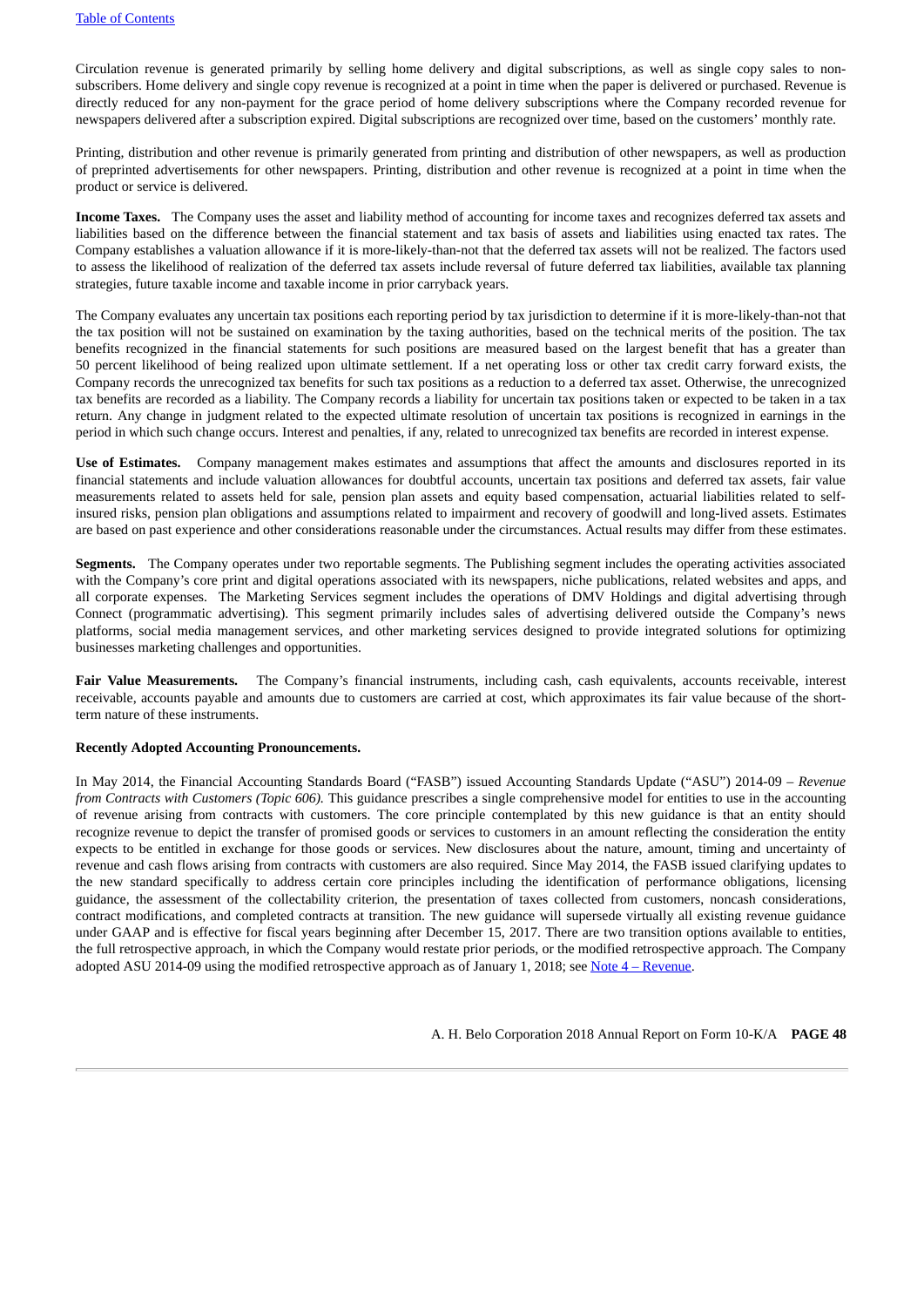In March 2017, the FASB issued ASU 2017-07 – *Compensation – Retirement Benefits (Topic 715): Improving the Presentation of Net Periodic Pension Cost and Net Periodic Postretirement Benefit Cost.* This update clarifies the presentation and classification of the components of net periodic benefit cost in the Consolidated Statement of Operations. Specifically, this standard requires the service cost component of net periodic benefit cost to be recorded in the same income statement line as other employee compensation costs and all other components of net periodic benefit cost must be presented as non-operating items. The Company adopted this standard retrospectively as of January 1, 2018. The Company's defined benefit plans have been frozen, so the Company is no longer incurring service costs related to the plans. Therefore, the entire net periodic pension and other post-employment expense (benefit) will be presented in the Consolidated Statements of Operations in other income, net.

As a result of adopting this guidance retrospectively, total operating costs and expense decreased \$2,471 for 2017, with the offsetting change recorded to other income, net. There was no impact to net income (loss), retained earnings and earnings per share.

**New Accounting Pronouncements.** The FASB issued the following accounting pronouncements and guidance, which may be applicable to the Company but have not yet become effective.

In February 2016, the FASB issued ASU 2016-02 – *Leases (Topic 842)*. This update requires an entity to recognize a right-of-use asset and a lease liability for virtually all of its leases. The liability will be equal to the present value of lease payments. The asset will generally be based on the liability. For income statement purposes operating leases will result in straight-line expense and finance leases will result in expenses similar to current capital leases. The guidance also requires additional disclosures to enable users of financial statements to understand the amount, timing and uncertainty of cash flows arising from leases. Since February 2016, the FASB issued clarifying updates to the new standard that did not change the core principle of ASU 2016-02. The new guidance will supersede virtually all existing lease guidance under GAAP and is effective for fiscal years beginning after December 15, 2018, including interim periods within those fiscal years. Early adoption is permitted.

The Company currently anticipates adopting ASU 2016-02 on January 1, 2019, using the modified retrospective approach and expects to elect certain available transitional practical expedients. The Company reviewed its various lease agreements and in the third quarter of 2018, implemented new lease management software. In the fourth quarter of 2018, the Company substantially completed its assessment and the most significant impact is related to how it accounts for real estate operating leases. Upon adoption, the Company will record additional assets and liabilities related to leases of approximately \$22,500 and \$26,000, respectively. Additionally, the Company does not anticipate any adjustment to opening retained earnings.

In August 2018, the FASB issued ASU 2018-14 – *Compensation – Retirement Benefits – Defined Benefit Plans – General (Subtopic 715- 20): Disclosure Framework* – *Changes to the Disclosure Requirements for Defined Benefit Plans.* This update modifies the disclosure requirements for employers that sponsor defined benefit pension or other postretirement plans by removing disclosures that are no longer considered cost beneficial, clarifying the specific requirements of disclosures and adding disclosure requirements identified as relevant. The guidance will be effective for fiscal years ending after December 15, 2020. Early adoption is permitted. The Company is currently evaluating the requirements of this update and has not yet determined its impact on the Company's financial statement disclosures.

In August 2018, the FASB issued ASU 2018-15 – *Intangibles – Goodwill and Other – Internal-Use Software (Subtopic 350-40):* Customer's Accounting for Implementation Costs Incurred in a Cloud Computing Arrangement That is a Service Contract. This update clarifies the accounting for implementation costs incurred in a cloud computing arrangement, or hosting arrangement, that is a service contract. Costs for implementation activities incurred during the application development stage will be capitalized depending on the nature of the costs, while costs incurred during the preliminary project and post implementation stages will be expensed as the activities are performed. The capitalized implementation costs will be expensed over the term of the hosting arrangement. The guidance will be effective for fiscal years beginning after December 15, 2019, and interim periods within those fiscal years. Early adoption is permitted. The Company is currently evaluating the requirements of this update and has not yet determined its impact on the Company's consolidated financial statements.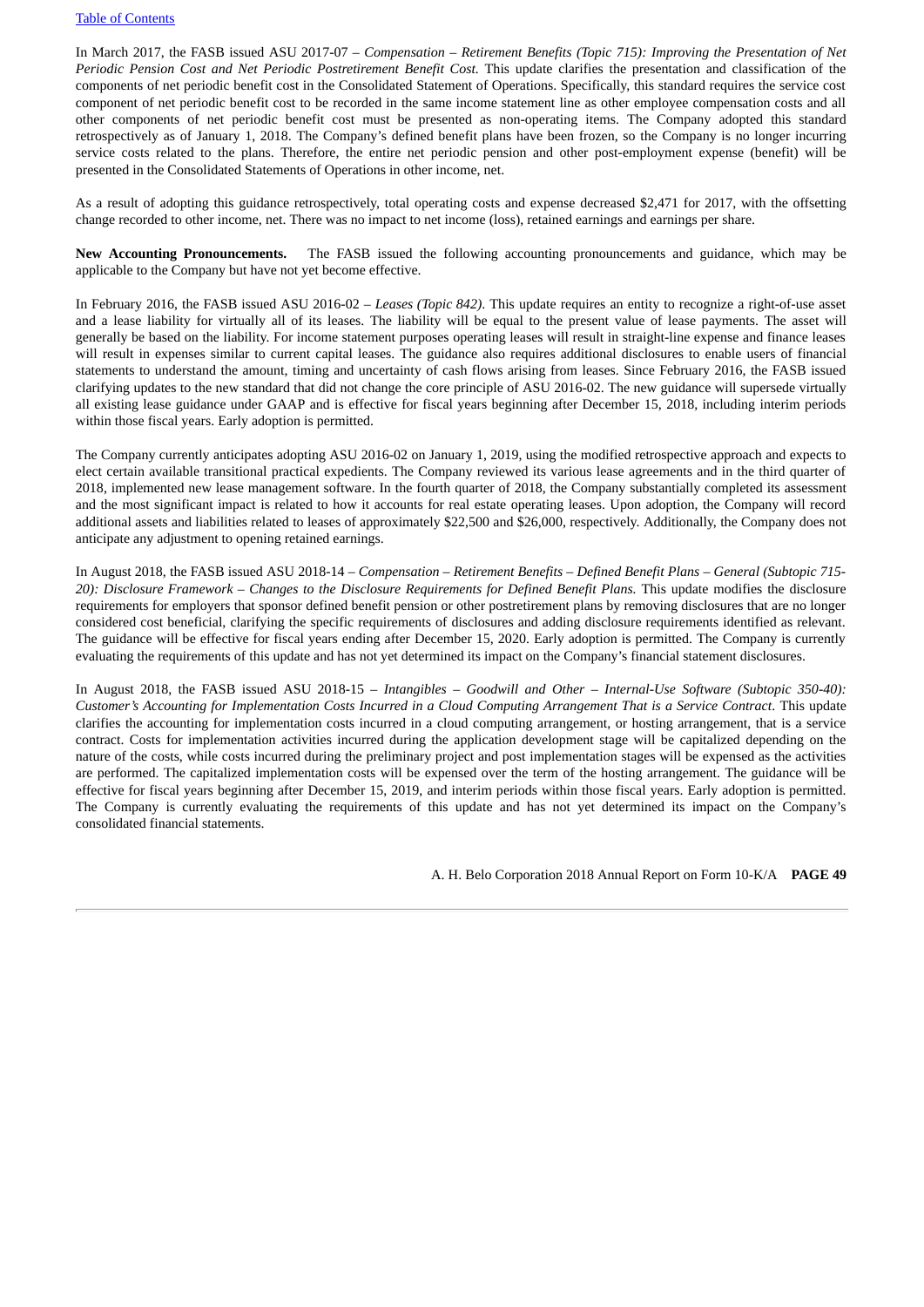#### **Note 2: Restatement of Financial Statements**

The Company restated its financial statements to include a noncash impairment charge of \$13,973 for goodwill and \$2,970 for intangible assets impairment; see <u>Note 6 – Goodwill and [Intangible](#page-53-0) Assets</u>. In addition, the Company recorded additional income tax expense of \$2,845 due to an increase in the valuation allowance as an additional amount of deferred tax assets have been deemed unrealizable; see Note 8 – [Income](#page-55-0) Taxes.

The table below sets forth the impact of the restatement on the Consolidated Statement of Operations.

|                                     | Year Ended December 31, 2018                       |    |           |                    |           |  |  |  |
|-------------------------------------|----------------------------------------------------|----|-----------|--------------------|-----------|--|--|--|
|                                     | <b>As Previously Reported</b><br><b>Adjustment</b> |    |           | <b>As Restated</b> |           |  |  |  |
| <b>Operating Costs and Expense:</b> |                                                    |    |           |                    |           |  |  |  |
| Asset impairments                   | \$<br>(22)                                         | \$ | 16.943    | \$                 | 16,921    |  |  |  |
| Total operating costs and expense   | 212,176                                            |    | 16,943    |                    | 229,119   |  |  |  |
| Operating loss                      | (9,889)                                            |    | (16, 943) |                    | (26, 832) |  |  |  |
| <b>Loss Before Income Taxes</b>     | (5,998)                                            |    | (16, 943) |                    | (22, 941) |  |  |  |
| Income tax provision (benefit)      | (565)                                              |    | 2,845     |                    | 2,280     |  |  |  |
| <b>Net Loss</b>                     | (5, 433)                                           |    | (19,788)  |                    | (25, 221) |  |  |  |
|                                     |                                                    |    |           |                    |           |  |  |  |
| <b>Per Share Basis</b>              |                                                    |    |           |                    |           |  |  |  |
| Net loss                            |                                                    |    |           |                    |           |  |  |  |
| Basic and diluted                   | \$<br>(0.26)                                       | \$ | (0.91)    | \$                 | (1.17)    |  |  |  |

The table below sets forth the impact of the restatement on the Consolidated Statement of Comprehensive Income (Loss).

|                                 | <b>Year Ended December 31, 2018</b> |  |                   |             |           |  |  |
|---------------------------------|-------------------------------------|--|-------------------|-------------|-----------|--|--|
|                                 | <b>As Previously Reported</b>       |  | <b>Adiustment</b> | As Restated |           |  |  |
| <b>Net Loss</b>                 | (5, 433)                            |  | (19, 788)         |             | (25.221)  |  |  |
| <b>Total Comprehensive Loss</b> | (18, 142)                           |  | (19,788)          |             | (37, 930) |  |  |

The table below sets forth the impact of the restatement on the Consolidated Balance Sheet.

|                                            | December 31, 2018 |                               |    |            |    |                    |  |
|--------------------------------------------|-------------------|-------------------------------|----|------------|----|--------------------|--|
|                                            |                   | <b>As Previously Reported</b> |    | Adjustment |    | <b>As Restated</b> |  |
| <b>Assets</b>                              |                   |                               |    |            |    |                    |  |
| Intangible assets, net                     | J                 | 3,274                         | \$ | (2,970)    | \$ | 304                |  |
| Goodwill                                   |                   | 13,973                        |    | (13, 973)  |    |                    |  |
| Deferred income taxes, net                 |                   | 6.417                         |    | (2,845)    |    | 3,572              |  |
| Total assets                               |                   | 142,348                       |    | (19,788)   |    | 122,560            |  |
| Accumulated deficit                        |                   | (373, 794)                    |    | (19,788)   |    | (393, 582)         |  |
| Total shareholders' equity                 |                   | 70,586                        |    | (19,788)   |    | 50,798             |  |
| Total liabilities and shareholders' equity |                   | 142,348                       |    | (19,788)   |    | 122,560            |  |

The table below sets forth the impact of the restatement on the Consolidated Statement of Cash Flows.

|                                               | Year Ended December 31, 2018  |  |                   |    |                    |  |  |  |
|-----------------------------------------------|-------------------------------|--|-------------------|----|--------------------|--|--|--|
|                                               | <b>As Previously Reported</b> |  | <b>Adjustment</b> |    | <b>As Restated</b> |  |  |  |
| <b>Operating Activities</b>                   |                               |  |                   |    |                    |  |  |  |
| Net loss                                      | (5, 433)                      |  | (19,788)          | \$ | (25,221)           |  |  |  |
| Adjustments to reconcile net loss to net cash |                               |  |                   |    |                    |  |  |  |
| provided by (used for) operating activities:  |                               |  |                   |    |                    |  |  |  |
| Deferred income taxes                         | (1,062)                       |  | 2.845             | \$ | 1.783              |  |  |  |
| Asset impairments                             | (22)                          |  | 16,943            |    | 16,921             |  |  |  |
|                                               |                               |  |                   |    |                    |  |  |  |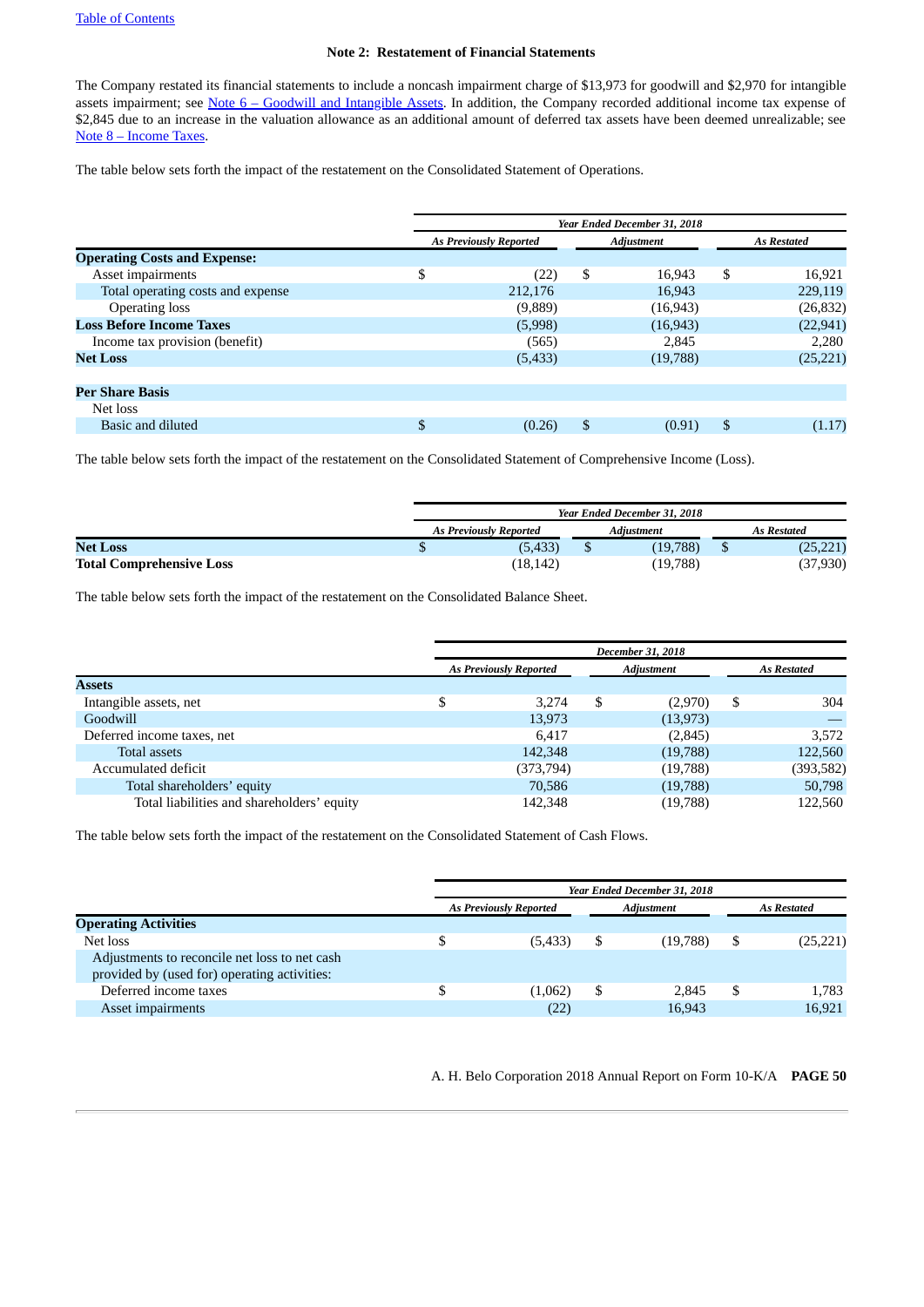#### **Note 3: Segment Reporting**

The Company identified two reportable segments based on reporting structure and the go-to-market for the Company's service and product offerings. The two reportable segments are Publishing and Marketing Services.

The Publishing segment includes the Company's core print and digital operations associated with its newspapers, niche publications and related websites and apps. These operations generate revenue from sales of advertising within its newspaper and digital platforms, subscription and retail sales of its newspapers, commercial printing and distribution services, primarily related to national and regional newspapers, and preprint advertising. Businesses within the Publishing segment leverage its production facilities, subscriber and advertiser base, and digital news platforms to provide additional contribution margin. The Publishing segment's operating results includes \$20,156 of corporate expense at December 31, 2018. The Company evaluates Publishing operations based on operating profit and cash flows from operating activities.

The Marketing Services segment includes the operations of DMV Holdings and digital advertising through Connect (programmatic advertising). The Company operates this integrated portfolio of assets within its Marketing Services segment as separate businesses that sell digital marketing and advertising through different channels, including programmatic advertising and content marketing within the social media environment.

Based on the organization of the Company's structure and organizational chart, the Company's chief operating decision maker (the "CODM") is its Chief Executive Officer. As of May 17, 2018, Robert W. Decherd became the CODM upon Jim Moroney's retirement. The CODM allocates resources and capital to the Publishing and Marketing Services segments at the segment level.

The tables below set forth summarized financial information for the Company's reportable segments.

|                                |              | <b>Years Ended December 31,</b> |                 |
|--------------------------------|--------------|---------------------------------|-----------------|
|                                |              | 2018                            | 2017            |
|                                |              | (Restated)                      |                 |
| <b>Revenue</b>                 |              |                                 |                 |
| Publishing                     | \$           | 180,327                         | \$<br>217,347   |
| <b>Marketing Services</b>      |              | 21,960                          | 31,279          |
| Total                          | \$           | 202,287                         | \$<br>248,626   |
|                                |              |                                 |                 |
| <b>Operating Income (Loss)</b> |              |                                 |                 |
| Publishing                     | $\mathbb{S}$ | (11, 146)                       | \$<br>(10, 675) |
| <b>Marketing Services</b>      |              | (15,686)                        | 3,093           |
| <b>Total</b>                   | \$           | (26, 832)                       | \$<br>(7,582)   |
| <b>Noncash Expenses</b>        |              |                                 |                 |
| <b>Publishing</b>              |              |                                 |                 |
| Depreciation                   | \$           | 9,699                           | \$<br>10,300    |
| Asset impairments              |              | (22)                            | 3,344           |
| Pension settlement             |              |                                 | 5,911           |
| Total                          | \$           | 9,677                           | \$<br>19,555    |
| <b>Marketing Services</b>      |              |                                 |                 |
| Depreciation                   | \$           | 203                             | \$<br>115       |
| Amortization                   |              | 799                             | 799             |
| Asset impairments              |              | 16,943                          |                 |
| Total                          | \$           | 17,945                          | \$<br>914       |

|                           | December 31,<br>2018 |      | December 31,<br>2017 |  |  |
|---------------------------|----------------------|------|----------------------|--|--|
|                           | (Restated)           |      |                      |  |  |
| <b>Total Assets</b>       |                      |      |                      |  |  |
| Publishing                | \$<br>117,289        | - \$ | 137,409              |  |  |
| <b>Marketing Services</b> | 5,271                |      | 25,439               |  |  |
| Total                     | 122,560              |      | 162,848              |  |  |
|                           |                      |      |                      |  |  |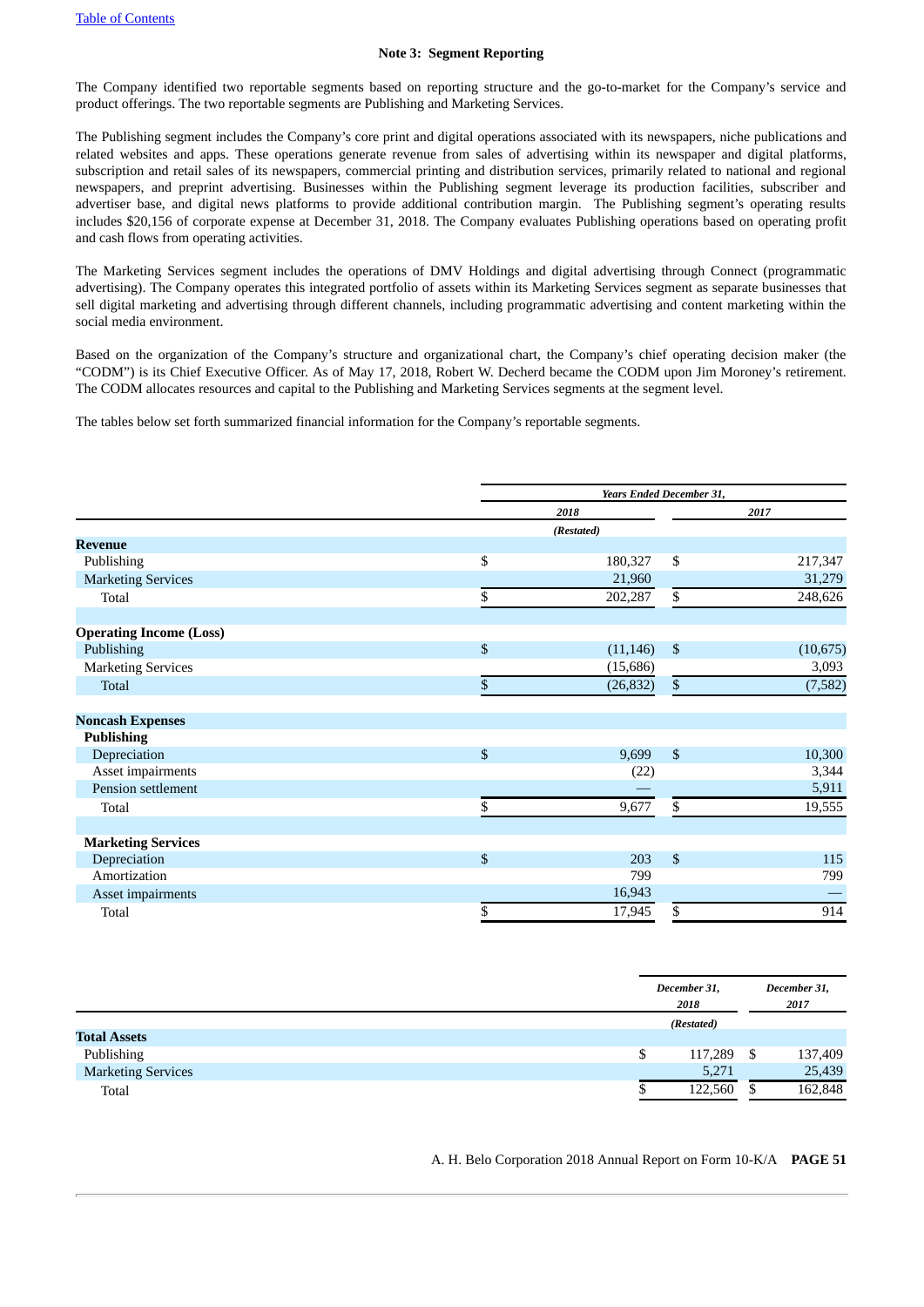Net periodic pension and other post-employment expense (benefit) is now included in other income, net in the Consolidated Statements of Operations; see <u>Note 1 – Significant [Accounting](#page-44-0) Policies and Recently Issued Accounting Standards</u>. As a result of adopting this guidance retrospectively, Publishing operating costs and operating loss decreased \$2,471 for 2017. In 2017, the Company completed a de-risking transaction to reduce the [Company's](#page-58-0) pension liability, which resulted in a charge to pension expense of \$5,911; see Note  $9 -$ Pension and Other Retirement Plans.

### <span id="page-51-0"></span>**Note 4: Revenue**

### **Adoption of ASU 2014-09 – Revenue from Contracts with Customers (Topic 606)**

On January 1, 2018, the Company adopted ASU 2014-09 using the modified retrospective approach applied to those contracts which were not completed as of January 1, 2018. Results for reporting periods beginning after January 1, 2018, are presented in accordance with the new guidance under ASU 2014-09, while prior period amounts are not restated.

The table below sets forth the impact on the Company's Consolidated Statements of Operations for the year ended December 31, 2018, due to the adoption of the new revenue guidance. There was no impact to opening retained earnings.

|                                                    | Year Ended December 31, 2018 |                    |                                  |         |                                    |           |  |  |
|----------------------------------------------------|------------------------------|--------------------|----------------------------------|---------|------------------------------------|-----------|--|--|
|                                                    |                              | <b>As Reported</b> | <b>Balances Without Adoption</b> |         | <b>Effect of Change (Decrease)</b> |           |  |  |
| Revenue                                            |                              |                    |                                  |         |                                    |           |  |  |
| Advertising and marketing services                 |                              | 105.428            | S                                | 117,148 | -S                                 | (11,720)  |  |  |
| Circulation                                        |                              | 71,919             |                                  | 72,925  |                                    | (1,006)   |  |  |
|                                                    |                              |                    |                                  |         |                                    |           |  |  |
| <b>Expenses</b>                                    |                              |                    |                                  |         |                                    |           |  |  |
| Other production, distribution and operating costs |                              | 90,167             | S                                | 102.893 |                                    | (12, 726) |  |  |

The impact to advertising and marketing services revenue was related to digital advertising placed on third-party websites where the Company acted as an agent. Prior to adoption, such revenue was generally recorded gross, but under the new standard this revenue is recorded net. The impact to circulation revenue was related to home delivery subscriptions where the Company recorded revenue for the grace period of newspapers delivered after a subscription expires. Prior to adoption, any non-payment of grace was recorded as bad debt expense, but under the new standard this is considered variable consideration and revenue is directly reduced for the non-payment. As a result, other production, distribution and operating costs, as well as the receivable allowance, were reduced, but there was no impact to accounts receivable.

#### **Revenue Recognition**

Revenue is recognized when obligations under the terms of a contract with the customers are satisfied. This occurs when control of the promised goods or services is transferred to the customer, in an amount that reflects the consideration the Company expects to be entitled to in exchange for those goods or services. Sales tax collected concurrent with revenue-producing activities are excluded from revenue.

Accounts receivable are reported net of a valuation reserve that represents an estimate of amounts considered uncollectible. The Company estimates the allowance for doubtful accounts based on historical write-off experience and the Company's knowledge of the customers' ability to pay amounts due. Accounts are written-off after all collection efforts fail; generally, after one year has expired. Expense for such uncollectible amounts is included in other production, distribution and operating costs.

The table below sets forth revenue disaggregated by revenue source. As stated above, prior period amounts have not been restated under the modified retrospective approach.

|                                    | <b>Years Ended December 31,</b> |    |         |  |  |
|------------------------------------|---------------------------------|----|---------|--|--|
|                                    | 2018                            |    | 2017    |  |  |
| <b>Advertising revenue</b>         | 83,468                          | \$ | 111,968 |  |  |
| Digital services                   | 16,982                          |    | 26,489  |  |  |
| Other services                     | 4,978                           |    | 4,790   |  |  |
| Advertising and marketing services | 105,428                         |    | 143,247 |  |  |
| Circulation                        | 71,919                          |    | 76,884  |  |  |
| Printing, distribution and other   | 24,940                          |    | 28,495  |  |  |
| <b>Total Revenue</b>               | 202,287                         |    | 248,626 |  |  |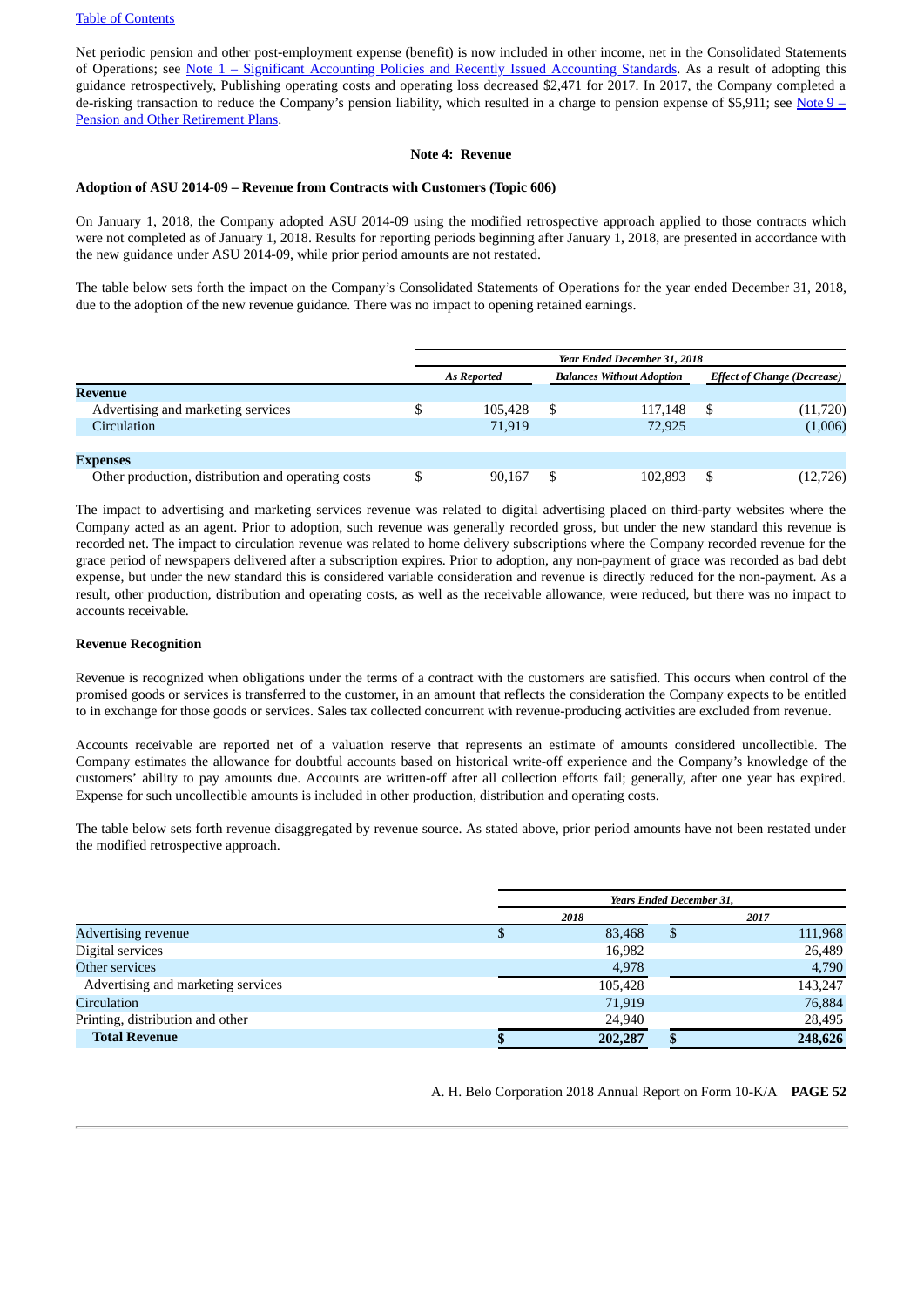### **Advertising and Marketing Services Revenue**

Advertising revenue, included in the Publishing segment results, is generated by selling print and digital advertising products. Print advertising revenue represents sales of advertising space within the Company's core and niche newspapers, as well as preprinted advertisements inserted into the Company's core newspapers and niche publications or distributed to non-subscribers through the mail. Digital advertising is generated by selling banner and real estate classified advertising on *The Dallas Morning News'* website *dallasnews.com*, online employment and obituary classified advertising on third-party websites sold under a print/digital bundle package and sales of online automotive classifieds on the *cars.com* platform.

Digital services and other services revenues are included in the Marketing Services segment results. Digital services revenue includes targeted and multi-channel (programmatic) advertising placed on third-party websites, content development, social media management, search optimization, and other consulting. Other services revenue is primarily generated from the sale of promotional merchandise.

Advertising and marketing services revenue is primarily recognized at a point in time when the ad or service is complete and delivered, based on the customers' contract price. Barter advertising transactions are recognized at estimated fair value based on the negotiated contract price and the range of prices for similar advertising from customers unrelated to the barter transaction. The Company expenses barter costs as incurred, which is independent from the timing of revenue recognition. In addition, certain digital advertising revenue related to website access is recognized over time, based on the customers' monthly rate.

For ads placed on certain third-party websites, the Company must evaluate whether it is acting as the principal, where revenue is reported on a gross basis, or acting as the agent, where revenue is reported on a net basis. Generally, the Company reports advertising revenue for ads placed on third-party websites on a net basis, meaning the amount recorded to revenue is the amount billed to the customer net of amounts paid to the publisher of the third-party website. The Company is acting as the agent because the publisher controls the advertising inventory.

### **Circulation**

Circulation revenue, included in the Publishing segment results, is generated primarily by selling home delivery and digital subscriptions, as well as single copy sales to non-subscribers. Home delivery and single copy revenue is recognized at a point in time when the paper is delivered or purchased. Digital subscriptions are recognized over time, based on the customers' monthly rate.

#### **Printing, Distribution and Other**

Printing, distribution and other revenue, included in the Publishing segment results, is primarily generated from printing and distribution of other newspapers, as well as production of preprinted advertisements for other newspapers. Printing, distribution and other revenue is recognized at a point in time when the product or service is delivered.

#### **Remaining Performance Obligations**

The Company has various Publishing advertising contracts and Marketing Services digital services contracts that range from 13 months to 36 months. The Company recognizes revenue on the advertising contracts over the term of the agreement at a point in time when the service or product is delivered. The Company recognizes revenue on the digital services contracts over time, based on the customers' monthly rate. At December 31, 2018, the remaining performance obligation was \$2,974. The Company expects to recognize revenue of \$1,669 in 2019, \$799 in 2020, and \$506 in 2021.

### **Deferred Revenue**

Deferred revenue is recorded when cash payments are received in advance of the Company's performance, including amounts which are refundable. The short-term and long-term deferred revenue balance as of December 31, 2018, was \$12,151, included in advance subscription payments, other accrued expense and other liabilities in the Consolidated Balance Sheets. In the year ended December 31,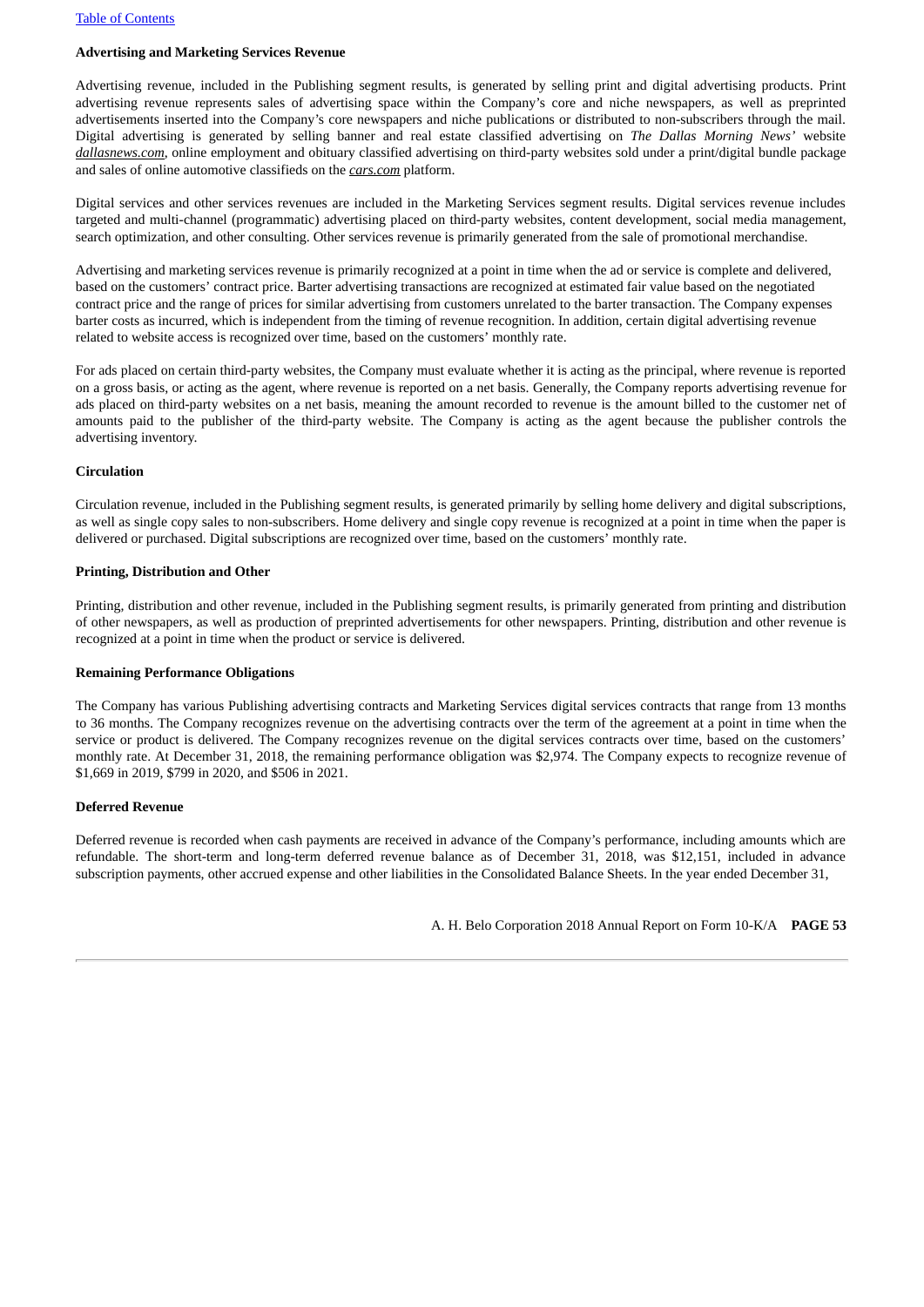2018, the balance increased \$808, primarily driven by cash payments received by the Company in advance of satisfying its performance obligations, offset by \$10,291 of revenue recognized that was included in the deferred revenue balance as of December 31, 2017.

#### **Practical Expedients and Exemptions**

The Company generally expenses sales commissions and circulation acquisition costs when incurred because the amortization period would have been one year or less. These costs are recorded within employee compensation and benefits expense and other production, distribution and operating costs expense, respectively.

The Company does not disclose the value of unsatisfied performance obligations for contracts with an original expected length of one year or less and contracts for which revenue is recognized at the amount invoiced for services performed.

#### **Note 5: Acquisitions**

In March 2017, the Company acquired the remaining 20 percent voting interest in DMV Holdings for a cash purchase price of \$7,120. The initial purchase of 80 percent voting interest in DMV Holdings occurred in January 2015. DMV Holdings holds all outstanding ownership interests of three Dallas-based businesses, Distribion, Inc., Vertical Nerve, Inc. and CDFX, LLC. These businesses specialize in local marketing automation, search engine marketing, and direct mail and promotional products, respectively. These acquisitions complement the product and service offerings currently available to A. H. Belo clients, thereby strengthening the Company's diversified product portfolio and allowing for greater penetration in a competitive advertising market. Operating results of the businesses acquired have been included in the Consolidated Statements of Operations from the initial acquisition date forward.

**Pro-rata distributions.** In connection with the 2015 acquisition of 80 percent voting interest in DMV Holdings, the shareholder agreement provided for a pro-rata distribution of 50 percent and 100 percent of DMV Holdings' free cash flow for fiscal years 2016 and 2015, respectively. Free cash flow is defined as earnings before interest, taxes, depreciation and amortization less capital expenditures, debt amortization and interest expense, as applicable. In 2017, the Company recorded pro-rata distributions to noncontrolling interests of \$163 in connection with this agreement based on 2016 free cash flow as defined.

#### **Note 6: Goodwill and Intangible Assets**

<span id="page-53-0"></span>The table below sets forth goodwill and other intangible assets by reportable segment as of December 31, 2018 and 2017. In the first quarter of 2017, the Company reorganized reporting units based on reporting structure and the go-to-market for the Company's service and product offerings. The Company's Publishing and Marketing Services segments each operate as a single reporting unit with all corporate expenses included in Publishing.

| December 31,<br>2018 |            |    | December 31,<br>2017 |  |  |
|----------------------|------------|----|----------------------|--|--|
|                      | (Restated) |    |                      |  |  |
|                      |            |    |                      |  |  |
|                      |            |    | 13,973               |  |  |
|                      |            |    |                      |  |  |
|                      |            |    |                      |  |  |
|                      |            |    |                      |  |  |
| \$                   | 6,470      | \$ | 6,470                |  |  |
|                      | (3, 196)   |    | (2, 397)             |  |  |
|                      | (2,970)    |    |                      |  |  |
|                      | 304        |    | 4,073                |  |  |
|                      |            |    |                      |  |  |

The Company tested the Marketing Services segment's goodwill for impairment as of December 31, 2018, using a discounted cash flow methodology with a peer-based, risk-adjusted weighted average cost of capital. The Company believes the use of a discounted cash flow approach is the most reliable indicator of the estimated fair value of the business. Upon completion of the annual test, it was determined the Marketing Services reporting unit's carrying value exceeded its estimated fair value. Accordingly, the Company recorded a noncash goodwill impairment charge of \$13,973 in the fourth quarter of 2018, fully impairing the Marketing Services reporting unit's goodwill.

In connection with the goodwill impairment, the Company conducted a long-lived assets impairment test as of December 31, 2018, for Marketing Services. Upon completion of the test, it was determined the Marketing Services reporting unit's customer relationships were no longer recoverable. Accordingly, the Company recorded a noncash impairment charge of \$2,970 in the fourth quarter of 2018, fully impairing the Marketing Services reporting unit's intangible assets related to customer relationships.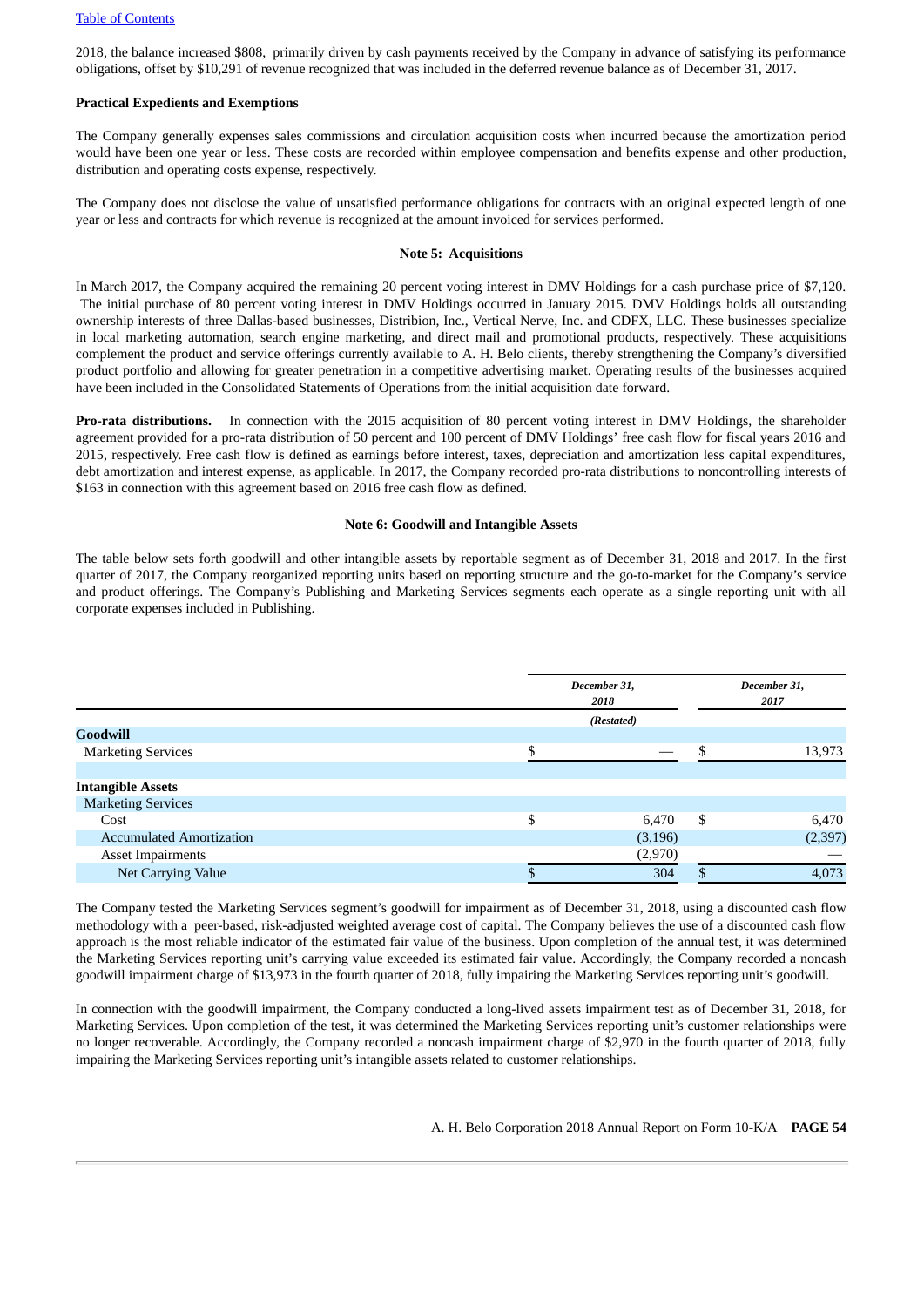The remaining intangible assets consist of \$1,520 of developed technology with an estimated useful life of five years and the net carrying value of \$304 will be fully expensed in 2019. Aggregate amortization expense was \$799 for 2018 and 2017. In 2017, the Publishing segment's fully amortized intangible assets were written-off and had no remaining useful life.

As a result of the first quarter 2017 segment reorganization, certain goodwill and intangible assets previously reported in the Marketing Services segment were moved to the Publishing segment, which was fully impaired as of December 31, 2016. Therefore, the Company recorded a noncash goodwill impairment charge of \$228 in the first quarter of 2017.

#### **Note 7: Long-term Incentive Plan**

<span id="page-54-0"></span>A. H. Belo sponsors a long-term incentive plan (the "Plan") under which 8,000,000 shares of the Company's Series A and Series B common stock are authorized for equity-based awards. Awards may be granted to A. H. Belo employees and outside directors in the form of non-qualified stock options, incentive stock options, restricted share awards, restricted stock units ("RSUs"), performance shares, performance units or stock appreciation rights. In addition, stock options may be accompanied by full and limited stock appreciation rights. Rights and limited stock appreciation rights may also be issued without accompanying stock options. Awards under the Plan were also granted to holders of stock options issued by A. H. Belo's former parent company in connection with the Company's separation from its former parent in 2008. Due to the expiration of the Plan on February 8, 2018, A. H. Belo implemented, and shareholders approved, a new long-term incentive plan (the "2017 Plan") under which an additional 8,000,000 shares of the Company's Series A and Series B common stock are authorized for equity-based awards. Like its predecessor plan, awards under the 2017 Plan may be granted to A. H. Belo employees and outside directors in the form of non-qualified stock options, incentive stock options, restricted share awards, RSUs, performance shares, performance units or stock appreciation rights.

**Stock Options.** No options have been granted since 2009. As of December 31, 2018, there were no outstanding options and all compensation expense associated with stock options has been fully recognized.

The table below sets forth a summary of stock option activity under the Plan.

|                                         | Number of<br><b>Options</b> | <b>Weighted Average</b><br><b>Exercise Price</b> |      |  |  |  |
|-----------------------------------------|-----------------------------|--------------------------------------------------|------|--|--|--|
| <b>Outstanding at December 31, 2017</b> | 100.344                     | D                                                | 6.46 |  |  |  |
| Canceled                                | (97, 344)                   |                                                  | 6.60 |  |  |  |
| Exercised                               | (3,000)                     |                                                  | 2.05 |  |  |  |
| <b>Outstanding at December 31, 2018</b> |                             |                                                  |      |  |  |  |

The aggregate intrinsic value of options exercised in 2018 was \$7. No options were exercised in 2017.

**Restricted Stock Units.** The Company issued RSUs under the Plan and the 2017 Plan to its officers and directors. The RSUs had service and/or performance conditions and, subject to retirement eligibility, vested over a period of up to three years. Vested RSUs were redeemed 60 percent in A. H. Belo Series A common stock and 40 percent in cash. On December 6, 2018, the board of directors approved the accelerated vesting and payout, and conversion to cash of all outstanding RSUs previously granted to the Company's officers and directors under the Plan and the 2017 Plan.

Award agreements for an aggregate of 607,553 outstanding RSUs held by officers and directors were amended to provide for accelerated vesting, to the extent not already vested, as of December 10, 2018, and for accelerated payment entirely in cash. Each RSU was valued at an amount equal to the closing market price of a share of Series A Common Stock on the New York Stock Exchange on December 10, 2018. The total aggregate value of the RSUs being accelerated is approximately \$2,521. RSUs held by officers not subject to the requirements of Code Section 409A were paid on December 21, 2018, and officers and directors subject to Code Section 409A will be paid on the earlier of (i) December 11, 2019 or (ii) applicable date established under the award agreement. As of December 31, 2018, there were no outstanding RSUs and the liability for the cash payments to be made in 2019, was \$1,795, included in other accrued expense in the Consolidated Balance Sheet.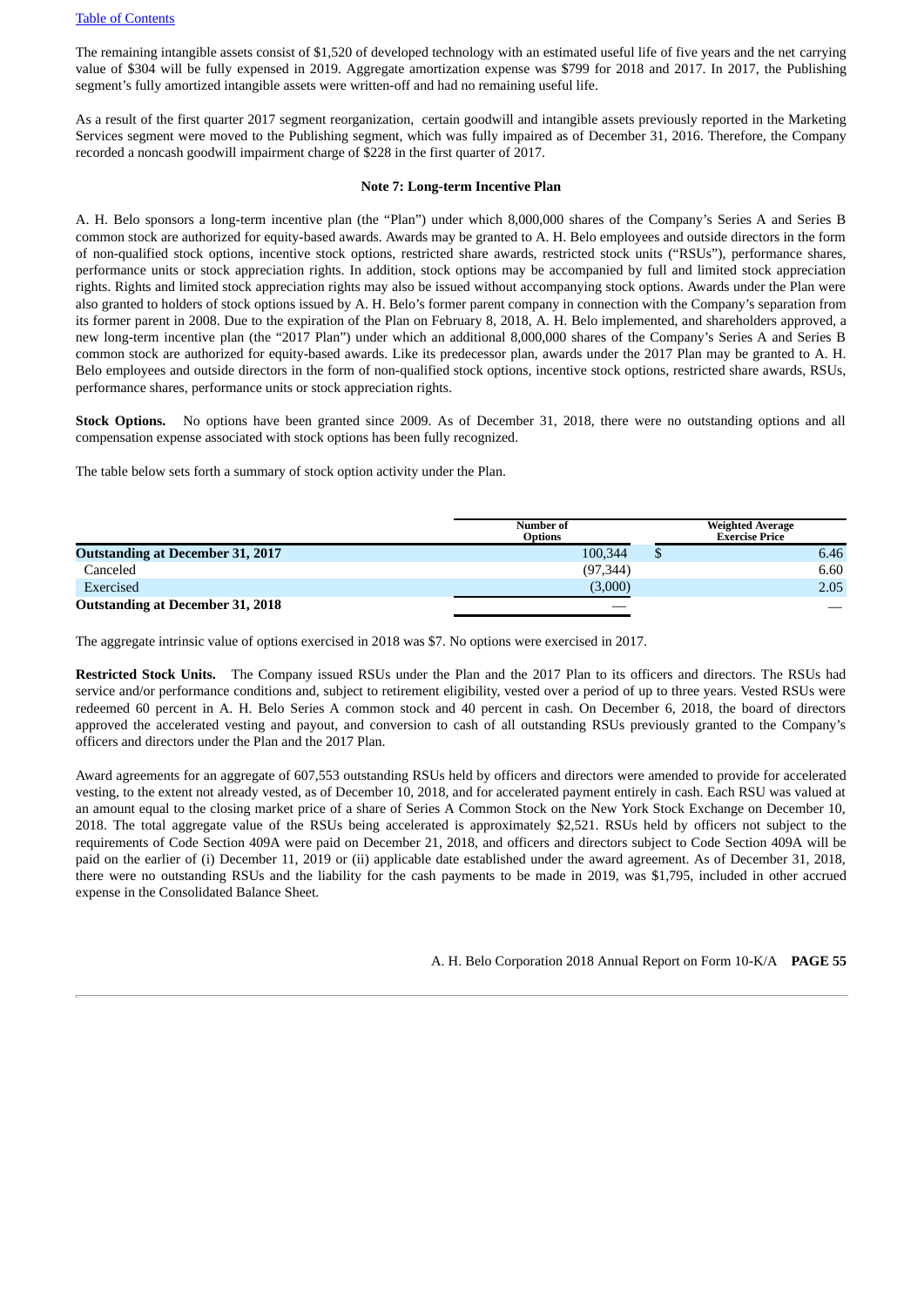The table below sets forth a summary of RSU activity under the Company's long-term incentive plans.

|                                           | <b>Total</b><br><b>RSUs</b> | <b>Issuance of</b><br>Common<br><b>Stock</b> | <b>RSUs</b><br><b>Redeemed in</b><br>Cash |    | Cash<br>Payments at<br><b>Closing Price</b><br>of Stock |   | Weighted<br><b>Average Price</b><br>on Date of<br>Grant |
|-------------------------------------------|-----------------------------|----------------------------------------------|-------------------------------------------|----|---------------------------------------------------------|---|---------------------------------------------------------|
| Non-vested at December 31, 2017           | 224,053                     |                                              |                                           |    |                                                         | ა | 6.07                                                    |
| Granted                                   | 348,455                     |                                              |                                           |    |                                                         |   | 5.05                                                    |
| Canceled                                  | (3,711)                     |                                              |                                           |    |                                                         |   | 6.06                                                    |
| Vested and outstanding                    | (184, 774)                  |                                              |                                           |    |                                                         |   | 5.38                                                    |
| Vested and issued                         | (114, 248)                  | 68.543                                       | 45,705                                    | \$ | 235                                                     |   | 6.29                                                    |
| Accelerated vesting and converted to cash | (269, 775)                  |                                              |                                           | S  | 1,120(a)                                                |   | 5.13                                                    |
| Non-vested at December 31, 2018           |                             |                                              |                                           |    |                                                         |   |                                                         |

*(a)* A portion of the cash payments will be paid in 2019 for officers and directors subject to Code Section 409A.

In 2018, the Company issued 82,693 shares of Series A common stock and 55,128 shares were redeemed in cash for RSUs that were previously vested as of December 31, 2017. There were 290,825 RSUs vested and outstanding as of December 31, 2017.

**Compensation Expense.** Prior to the amended award agreements, A. H. Belo recognized compensation expense for awards granted under the Company's long-term incentive plans over the vesting period of the award. The fair value of RSU grants was determined using the closing trading price of the Company's Series A common stock on the grant date. As a result of the amended award agreements, all compensation expense related to previously granted RSUs has been fully recognized as of December 31, 2018. Additionally, the shareholders' equity component of the compensation expense was reversed since the awards were converted to cash. Compensation expense related to granted RSUs is set forth in the table below.

| <b>Years Ended December 31.</b> |   | <b>RSUs</b><br>Redeemable<br>in Stock | <b>RSUs</b><br>Redeemable<br>in Cash | Total<br><b>RSU Awards</b><br>Expense |       |  |
|---------------------------------|---|---------------------------------------|--------------------------------------|---------------------------------------|-------|--|
| 2018                            | Φ | (605)                                 | 3,005                                | ۰υ                                    | 2,400 |  |
| 2017                            |   | 944                                   | 654                                  |                                       | 1,598 |  |

### <span id="page-55-1"></span>**Note 8: Income Taxes**

<span id="page-55-0"></span>The table below sets forth the Company's income tax provision (benefit).

|                                       | <b>Years Ended December 31,</b> |      |           |  |
|---------------------------------------|---------------------------------|------|-----------|--|
|                                       | 2018                            |      | 2017      |  |
|                                       | (Restated)                      |      |           |  |
| <b>Current</b>                        |                                 |      |           |  |
| Federal                               | \$<br>(136)                     | - \$ | (2,018)   |  |
| <b>State</b>                          | 633                             |      | 1,113     |  |
| Total current                         | 497                             |      | (905)     |  |
| <b>Deferred</b>                       |                                 |      |           |  |
| Federal                               | (1, 975)                        |      | 8,723     |  |
| <b>State</b>                          | (15)                            |      | (7)       |  |
| Total deferred                        | (1,990)                         |      | 8,716     |  |
| <b>Valuation Allowance</b>            | 3,773                           |      | (14, 071) |  |
| <b>Income Tax Provision (Benefit)</b> | 2,280                           |      | (6,260)   |  |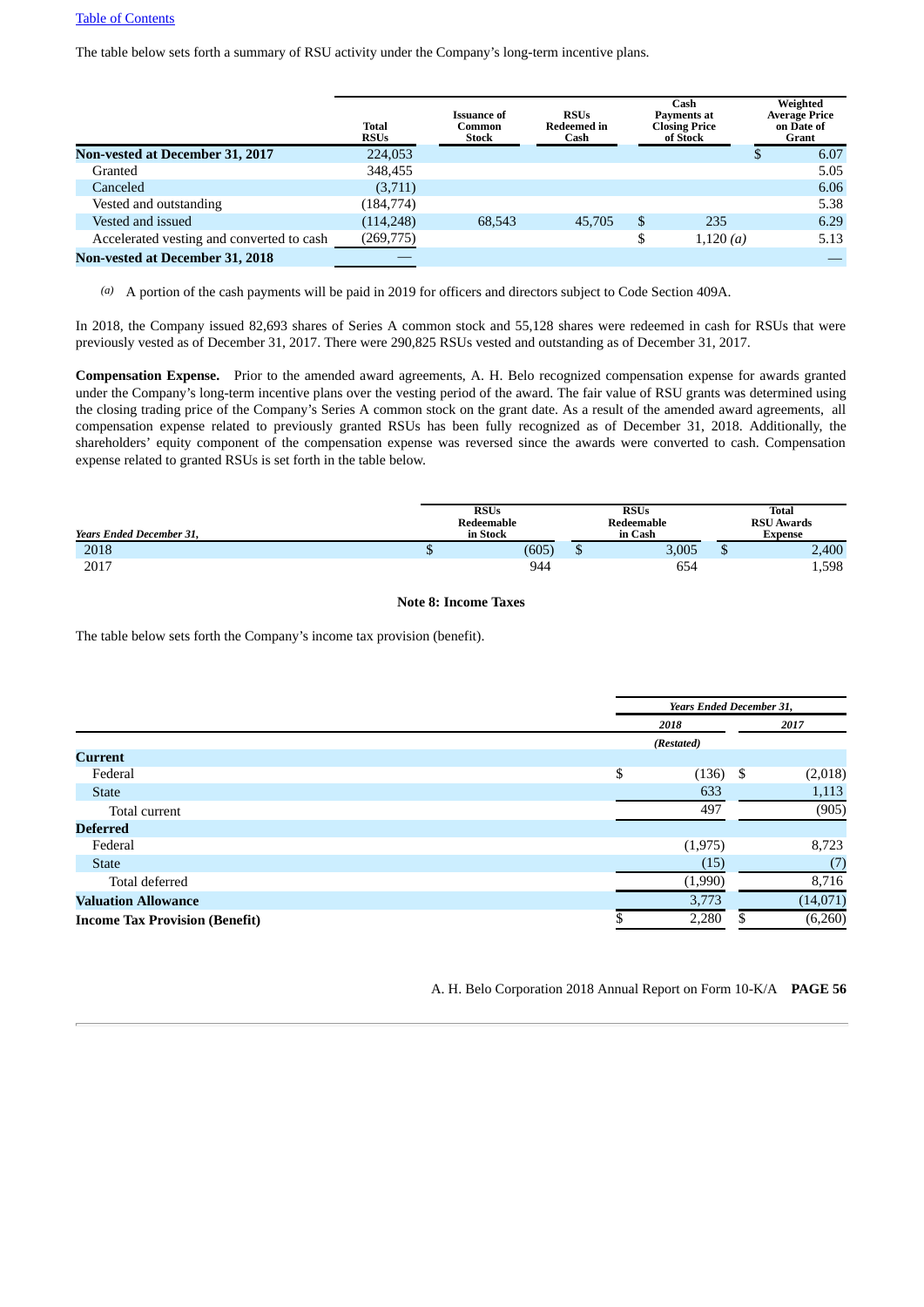The table below reconciles the income tax provision (benefit) computed by applying the applicable United States federal income tax rate to the tax provision (benefit) computed at the effective income tax rate.

|                                                  | <b>Years Ended December 31.</b> |      |             |  |
|--------------------------------------------------|---------------------------------|------|-------------|--|
|                                                  | 2018                            |      | 2017        |  |
|                                                  | (Restated)                      |      |             |  |
| Computed expected income tax provision (benefit) | (4,818)                         | - \$ | 1,362       |  |
| State income tax (net of federal benefit)        | 679                             |      | 698         |  |
| Valuation allowance                              | 3,773                           |      | (14,071)    |  |
| Federal tax reform - deferred rate change        | (2)                             |      | 3,570       |  |
| Goodwill impairment                              | 2,691                           |      | 63          |  |
| Nondeductible expenses                           | 311                             |      | (3, 454)    |  |
| Uncertain tax position reserve                   | (165)                           |      | 2,555       |  |
| Noncontrolling interests                         |                                 |      | (5)         |  |
| Other                                            | (189)                           |      | 3,022       |  |
| Income tax provision (benefit)                   | 2,280                           |      | (6,260)     |  |
| Effective income tax rate                        | (9.9)%                          |      | $(160.5)\%$ |  |

A tax provision of \$2,280 was recorded in 2018. The provision was primarily due to the Texas margin tax and an increase in the valuation allowance due to a change in judgment as to the realization of the Company's deferred tax assets. The current state tax provision was partially reduced by a refund of the 2017 Texas margin tax and a partial release of the reserve for uncertain tax positions.

A tax benefit of \$6,260 was recorded in 2017. The benefit was primarily due to deductions associated with the voluntary pension contribution of \$20,000, partial release of the valuation allowance and a capital loss on the sale of the *Denton Record-Chronicle*, of which a portion was carried back to 2014 for federal income tax purposes. These deductions offset taxable income that resulted from the sale of the Company's three properties in downtown Dallas, Texas.

In December 2017, the Tax Cuts and Jobs Act (the "2017 Tax Act") was enacted. The 2017 Tax Act included a number of changes to existing U.S. tax laws that impacted the Company, most notably a reduction of the U.S. corporate income tax rate from 35 percent to 21 percent for tax years beginning after December 31, 2017. The 2017 Tax Act also provided for the acceleration of depreciation for certain assets placed into service after September 27, 2017, as well as prospective changes that began in 2018, including repeal of the domestic manufacturing deduction, acceleration of tax revenue recognition, capitalization of research and development expenditures, additional limitations on executive compensation and limitations on the deductibility of interest.

As of December 31, 2017, the Company completed its accounting for the tax effects of enactment of the 2017 Tax Act, which was reflected in the Company's 2017 consolidated financial statements. The Company measures deferred tax assets and liabilities using enacted tax rates that will apply in the years in which the temporary differences are expected to be recovered or paid. Accordingly, the Company's deferred tax assets and liabilities were remeasured to reflect the reduction in the U.S. corporate income tax rate from 35 percent to 21 percent, resulting in a \$3,570 decrease in income tax benefit for the year ended December 31, 2017. No material adjustments were made in 2018.

The Company made income tax payments, net of refunds, of \$(6,404) and \$583 in 2018 and 2017, respectively. A refund of \$4,095 was received in the third quarter of 2018, for a tax benefit recognized in 2017 related to a capital loss on the sale of the *Denton Record-Chronicle* in the fourth quarter of 2017, of which a portion was carried back against taxes paid in 2014. Tax benefits recognized in 2016 were carried back against taxes paid in 2014 for a refund of \$3,210 received in the second quarter of 2018, which is the result of a tax benefit from the abandonment of the Company's ownership interest in Wanderful Media, LLC and the sale of the Company's equity investment in Homesnap, Inc. in the fourth quarter of 2016.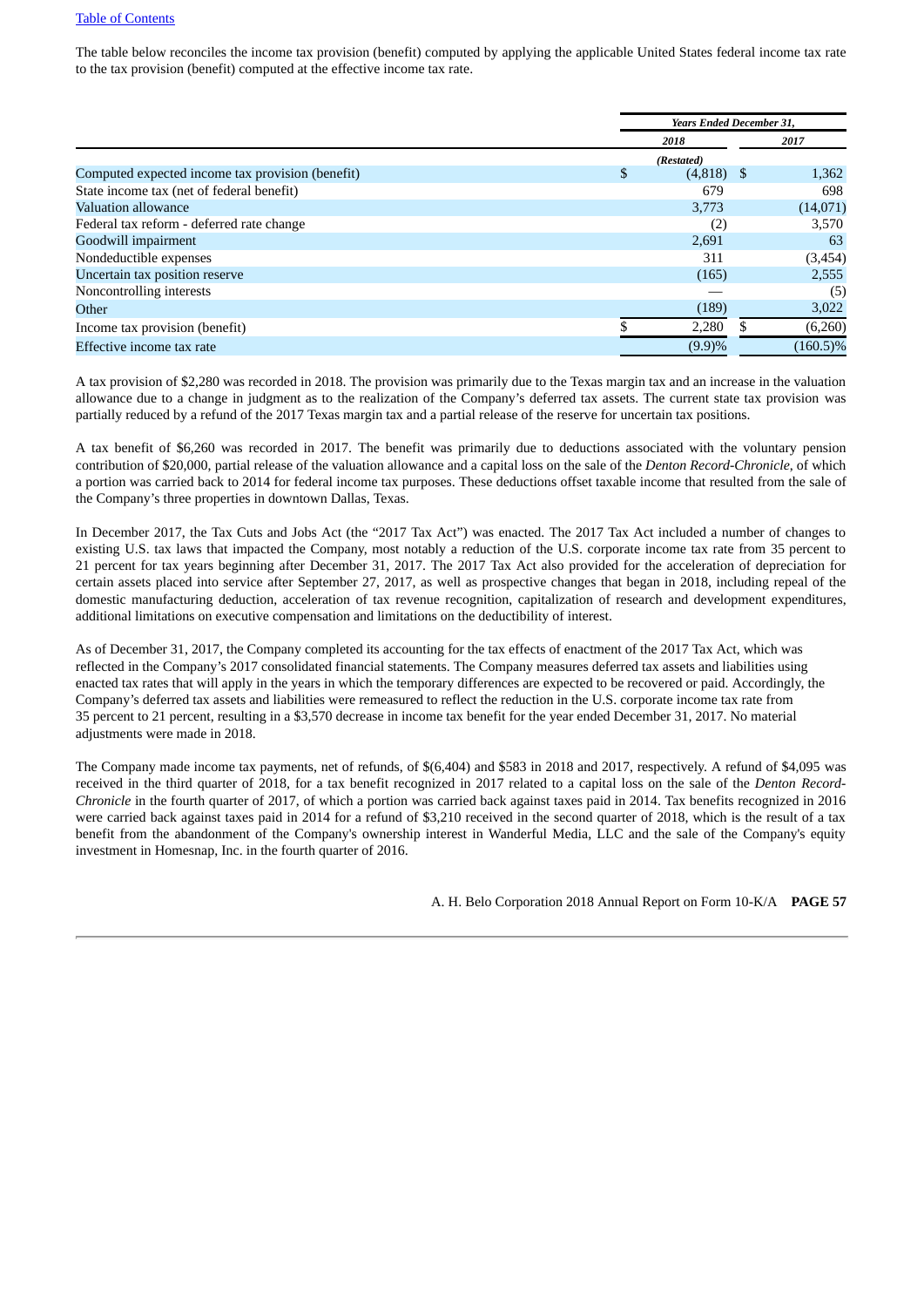The table below sets forth the significant components of the Company's deferred tax assets and liabilities.

|                                                                                |    | December 31, |    |         |
|--------------------------------------------------------------------------------|----|--------------|----|---------|
|                                                                                |    | 2018         |    | 2017    |
|                                                                                |    | (Restated)   |    |         |
| <b>Gross Deferred Tax Assets:</b>                                              |    |              |    |         |
| Defined benefit plans                                                          | \$ | 6,697        | -S | 4,838   |
| <b>Investments</b>                                                             |    | 177          |    | 210     |
| Tax depreciation less than book depreciation                                   |    | 2,058        |    | 1,576   |
| Expenses deductible for tax purposes in a year different from the year accrued |    | 1,481        |    | 1,232   |
| Deferred compensation and benefits                                             |    | 376          |    | 553     |
| Book amortization in excess of tax amortization                                |    | 649          |    |         |
| State taxes                                                                    |    | 83           |    | 68      |
| Federal net operating loss carryforward                                        |    | 5,462        |    | 4,260   |
| Other                                                                          |    | 427          |    | 482     |
| Total deferred tax assets                                                      |    | 17,410       |    | 13,219  |
| Valuation allowance                                                            |    | (13, 329)    |    | (6,908) |
| Total deferred tax assets, net of valuation allowance                          |    | 4,081        |    | 6,311   |
| <b>Gross Deferred Tax Liabilities:</b>                                         |    |              |    |         |
| Tax amortization in excess of book amortization                                |    |              |    | (368)   |
| Other                                                                          |    | (509)        |    | (588)   |
| Total deferred tax liabilities                                                 |    | (509)        |    | (956)   |
| <b>Net Deferred Tax Assets</b>                                                 | S  | 3,572        | S  | 5,355   |
|                                                                                |    |              |    |         |

The presentation of net deferred tax assets and liabilities for each jurisdiction are presented as noncurrent within the Company's Consolidated Balance Sheets. Deferred income tax balances reflect the effects of temporary differences between the carrying amounts of assets and liabilities and their tax bases and are stated at enacted tax rates expected to be in effect when the taxes are actually paid or recovered. The Company recognizes a valuation allowance for deferred tax assets when it is more-likely-than-not that these assets will not be realized. In making this determination, all positive and negative evidence is considered, including future reversals of existing taxable temporary differences, tax planning strategies, future taxable income and taxable income in prior carryback years. In 2018, the valuation allowance increased \$6,421, of which \$2,648 is deferred tax assets related to amounts recorded in accumulated other comprehensive loss that are partially reserved by a valuation allowance. At December 31, 2018, the Company had a federal net operating loss carryforward of \$26,011, of which \$20,219 expires in 2037 and \$5,792 does not have an expiration. The annual utilization of the federal net operating loss, which does not have an expiration, is limited to 80 percent of taxable income in future years.

Uncertain tax positions are evaluated and a liability is recognized for the tax benefit associated with uncertain positions only if it is morelikely-than-not that the positions will not be sustained upon examination by taxing authorities, based on the technical merits of the positions. The Company assesses its filing positions in all significant jurisdictions where it is required to file income tax returns for all open tax years. The Company's federal income tax returns for the years subsequent to December 31, 2014, remain subject to examination, and income tax returns in major state income tax jurisdictions where the Company operates remain subject to examination for various periods subsequent to December 31, 2014. Additionally, the December 2014 return was amended in 2016, extending the statute of limitations associated with the 2014 filing. The Company has recorded a reserve for the tax benefit related to uncertain state tax positions existing as of December 31, 2018, included in other liabilities in the Consolidated Balance Sheets.

The table below sets forth a reconciliation of the beginning and ending amount of unrecognized tax benefit.

|                                                     | 2018          | 2017           |
|-----------------------------------------------------|---------------|----------------|
| <b>Balance at January 1</b>                         | 2,757 \$<br>Φ | 237            |
| Decrease related to zero change audit               |               | (24)           |
| Increase related to prior year tax positions        |               | $\overline{4}$ |
| Decrease related to settlement                      |               | (35)           |
| Increase related to current year tax positions      |               | 2,575          |
| Decrease related to statute of limitations expiring | (165)         |                |
| <b>Balance at December 31</b>                       | $2,592$ \$    | 2,757          |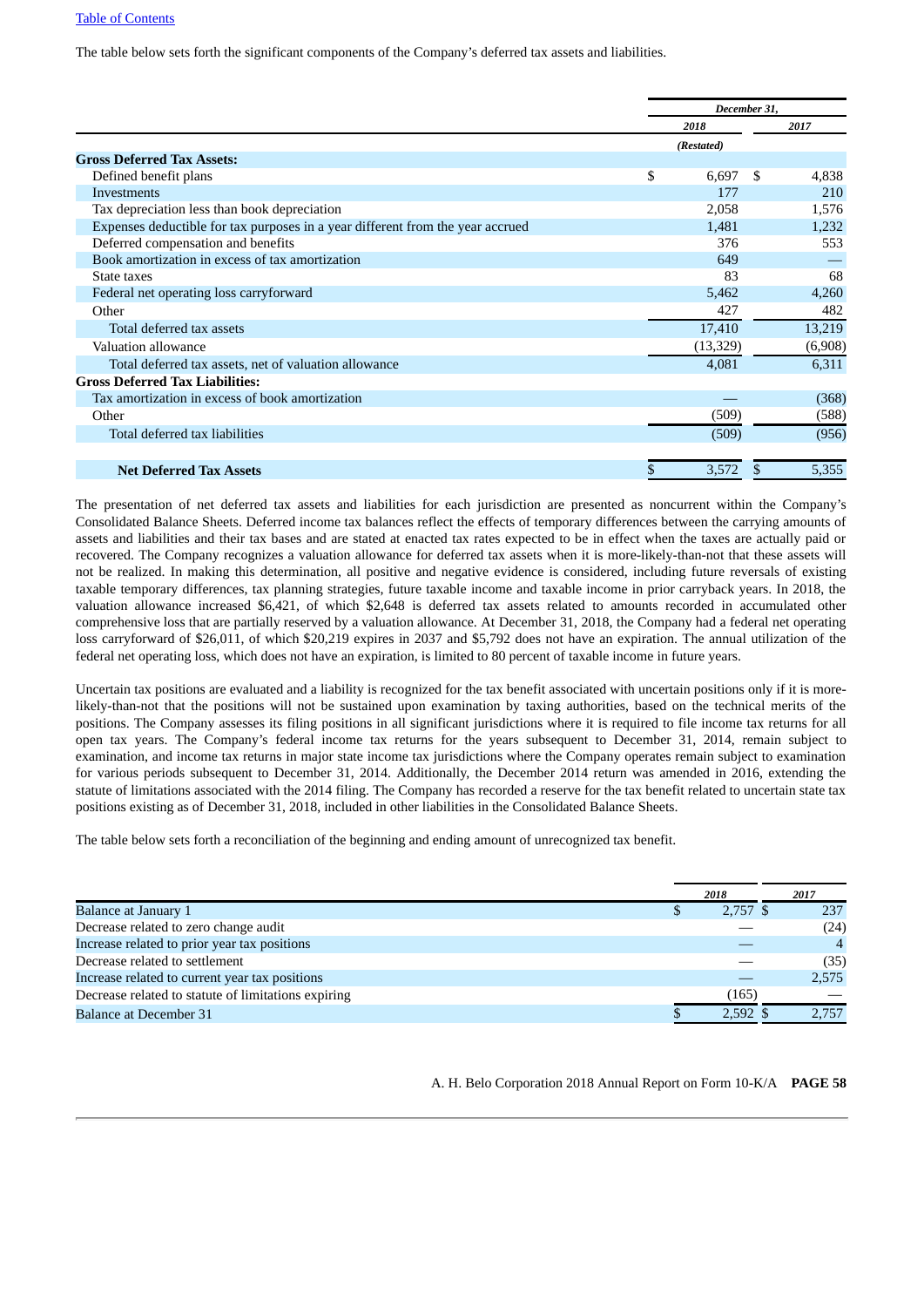### **Note 9: Pension and Other Retirement Plans**

<span id="page-58-0"></span>**Defined Benefit Plans.** The Company sponsors the A. H. Belo Pension Plans (the "Pension Plans"), which provide benefits to approximately 1,400 current and former employees of the Company. A. H. Belo Pension Plan I provides benefits to certain current and former employees primarily employed with *The Dallas Morning News* or the A. H. Belo corporate offices. A. H. Belo Pension Plan II provides benefits to certain former employees of The Providence Journal Company. This obligation was retained by the Company upon the sale of the newspaper operations of *The Providence Journal*. No additional benefits are accruing under the A. H. Belo Pension Plans, as future benefits were frozen.

The Company was not required to make contributions to the A. H. Belo Pension Plans in 2018 and 2017 under the applicable tax and labor laws governing pension plan funding. In 2017, the Company made a voluntary contribution of \$20,000 to the Pension Plans and using the contribution, in addition to liquidating \$23,391 of plan assets, transferred \$43,391 of pension liabilities to an insurance company. As a result of this de-risking action, the Company reduced the number of participants in the Pension Plans by 796, or 36 percent. A charge to pension expense of \$5,911 in 2017, was recorded to reflect the amortization of losses in accumulated other comprehensive loss associated with this transaction. In addition, the projected benefit obligation was remeasured as of September 30, 2017, which resulted in an actuarial gain of \$3,648 that was recorded to other [comprehensive](#page-61-0) income (loss) in 2017; see Note 10 – Shareholders' Equity. This transaction occurred on September 20, 2017, but the Company elected to use the measurement date practical expedient, allowing the Company to use September 30, 2017, as the alternative measurement date. No material transactions or changes in market conditions occurred between the transaction date and the alternative measurement date.

The Company will continue to evaluate the feasibility of additional de-risking strategies based on the economic benefits to the Company.

Actuarial gains (losses) of \$(13,240) and \$8,005 were recorded to other comprehensive income (loss) in 2018 and 2017, respectively; see Note 10 - [Shareholders'](#page-61-0) Equity for information on amounts recorded to accumulated other comprehensive loss.

The table below sets forth summarized financial information about the A. H. Belo Pension Plans.

|                                                   | 2018          |    | 2017      |
|---------------------------------------------------|---------------|----|-----------|
| <b>Change in Projected Benefit Obligation</b>     |               |    |           |
| Projected benefit obligation at beginning of year | \$<br>219,635 | -S | 259,025   |
| Interest cost                                     | 7,185         |    | 9,051     |
| Actuarial (gain) loss                             | (11,697)      |    | 9,214     |
| Benefit payments                                  | (11,699)      |    | (14,264)  |
| Annuity purchase                                  |               |    | (43, 391) |
| Projected benefit obligation at end of year       | 203,424       |    | 219,635   |
| <b>Change in Plan Assets</b>                      |               |    |           |
| Fair value of plan assets at beginning of year    | 196,597       |    | 204,182   |
| Return on plan assets                             | (13, 363)     |    | 30,070    |
| <b>Employer contributions</b>                     |               |    | 20,000    |
| Benefit payments                                  | (11,699)      |    | (14,264)  |
| Annuity purchase                                  |               |    | (43, 391) |
| Fair value of plan assets at end of year          | 171,535       |    | 196,597   |
| <b>Funded Status</b>                              | (31, 889)     | -S | (23, 038) |
| <b>Amounts Recorded on the Balance Sheet</b>      |               |    |           |
| Noncurrent liability - accrued benefit cost       | 31,889        | -S | 23,038    |
| <b>Accumulated Benefit Obligation</b>             | 203,424       |    | 219,635   |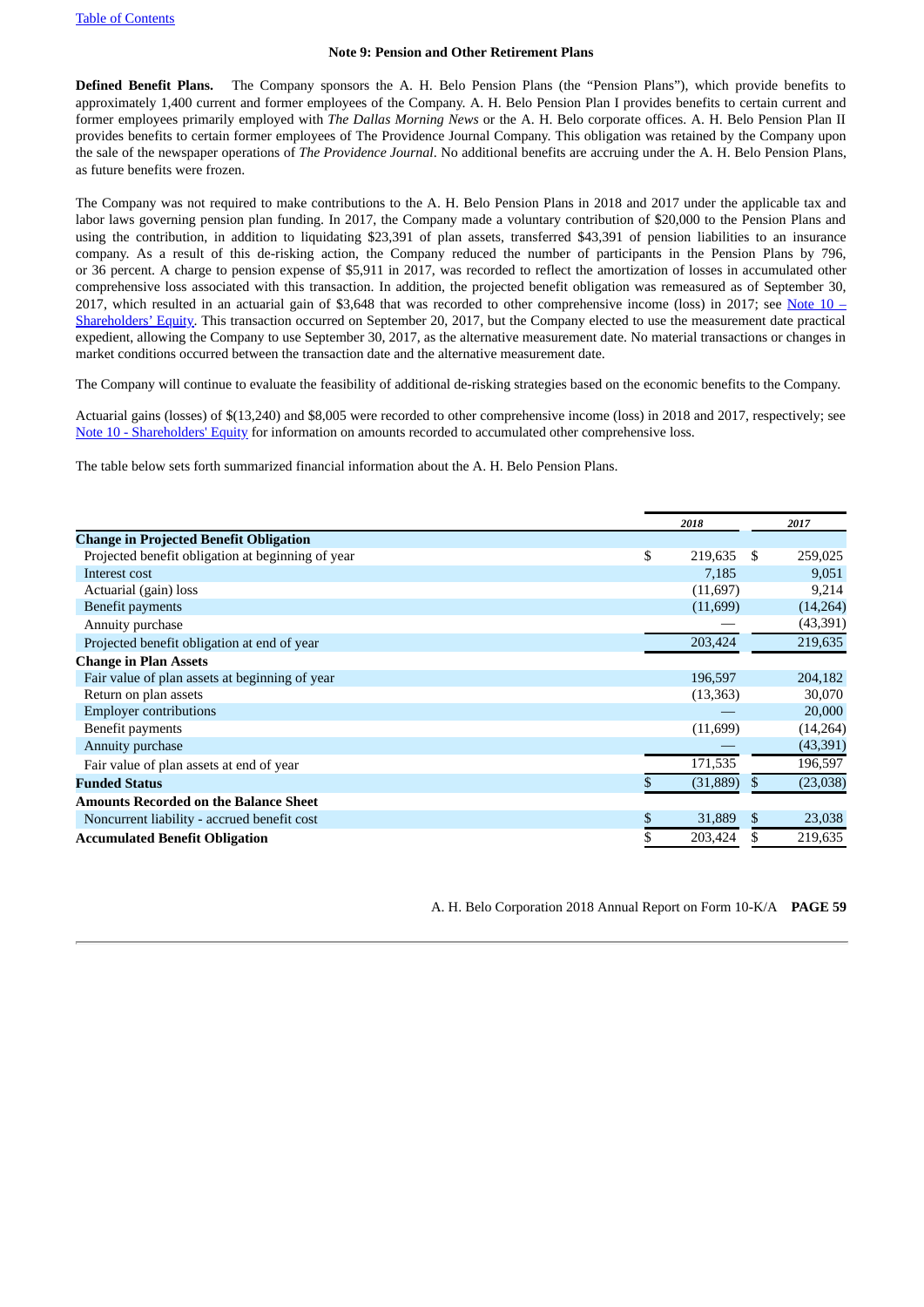### *Net Periodic Pension Expense (Benefit)*

The projected benefit obligations of the A. H. Belo Pension Plans are estimated using the Citigroup Pension Yield Curve, which is based upon a portfolio of high quality corporate debt securities with maturities that correlate to the timing of benefit payments to the Pension Plans' participants. Future benefit payments are discounted to their present value at the appropriate yield curve discount rate to determine the projected benefit obligation outstanding at each year end. The yield curve discount rates as of December 31, 2018 and 2017, were 4.0 percent and 3.4 percent, respectively.

Interest expense included in net periodic pension expense (benefit) is based on the Citigroup Pension Yield Curve established at the beginning of the fiscal year. The beginning of year yield curve discount rate for 2018 and 2017 was 3.4 percent and 3.8 percent, respectively. Due to the 2017 de-risking action, a settlement charge was triggered as of September 30, 2017. Net periodic benefit cost for the fourth quarter of 2017 and the settlement charge were determined using a yield curve discount rate of 3.5 percent.

The Company assumed a 6.5 percent long-term return on the Pension Plans' assets in 2018 and 2017. This return is based upon historical returns of similar investment pools having asset allocations consistent with the expected allocations of the A. H. Belo Pension Plans. Investment strategies for the Pension Plans' assets are based upon factors such as the remaining life expectancy of participants and market risks.

The table below sets forth components of net periodic pension expense (benefit) for 2018 and 2017.

|                                        | <b>Years Ended December 31,</b> |           |
|----------------------------------------|---------------------------------|-----------|
|                                        | 2018                            | 2017      |
| Interest cost                          | 7,185                           | 9,051     |
| Expected return on plans' assets       | (11,575)                        | (12, 851) |
| Amortization of actuarial loss         | 671                             | 387       |
| Recognized settlement loss             |                                 | 5,911     |
| Net periodic pension expense (benefit) | (3,719)                         | 2,498     |

#### *Plan Assets*

The Company is responsible for directing the investment strategies of the A. H. Belo Pension Plans' assets. The investment strategies focus on asset class diversification, liquidity to meet benefit payments and an appropriate balance of long-term investment return and risks. The long-term targeted allocation of the Pension Plans' assets invested in equity securities and fixed income securities is 50.0 percent and 50.0 percent, respectively. These targets are determined by matching the actuarial projections of the Pension Plans' future liabilities and benefit payments with the expected long-term rates of return on assets and expected market risks. Investment risk is continuously monitored and Pension Plans' assets are rebalanced to target allocations to meet the Company's strategy and the Pension Plans' liquidity needs. At December 31, 2018, the Pension Plans' investments in equity securities and fixed income securities accounted for 42.0 percent and 58.0 percent of the total noncash holdings, respectively.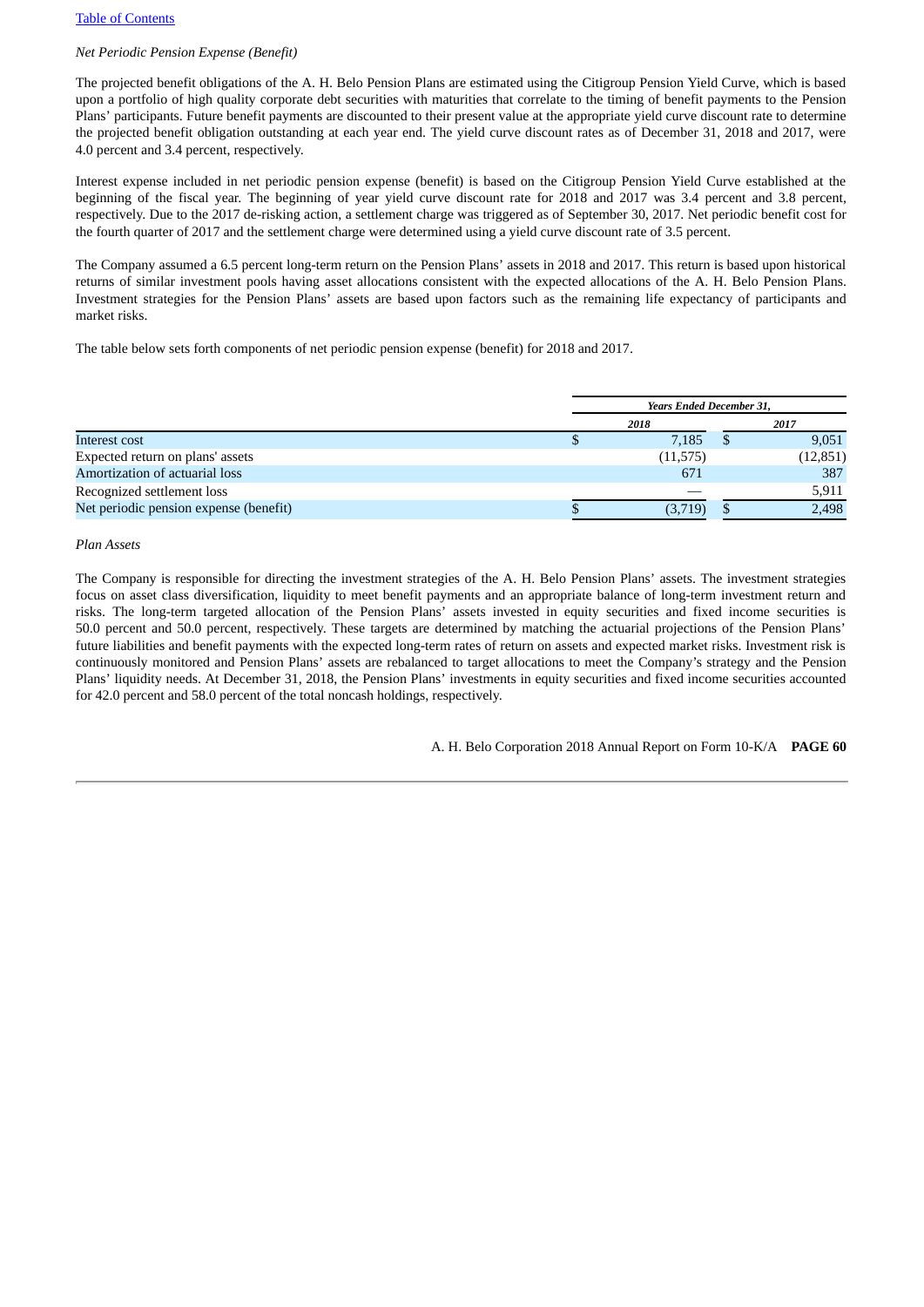The table below sets forth the A. H. Belo Pension Plans' assets at fair value as of December 31, 2018 and 2017, with inputs used to develop fair value measurements.

|                              | <b>Fair Value Measurements Using</b> |                     |     |                                                                                      |  |                     |      |            |                                                                    |         |  |         |                                                             |      |    |      |
|------------------------------|--------------------------------------|---------------------|-----|--------------------------------------------------------------------------------------|--|---------------------|------|------------|--------------------------------------------------------------------|---------|--|---------|-------------------------------------------------------------|------|----|------|
| <b>Total</b>                 |                                      |                     |     | <b>Quoted Price in</b><br><b>Active Markets</b><br>for Identical Assets<br>(Level I) |  |                     |      |            | <b>Significant Other</b><br><b>Observable Inputs</b><br>(Level II) |         |  |         | <b>Significant</b><br>Unobservable<br>Inputs<br>(Level III) |      |    |      |
| <b>Description</b>           |                                      | 2018                |     | 2017                                                                                 |  | 2018                |      | 2017       |                                                                    | 2018    |  | 2017    |                                                             | 2018 |    | 2017 |
| <b>Cash and Money Market</b> |                                      |                     |     |                                                                                      |  |                     |      |            |                                                                    |         |  |         |                                                             |      |    |      |
| <b>Funds</b>                 | \$                                   | $7,000 \text{ }$ \$ |     | $2,215$ \$                                                                           |  | $7,000 \text{ }$ \$ |      | $2,215$ \$ |                                                                    | $-$ \$  |  |         | \$                                                          |      | \$ |      |
| <b>Equity Funds</b>          |                                      |                     |     |                                                                                      |  |                     |      |            |                                                                    |         |  |         |                                                             |      |    |      |
| U.S. equity securities       |                                      | 46,346              |     | 57,819                                                                               |  |                     |      |            |                                                                    | 46,346  |  | 57,819  |                                                             |      |    |      |
| International equity         |                                      |                     |     |                                                                                      |  |                     |      |            |                                                                    |         |  |         |                                                             |      |    |      |
| securities                   |                                      | 22,783              |     | 34,988                                                                               |  |                     |      |            |                                                                    | 22,783  |  | 34,988  |                                                             |      |    |      |
| <b>Fixed Income Funds</b>    |                                      |                     |     |                                                                                      |  |                     |      |            |                                                                    |         |  |         |                                                             |      |    |      |
| Domestic corporate and       |                                      |                     |     |                                                                                      |  |                     |      |            |                                                                    |         |  |         |                                                             |      |    |      |
| government debt securities   |                                      | 52,179              |     | 49,480                                                                               |  |                     |      |            |                                                                    | 52,179  |  | 49,480  |                                                             |      |    |      |
| Domestic corporate debt      |                                      |                     |     |                                                                                      |  |                     |      |            |                                                                    |         |  |         |                                                             |      |    |      |
| securities                   |                                      | 38,814              |     | 44,305                                                                               |  |                     |      |            |                                                                    | 38,814  |  | 44,305  |                                                             |      |    |      |
| International corporate and  |                                      |                     |     |                                                                                      |  |                     |      |            |                                                                    |         |  |         |                                                             |      |    |      |
| government debt securities   |                                      | 4,413               |     | 7,790                                                                                |  |                     |      |            |                                                                    | 4,413   |  | 7,790   |                                                             |      |    |      |
| Total                        |                                      | 171,535             | \$. | 196,597 \$                                                                           |  | 7,000               | - \$ | 2,215      | <sup>\$</sup>                                                      | 164,535 |  | 194,382 |                                                             |      |    |      |

Inputs and valuation techniques used to measure the fair value of Pension Plans' assets vary according to the type of asset being valued. Cash and money market funds, as well as exchange traded funds, are designated as Level I. Remaining equity securities and fixed income securities represent units of commingled pooled funds and fair values are based on net asset value ("NAV") of the units of the fund determined by the fund manager. Commingled pooled funds are similar in nature to retail mutual funds, but are typically more efficient for institutional investors than retail mutual funds. As commingled pooled funds are typically only accessible by institutional investors, the NAV is not readily observable by non-institutional investors. Equity securities held through units in these funds are monitored as to issuer and industry. As of December 31, 2018, there were no significant concentrations of equity or debt securities in any single issuer or industry.

The 2017 fair value measurements for certain equity funds were reclassified from Level I to Level II based on the NAV not being readily observable by non-institutional investors as described above. There was no impact to the total Pension Plans' assets.

### **Other**

The table below sets forth the Company's expected future benefit payments as of December 31, 2018.

| Payment year  |   | Expected<br>Benefit<br><b>Payments</b> |
|---------------|---|----------------------------------------|
| 2019          | Ф | 13,161                                 |
| 2020          |   | 13,188                                 |
| 2021          |   | 13,210                                 |
| 2022          |   | 13,318                                 |
| 2023          |   | 13,196                                 |
| $2024 - 2028$ |   | 65,559                                 |

The Company expects to make no required contributions to the A. H. Belo Pension Plans in 2019.

**Other defined benefit plans.** A. H. Belo also sponsors other post-employment benefit (the "OPEB") plans, which provide health and life insurance benefits for certain retired employees. These plans were frozen subsequent to the separation from the Company's former parent company and no future benefits accrue. The Company recorded a liability of \$1,165 and \$1,185 related to the OPEB plans as of December 31, 2018 and 2017, respectively. A net periodic cost (benefit) of \$4 and \$(37) in 2018 and 2017, respectively, was recorded to employee compensation and benefits. The net benefit primarily represents amortization of actuarial gains (losses) and prior service costs, offset by interest expense associated with the actuarial liability. Actuarial gains (losses) of \$(99) and \$146 were recorded to other comprehensive income (loss) in 2018 and 2017, respectively; see Note 10 - [Shareholders'](#page-61-0) Equity.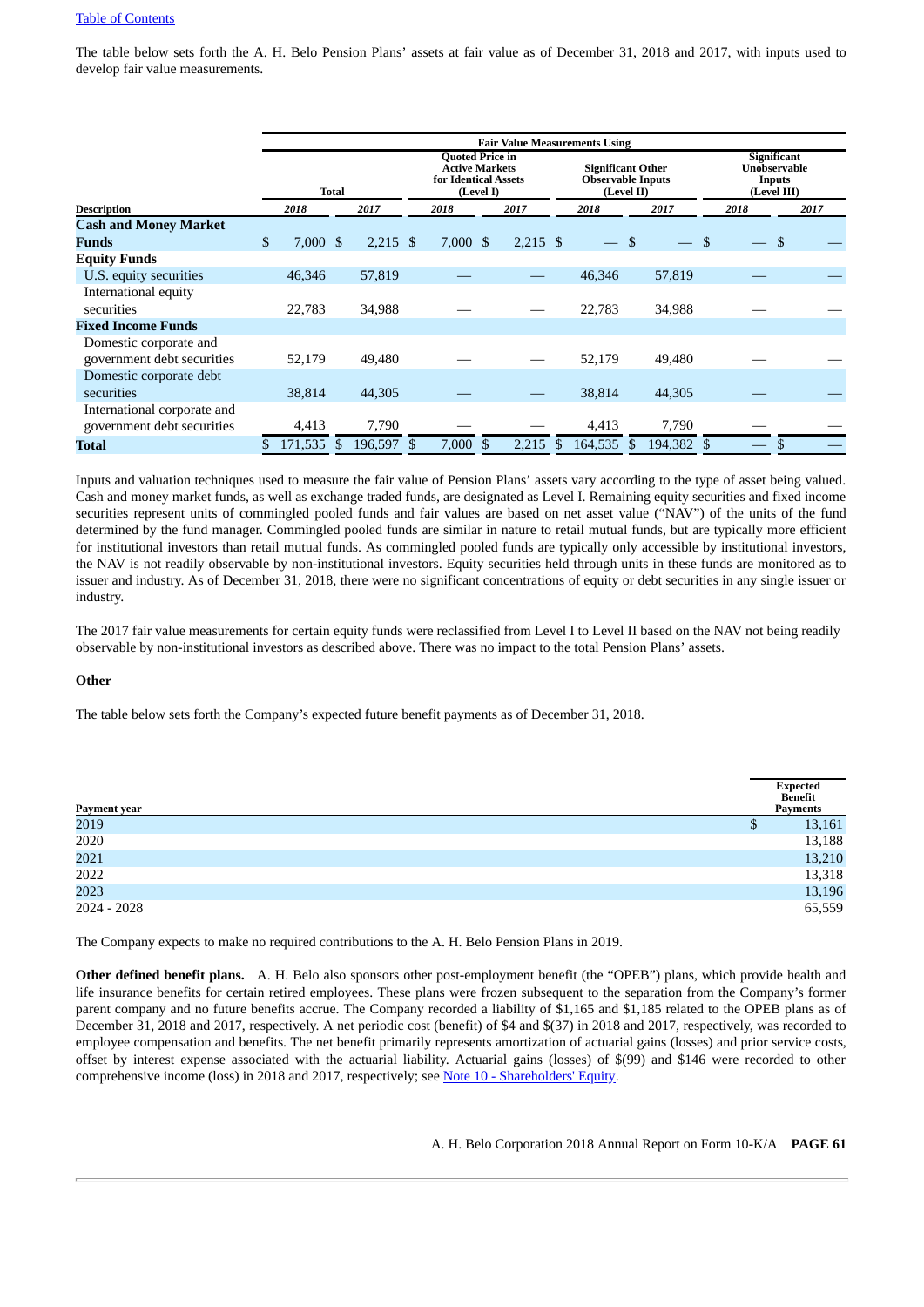**Defined Contribution Plans.** The A. H. Belo Savings Plan (the "Savings Plan"), a defined contribution 401(k) plan, covers substantially all employees of A. H. Belo. Participants may elect to contribute a portion of their pretax compensation as provided by the Savings Plan and the Internal Revenue Code. Employees can contribute up to 100 percent of their annual eligible compensation less required withholdings and deductions up to statutory limits. The Company provides an ongoing dollar-for-dollar match of eligible employee contributions, up to 1.5 percent of the employees' compensation. The Company recorded expense of \$855 and \$871 in 2018 and 2017 respectively, for matching contributions to the Savings Plan.

#### **Note 10: Shareholders' Equity**

<span id="page-61-0"></span>**Dividends.** On December 6, 2018, the Company's board of directors declared an \$0.08 per share dividend to shareholders of record as of the close of business on February 8, 2019, paid on March 1, 2019. As of December 31, 2018, the Company recorded \$1,730 to accrue for dividends declared but not yet paid.

On March 7, 2019, the Company's board of directors declared a quarterly cash dividend of \$0.08 per share, payable on June 7, 2019, to shareholders of record at the close of business on May 17, 2019.

**Treasury Stock.** The Company repurchased shares of its common stock pursuant to a publicly announced share repurchase program authorized by the Company's board of directors. In the fourth quarter of 2017, the Company resumed open market share repurchases under a repurchase plan agreement limited to a total of \$2,500. During the fourth quarter of 2018, the Company repurchased 55,445 shares of its Series A common stock at a total cost of \$243.

**Outstanding Shares.** The Company had Series A and Series B common stock outstanding of 19,157,358 and 2,469,555, respectively, net of treasury shares at December 31, 2018. At December 31, 2017, the Company had Series A and Series B common stock outstanding of 19,269,331 and 2,469,755, respectively, net of treasury shares.

**Accumulated Other Comprehensive Loss.** Accumulated other comprehensive loss consists of actuarial gains and losses attributable to the A. H. Belo Pension Plans, gains and losses resulting from Pension Plans' amendments and other actuarial experience attributable to OPEB plans. The Company records amortization of the components of accumulated other comprehensive loss in employee compensation and benefits in its Consolidated Statements of Operations. Gains and losses associated with the A. H. Belo Pension Plans are amortized over the weighted average remaining life expectancy of the Pension Plans' participants. Gains and losses associated with the Company's OPEB plans are amortized over the average remaining service period of active OPEB plans' participants. In 2019, the Company anticipates amortizing \$256 of net losses in accumulated other comprehensive loss related to its defined benefit Pension Plans and OPEB plans.

The table below sets forth the changes in accumulated other comprehensive loss, net of tax, as presented in the Company's consolidated financial statements.

|                              | <b>Years Ended December 31.</b> |                                     |                |  |                                            |      |              |  |                                            |  |                                            |  |  |  |
|------------------------------|---------------------------------|-------------------------------------|----------------|--|--------------------------------------------|------|--------------|--|--------------------------------------------|--|--------------------------------------------|--|--|--|
|                              |                                 |                                     | 2018           |  |                                            | 2017 |              |  |                                            |  |                                            |  |  |  |
|                              | <b>Total</b>                    | Defined<br>benefit pension<br>plans |                |  | Other post-<br>employment<br>benefit plans |      | <b>Total</b> |  | <b>Defined</b><br>benefit pension<br>plans |  | Other post-<br>employment<br>benefit plans |  |  |  |
| Balance, beginning of period | (24, 932)                       |                                     | $(25, 434)$ \$ |  | 502                                        |      | (39,308)     |  | $(39,737)$ \$                              |  | 429                                        |  |  |  |
| Amortization                 | 630                             |                                     | 671            |  | (41)                                       |      | 6,225        |  | 6,298                                      |  | (73)                                       |  |  |  |
| Actuarial gains (losses)     | (13, 339)                       |                                     | (13, 240)      |  | (99)                                       |      | 8,151        |  | 8,005                                      |  | 146                                        |  |  |  |
| Balance, end of period       | (37, 641)                       |                                     | (38,003)       |  | 362                                        |      | (24, 932)    |  | (25, 434)                                  |  | 502                                        |  |  |  |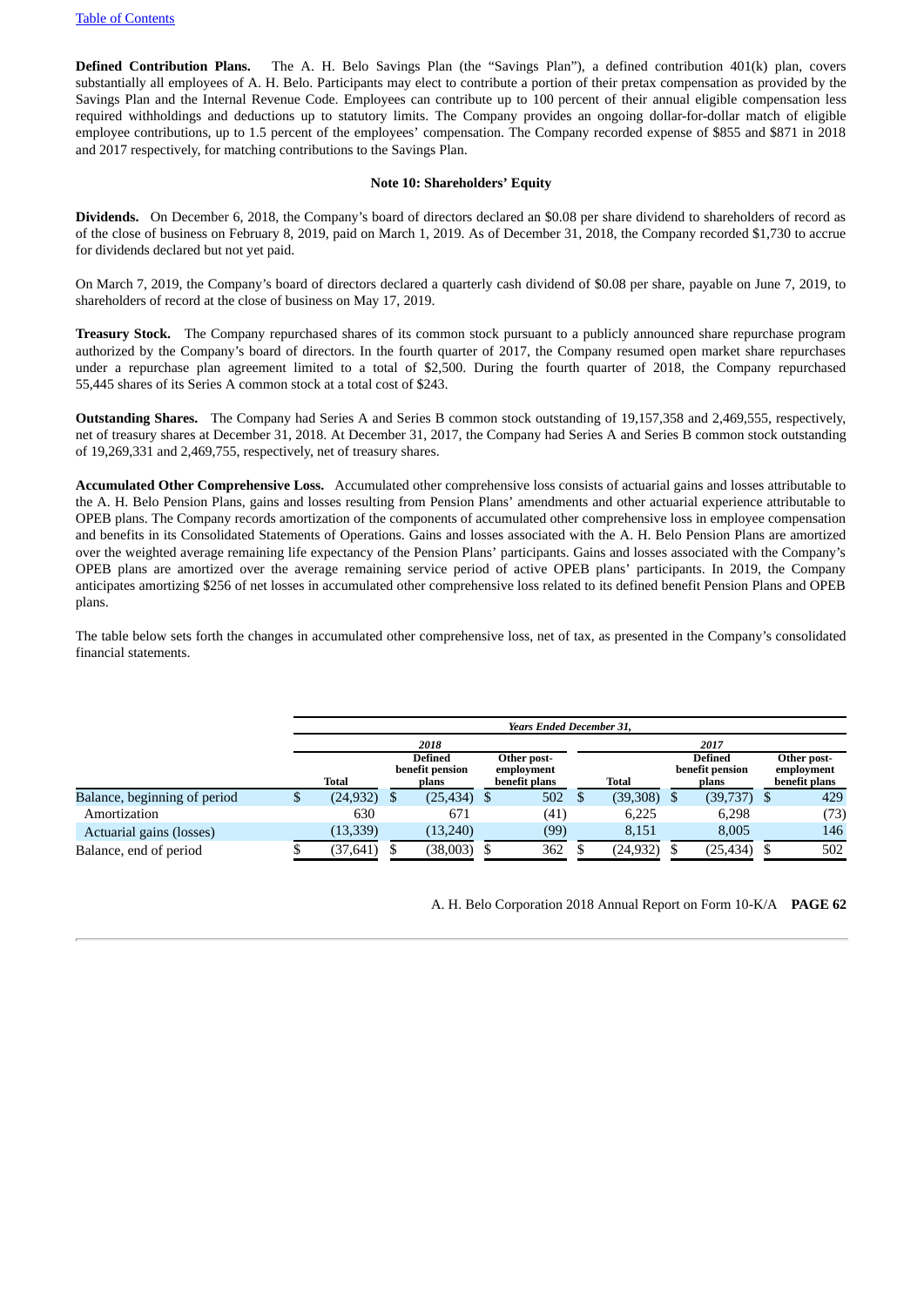### **Note 11: Earnings Per Share**

The table below sets forth the reconciliations for net income (loss) and weighted average shares used for calculating basic and diluted earnings per share ("EPS"). The Company's Series A and Series B common stock equally share in the distributed and undistributed earnings.

|                                                        |   | <b>Years Ended December 31,</b> |   |            |  |  |  |
|--------------------------------------------------------|---|---------------------------------|---|------------|--|--|--|
|                                                        |   | 2018                            |   | 2017       |  |  |  |
|                                                        |   | (Restated)                      |   |            |  |  |  |
| <b>Earnings (Numerator)</b>                            |   |                                 |   |            |  |  |  |
| Net income (loss)                                      | S | (25, 221)                       | S | 10,161     |  |  |  |
| Less: dividends to participating securities            |   | 142                             |   | 120        |  |  |  |
| Net income (loss) available to common shareholders     |   | (25, 363)                       |   | 10,041     |  |  |  |
|                                                        |   |                                 |   |            |  |  |  |
| <b>Shares (Denominator)</b>                            |   |                                 |   |            |  |  |  |
| Weighted average common shares outstanding (basic)     |   | 21,747,633                      |   | 21,721,497 |  |  |  |
| Effect of dilutive securities                          |   |                                 |   | 1,505      |  |  |  |
| Adjusted weighted average shares outstanding (diluted) |   | 21,747,633                      |   | 21,723,002 |  |  |  |
|                                                        |   |                                 |   |            |  |  |  |
| <b>Earnings Per Share</b>                              |   |                                 |   |            |  |  |  |
| Basic and diluted                                      |   | (1.17)                          |   | 0.46       |  |  |  |

Holders of service-based RSUs participate in A. H. Belo dividends on a one-for-one share basis. Distributed and undistributed income associated with participating securities is included in the calculation of EPS under the two-class method as prescribed under ASC 260 – *Earnings Per Share*.

The Company considers outstanding stock options and RSUs in the calculation of earnings per share. A total of 612,222 options and RSUs outstanding as of December 31, 2017, were excluded from the calculation because the effect was anti-dilutive. There were no options or RSUs outstanding as of December 31, 2018.

#### **Note 12: Commitments and Contingencies**

As of December 31, 2018, the Company had contractual obligations for operating leases, primarily for office space and other distribution centers, some of which include escalating lease payments.

The table below sets forth the summarized commitments of the Company as of December 31, 2018.

|                                                                | <b>Total</b> | 2019 |     | 2020  |    | 2021                          |     | 2022                                                     |   | 2023                  |     | Thereafter        |
|----------------------------------------------------------------|--------------|------|-----|-------|----|-------------------------------|-----|----------------------------------------------------------|---|-----------------------|-----|-------------------|
| $\overline{\phantom{0}}$<br>Operating '<br>! lease commitments | 0.25         | .403 | . . | 3.588 | ٠D | <b>FRE</b><br>$\sim$<br>3,575 | داء | $\sim$ $\Lambda$ $\epsilon$ <sup>-</sup><br>$+0/$<br>--- | w | $F^{\wedge}$<br>J.JJJ | . . | 17ת כר<br>20,27 I |

In December 2017, AHC Dallas Properties, LLC, a wholly-owned subsidiary of the Company, assumed a 12-year lease agreement for office space that serves as the headquarters of the *Denton Record-Chronicle.* In connection with the sale of Denton Publishing Company, owner of the *Denton Record-Chronicle*, to Denton Media Company, Inc., the Company entered into a sublease with Denton Publishing Company for a term ending on July 30, 2023; see Note 14 – Sales of Assets and Other [Dispositions.](#page-63-0) The Company expects future sublease income related to this lease commitment to be \$1,013.

In December 2016, the Dallas Morning News, Inc., a wholly-owned subsidiary of the Company, entered into a 16-year lease agreement for office space for the Company's new corporate headquarters. The Company recognizes rent expense on a straight-line basis. Per the amended lease agreement, rent payments began in November 2018.

Total lease expense for property and equipment was \$4,688 and \$3,085 in 2018 and 2017, respectively.

The Company funds the A. H. Belo Pension Plans to meet or exceed statutory requirements and currently expects to make no required contributions to these plans in 2019; see Note 9 - Pension and Other [Retirement](#page-58-0) Plans.

From time to time, the Company is involved in a variety of claims, lawsuits and other disputes arising in the ordinary course of business. Management routinely assesses the likelihood of adverse judgments or outcomes in these matters, as well as the ranges of probable losses to the extent losses are reasonably estimable. Accruals for contingencies are recorded when, in the judgment of management, adverse judgments or outcomes are probable and the financial impact, should an adverse outcome occur, is reasonably estimable. The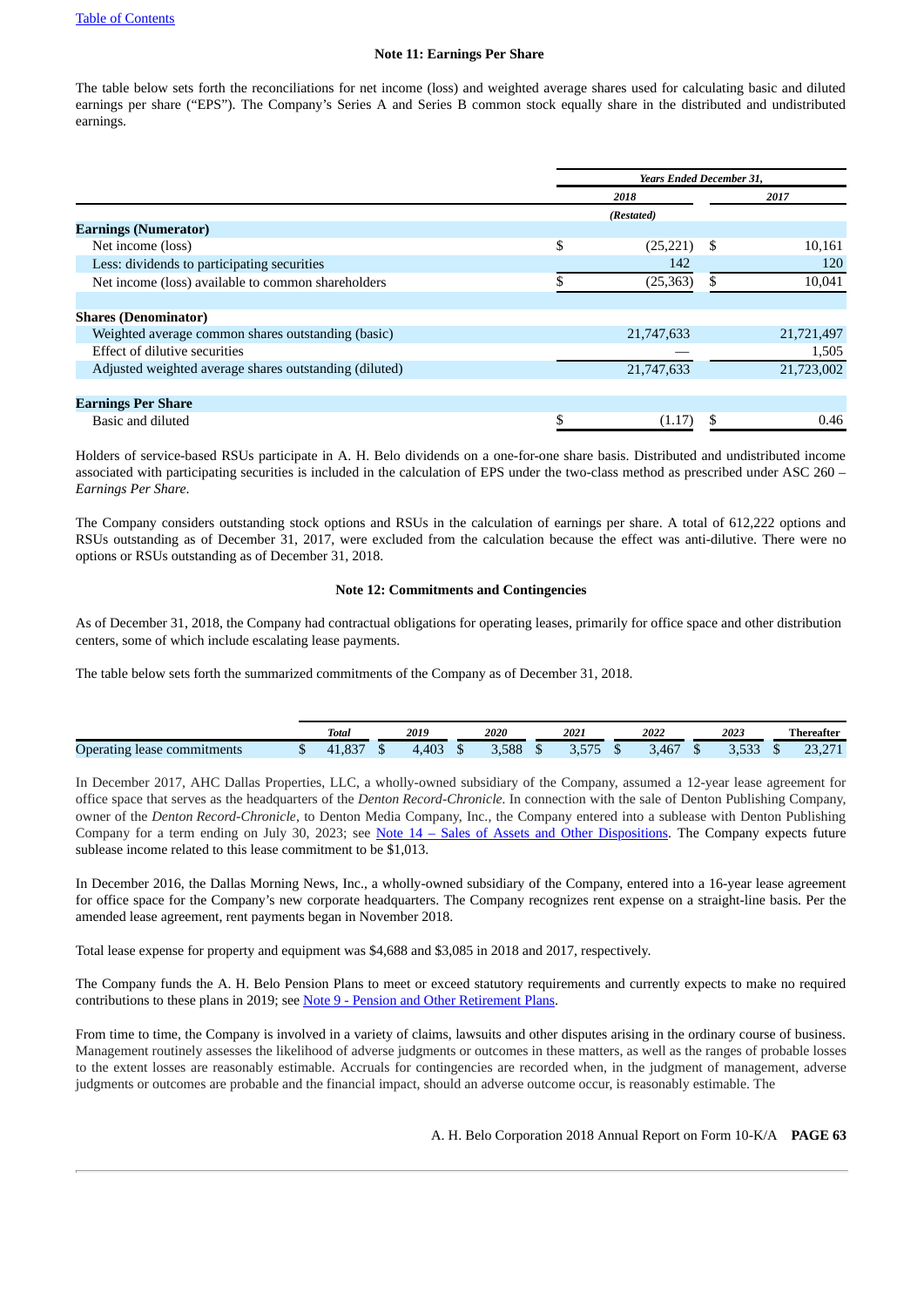determinations of likely outcomes of litigation matters relates to factors that include, but are not limited to, past experience and other evidence, interpretation of relevant laws or regulations and the specifics and status of each matter. Predicting the outcome of claims and litigation and estimating related costs and financial exposure involves substantial uncertainties that could cause actual results to vary materially from estimates and accruals. In the opinion of management, liabilities, if any, arising from other currently existing claims against the Company would not have a material adverse effect on A. H. Belo's results of operations, liquidity or financial condition.

### **Note 13: Supplemental Cash Flow Data**

The table below sets forth supplemental disclosures related to the Company's Consolidated Statements of Cash Flows.

|                                                      | <b>Years Ended December 31,</b> |  |       |  |  |
|------------------------------------------------------|---------------------------------|--|-------|--|--|
|                                                      | 2018                            |  | 2017  |  |  |
| Income tax paid, net (refund)                        | $(6,404)$ \$                    |  | 583   |  |  |
| Noncash investing and financing activities:          |                                 |  |       |  |  |
| Investments in property, plant and equipment payable | 131                             |  | 1,140 |  |  |
| Dividends payable                                    | 1,730                           |  | 1,774 |  |  |

#### **Note 14: Sales of Assets and Other Dispositions**

<span id="page-63-0"></span>**Sales of Assets.** Assets held for sale include long-lived assets being actively marketed for which a sale is considered probable within the next 12 months. These assets are recorded at the lower of their fair value less costs to sell or their carrying value at the time they are classified as assets held for sale. In the fourth quarter of 2017, the Company announced real estate assets in downtown Dallas, Texas, previously used as the corporate headquarters, are available for sale. In addition, it was determined some of the assets on the property will not remain and will not be included in the sale. These assets, with a total carrying value of \$3,116, were impaired as of December 31, 2017, as they are no longer in use. Assets on the property that will remain and be part of the sale, with a total carrying value of \$1,089, are reported as assets held for sale as of December 31, 2018 and 2017. On October 29, 2018, the Company entered into a definitive agreement to sell these assets in downtown Dallas, Texas for \$33,000. On December 6, 2018, the Company received written notice that the potential buyer elected to exercise its right to terminate the agreement. The agreement provided the potential buyer an inspection period through December 14, 2018, and the right to terminate the agreement at any time and for any reason during the inspection period.

In 2017, the Company completed the sale of three parcels of land and received net cash proceeds of \$21,300, generating a gain of approximately \$12,500, included in other income, net in the Consolidated Statements of Operations.

**Other Dispositions.** On December 31, 2017, the Company completed the sale of the outstanding capital stock of the Denton Publishing Company, owner of the *Denton Record-Chronicle*, to Denton Media Company, Inc. (the "purchaser"). The business did not meet the requirements of a discontinued operation; therefore, all financial results are included in continuing operations. Prior to the disposition, the *Denton Record-Chronicle* was included in the Publishing segment results. In the fourth quarter of 2017, the Company recorded a loss of \$260, included in other income, net.

The Company entered into multi-year agreements with the purchaser, effective January 1, 2018, including an advertising services reseller agreement, printing, distribution and content services agreements. The Company also entered into an agreement to provide transition services to the purchaser through June 30, 2018, which was extended to November 30, 2018, for certain transition services. In connection with the sale, the Company entered into a sublease with Denton Publishing Company for a term ending on July 30, 2023. Since the Company is no longer the tenant, in the fourth quarter of 2017, the Company recorded a loss of \$589, included in other income, net, for the Company's remaining obligation after the term of the sublease ends.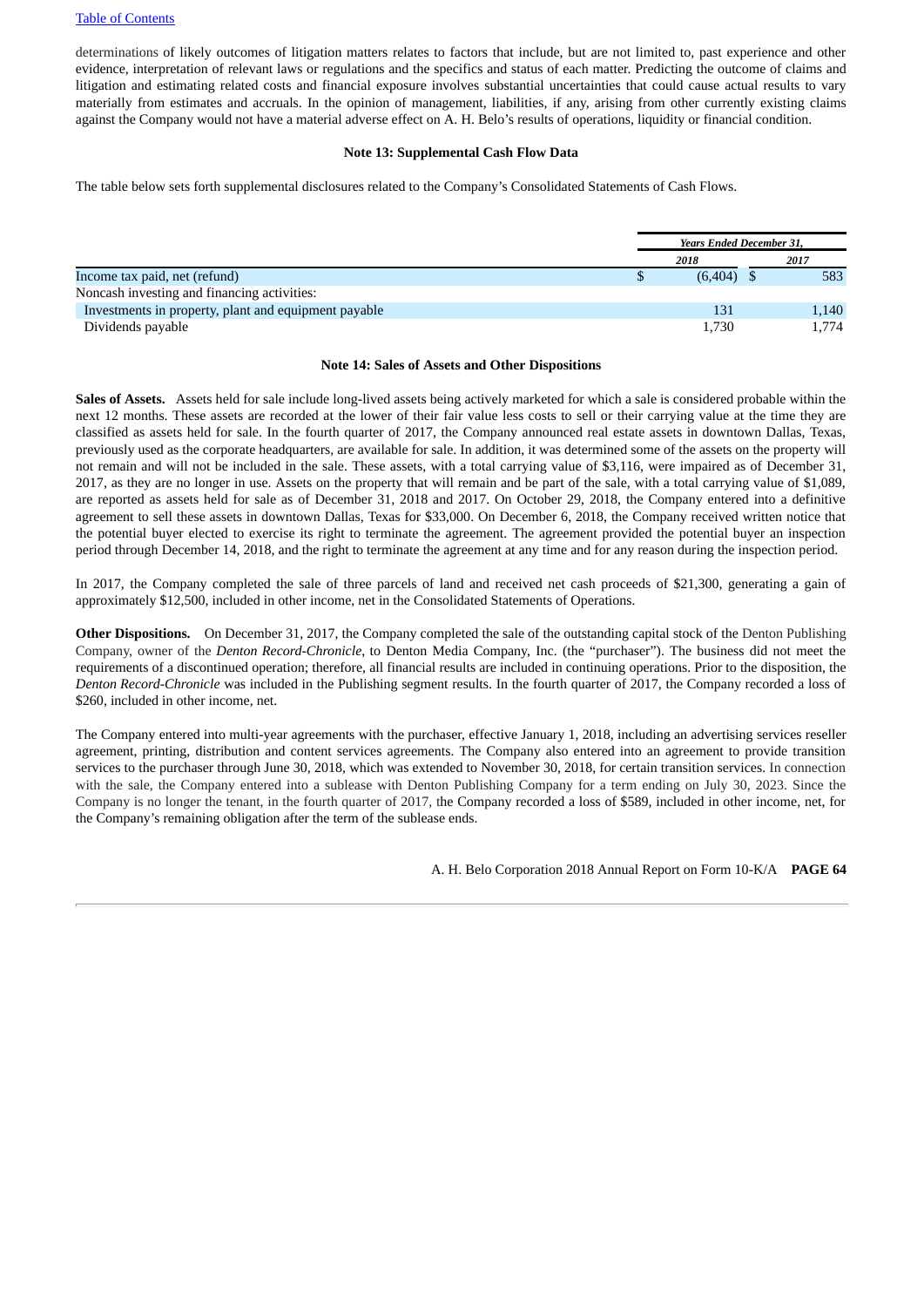### **Note 15: Quarterly Results of Operations (Unaudited)**

The table below sets forth a summary of the unaudited consolidated quarterly results of operations for 2018 and 2017.

|                                                     | $1st$ Quarter |             |              | $2nd$ Quarter  |                | $3rd$ Quarter |                    | $4th$ Quarter |    |         |
|-----------------------------------------------------|---------------|-------------|--------------|----------------|----------------|---------------|--------------------|---------------|----|---------|
| In thousands, except share and per share<br>amounts |               | 2018        | 2017         | 2018           | 2017           | 2018          | 2017               | 2018          |    | 2017    |
|                                                     |               |             |              |                |                |               |                    | (Restated)    |    |         |
| Net operating revenue                               | S.            | 49,453      | 60,901<br>S. | 51,169<br>- \$ | 63,089<br>- \$ | 49,052        | 60,559             | 52,613<br>-S  | S. | 64,077  |
| Operating income (loss)                             |               | (6,217)     | (4,994)      | (1, 367)       | (1,278)        | (1,302)       |                    | (17, 946)     |    | (1,312) |
| Net income (loss)                                   |               | (4,014)     | (4, 430)     | (534)          | (805)          | (1,036)       | 2.580              | (19, 637)     |    | 12,816  |
|                                                     |               |             |              |                |                |               |                    |               |    |         |
| Net income (loss) per share                         |               |             |              |                |                |               |                    |               |    |         |
| Basic and diluted                                   | \$            | $(0.19)$ \$ | $(0.21)$ \$  | $(0.03)$ \$    | $(0.04)$ \$    | $(0.05)$ \$   | $0.12 \text{ }$ \$ | $(0.91)$ \$   |    | 0.58    |

The following are significant activities in 2018:

- · During the second quarter of 2018, the Company received an income tax refund of \$3,210 for a tax benefit recognized in 2016 that was carried back against taxes paid in 2014 related to the abandonment of the Company's ownership interest in Wanderful Media, LLC and the sale of the Company's equity investment in [Homesnap,](#page-55-1) Inc. in the fourth quarter of 2016; see Note 8 – Income Taxes.
- · During the third quarter of 2018, the Company received an income tax refund of \$4,095 for a tax benefit recognized in 2017 related to a capital loss on the sale of the Denton Record-Chronicle in the fourth quarter of 2017, of which a portion was carried back against taxes paid in 2014; see  $Note 8 – Income Taxes.$  $Note 8 – Income Taxes.$  $Note 8 – Income Taxes.$ </u>

The following are significant activities in 2017:

- · During the third quarter of 2017, the Company recorded a charge to pension expense of \$5,911 related to the Company's derisking efforts and a gain of approximately \$5,000 on the sale of real estate; see Note 9 – Pension and Other [Retirement](#page-58-0) Plans and Note 14 – Sales of Assets and Other [Dispositions.](#page-63-0)
- During the fourth quarter of 2017, the Company recorded an income tax benefit of \$6,521, a gain of approximately \$7,500 on the sale of real estate and \$3,116 of asset [impairments;](#page-63-0) see Note 8 – [Income](#page-55-1) Taxes and Note 14 – Sales of Assets and Other Dispositions.

Per share amounts are computed independently for each of the quarters presented. The sum of the quarters may not equal the total year amount due to the impact of changes in average quarterly shares outstanding.

### **Note 16: Related Party Transactions**

As of December 31, 2018 and 2017, the Company had a note receivable of \$650 and \$850, respectively, recorded in other assets in the Consolidated Balance Sheets. The Company accounts for eSite Analytics, Inc. as an equity method investment. On March 1, 2019, the Company made a loan of \$200 to eSite Analytics, Inc.

### **Note 17: Subsequent Events**

The Company evaluates subsequent events at the date of the consolidated balance sheet as well as conditions that arise after the balance sheet date but before the consolidated financial statements are issued. To the extent any events and conditions exist, disclosures are made regarding the nature of events and the estimated financial effects for those events and conditions. The Company re-evaluated subsequent events in connection with the restatement and reissuance of these financial statements for events which arose since the previously issued consolidated financial statements were issued through the date these consolidated financial statements were reissued. The Company is not aware of any subsequent events which would require recognition or disclosure in the consolidated financial statements other than those listed below.

On April 1, 2019, the Company completed the acquisition of certain assets of Cubic, Inc. for a cash purchase price of \$2,356, net of \$213 cash acquired. The new entity Cubic Creative, Inc. is located in Tulsa, Oklahoma and has 25 employees. This acquisition adds creative strategy services, which will be complementary to service offerings currently available to A. H. Belo clients. The acquired operations will be included in the Marketing Services segment. Operating results of the business acquired will be included in the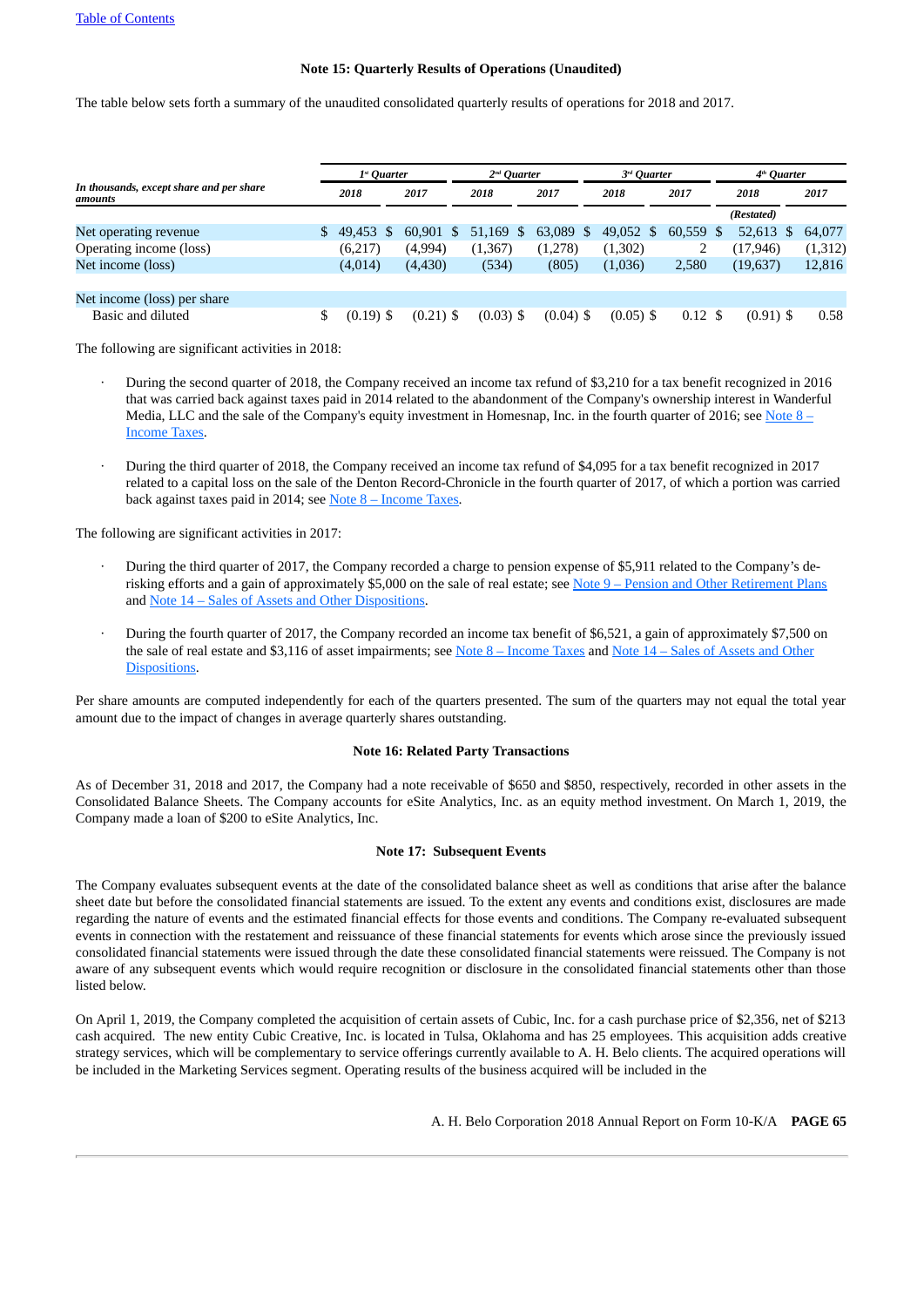Consolidated Statements of Operations from the acquisition date forward. The Company does not expect the acquisition to be material to its financial position or results of operations.

On May 17, 2019, the Company completed the sale of the real estate assets in downtown Dallas, Texas, previously used as the Company's headquarters for a sale price of \$28,000. The sale price consisted of \$4,597 cash received, after selling costs of approximately \$1,000, and a two-year seller-financed promissory note of \$22,400. The sale provides the Company an additional \$1,000 contingency payment if certain conditions are met, however at this time the Company does not believe these conditions are probable. These assets had a carrying value of \$1,089, and were reported as assets held for sale in the Consolidated Balance Sheets as of December 31, 2018 and 2017.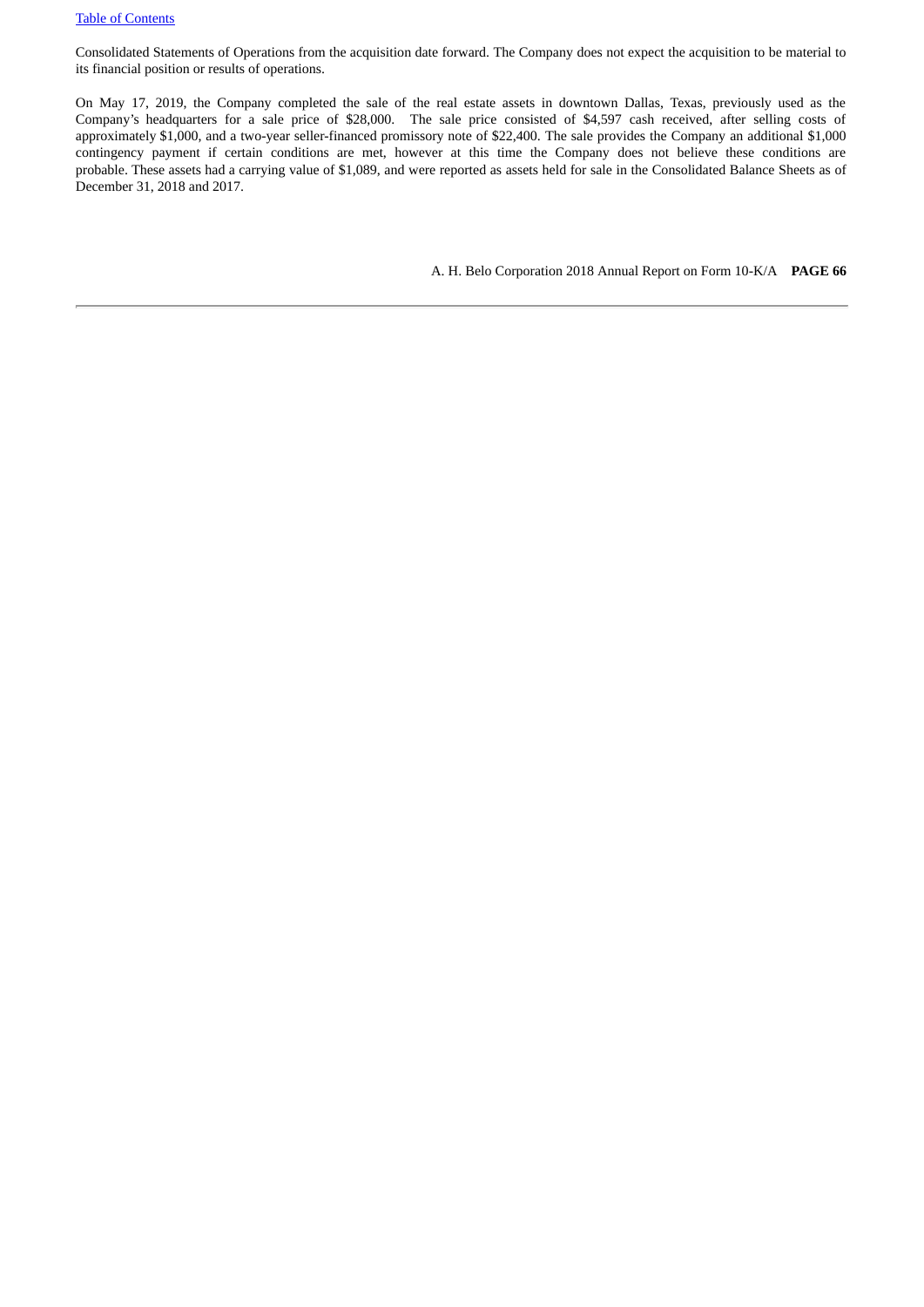# **LIST OF SUBSIDIARIES OF A. H. BELO CORPORATION**

| Subsidiary                           | <b>State or Jurisdiction</b><br>of Incorporation |
|--------------------------------------|--------------------------------------------------|
| A. H. Belo Management Services, Inc. | Delaware                                         |
| Belo Lead Management LLC*            | Delaware                                         |
| NewsRight, LLC*                      | Delaware                                         |
| True North Real Estate LLC           | Delaware                                         |
| AHC California Dispositions, Inc.    | Delaware                                         |
| AHC California Properties, LLC       | Delaware                                         |
| <b>AHC Dallas Properties, LLC</b>    | <b>Delaware</b>                                  |
| AHC PPM Dispositions LLC             | Delaware                                         |
| Belo Enterprises, Inc.               | Delaware                                         |
| Belo Interactive, Inc.               | Delaware                                         |
| Belo Investments II, Inc.            | <b>Delaware</b>                                  |
| Belo Company (The)                   | Delaware                                         |
| Belo Technology Assets, Inc.         | <b>Delaware</b>                                  |
| Dallas Morning News, Inc. (The)      | Delaware                                         |
| Al Dia, Inc.                         | Delaware                                         |
| DFW Printing Company, Inc.           | Delaware                                         |
| DMI Acquisition Sub, Inc.            | <b>Delaware</b>                                  |
| <b>DMN Crowdsource LLC</b>           | Delaware                                         |
| Untapped Festivals, LLC              | Delaware                                         |
| <b>DMV Digital Holdings Company</b>  | Delaware                                         |
| Distribion, Inc.                     | <b>Delaware</b>                                  |
| CDFX, LLC                            | Delaware                                         |
| Vertical Nerve, Inc.                 | Delaware                                         |
| e-Site Analytics, Inc.*              | South Carolina                                   |
| <b>Fountain Street Corporation</b>   | Rhode Island                                     |
| Providence Journal Company (The)     | Delaware                                         |
| Your Speakeasy, LLC                  | <b>Texas</b>                                     |
| *Non-wholly owned                    |                                                  |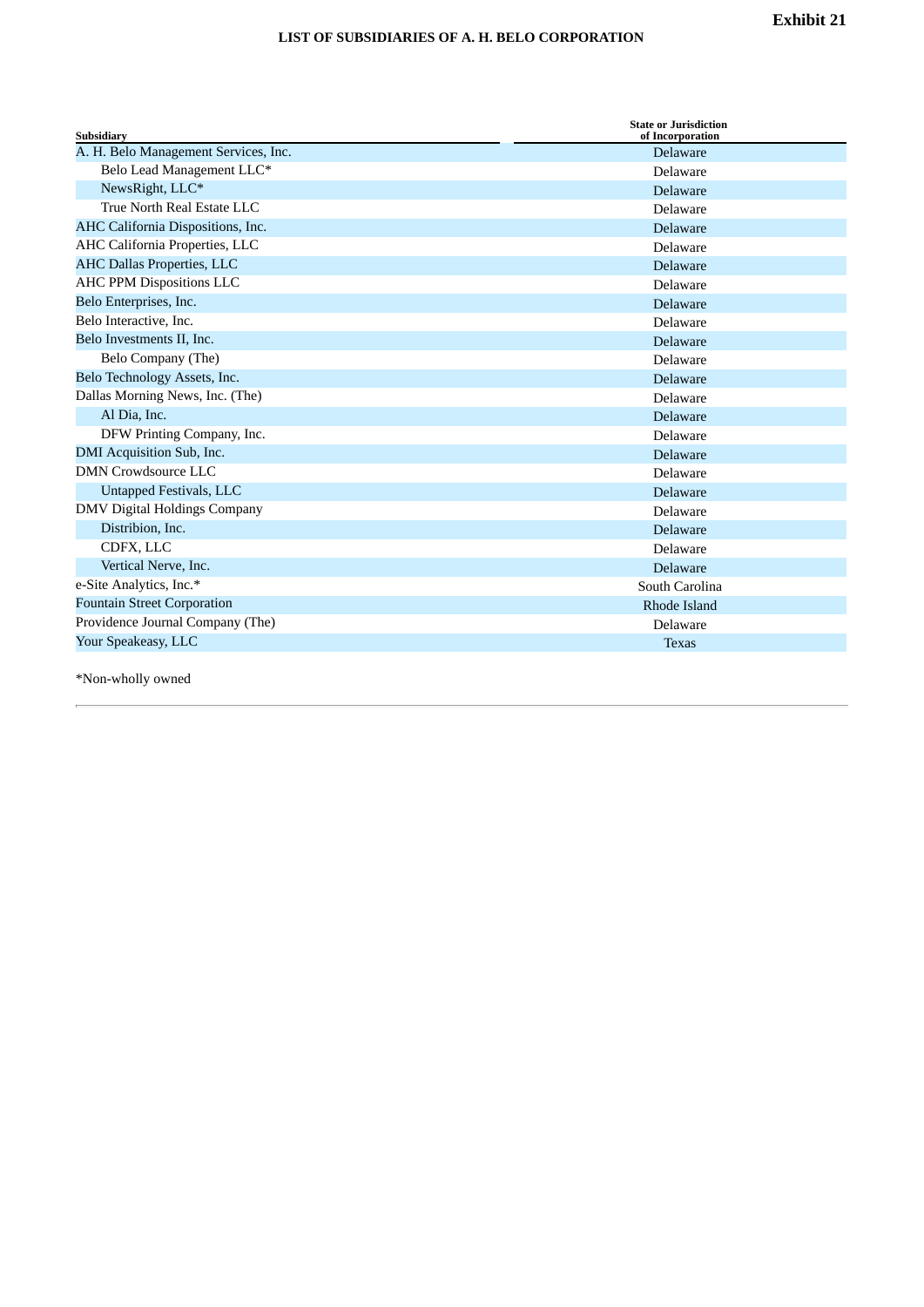# **CONSENT OF INDEPENDENT REGISTERED PUBLIC ACCOUNTING FIRM**

We have issued our reports dated March 18, 2020, with respect to the consolidated financial statements and internal control over financial reporting included in this Amendment No. 1 to the Annual Report of A. H. Belo Corporation on Form 10-K for the year ended December 31, 2018. We consent to the incorporation by reference of said reports in the Registration Statements of A. H. Belo Corporation on Forms S-8 (File No. 333-148811, File No. 333-180482, and File No. 333-218601).

/s/ Grant Thornton LLP

Dallas, Texas March 18, 2020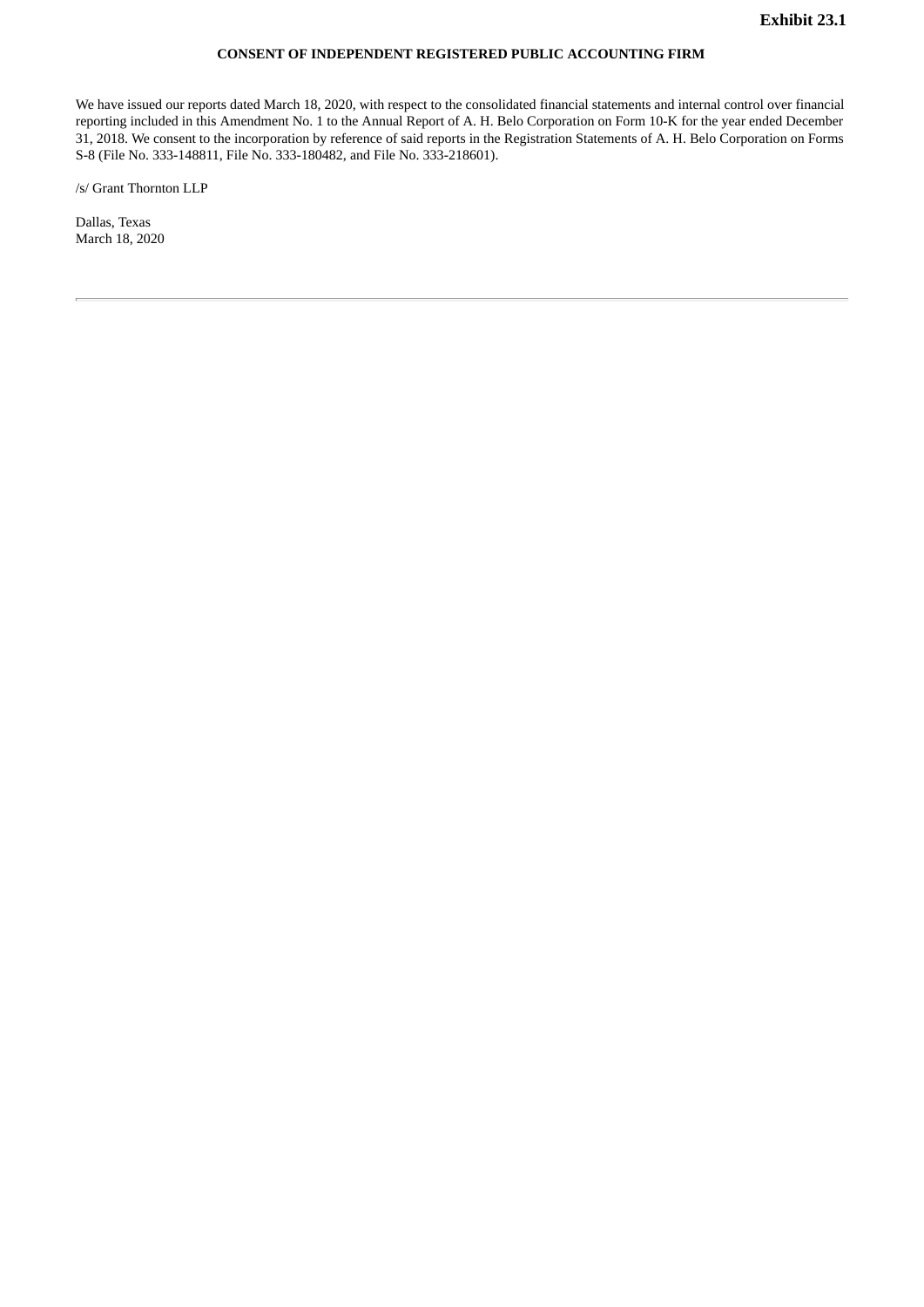### **CONSENT OF INDEPENDENT REGISTERED PUBLIC ACCOUNTING FIRM**

The Board of Directors A. H. Belo Corporation:

We consent to the incorporation by reference in the registration statement (Nos. 333-148811, 333-180482, and 333-218601) on Form S-8 of A. H. Belo Corporation of our report dated March 16, 2018, with respect to the consolidated balance sheet of A. H. Belo Corporation and subsidiaries as of December 31, 2017, and the related consolidated statements of operations, comprehensive income (loss), shareholders' equity, and cash flows for the year then ended, and the related notes, which report appears in the December 31, 2018 annual report on Form 10-K/A of A. H. Belo Corporation.

/s/ KPMG LLP

Dallas, Texas March 18, 2020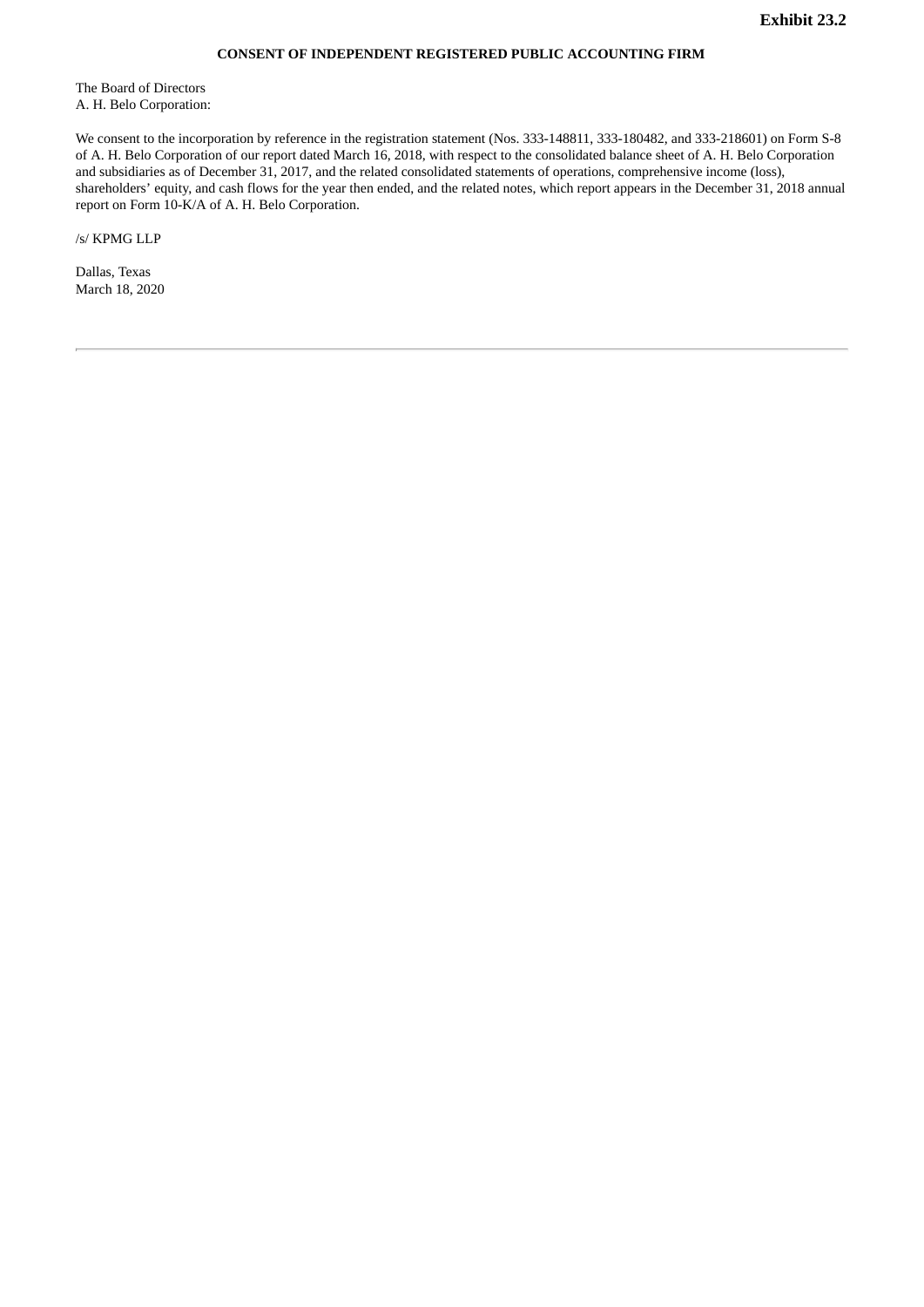### **SECTION 302 CERTIFICATION**

I, Robert W. Decherd, Chairman of the Board, President and Chief Executive Officer of A. H. Belo Corporation, certify that:

- 1. I have reviewed the Annual Report on Form 10-K/A of A. H. Belo Corporation;
- 2. Based on my knowledge, this report does not contain any untrue statement of a material fact or omit to state a material fact necessary to make the statements made, in light of the circumstances under which such statements were made, not misleading with respect to the period covered by this report;
- 3. Based on my knowledge, the financial statements, and other financial information included in this report, fairly present in all material respects the financial condition, results of operations and cash flows of the registrant as of, and for, the periods presented in this report;
- 4. The registrant's other certifying officer(s) and I are responsible for establishing and maintaining disclosure controls and procedures (as defined in Exchange Act Rules 13a-15(e) and 15d-15(e)) and internal control over financial reporting (as defined in Exchange Act Rules 13a-15(f) and 15d-15(f)) for the registrant and have:
	- a) designed such disclosure controls and procedures, or caused such disclosure controls and procedures to be designed under our supervision, to ensure that material information relating to the registrant, including its consolidated subsidiaries, is made known to us by others within those entities, particularly during the period in which this report is being prepared;
	- b) designed such internal control over financial reporting, or caused such internal control over financial reporting to be designed under our supervision, to provide reasonable assurance regarding the reliability of financial reporting and the preparation of financial statements for external purposes in accordance with generally accepted accounting principles;
	- c) evaluated the effectiveness of the registrant's disclosure controls and procedures and presented in this report our conclusions about the effectiveness of the disclosure controls and procedures, as of the end of the period covered by this report based on such evaluation; and
	- d) disclosed in this report any change in the registrant's internal control over financial reporting that occurred during the registrant's most recent fiscal quarter (the registrant's fourth fiscal quarter in the case of an annual report) that has materially affected, or is reasonably likely to materially affect, the registrant's internal control over financial reporting; and
- 5. The registrant's other certifying officer(s) and I have disclosed, based on our most recent evaluation of internal control over financial reporting, to the registrant's auditors and the audit committee of the registrant's board of directors (or persons performing the equivalent functions):
	- a) all significant deficiencies and material weaknesses in the design or operation of internal control over financial reporting which are reasonably likely to adversely affect the registrant's ability to record, process, summarize and report financial information; and
	- b) any fraud, whether or not material, that involves management or other employees who have a significant role in the registrant's internal control over financial reporting.

By: /s/ Robert W. Decherd Robert W. Decherd Chairman of the Board, President and Chief Executive Officer

Date: March 18, 2020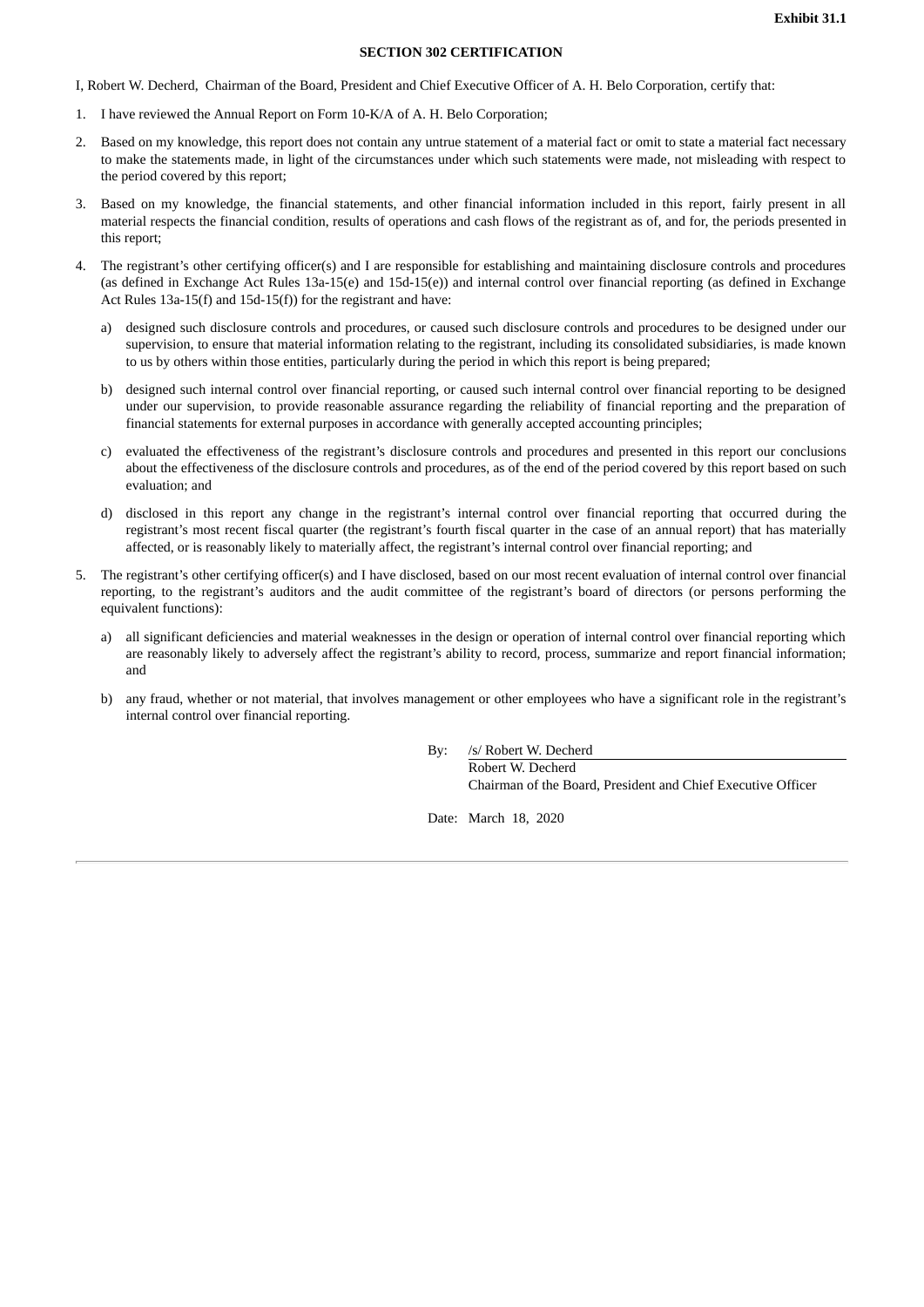### **SECTION 302 CERTIFICATION**

I, Katy Murray, Senior Vice President and Chief Financial Officer of A. H. Belo Corporation, certify that:

- 1. I have reviewed the Annual Report on Form 10-K/A of A. H. Belo Corporation;
- 2. Based on my knowledge, this report does not contain any untrue statement of a material fact or omit to state a material fact necessary to make the statements made, in light of the circumstances under which such statements were made, not misleading with respect to the period covered by this report;
- 3. Based on my knowledge, the financial statements, and other financial information included in this report, fairly present in all material respects the financial condition, results of operations and cash flows of the registrant as of, and for, the periods presented in this report;
- 4. The registrant's other certifying officer(s) and I are responsible for establishing and maintaining disclosure controls and procedures (as defined in Exchange Act Rules 13a-15(e) and 15d-15(e)) and internal control over financial reporting (as defined in Exchange Act Rules 13a-15(f) and 15d-15(f)) for the registrant and have:
	- a) designed such disclosure controls and procedures, or caused such disclosure controls and procedures to be designed under our supervision, to ensure that material information relating to the registrant, including its consolidated subsidiaries, is made known to us by others within those entities, particularly during the period in which this report is being prepared;
	- b) designed such internal control over financial reporting, or caused such internal control over financial reporting to be designed under our supervision, to provide reasonable assurance regarding the reliability of financial reporting and the preparation of financial statements for external purposes in accordance with generally accepted accounting principles;
	- c) evaluated the effectiveness of the registrant's disclosure controls and procedures and presented in this report our conclusions about the effectiveness of the disclosure controls and procedures, as of the end of the period covered by this report based on such evaluation; and
	- d) disclosed in this report any change in the registrant's internal control over financial reporting that occurred during the registrant's most recent fiscal quarter (the registrant's fourth fiscal quarter in the case of an annual report) that has materially affected, or is reasonably likely to materially affect, the registrant's internal control over financial reporting; and
- 5. The registrant's other certifying officer(s) and I have disclosed, based on our most recent evaluation of internal control over financial reporting, to the registrant's auditors and the audit committee of the registrant's board of directors (or persons performing the equivalent functions):
	- a) all significant deficiencies and material weaknesses in the design or operation of internal control over financial reporting which are reasonably likely to adversely affect the registrant's ability to record, process, summarize and report financial information; and
	- b) any fraud, whether or not material, that involves management or other employees who have a significant role in the registrant's internal control over financial reporting.

By: /s/ Katy Murray

Katy Murray Senior Vice President Chief Financial Officer

Date: March 18, 2020